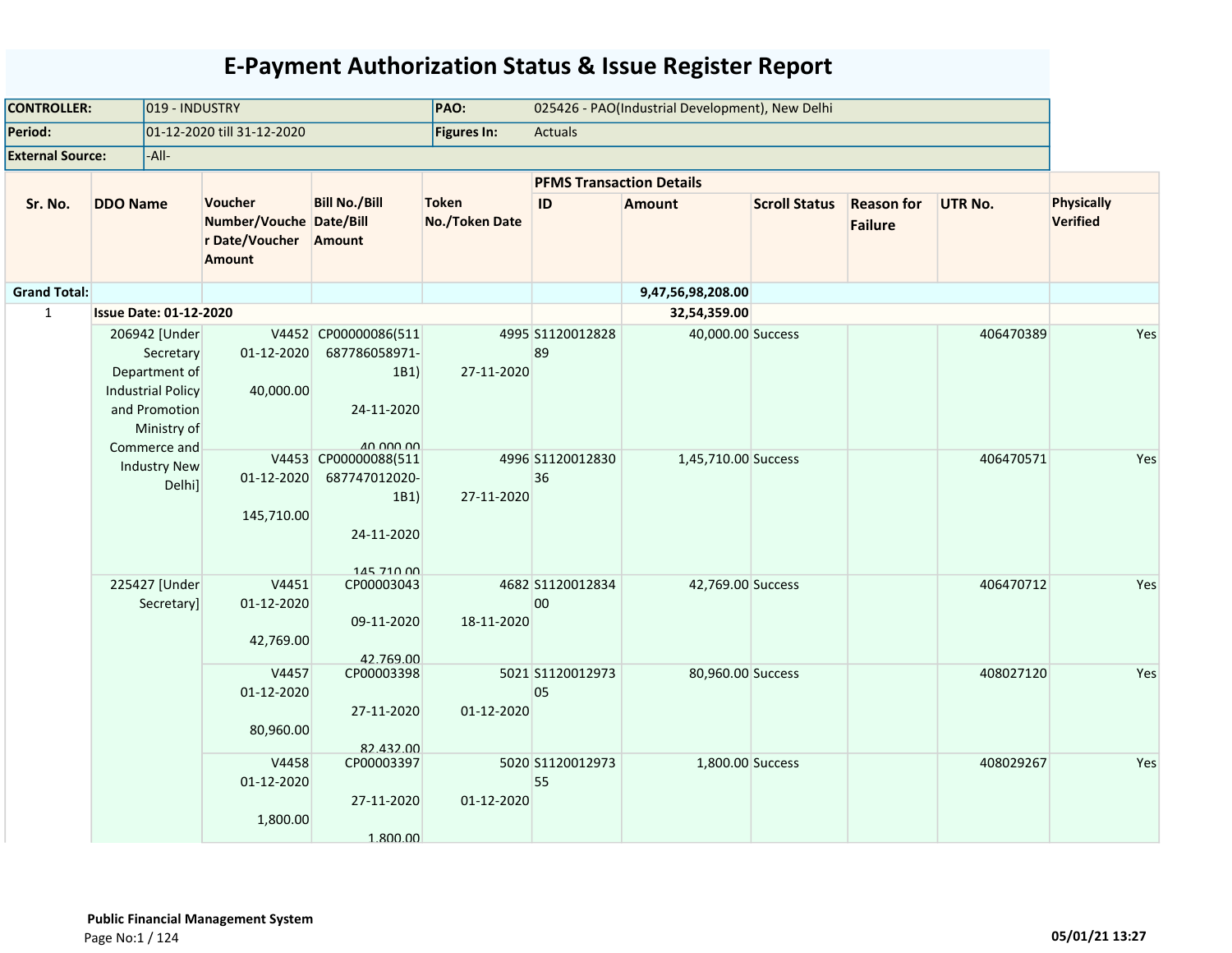| V4459<br>01-12-2020 | CP00003396                         |            | 5019 S1120012973<br>88 | 1,344.00 Success     |  | 408039004 | Yes |
|---------------------|------------------------------------|------------|------------------------|----------------------|--|-----------|-----|
| 1,344.00            | 27-11-2020<br>1.344.00             | 01-12-2020 |                        |                      |  |           |     |
| V4460               | CP00003394                         |            | 5018 S1120012974       | 3,500.00 Success     |  | 408039184 | Yes |
| 01-12-2020          |                                    |            | 56                     |                      |  |           |     |
| 3,500.00            | 27-11-2020<br>3.500.00             | 01-12-2020 |                        |                      |  |           |     |
| V4462               | CP00003391                         |            | 5014 S1120012988       | 1,196.00 Success     |  | 408041360 | Yes |
| 01-12-2020          |                                    |            | 19                     |                      |  |           |     |
|                     | 27-11-2020                         | 01-12-2020 |                        |                      |  |           |     |
| 1,196.00            |                                    |            |                        |                      |  |           |     |
|                     | 1.196.00                           |            |                        |                      |  |           |     |
| V4463               | CP00003393                         |            | 5011 S1120012989       | 12,000.00 Success    |  | 408041740 | Yes |
| 01-12-2020          |                                    |            | 86                     |                      |  |           |     |
|                     | 27-11-2020                         | 01-12-2020 |                        |                      |  |           |     |
| 12,000.00           | 12.000.00                          |            |                        |                      |  |           |     |
| V4465               | CP00003402(ELE                     |            | 4998 S1120012912       | 18,564.00 Success    |  | 408026628 | Yes |
| 01-12-2020          | 2020110031)                        |            | 67                     |                      |  |           |     |
|                     |                                    | 01-12-2020 |                        |                      |  |           |     |
| 18,564.00           | 01-12-2020                         |            |                        |                      |  |           |     |
|                     |                                    |            |                        |                      |  |           |     |
|                     | 18 564 00                          |            |                        |                      |  |           |     |
|                     | V4466 CP00003403(202               |            | 4997 S1120012906<br>91 | 28,691.00 Success    |  | 408038848 | Yes |
| 01-12-2020          | 011030)                            | 01-12-2020 |                        |                      |  |           |     |
| 28,691.00           | 01-12-2020                         |            |                        |                      |  |           |     |
|                     |                                    |            |                        |                      |  |           |     |
|                     | 30 965 00                          |            |                        |                      |  |           |     |
| V4467               | CP00003414                         |            | 5010 S1120012989       | 2,26,000.00 Success  |  | 408041549 | Yes |
| 01-12-2020          |                                    |            | 07                     |                      |  |           |     |
|                     | 01-12-2020                         | 01-12-2020 |                        |                      |  |           |     |
| 226,000.00          |                                    |            |                        |                      |  |           |     |
|                     | 226.000.00<br>V4468 CP00003411(GPF |            | 5009 S1120012978       | 12,50,000.00 Success |  | 409813001 | Yes |
| 01-12-2020          | $-202012145$                       |            | 22                     |                      |  |           |     |
|                     |                                    | 01-12-2020 |                        |                      |  |           |     |
| 1,250,000.00        | 01-12-2020                         |            |                        |                      |  |           |     |
|                     |                                    |            |                        |                      |  |           |     |
|                     | 1 250 000 00                       |            |                        |                      |  |           |     |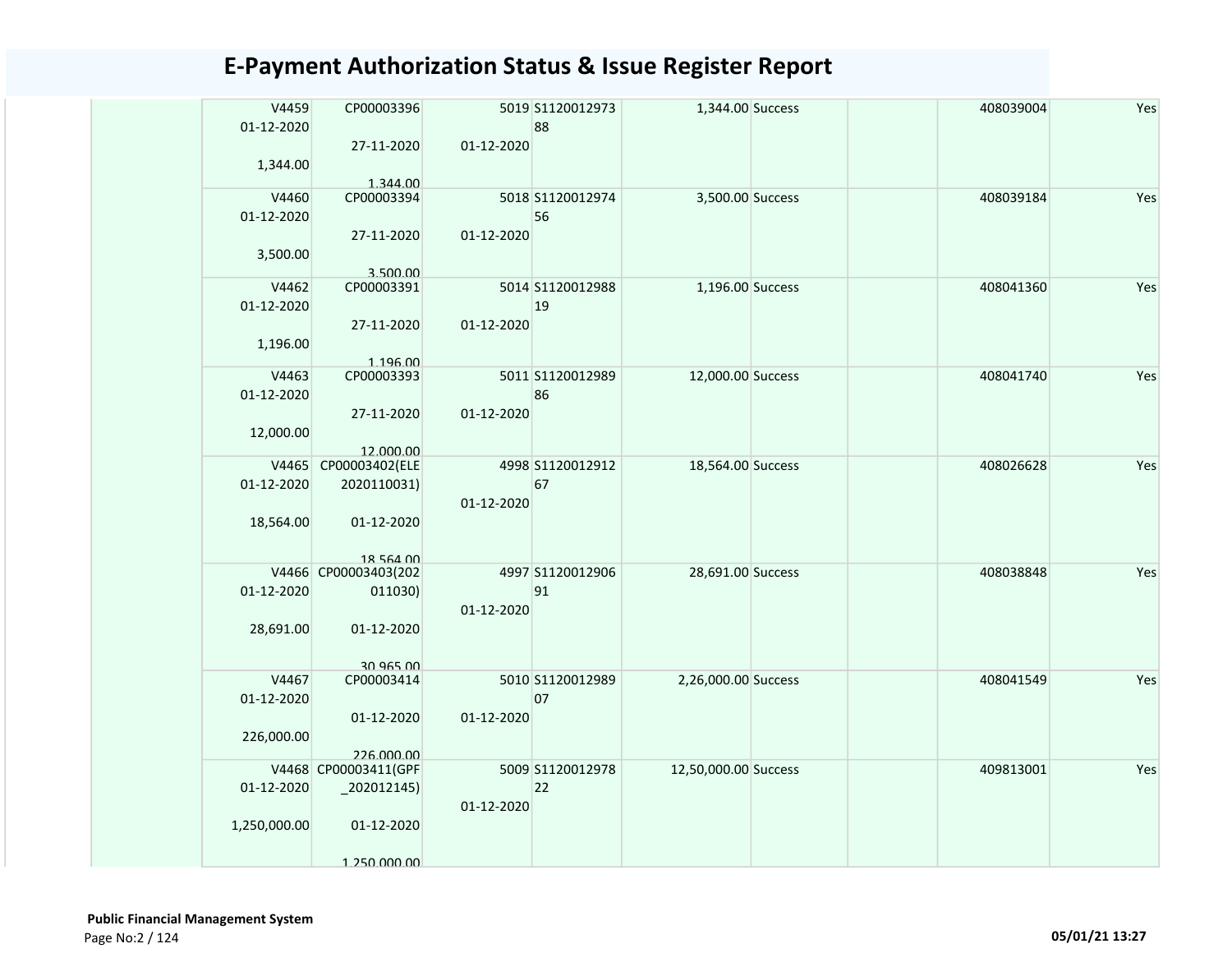|                |                               | 01-12-2020<br>1,200,000.00        | V4469 CP00003413(GPF<br>$-202012146$<br>01-12-2020  | 01-12-2020 | 5022 S1120012976<br>16 | 12,00,000.00 Success | 409812967 | Yes |
|----------------|-------------------------------|-----------------------------------|-----------------------------------------------------|------------|------------------------|----------------------|-----------|-----|
|                | 225428 [Section               | V4456                             | $1.200$ 000 00<br>CP00000278                        |            | 5004 S1120012970       | 98,045.00 Success    | 408026963 | Yes |
|                | Officer]                      | 01-12-2020<br>98,045.00           | 12-11-2020<br>101.807.00                            | 01-12-2020 | 24                     |                      |           |     |
|                |                               | V4461<br>01-12-2020<br>3,780.00   | CP00000297<br>01-12-2020<br>3.780.00                | 01-12-2020 | 5005 S1120012944<br>49 | 3,780.00 Success     | 408026788 | Yes |
|                |                               | 01-12-2020<br>100,000.00          | V4464 CP00000298(GPF<br>$-202012014)$<br>01-12-2020 | 01-12-2020 | 5023 S1120012978<br>93 | 1,00,000.00 Success  | 408029413 | Yes |
|                |                               |                                   | 100 000 00                                          |            |                        |                      |           |     |
| $\overline{2}$ | <b>Issue Date: 02-12-2020</b> |                                   |                                                     |            |                        | 8,352.00             |           |     |
|                | 225427 [Under<br>Secretary]   | V4470<br>02-12-2020<br>8,352.00   | CP00003404<br>01-12-2020                            | 01-12-2020 | 5024 S1120013779<br>43 | 8,352.00 Success     | 425986291 | Yes |
|                |                               |                                   | 8.352.00                                            |            |                        |                      |           |     |
| 3              | <b>Issue Date: 03-12-2020</b> |                                   |                                                     |            |                        | 9,14,347.00          |           |     |
|                | 225427 [Under<br>Secretary]   | V4472<br>03-12-2020<br>418,973.00 | CP00003123<br>13-11-2020                            | 01-12-2020 | 5029 S1120014037<br>49 | 4,18,973.00 Success  | 436181106 | Yes |
|                |                               | V4473<br>03-12-2020<br>78,573.00  | 727.740.00<br>CP00003169<br>16-11-2020<br>80.177.00 | 02-12-2020 | 5031 S1120014014<br>94 | 78,573.00 Success    | 436180495 | Yes |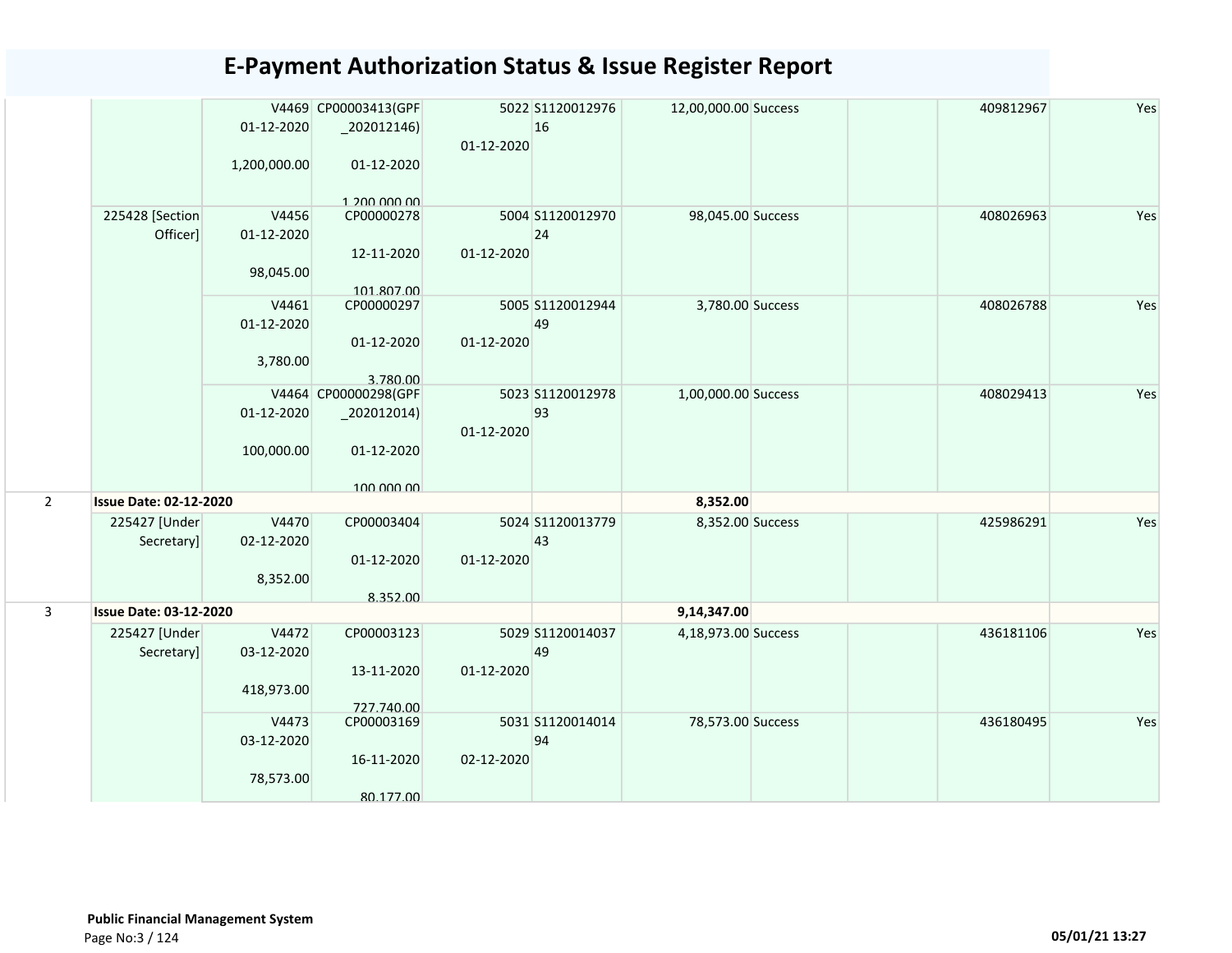| V4474<br>03-12-2020 | CP00003390           |            | 5013 S1120014017<br>27 |                   | 257.00 Success | 436166562 | Yes |
|---------------------|----------------------|------------|------------------------|-------------------|----------------|-----------|-----|
|                     | 27-11-2020           | 01-12-2020 |                        |                   |                |           |     |
| 257.00              |                      |            |                        |                   |                |           |     |
|                     | 257.00               |            |                        |                   |                |           |     |
| V4475<br>03-12-2020 | CP00003392           |            | 5012 S1120014017<br>58 | 36,459.00 Success |                | 436166700 | Yes |
|                     | 27-11-2020           | 01-12-2020 |                        |                   |                |           |     |
| 36,459.00           |                      |            |                        |                   |                |           |     |
|                     | 36.459.00            |            |                        |                   |                |           |     |
|                     | V4478 CP00003405(511 |            | 5026 S1120014015       | 19,642.00 Success |                | 436180643 | Yes |
| 03-12-2020          | 687799934947-        |            | 19                     |                   |                |           |     |
|                     | 1B1)                 | 01-12-2020 |                        |                   |                |           |     |
| 19,642.00           |                      |            |                        |                   |                |           |     |
|                     | 01-12-2020           |            |                        |                   |                |           |     |
|                     | 19 980 00            |            |                        |                   |                |           |     |
|                     | V4479 CP00003406(511 |            | 5027 S1120014015       | 12,288.00 Success |                | 436163778 | Yes |
| 03-12-2020          | 687783658110-        |            | 85                     |                   |                |           |     |
|                     | 1B1)                 | 01-12-2020 |                        |                   |                |           |     |
| 12,288.00           |                      |            |                        |                   |                |           |     |
|                     | 01-12-2020           |            |                        |                   |                |           |     |
|                     | 12.500.00            |            |                        |                   |                |           |     |
|                     | V4480 CP00003407(511 |            | 5015 S1120014016       | 11,797.00 Success |                | 436180791 | Yes |
| 03-12-2020          | 687720337332-        |            | 82                     |                   |                |           |     |
|                     | 1B1)                 | 01-12-2020 |                        |                   |                |           |     |
| 11,797.00           |                      |            |                        |                   |                |           |     |
|                     | 01-12-2020           |            |                        |                   |                |           |     |
|                     | 12.000.00            |            |                        |                   |                |           |     |
|                     | V4481 CP00003408(511 |            | 5028 S1120014015       | 15,925.00 Success |                | 436163620 | Yes |
| 03-12-2020          | 687704822561-        |            | 37                     |                   |                |           |     |
|                     | 1B1)                 | 01-12-2020 |                        |                   |                |           |     |
| 15,925.00           |                      |            |                        |                   |                |           |     |
|                     | 01-12-2020           |            |                        |                   |                |           |     |
|                     |                      |            |                        |                   |                |           |     |
|                     | 16 200 00            |            |                        |                   |                |           |     |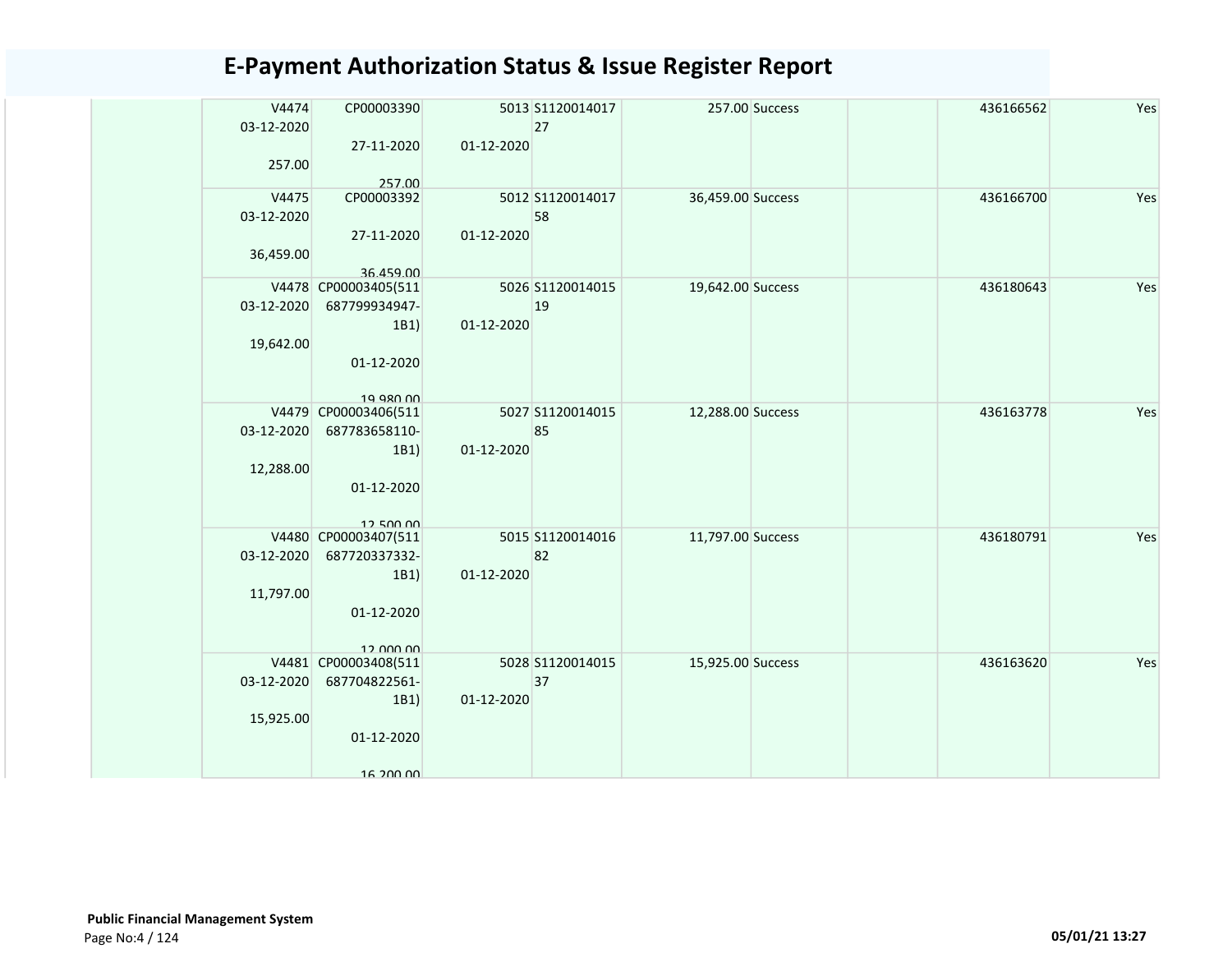|                             | 03-12-2020<br>11,797.00          | V4482 CP00003409(511<br>687756680804-<br>1B1)<br>01-12-2020<br>12 000 00    | 01-12-2020 | 5017 S1120014016<br>08 | 11,797.00 Success |                | 436163928 | Yes |
|-----------------------------|----------------------------------|-----------------------------------------------------------------------------|------------|------------------------|-------------------|----------------|-----------|-----|
|                             | 03-12-2020<br>5,405.00           | V4483 CP00003410(511<br>687700866933-<br>1B1)<br>01-12-2020<br>$5.198$ $00$ | 01-12-2020 | 5016 S1120014016<br>51 | 5,405.00 Success  |                | 436166317 | Yes |
| 225428 [Section<br>Officer] | V4476<br>03-12-2020<br>103.00    | CP00000300<br>01-12-2020<br>103.00                                          | 01-12-2020 | 5003 S1120014033<br>03 |                   | 103.00 Success | 436180945 | Yes |
|                             | 03-12-2020<br>46,182.00          | V4477 CP00000299(EPC<br>2020120001)<br>01-12-2020<br>46 182 00              | 01-12-2020 | 5002 S1120014013<br>22 | 46,182.00 Success |                | 436180340 | Yes |
| 225429 [Section<br>Officer] | V4484<br>03-12-2020<br>20,651.00 | CP00000371<br>01-12-2020<br>20.651.00                                       | 01-12-2020 | 5007 S1120014035<br>32 | 20,651.00 Success |                | 436166854 | Yes |
|                             | V4485<br>03-12-2020<br>54,000.00 | CP00000372<br>02-12-2020<br>60.000.00                                       | 02-12-2020 | 5034 S1120014118<br>76 | 54,000.00 Success |                | 436167167 | Yes |
|                             | V4486<br>03-12-2020<br>54,000.00 | CP00000373<br>02-12-2020<br>60.000.00                                       | 02-12-2020 | 5035 S1120014119<br>05 | 54,000.00 Success |                | 436183249 | Yes |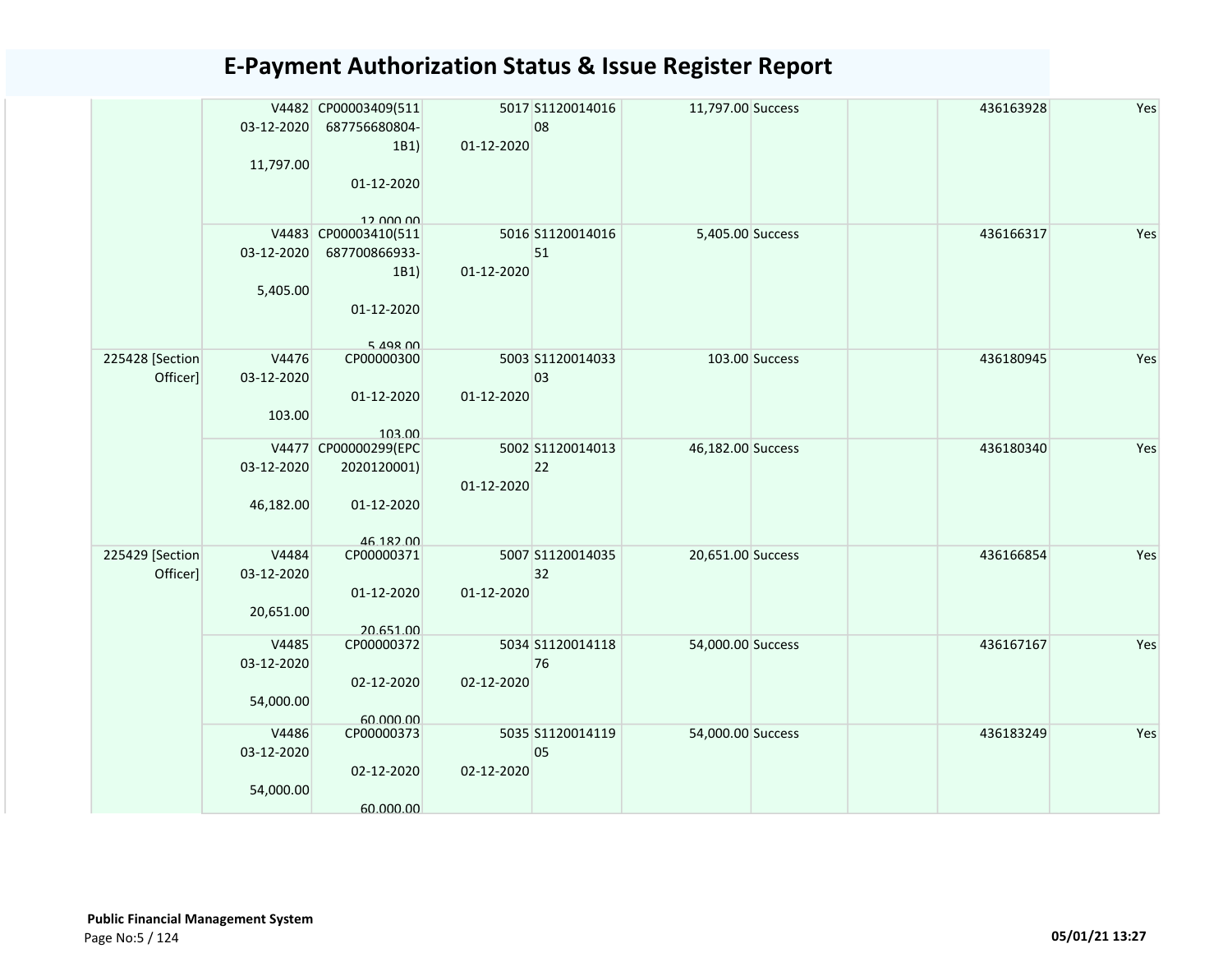|   |                                    | V4487<br>03-12-2020<br>48,000.00    | CP00000374<br>02-12-2020<br>60,000,00                                           | 02-12-2020 | 5036 S1120014119<br>76 | 48,000.00 Success    |                | 436169315 | Yes |
|---|------------------------------------|-------------------------------------|---------------------------------------------------------------------------------|------------|------------------------|----------------------|----------------|-----------|-----|
|   | 225438 [Asstt<br>Accounts Officer] | V4471<br>03-12-2020<br>150.00       | CP00000315<br>02-12-2020<br>150.00                                              | 02-12-2020 | 5037 S1120013886<br>70 |                      | 150.00 Success | 436163453 | Yes |
|   |                                    | 03-12-2020<br>80,145.00             | V4488 CP00000314(511<br>687750237263-<br>1B1)<br>02-12-2020<br><b>81 527 00</b> | 02-12-2020 | 5033 S1120014116<br>55 | 80,145.00 Success    |                | 436167018 | Yes |
| 4 | <b>Issue Date: 04-12-2020</b>      |                                     |                                                                                 |            |                        | 79,21,420.00         |                |           |     |
|   | 200880 [Asstt<br>Accounts Officer] | V4501<br>04-12-2020<br>1,699.00     | CP00000129<br>04-12-2020<br>1.699.00                                            | 04-12-2020 | 5081 S1120015275<br>31 | 1,699.00 Success     |                | 457505124 | Yes |
|   |                                    | V4502<br>04-12-2020<br>2,988,759.00 | CP00000128<br>04-12-2020<br>2.988.759.00                                        | 04-12-2020 | 5086 S1120015275<br>73 | 29,88,759.00 Success |                | 457505156 | Yes |
|   | 225427 [Under<br>Secretary]        | V4489<br>04-12-2020<br>72,000.00    | CP00003426<br>02-12-2020<br>80.000.00                                           | 03-12-2020 | 5043 S1120015278<br>67 | 72,000.00 Success    |                | 457505393 | Yes |
|   |                                    | V4490<br>04-12-2020<br>72,000.00    | CP00003427<br>02-12-2020<br>80.000.00                                           | 03-12-2020 | 5042 S1120015278<br>10 | 72,000.00 Success    |                | 457505381 | Yes |
|   |                                    | V4491<br>04-12-2020<br>72,000.00    | CP00003428<br>02-12-2020<br>80.000.00                                           | 03-12-2020 | 5041 S1120015277<br>56 | 72,000.00 Success    |                | 457505345 | Yes |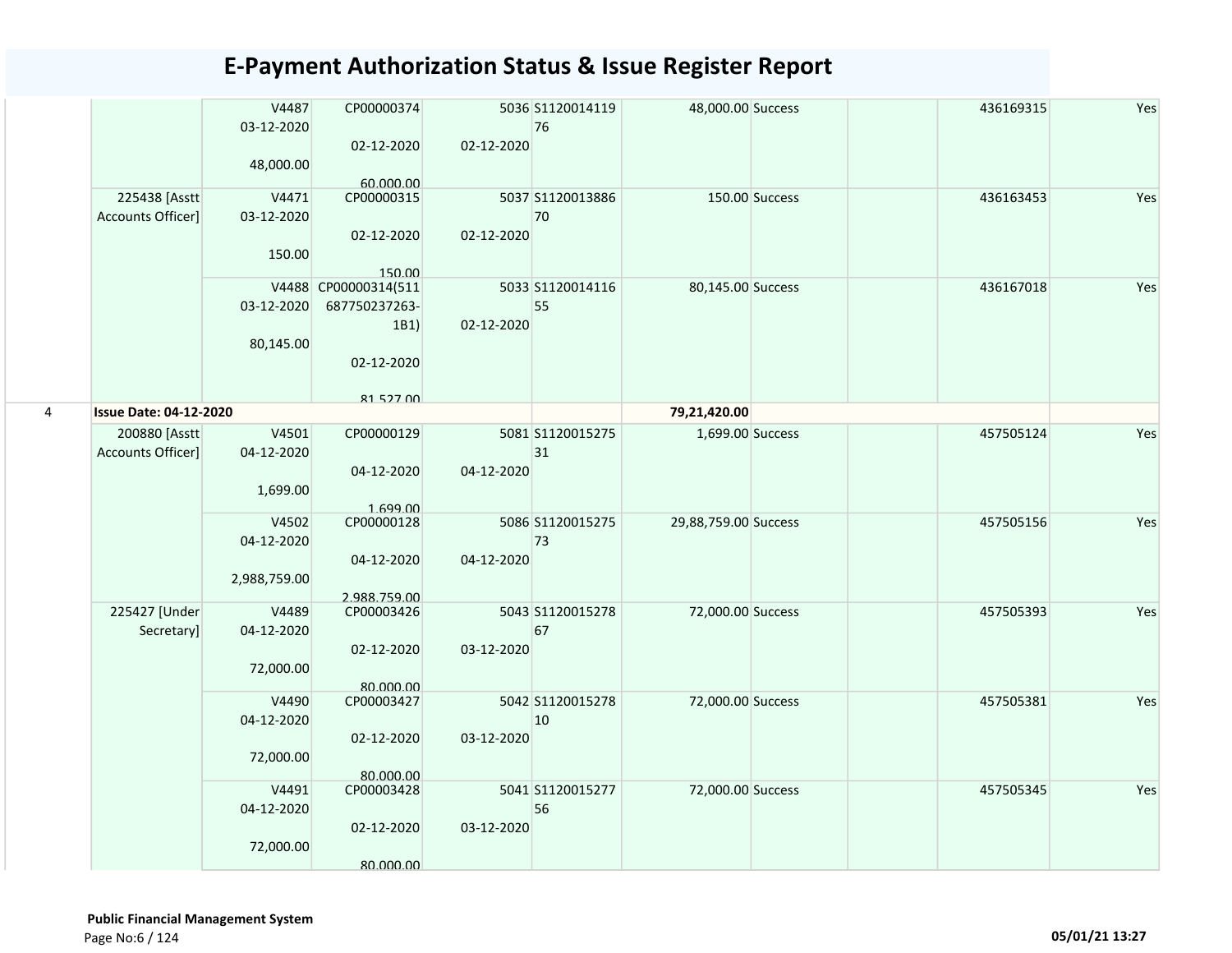| V4492      | CP00003429                        |            | 5040 S1120015277 | 72,000.00 Success   |                | 457505311 | Yes |
|------------|-----------------------------------|------------|------------------|---------------------|----------------|-----------|-----|
| 04-12-2020 |                                   |            | 22               |                     |                |           |     |
|            | 02-12-2020                        | 03-12-2020 |                  |                     |                |           |     |
| 72,000.00  |                                   |            |                  |                     |                |           |     |
| V4493      | 80.000.00<br>CP00003430           |            | 5039 S1120015277 | 72,000.00 Success   |                | 457505280 | Yes |
| 04-12-2020 |                                   |            | 00               |                     |                |           |     |
|            | 02-12-2020                        | 03-12-2020 |                  |                     |                |           |     |
| 72,000.00  |                                   |            |                  |                     |                |           |     |
|            | 80.000.00                         |            |                  |                     |                |           |     |
|            | V4494 CP00003432(GPF              |            | 5047 S1120015274 | 32,000.00 Success   |                | 457505089 | Yes |
| 04-12-2020 | $-202012147$                      |            | 49               |                     |                |           |     |
|            |                                   | 04-12-2020 |                  |                     |                |           |     |
| 32,000.00  | 02-12-2020                        |            |                  |                     |                |           |     |
|            |                                   |            |                  |                     |                |           |     |
| V4496      | 32 000 00<br>CP00003440           |            | 5074 S1120015280 |                     | 596.00 Success | 457505489 | Yes |
| 04-12-2020 |                                   |            | 27               |                     |                |           |     |
|            | 03-12-2020                        | 04-12-2020 |                  |                     |                |           |     |
| 596.00     |                                   |            |                  |                     |                |           |     |
|            | 596.00                            |            |                  |                     |                |           |     |
|            | V4498 CP00003441(GPF              |            | 5073 S1120015276 | 50,000.00 Success   |                | 457505245 | Yes |
| 04-12-2020 | $-202012148$                      |            | 40               |                     |                |           |     |
|            |                                   | 04-12-2020 |                  |                     |                |           |     |
| 50,000.00  | 03-12-2020                        |            |                  |                     |                |           |     |
|            |                                   |            |                  |                     |                |           |     |
|            | 50,000,00<br>V4499 CP00003442(GPF |            | 5072 S1120015276 | 7,40,000.00 Success |                | 457505214 | Yes |
| 04-12-2020 | 202012149)                        |            | 06               |                     |                |           |     |
|            |                                   | 04-12-2020 |                  |                     |                |           |     |
| 740,000.00 | 03-12-2020                        |            |                  |                     |                |           |     |
|            |                                   |            |                  |                     |                |           |     |
|            | 740,000,00                        |            |                  |                     |                |           |     |
|            | V4500 CP00003443(GPF              |            | 5071 S1120015275 | 5,00,000.00 Success |                | 457505185 | Yes |
| 04-12-2020 | $-202012150$                      |            | 87               |                     |                |           |     |
|            |                                   | 04-12-2020 |                  |                     |                |           |     |
| 500,000.00 | 03-12-2020                        |            |                  |                     |                |           |     |
|            |                                   |            |                  |                     |                |           |     |
|            | 500 000 00                        |            |                  |                     |                |           |     |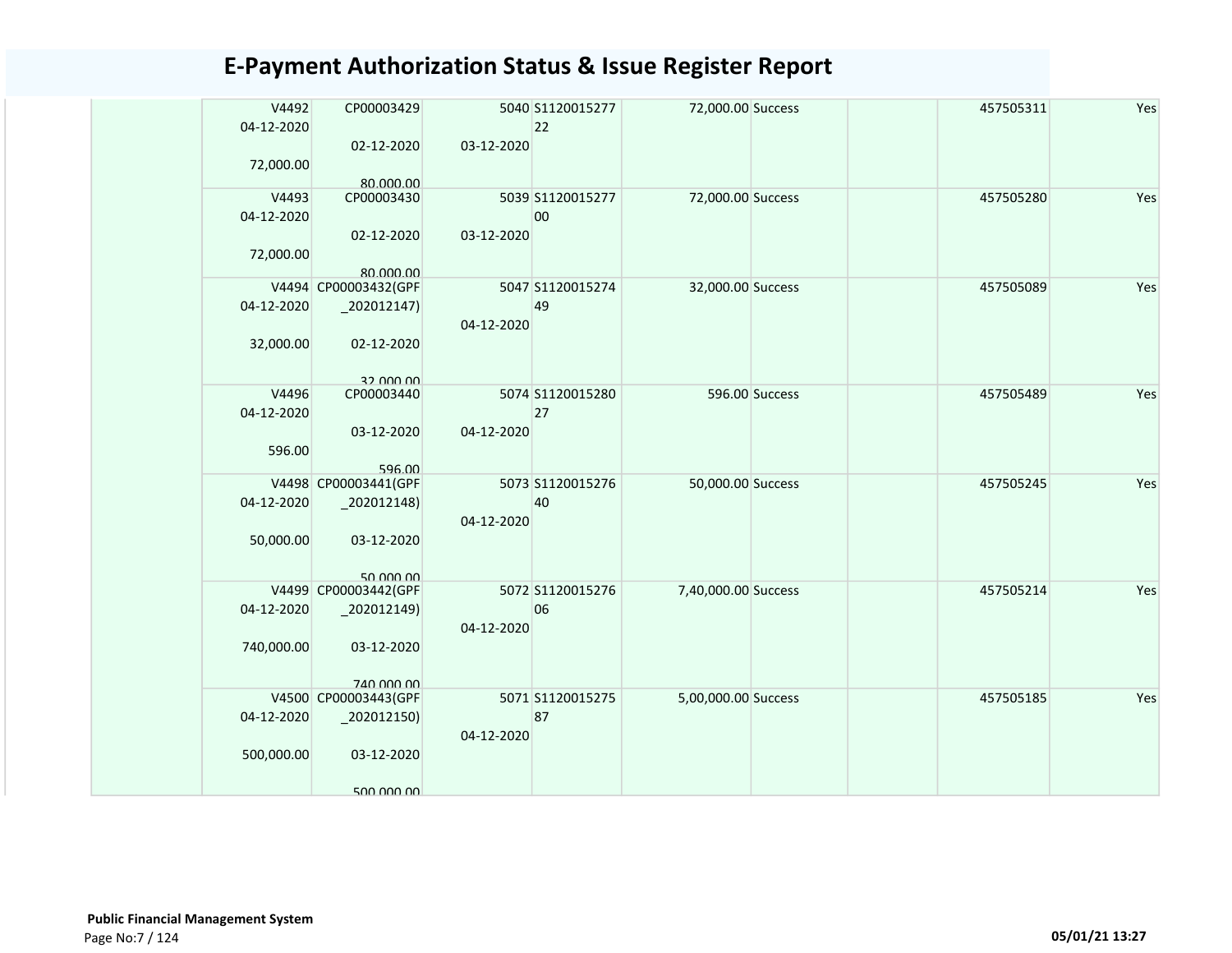|   | 225428 [Section<br>Officer]   | V4497<br>04-12-2020 | CP00000303                       |            | 5069 S1120015279<br>35 | 5,596.00 Success     |                | 457505423 | Yes |
|---|-------------------------------|---------------------|----------------------------------|------------|------------------------|----------------------|----------------|-----------|-----|
|   |                               | 5,596.00            | 03-12-2020                       | 04-12-2020 |                        |                      |                |           |     |
|   | 225429 [Section               | V4495               | 5.596.00<br>CP00000376           |            | 5066 S1120015279       | 54,000.00 Success    |                | 457505455 | Yes |
|   | Officer]                      | 04-12-2020          |                                  |            | 77                     |                      |                |           |     |
|   |                               |                     | 02-12-2020                       | 04-12-2020 |                        |                      |                |           |     |
|   |                               | 54,000.00           |                                  |            |                        |                      |                |           |     |
|   |                               |                     | 60.000.00                        |            |                        |                      |                |           |     |
|   |                               |                     | V4503 CP00000370(GPF             |            | 5030 S1120014034       | 31,88,770.00 Success |                | 457505017 | Yes |
|   |                               | 04-12-2020          | $_2$ 202012013)                  |            | 27                     |                      |                |           |     |
|   |                               |                     |                                  | 02-12-2020 |                        |                      |                |           |     |
|   |                               | 3,188,770.00        | 01-12-2020                       |            |                        |                      |                |           |     |
|   |                               |                     |                                  |            |                        |                      |                |           |     |
| 5 | <b>Issue Date: 07-12-2020</b> |                     | 3 188 770 00                     |            |                        | 53,77,214.00         |                |           |     |
|   | 200880 [Asstt                 | V4549               | CP00000130                       |            | 5112 S1120015882       |                      | 648.00 Success | 495393675 | Yes |
|   | Accounts Officer]             | 07-12-2020          |                                  |            | 19                     |                      |                |           |     |
|   |                               |                     | 07-12-2020                       | 07-12-2020 |                        |                      |                |           |     |
|   |                               | 648.00              |                                  |            |                        |                      |                |           |     |
|   |                               |                     | 648.00                           |            |                        |                      |                |           |     |
|   | 225427 [Under                 | V4504               | CP00003275                       |            | 5038 S1120015521       | 3,795.00 Success     |                | 490271632 | Yes |
|   | Secretary]                    | 07-12-2020          |                                  |            | 16                     |                      |                |           |     |
|   |                               |                     | 20-11-2020                       | 03-12-2020 |                        |                      |                |           |     |
|   |                               | 3,795.00            |                                  |            |                        |                      |                |           |     |
|   |                               |                     | 3.795.00<br>V4505 CP00003277(511 |            | 5082 S1120015524       | 84,159.00 Success    |                | 490292382 | Yes |
|   |                               | 07-12-2020          | 687729250964-                    |            | 87                     |                      |                |           |     |
|   |                               |                     | 2B1)                             | 04-12-2020 |                        |                      |                |           |     |
|   |                               | 84,159.00           |                                  |            |                        |                      |                |           |     |
|   |                               |                     | 20-11-2020                       |            |                        |                      |                |           |     |
|   |                               |                     |                                  |            |                        |                      |                |           |     |
|   |                               |                     | <b>84 159 00</b>                 |            |                        |                      |                |           |     |
|   |                               |                     | V4506 CP00003278(511             |            | 5088 S1120015526       | 22,818.00 Success    |                | 490292542 | Yes |
|   |                               | 07-12-2020          | 687792033301-                    |            | 63                     |                      |                |           |     |
|   |                               | 22,818.00           | 1B1)                             | 04-12-2020 |                        |                      |                |           |     |
|   |                               |                     | 20-11-2020                       |            |                        |                      |                |           |     |
|   |                               |                     |                                  |            |                        |                      |                |           |     |
|   |                               |                     | 23 211 00                        |            |                        |                      |                |           |     |
|   |                               |                     |                                  |            |                        |                      |                |           |     |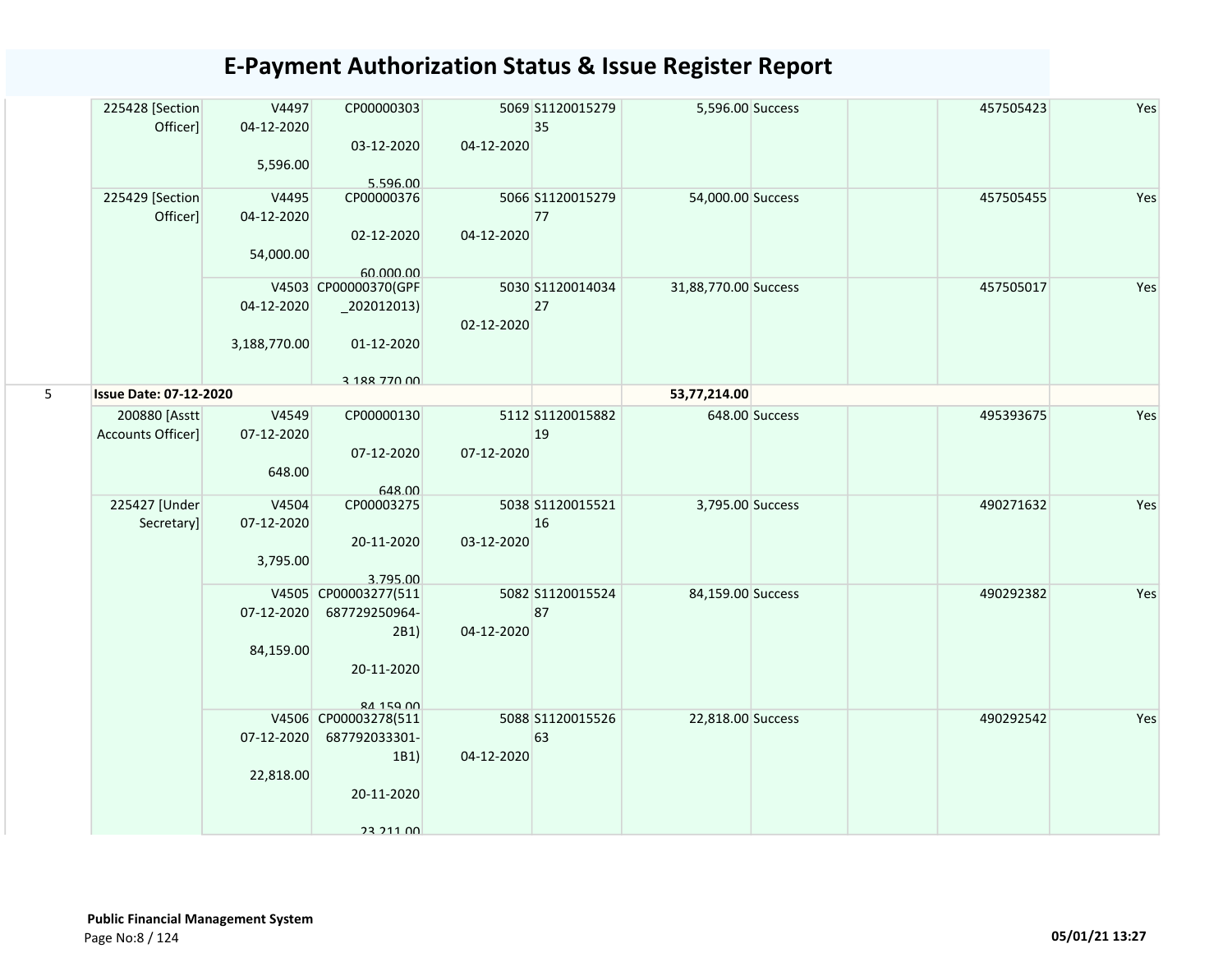| V4508<br>07-12-2020 | CP00003421                         |            | 5061 S1120015521<br>90 | 3,500.00 Success    | 490272089 | Yes |
|---------------------|------------------------------------|------------|------------------------|---------------------|-----------|-----|
|                     | 02-12-2020                         | 04-12-2020 |                        |                     |           |     |
| 3,500.00            |                                    |            |                        |                     |           |     |
| V4509               | 3.500.00<br>CP00003415             |            | 5065 S1120015524       | 24,534.00 Success   | 490279095 | Yes |
| 07-12-2020          |                                    |            | 28                     |                     |           |     |
|                     | 01-12-2020                         | 04-12-2020 |                        |                     |           |     |
| 24,534.00           |                                    |            |                        |                     |           |     |
|                     | 24.957.00                          |            |                        |                     |           |     |
|                     | V4511 CP00003418(511               |            | 5062 S1120015521       | 5,296.00 Success    | 490254953 | Yes |
| 07-12-2020          | 687704692425-                      |            | 37                     |                     |           |     |
|                     | 1B1)                               | 04-12-2020 |                        |                     |           |     |
| 5,296.00            |                                    |            |                        |                     |           |     |
|                     | 02-12-2020                         |            |                        |                     |           |     |
|                     |                                    |            |                        |                     |           |     |
|                     | 5 387 00                           |            |                        |                     |           |     |
| V4512               | CP00003434                         |            | 5053 S1120015522       | 1,95,592.00 Success | 490278230 | Yes |
| 07-12-2020          |                                    |            | 92                     |                     |           |     |
|                     | 02-12-2020                         | 04-12-2020 |                        |                     |           |     |
| 195,592.00          |                                    |            |                        |                     |           |     |
|                     | 195.592.00<br>V4513 CP00003419(511 |            | 5056 S1120015522       | 4,785.00 Success    | 490275610 | Yes |
| 07-12-2020          | 687724261140-                      |            | 54                     |                     |           |     |
|                     | 1B1)                               | 04-12-2020 |                        |                     |           |     |
| 4,785.00            |                                    |            |                        |                     |           |     |
|                     | 02-12-2020                         |            |                        |                     |           |     |
|                     |                                    |            |                        |                     |           |     |
|                     | A 877 00                           |            |                        |                     |           |     |
| V4514               | CP00003436                         |            | 5048 S1120015523       | 53,978.00 Success   | 490292250 | Yes |
| 07-12-2020          |                                    |            | 85                     |                     |           |     |
|                     | 02-12-2020                         | 04-12-2020 |                        |                     |           |     |
| 53,978.00           |                                    |            |                        |                     |           |     |
|                     | 53.978.00<br>V4515 CP00003422(511  |            | 5058 S1120015522       | 22,237.00 Success   | 490273905 | Yes |
| 07-12-2020          | 687722289567-                      |            | 00                     |                     |           |     |
|                     | 1B1)                               | 04-12-2020 |                        |                     |           |     |
| 22,237.00           |                                    |            |                        |                     |           |     |
|                     | 02-12-2020                         |            |                        |                     |           |     |
|                     |                                    |            |                        |                     |           |     |
|                     | 22.620.00                          |            |                        |                     |           |     |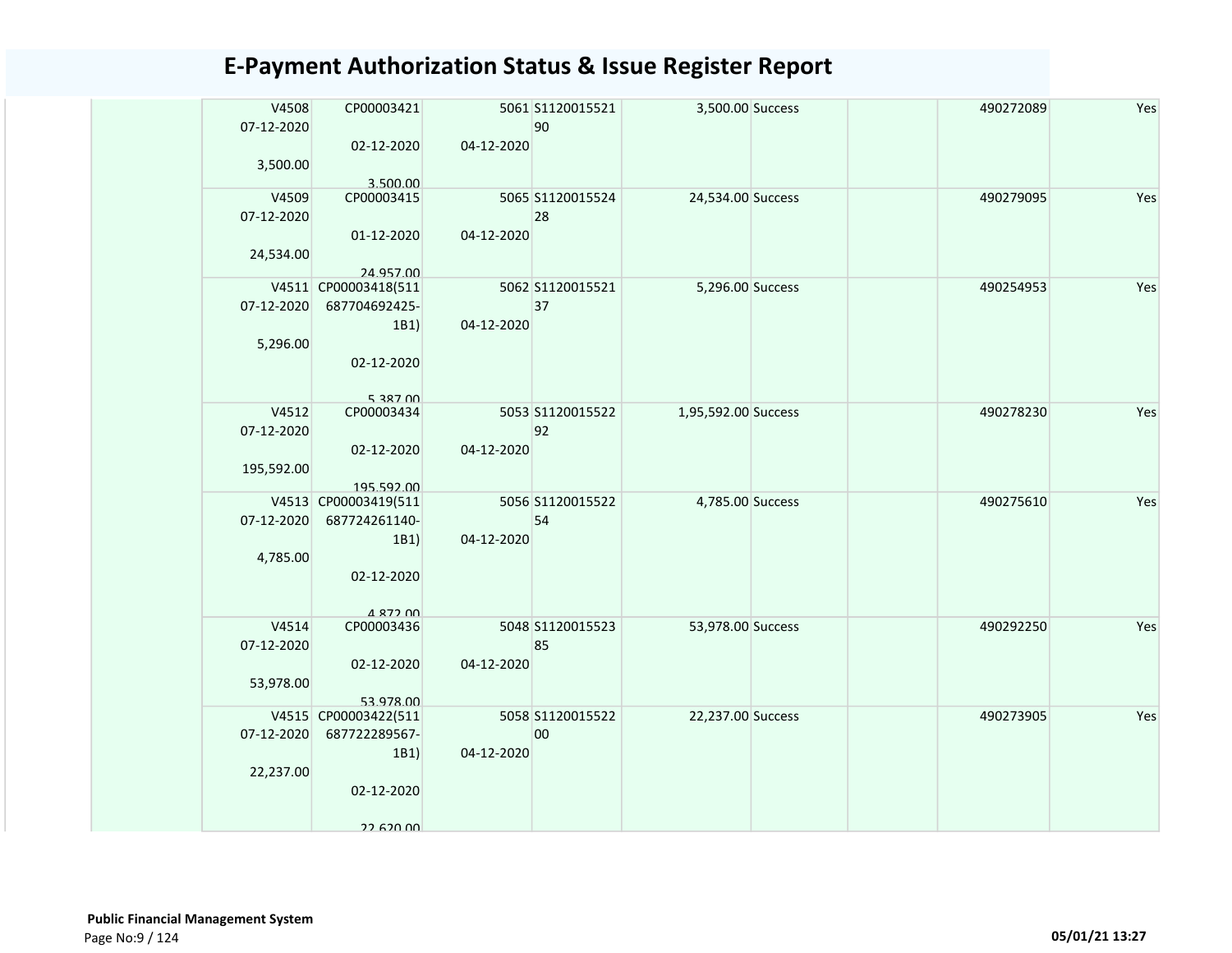| V4516<br>07-12-2020<br>12,733.00  | CP00003435<br>02-12-2020                                                              | 04-12-2020 | 5049 S1120015523<br>81 | 12,733.00 Success   | 490278583 | Yes |
|-----------------------------------|---------------------------------------------------------------------------------------|------------|------------------------|---------------------|-----------|-----|
| 07-12-2020<br>18,757.00           | 12.733.00<br>V4517 CP00003423(511<br>687749942787-<br>1B1)<br>02-12-2020<br>19 080 00 | 04-12-2020 | 5059 S1120015521<br>95 | 18,757.00 Success   | 490273616 | Yes |
| V4518<br>07-12-2020<br>26,458.00  | CP00003437<br>02-12-2020<br>26.458.00                                                 | 04-12-2020 | 5052 S1120015523<br>13 | 26,458.00 Success   | 490278429 | Yes |
| 07-12-2020<br>17,518.00           | V4519 CP00003424(511<br>687795640246-<br>1B1)<br>02-12-2020<br>17 820 00              | 04-12-2020 | 5055 S1120015522<br>59 | 17,518.00 Success   | 490275866 | Yes |
| 07-12-2020<br>10,263.00           | V4520 CP00003425(511<br>687779398589-<br>1B1)<br>02-12-2020<br>10 <i>AA</i> 0 00      | 04-12-2020 | 5054 S1120015522<br>75 | 10,263.00 Success   | 490276023 | Yes |
| V4521<br>07-12-2020<br>197,037.00 | CP00003438<br>03-12-2020<br>200.434.00                                                | 04-12-2020 | 5076 S1120015523<br>99 | 1,97,037.00 Success | 490278748 | Yes |
| V4522<br>07-12-2020<br>4,000.00   | CP00003439<br>03-12-2020<br>4.000.00                                                  | 04-12-2020 | 5075 S1120015522<br>46 | 4,000.00 Success    | 490275352 | Yes |
| V4523<br>07-12-2020               | CP00003449                                                                            |            | 5077 S1120015521<br>42 | 58,065.00 Success   | 490288061 | Yes |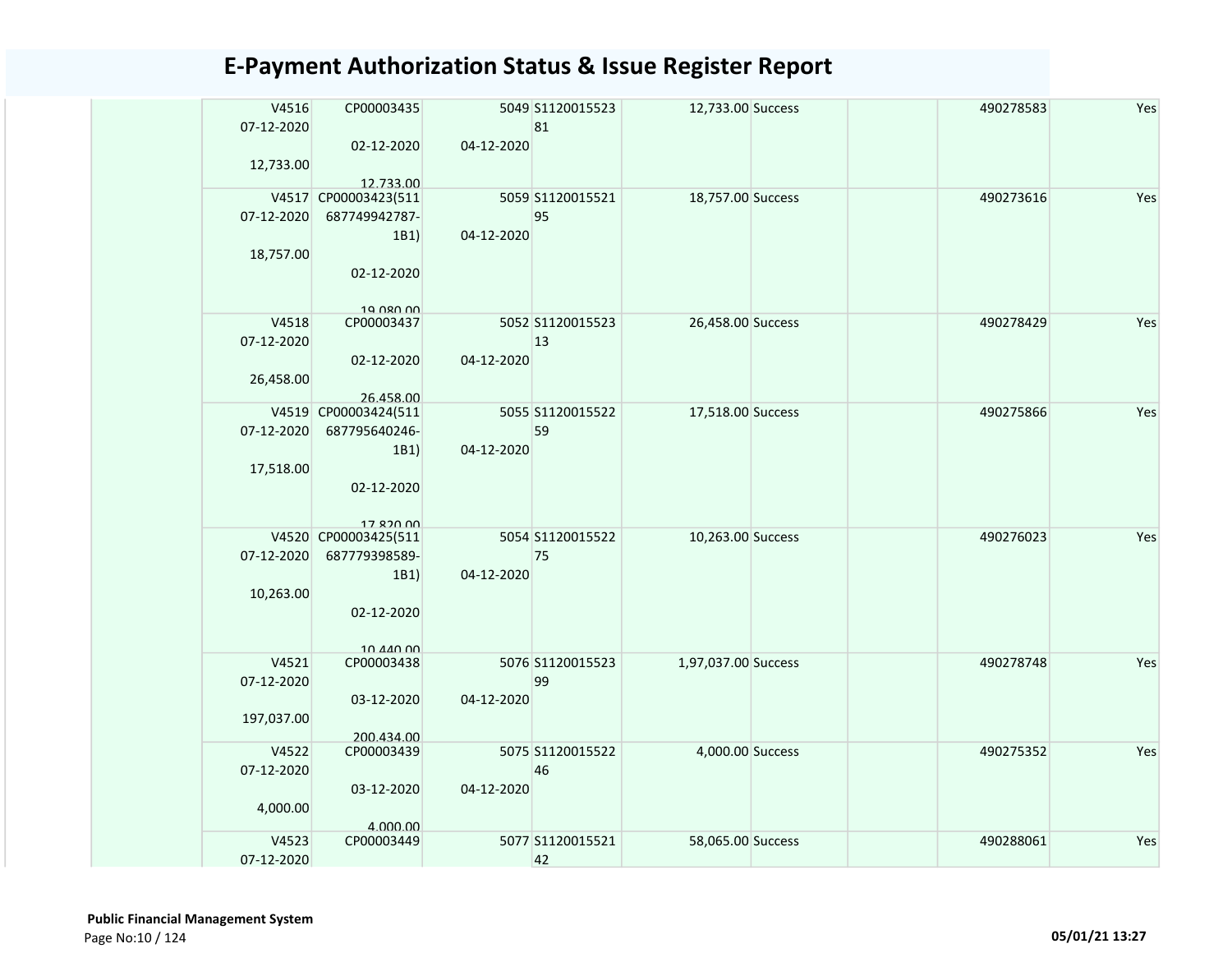| 199,337.00          | 03-12-2020                                    |            | 04-12-2020 S1120015521<br>43       | 63,872.00 Success | 490288075 | Yes |
|---------------------|-----------------------------------------------|------------|------------------------------------|-------------------|-----------|-----|
|                     | 221,484.00                                    |            | S1120015521<br>44                  | 1,800.00 Success  | 490288085 | Yes |
|                     |                                               |            | S1120015521<br>45                  | 50,400.00 Success | 490288094 | Yes |
|                     |                                               |            | S1120015521<br>46                  | 25,200.00 Success | 490288103 | Yes |
| 07-12-2020          | V4525 CP00003451(ELE<br>2020120002)           |            | 5044 S1120015526<br>79             | 23,556.00 Success | 490292719 | Yes |
| 45.084.00           | 04-12-2020                                    |            | 04-12-2020 S1120015526<br>80       | 21,528.00 Success | 490292730 | Yes |
| 07-12-2020          | V4526 CP00003420(511<br>687744137719-<br>1B1) | 04-12-2020 | 5057 S1120015531<br>23             | 76,678.00 Success | 490323968 | Yes |
| 76,678.00           | 02-12-2020<br>78 000 00                       |            |                                    |                   |           |     |
|                     | V4527 CP00003455(EOT                          |            | 5080 S1120015532                   | 3,852.00 Success  | 490331174 | Yes |
| 07-12-2020          | 2020120005)                                   |            | 67<br>04-12-2020 S1120015532<br>68 | 2,815.00 Success  | 490331179 | Yes |
| 18,950.00           | 04-12-2020<br>18,950.00                       |            | S1120015532<br>69                  | 3,664.00 Success  | 490331191 | Yes |
|                     |                                               |            | S1120015532<br>70                  | 3,553.00 Success  | 490331200 | Yes |
|                     |                                               |            | S1120015532<br>71                  | 5,066.00 Success  | 490331212 | Yes |
| V4530<br>07-12-2020 | CP00003444<br>03-12-2020                      | 07-12-2020 | 5099 S1120015800<br>44             | 19,320.00 Success | 494972866 | Yes |
| 19,320.00           | 19.320.00                                     |            |                                    |                   |           |     |
| V4531<br>07-12-2020 | CP00003446                                    |            | 5097 S1120015800<br>12             | 20,930.00 Success | 494972745 | Yes |
| 20,930.00           | 03-12-2020<br>20.930.00                       | 07-12-2020 |                                    |                   |           |     |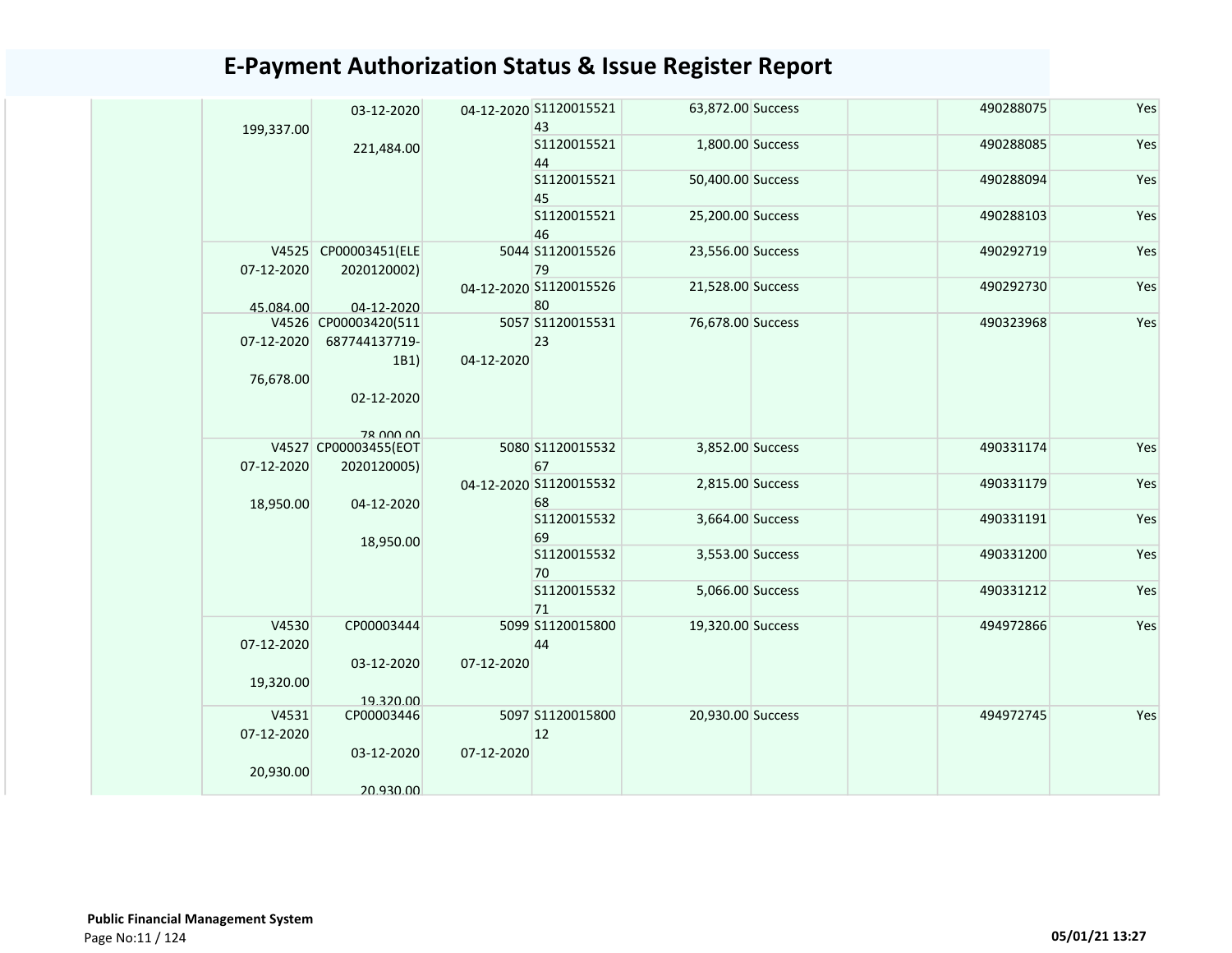|            | V4532 CP00003453(EOT                  |            | 5045 S1120015795       | 4,769.00 Success    |  | 494972240 | Yes |
|------------|---------------------------------------|------------|------------------------|---------------------|--|-----------|-----|
| 07-12-2020 | 2020120004)                           |            | 38                     |                     |  |           |     |
| 4,769.00   | 04-12-2020                            | 04-12-2020 |                        |                     |  |           |     |
|            |                                       |            |                        |                     |  |           |     |
|            | 4,769.00                              |            |                        |                     |  |           |     |
|            | V4533 CP00003454(EOT                  |            | 5046 S1120015795       | 7,380.00 Success    |  | 494972366 | Yes |
| 07-12-2020 | 2020120003)                           |            | 44                     |                     |  |           |     |
|            |                                       | 04-12-2020 |                        |                     |  |           |     |
| 7,380.00   | 04-12-2020                            |            |                        |                     |  |           |     |
|            | 7,380.00                              |            |                        |                     |  |           |     |
|            |                                       |            |                        |                     |  | 495214611 |     |
| 07-12-2020 | V4536 CP00001937(511<br>687704431725- |            | 5105 S1120015875<br>32 | 1,475.00 Success    |  |           | Yes |
|            | 1B1)                                  | 07-12-2020 |                        |                     |  |           |     |
| 1,475.00   |                                       |            |                        |                     |  |           |     |
|            | 15-09-2020                            |            |                        |                     |  |           |     |
|            |                                       |            |                        |                     |  |           |     |
|            | 150000                                |            |                        |                     |  |           |     |
|            | V4537 CP00003189(511                  |            | 5107 S1120015875       | 2,212.00 Success    |  | 495214842 | Yes |
| 07-12-2020 | 687721660359-                         |            | 54                     |                     |  |           |     |
|            | 1B1)                                  | 07-12-2020 |                        |                     |  |           |     |
| 2,212.00   |                                       |            |                        |                     |  |           |     |
|            | 17-11-2020                            |            |                        |                     |  |           |     |
|            |                                       |            |                        |                     |  |           |     |
| V4538      | 2.250.00<br>CP00003445                |            | 5096 S1120015875       | 2,004.00 Success    |  | 495189313 | Yes |
| 07-12-2020 |                                       |            | 85                     |                     |  |           |     |
|            | 03-12-2020                            | 07-12-2020 |                        |                     |  |           |     |
| 2,004.00   |                                       |            |                        |                     |  |           |     |
|            | 2.004.00                              |            |                        |                     |  |           |     |
| V4539      | CP00003395                            |            | 5060 S1120015881       | 8,23,976.00 Success |  | 495216408 | Yes |
| 07-12-2020 |                                       |            | 88                     |                     |  |           |     |
|            | 27-11-2020                            | 04-12-2020 |                        |                     |  |           |     |
| 823,976.00 |                                       |            |                        |                     |  |           |     |
|            | 823.976.00                            |            |                        |                     |  |           |     |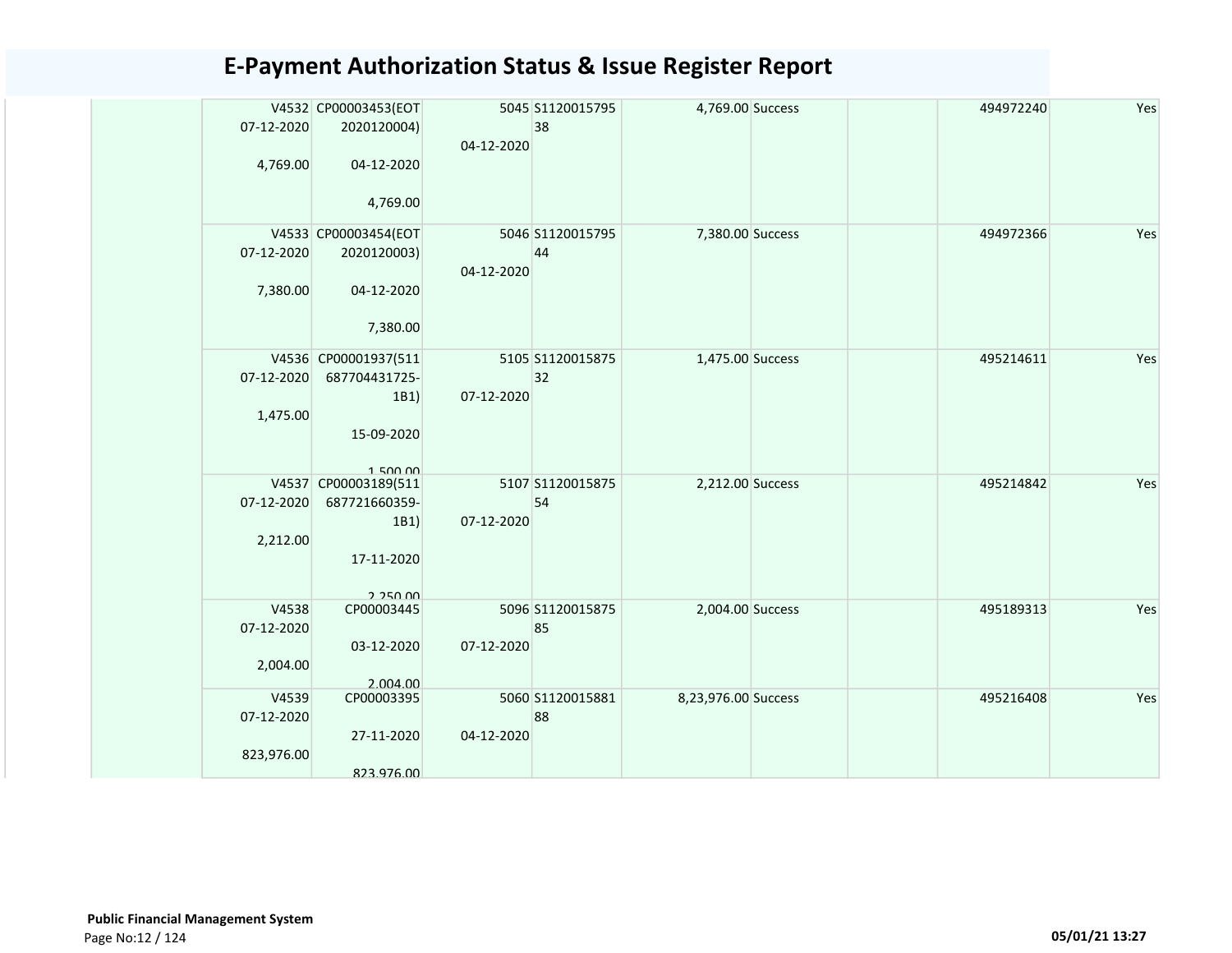| 07-12-2020               | V4540 CP00003456(GPF<br>$_2$ 02012151) | 07-12-2020 | 5103 S1120015825<br>87       | 25,000.00 Success    |                | 495212822 | Yes |
|--------------------------|----------------------------------------|------------|------------------------------|----------------------|----------------|-----------|-----|
| 25,000.00                | 04-12-2020<br>25 000 00                |            |                              |                      |                |           |     |
|                          | V4541 CP00003460(GPF                   |            | 5109 S1120015823             | 1,50,000.00 Success  |                | 495212561 | Yes |
| 07-12-2020               | $-202012153$                           | 07-12-2020 | 60                           |                      |                |           |     |
| 150,000.00               | 04-12-2020<br>150,000,00               |            |                              |                      |                |           |     |
|                          | V4542 CP00003461(GPF                   |            | 5108 S1120015877             | 1,25,000.00 Success  |                | 495215119 | Yes |
| 07-12-2020               | $_2$ 02012154)                         |            | 54                           |                      |                |           |     |
| 125,000.00               | 04-12-2020                             | 07-12-2020 |                              |                      |                |           |     |
|                          | 125,000,00                             |            |                              |                      |                |           |     |
| V4543                    | CP00003096                             |            | 5101 S1120015891             | 1,47,457.00 Success  |                | 495395618 | Yes |
| 07-12-2020<br>147,457.00 | 12-11-2020                             | 07-12-2020 | 16                           |                      |                |           |     |
|                          | 149.999.00                             |            |                              |                      |                |           |     |
| V4550<br>07-12-2020      | CP00003340                             |            | 5106 S1120015890<br>77       | 19,50,000.00 Success |                | 495622099 | Yes |
| 1,950,000.00             | 24-11-2020<br>1.950.000.00             | 07-12-2020 |                              |                      |                |           |     |
| V4551                    | CP00003165                             |            | 5085 S1120015941             | 1,532.00 Success     |                | 495624354 | Yes |
| 07-12-2020               |                                        |            | 85<br>04-12-2020 S1120015941 |                      | 849.00 Success | 495624364 | Yes |
| 19,501.00                | 16-11-2020                             |            | 86                           |                      |                |           |     |
|                          | 19,501.00                              |            | S1120015941<br>87            | 1,721.00 Success     |                | 495624374 | Yes |
|                          |                                        |            | S1120015941<br>88            | 3,598.00 Success     |                | 495624386 | Yes |
|                          |                                        |            | S1120015941<br>89            | 1,921.00 Success     |                | 495624396 | Yes |
|                          |                                        |            | S1120015941<br>90            | 2,343.00 Success     |                | 495624402 | Yes |
|                          |                                        |            | S1120015941<br>91            | 1,299.00 Success     |                | 495624410 | Yes |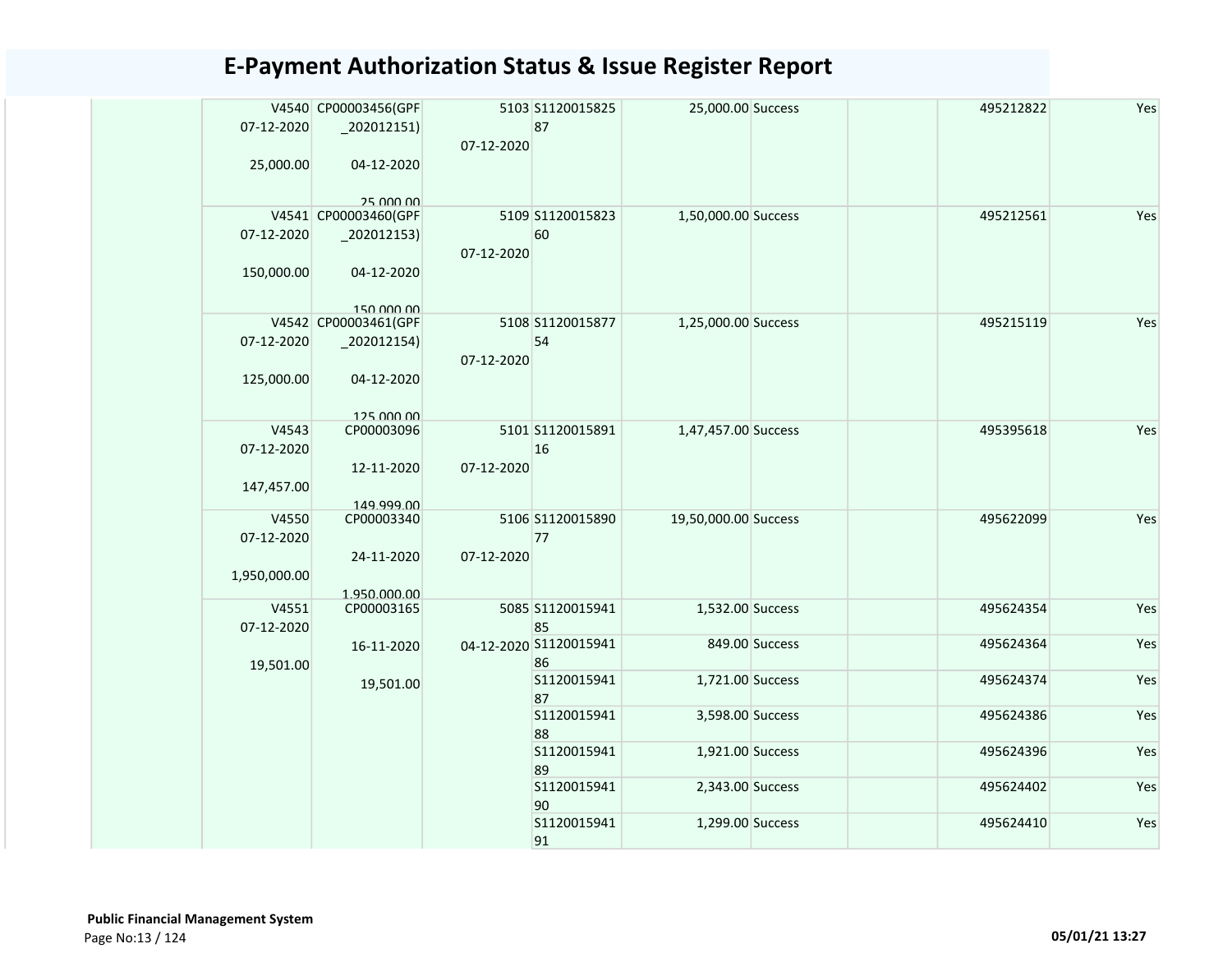|                                    |                                   |                          |            | S1120015941<br>92      | 2,594.00 Success    | 495624421 | Yes |
|------------------------------------|-----------------------------------|--------------------------|------------|------------------------|---------------------|-----------|-----|
|                                    |                                   |                          |            | S1120015941<br>93      | 2,430.00 Success    | 495624426 | Yes |
|                                    |                                   |                          |            | S1120015941<br>94      | 1,214.00 Success    | 495624435 | Yes |
|                                    | V4552<br>07-12-2020<br>749,849.00 | CP00003475<br>07-12-2020 | 07-12-2020 | 5100 S1120015941<br>76 | 7,49,849.00 Success | 495624242 | Yes |
|                                    |                                   | 749.849.00               |            |                        |                     |           |     |
| 225428 [Section<br>Officer]        | V4510<br>07-12-2020               | CP00000301<br>02-12-2020 | 04-12-2020 | 5070 S1120015524<br>18 | 22,278.00 Success   | 490278907 | Yes |
|                                    | 22,278.00                         | 22.278.00                |            |                        |                     |           |     |
|                                    | V4524<br>07-12-2020               | CP00000302               |            | 5068 S1120015522<br>30 | 2,360.00 Success    | 490274138 | Yes |
|                                    | 2,360.00                          | 03-12-2020<br>2.360.00   | 04-12-2020 |                        |                     |           |     |
| 225429 [Section<br>Officer]        | V4534<br>07-12-2020               | CP00000377               |            | 5094 S1120015797<br>59 | 10,524.00 Success   | 494972503 | Yes |
|                                    | 10,524.00                         | 04-12-2020<br>10.524.00  | 07-12-2020 |                        |                     |           |     |
|                                    | V4535<br>07-12-2020               | CP00000378               |            | 5095 S1120015797<br>66 | 1,48,326.00 Success | 494972624 | Yes |
|                                    | 148,326.00                        | 04-12-2020               | 07-12-2020 |                        |                     |           |     |
|                                    | V4544<br>07-12-2020               | 154.200.00<br>CP00000375 |            | 5067 S1120015890<br>35 | 54,000.00 Success   | 495395244 | Yes |
|                                    | 54,000.00                         | 02-12-2020               | 04-12-2020 |                        |                     |           |     |
| 225438 [Asstt<br>Accounts Officer] | V4507<br>07-12-2020               | 60.000.00<br>CP00000311  |            | 5064 S1120015521<br>78 | 1,823.00 Success    | 490271842 | Yes |
|                                    | 1,823.00                          | 26-11-2020<br>1.823.00   | 04-12-2020 |                        |                     |           |     |
|                                    |                                   |                          |            |                        |                     |           |     |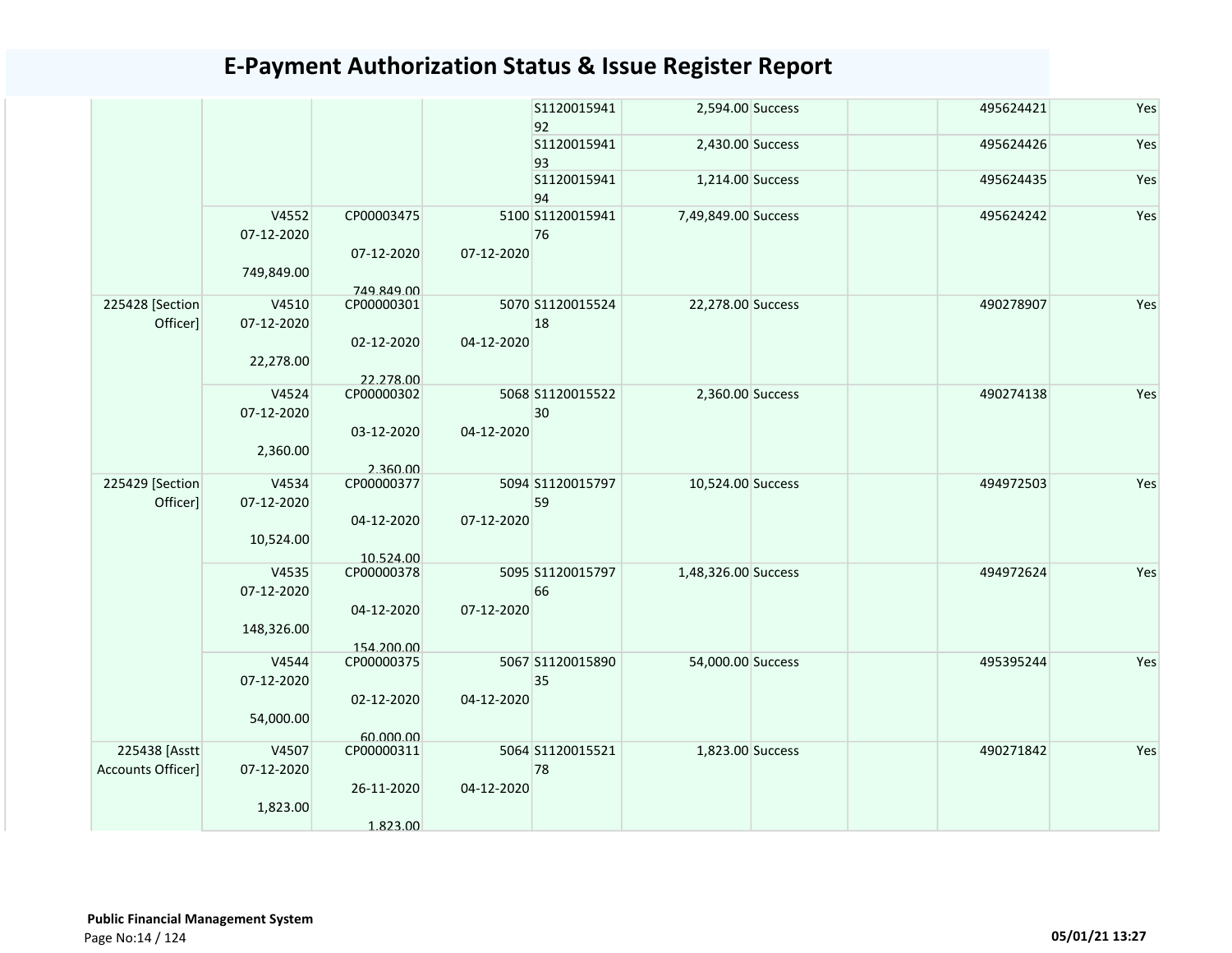|   |                               | V4528<br>07-12-2020 | CP00000317                            |            | 5092 S1120015685<br>15 | 9,708.00 Success  | 493270241 | Yes |
|---|-------------------------------|---------------------|---------------------------------------|------------|------------------------|-------------------|-----------|-----|
|   |                               | 9,708.00            | 03-12-2020<br>9.708.00                | 07-12-2020 |                        |                   |           |     |
|   |                               | V4545               | CP00000316                            |            | 5091 S1120015891       | 4,827.00 Success  | 495395787 | Yes |
|   |                               | 07-12-2020          | 03-12-2020                            | 07-12-2020 | 48                     |                   |           |     |
|   |                               | 4,827.00            |                                       |            |                        |                   |           |     |
|   |                               | V4546               | 4.827.00<br>CP00000318                |            | 5093 S1120015890       | 20,994.00 Success | 495394054 | Yes |
|   |                               | 07-12-2020          |                                       |            | 11                     |                   |           |     |
|   |                               |                     | 03-12-2020                            | 07-12-2020 |                        |                   |           |     |
|   |                               | 20,994.00           |                                       |            |                        |                   |           |     |
|   |                               |                     | 21.800.00                             |            |                        |                   |           |     |
|   |                               | V4547<br>07-12-2020 | CP00000319                            |            | 5089 S1120015882<br>67 | 4,115.00 Success  | 495393882 | Yes |
|   |                               |                     | 04-12-2020                            | 07-12-2020 |                        |                   |           |     |
|   |                               | 4,115.00            | 4.115.00                              |            |                        |                   |           |     |
|   |                               | V4548               | CP00000320                            |            | 5090 S1120015890       | 1,229.00 Success  | 495395438 | Yes |
|   |                               | 07-12-2020          |                                       |            | 44                     |                   |           |     |
|   |                               |                     | 04-12-2020                            | 07-12-2020 |                        |                   |           |     |
|   |                               | 1,229.00            |                                       |            |                        |                   |           |     |
|   |                               |                     | 1.229.00                              |            |                        |                   |           |     |
| 6 | <b>Issue Date: 08-12-2020</b> |                     |                                       |            |                        | 24,10,741.00      |           |     |
|   | 225427 [Under                 |                     | V4553 CP00003472(511                  |            | 5139 S1120016351       | 5,573.00 Success  | 509195045 | Yes |
|   | Secretary]                    | 08-12-2020          | 687788664227-<br>1B1                  | 08-12-2020 | 84                     |                   |           |     |
|   |                               | 5,573.00            |                                       |            |                        |                   |           |     |
|   |                               |                     | 04-12-2020                            |            |                        |                   |           |     |
|   |                               |                     |                                       |            |                        |                   |           |     |
|   |                               |                     | 5 669 00                              |            | 5147 S1120016351       |                   | 509194812 |     |
|   |                               | 08-12-2020          | V4554 CP00003476(511<br>687725030360- |            | 31                     | 6,138.00 Success  |           | Yes |
|   |                               |                     | 1B1)                                  | 08-12-2020 |                        |                   |           |     |
|   |                               | 6,138.00            |                                       |            |                        |                   |           |     |
|   |                               |                     | 07-12-2020                            |            |                        |                   |           |     |
|   |                               |                     |                                       |            |                        |                   |           |     |
|   |                               |                     | G 244 OO                              |            |                        |                   |           |     |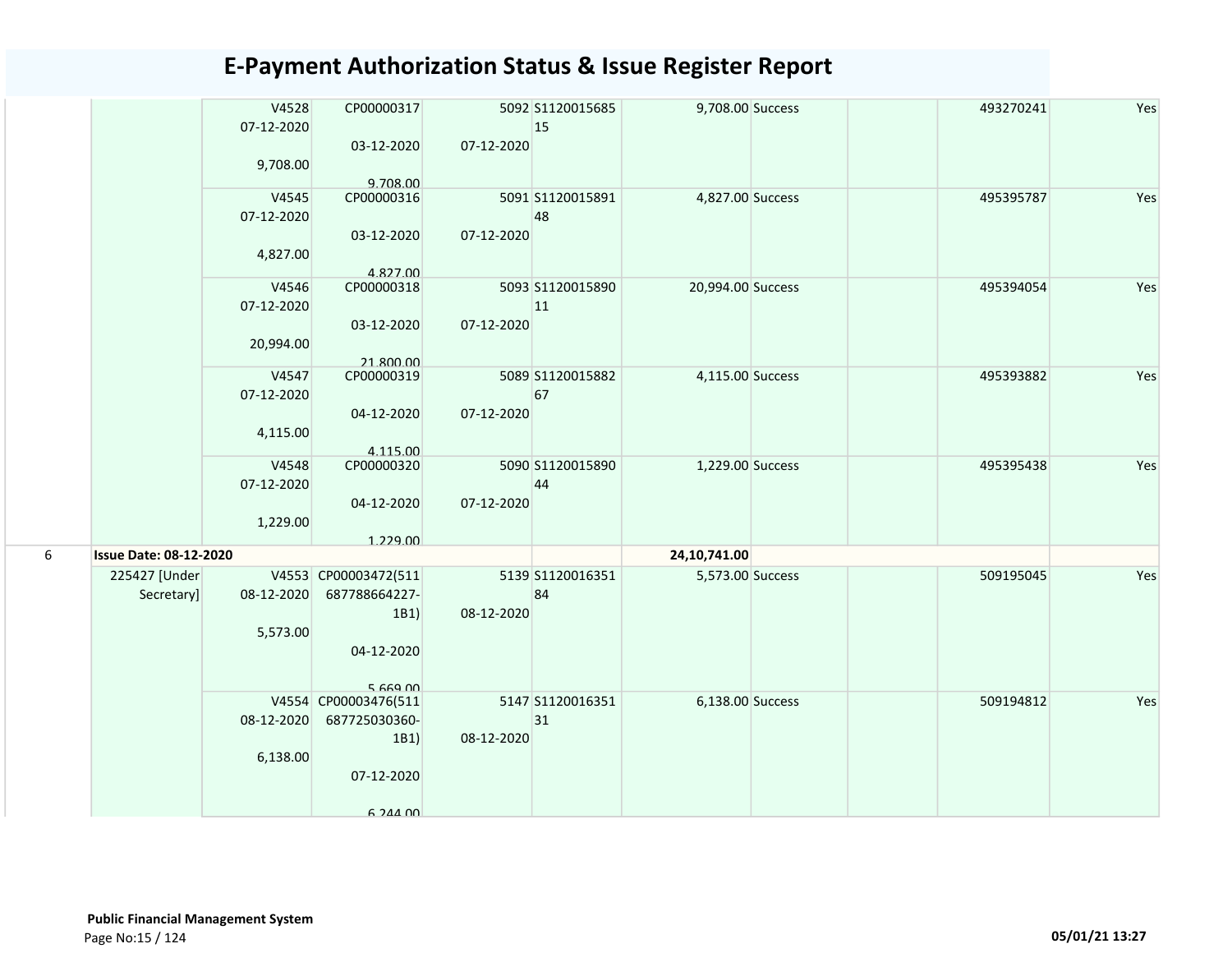| 08-12-2020<br>10,427.00  | V4555 CP00003477(511<br>687796751372-<br>1B1)<br>07-12-2020                                  | 08-12-2020 | 5148 S1120016350<br>72 | 10,427.00 Success   |  | 509210564 | Yes |
|--------------------------|----------------------------------------------------------------------------------------------|------------|------------------------|---------------------|--|-----------|-----|
| 08-12-2020<br>166,775.00 | 10 607 00<br>V4556 CP00003478(511<br>687750178533-<br>1B1)<br>07-12-2020<br>$169$ $650$ $00$ | 08-12-2020 | 5149 S1120016330<br>48 | 1,66,775.00 Success |  | 509210339 | Yes |
| 08-12-2020<br>168,565.00 | V4557 CP00003479(511<br>687741415888-<br>1B1)<br>07-12-2020<br>171 471 00                    | 08-12-2020 | 5150 S1120016331<br>38 | 1,68,565.00 Success |  | 509210431 | Yes |
| 08-12-2020<br>10,323.00  | V4558 CP00003480(511<br>687741751587-<br>1B1)<br>07-12-2020<br>10 500 00                     | 08-12-2020 | 5151 S1120016331<br>84 | 10,323.00 Success   |  | 509191197 | Yes |
| 08-12-2020<br>8,744.00   | V4559 CP00003481(511<br>687788454476-<br>1B1)<br>07-12-2020<br>$R$ $R$ $Q$ $S$ $R$ $D$ $D$   | 08-12-2020 | 5152 S1120016332<br>60 | 8,744.00 Success    |  | 509194335 | Yes |
| 08-12-2020<br>11,147.00  | V4560 CP00003486(511<br>687731583049-<br>1B1)<br>07-12-2020<br>11 220 NO                     | 08-12-2020 | 5141 S1120016351<br>55 | 11,147.00 Success   |  | 509200684 | Yes |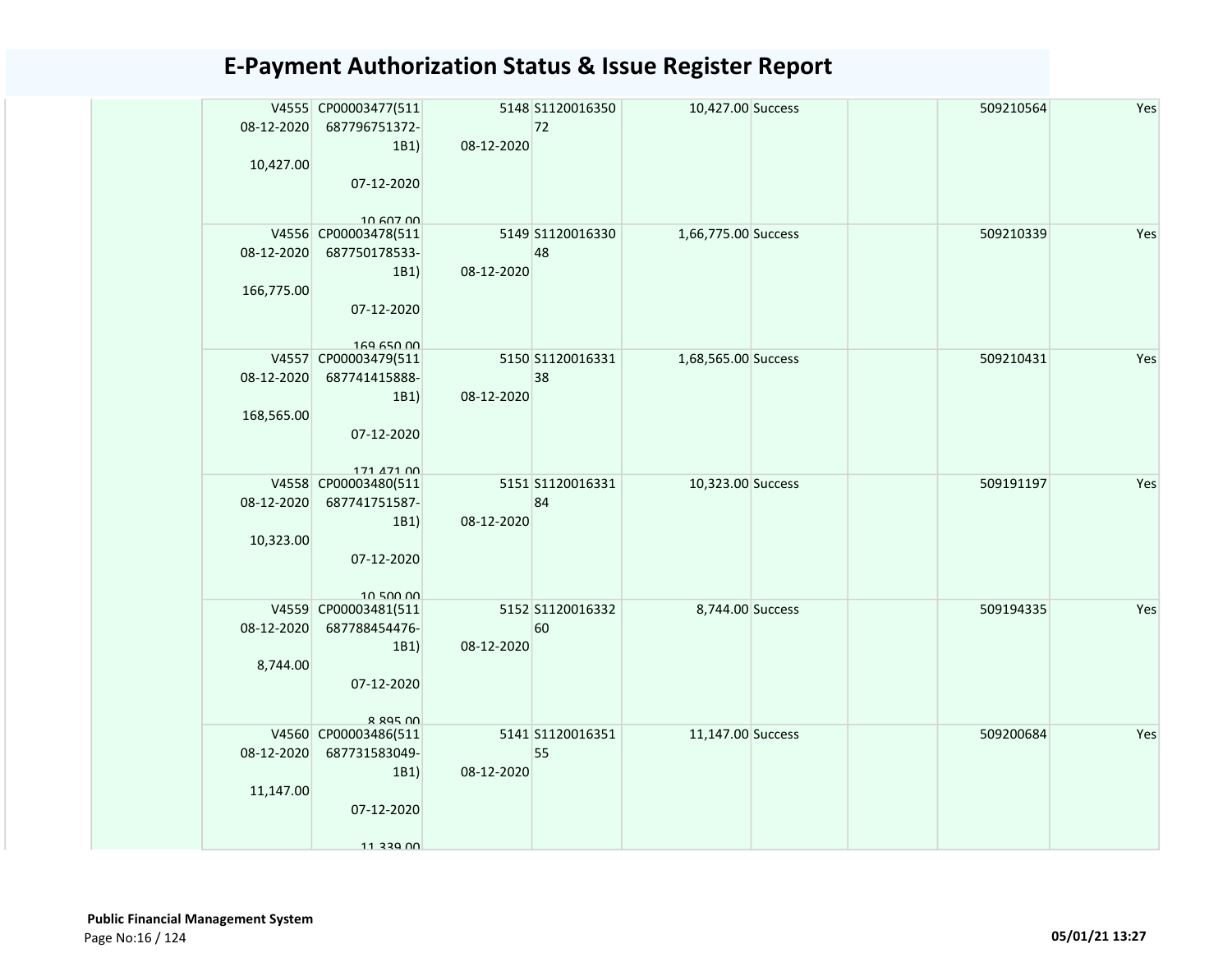| 08-12-2020 | V4561 CP00003487(511<br>687758015649-<br>1B1) | 08-12-2020 | 5142 S1120016350<br>80 | 9,298.00 Success |  | 509194471 | Yes |
|------------|-----------------------------------------------|------------|------------------------|------------------|--|-----------|-----|
| 9,298.00   | 07-12-2020                                    |            |                        |                  |  |           |     |
|            | $Q$ $A$ $S$ $R$ $O$                           |            |                        |                  |  |           |     |
|            | V4562 CP00003488(511                          |            | 5143 S1120016350       | 9,298.00 Success |  | 509194592 | Yes |
| 08-12-2020 | 687762067582-                                 |            | 95                     |                  |  |           |     |
|            | 1B1)                                          | 08-12-2020 |                        |                  |  |           |     |
| 9,298.00   | 07-12-2020                                    |            |                        |                  |  |           |     |
|            |                                               |            |                        |                  |  |           |     |
|            | $Q$ $A$ $S$ $R$ $O$                           |            |                        |                  |  |           |     |
|            | V4563 CP00003489(511                          |            | 5144 S1120016351       | 9,298.00 Success |  | 509194719 | Yes |
| 08-12-2020 | 687797725392-<br>1B1)                         | 08-12-2020 | 21                     |                  |  |           |     |
| 9,298.00   |                                               |            |                        |                  |  |           |     |
|            | 07-12-2020                                    |            |                        |                  |  |           |     |
|            |                                               |            |                        |                  |  |           |     |
|            | $Q$ $A5R$ $00$<br>V4564 CP00003490(511        |            | 5145 S1120016351       | 9,731.00 Success |  | 509210715 | Yes |
| 08-12-2020 | 687720526916-                                 |            | 60                     |                  |  |           |     |
|            | 1B1)                                          | 08-12-2020 |                        |                  |  |           |     |
| 9,731.00   |                                               |            |                        |                  |  |           |     |
|            | 07-12-2020                                    |            |                        |                  |  |           |     |
|            | a gaa nn                                      |            |                        |                  |  |           |     |
|            | V4565 CP00003491(511                          |            | 5146 S1120016351       | 9,732.00 Success |  | 509194919 | Yes |
| 08-12-2020 | 687770775454-                                 |            | 79                     |                  |  |           |     |
|            | 1B1)                                          | 08-12-2020 |                        |                  |  |           |     |
| 9,732.00   | 07-12-2020                                    |            |                        |                  |  |           |     |
|            |                                               |            |                        |                  |  |           |     |
|            | a ann nn                                      |            |                        |                  |  |           |     |
|            | V4566 CP00003492(511                          |            | 5128 \$1120016351      | 9,732.00 Success |  | 509210849 | Yes |
| 08-12-2020 | 687786130792-<br>1B1)                         | 08-12-2020 | 83                     |                  |  |           |     |
| 9,732.00   |                                               |            |                        |                  |  |           |     |
|            | 07-12-2020                                    |            |                        |                  |  |           |     |
|            |                                               |            |                        |                  |  |           |     |
|            | a ann nn                                      |            |                        |                  |  |           |     |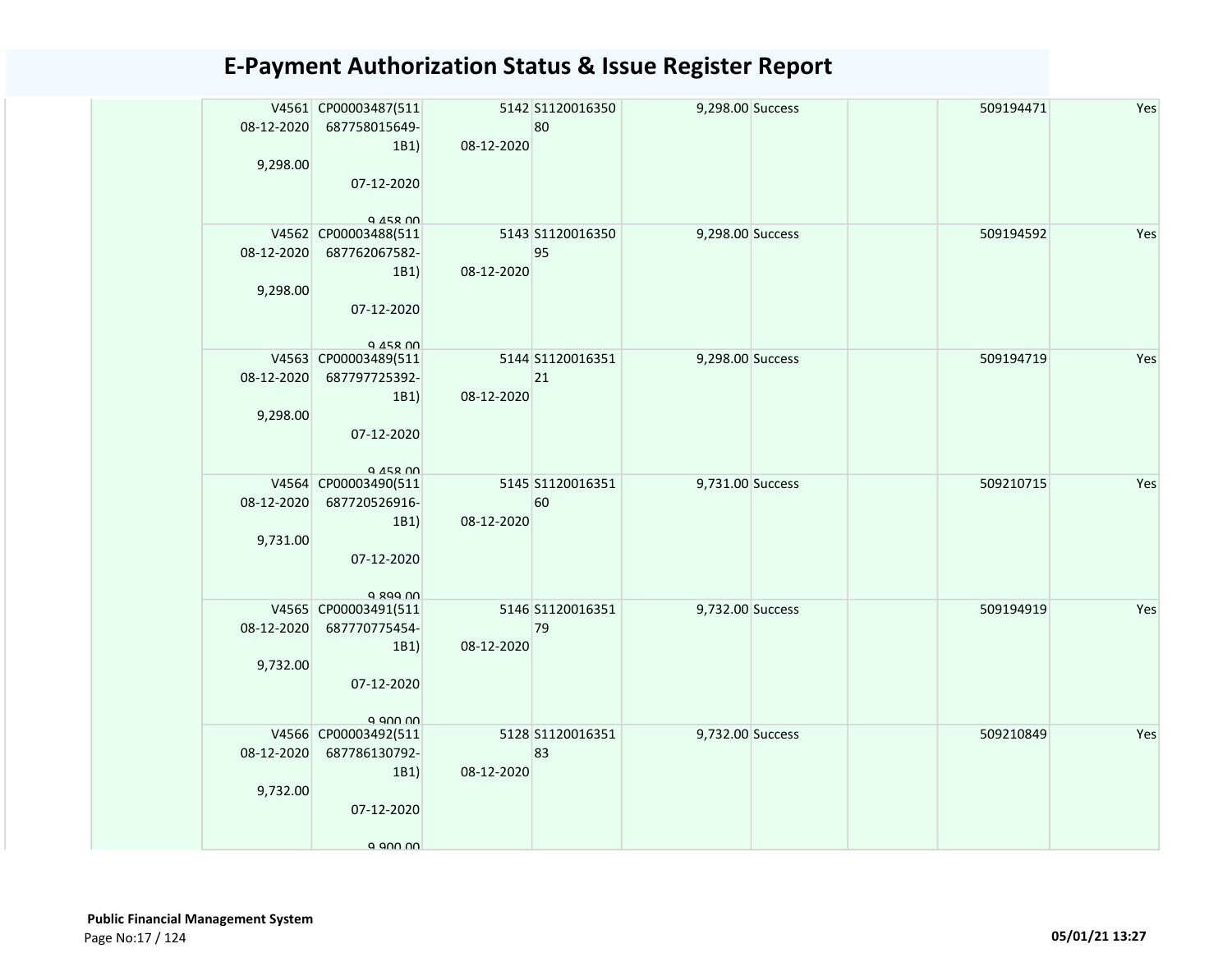| V4567<br>08-12-2020<br>21,000.00 | CP00003501<br>07-12-2020<br>21.000.00                                                         | 08-12-2020 | 5140 S1120016352<br>19 | 21,000.00 Success | 509210952 | Yes |
|----------------------------------|-----------------------------------------------------------------------------------------------|------------|------------------------|-------------------|-----------|-----|
| 08-12-2020<br>8,745.00           | V4568 CP00003483(511<br>687737915616-<br>1B1)<br>07-12-2020<br>$R$ $R$ $Q$ $G$ $R$ $n \Omega$ | 08-12-2020 | 5121 S1120016361<br>57 | 8,745.00 Success  | 509319848 | Yes |
| 08-12-2020<br>4,157.00           | V4569 CP00003485(511<br>687731442922-<br>1B1)<br>07-12-2020<br>$1.229$ $00$                   | 08-12-2020 | 5122 S1120016361<br>27 | 4,157.00 Success  | 509319589 | Yes |
| 08-12-2020<br>4,325.00           | V4570 CP00003493(511<br>687709565956-<br>1B1)<br>07-12-2020<br>$A$ $A$ $D$ $D$ $D$            | 08-12-2020 | 5127 S1120016351<br>25 | 4,325.00 Success  | 509319368 | Yes |
| 08-12-2020<br>2,889.00           | V4571 CP00003494(511<br>687785235897-<br>1B1)<br>07-12-2020<br>3 480 DD                       | 08-12-2020 | 5126 S1120016351<br>50 | 2,889.00 Success  | 509319476 | Yes |
| 08-12-2020<br>8,577.00           | V4572 CP00003495(511<br>687788301086-<br>1B1)<br>07-12-2020<br>8 7 7 5 N N                    | 08-12-2020 | 5124 S1120016361<br>47 | 8,577.00 Success  | 509326944 | Yes |

 Public Financial Management System Page No:18 / 124 05/01/21 13:27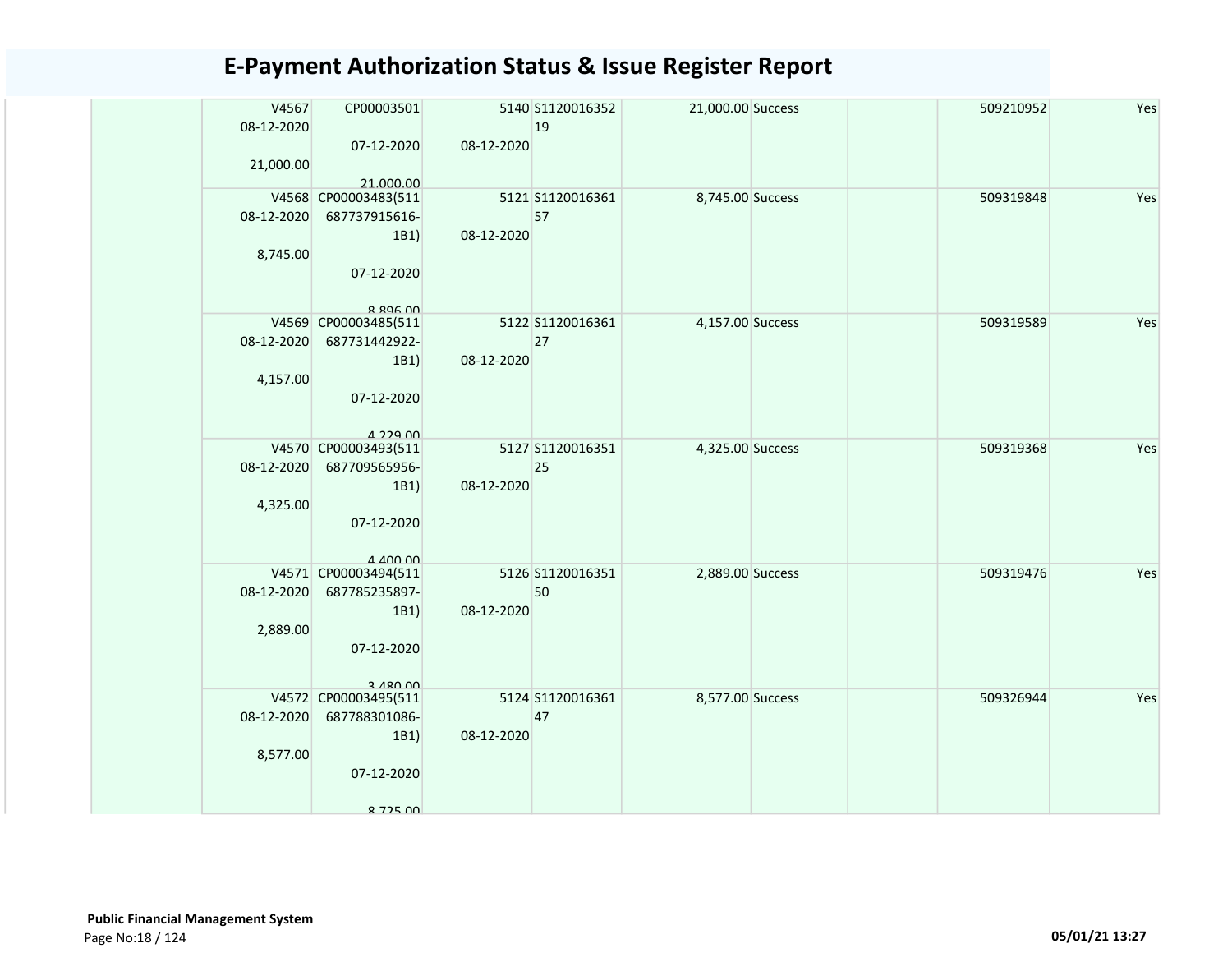| 08-12-2020<br>1,317.00  | V4573 CP00003496(511<br>687712112748-<br>1B1)<br>07-12-2020                            | 08-12-2020 | 5125 S1120016361<br>53 | 1,317.00 Success  |  | 509327143 | Yes |
|-------------------------|----------------------------------------------------------------------------------------|------------|------------------------|-------------------|--|-----------|-----|
| 08-12-2020<br>72,225.00 | $1.340$ 00<br>V4574 CP00003497(511<br>687751854175-<br>1B1<br>07-12-2020               | 08-12-2020 | 5123 S1120016361<br>54 | 72,225.00 Success |  | 509319719 | Yes |
| 08-12-2020<br>6,341.00  | 73 470 00<br>V4575 CP00003462(511<br>687743561724-<br>1B1)<br>04-12-2020<br>$6.450$ 00 | 08-12-2020 | 5129 S1120016393<br>15 | 6,341.00 Success  |  | 509597127 | Yes |
| 08-12-2020<br>4,866.00  | V4576 CP00003463(511<br>687732991787-<br>1B1)<br>04-12-2020<br>1 Q50 00                | 08-12-2020 | 5130 S1120016394<br>43 | 4,866.00 Success  |  | 509599814 | Yes |
| 08-12-2020<br>52,642.00 | V4577 CP00003464(511<br>687777346568-<br>1B1)<br>04-12-2020<br>52 550 00               | 08-12-2020 | 5131 S1120016393<br>27 | 52,642.00 Success |  | 509599302 | Yes |
| 08-12-2020<br>18,393.00 | V4578 CP00003465(511<br>687732616826-<br>1B1)<br>04-12-2020<br>18 750 00               | 08-12-2020 | 5132 S1120016393<br>78 | 18,393.00 Success |  | 509590379 | Yes |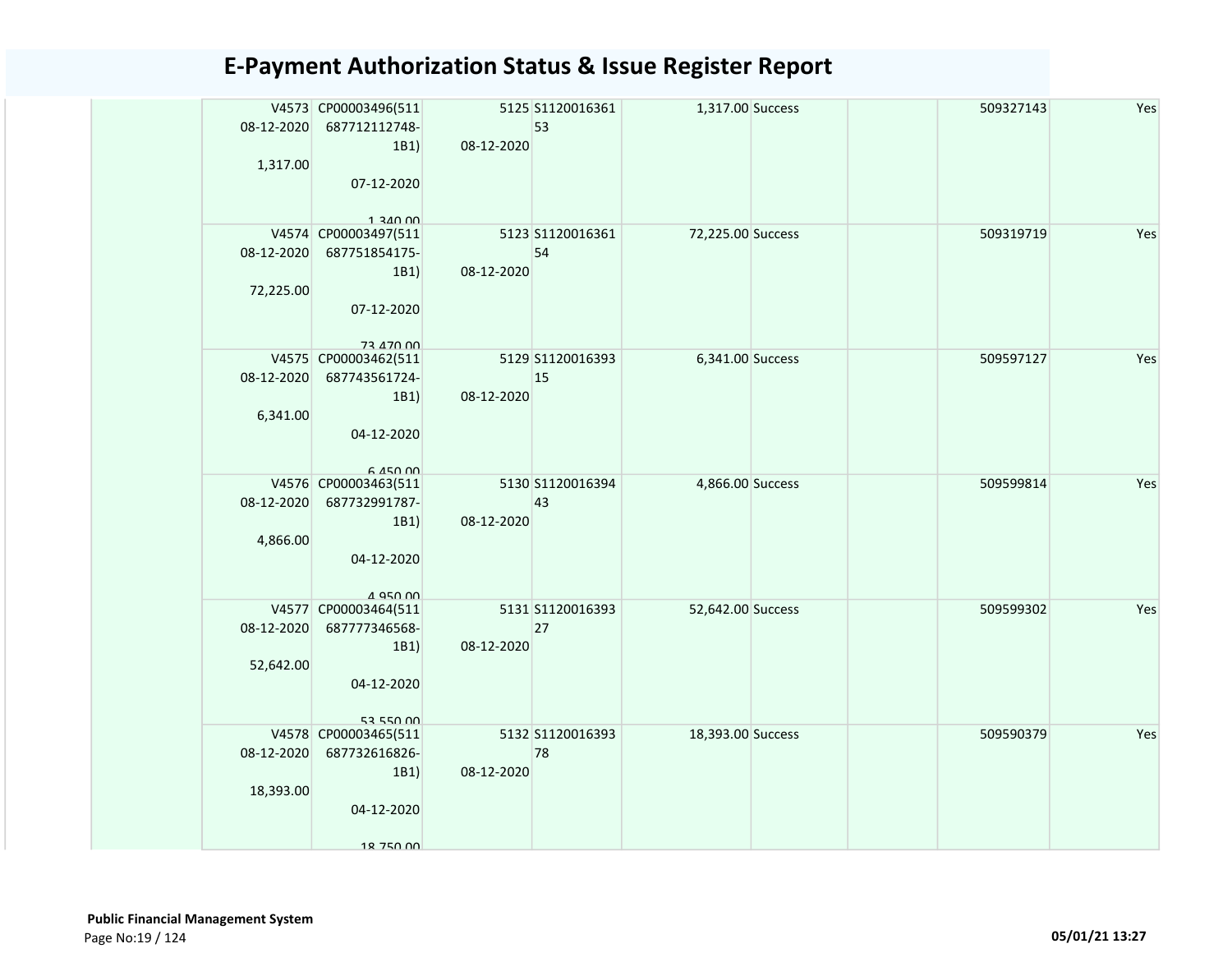| 08-12-2020<br>19,619.00 | V4579 CP00003466(511<br>687714442938-<br>1B1)<br>04-12-2020                             | 08-12-2020 | 5133 S1120016393<br>35 | 19,619.00 Success |  | 509588023 | Yes |
|-------------------------|-----------------------------------------------------------------------------------------|------------|------------------------|-------------------|--|-----------|-----|
| 08-12-2020<br>20,664.00 | 20 DDD DD<br>V4580 CP00003467(511<br>687788701064-<br>1B1)<br>04-12-2020<br>$20.699$ nn | 08-12-2020 | 5134 S1120016394<br>23 | 20,664.00 Success |  | 509599695 | Yes |
| 08-12-2020<br>9,830.00  | V4581 CP00003468(511<br>687753756561-<br>1B1)<br>04-12-2020<br>10.000.00                | 08-12-2020 | 5135 S1120016394<br>15 | 9,830.00 Success  |  | 509599437 | Yes |
| 08-12-2020<br>11,030.00 | V4582 CP00003469(511<br>687772328713-<br>1B1)<br>04-12-2020<br>11 220 00                | 08-12-2020 | 5136 S1120016394<br>19 | 11,030.00 Success |  | 509599560 | Yes |
| 08-12-2020<br>3,142.00  | V4583 CP00003470(511<br>687779007744-<br>1B1)<br>04-12-2020<br>2,100,00                 | 08-12-2020 | 5137 S1120016393<br>70 | 3,142.00 Success  |  | 509588138 | Yes |
| 08-12-2020<br>7,274.00  | V4584 CP00003471(511<br>687763894571-<br>1B1)<br>04-12-2020<br>7 200 NO                 | 08-12-2020 | 5138 S1120016393<br>75 | 7,274.00 Success  |  | 509590253 | Yes |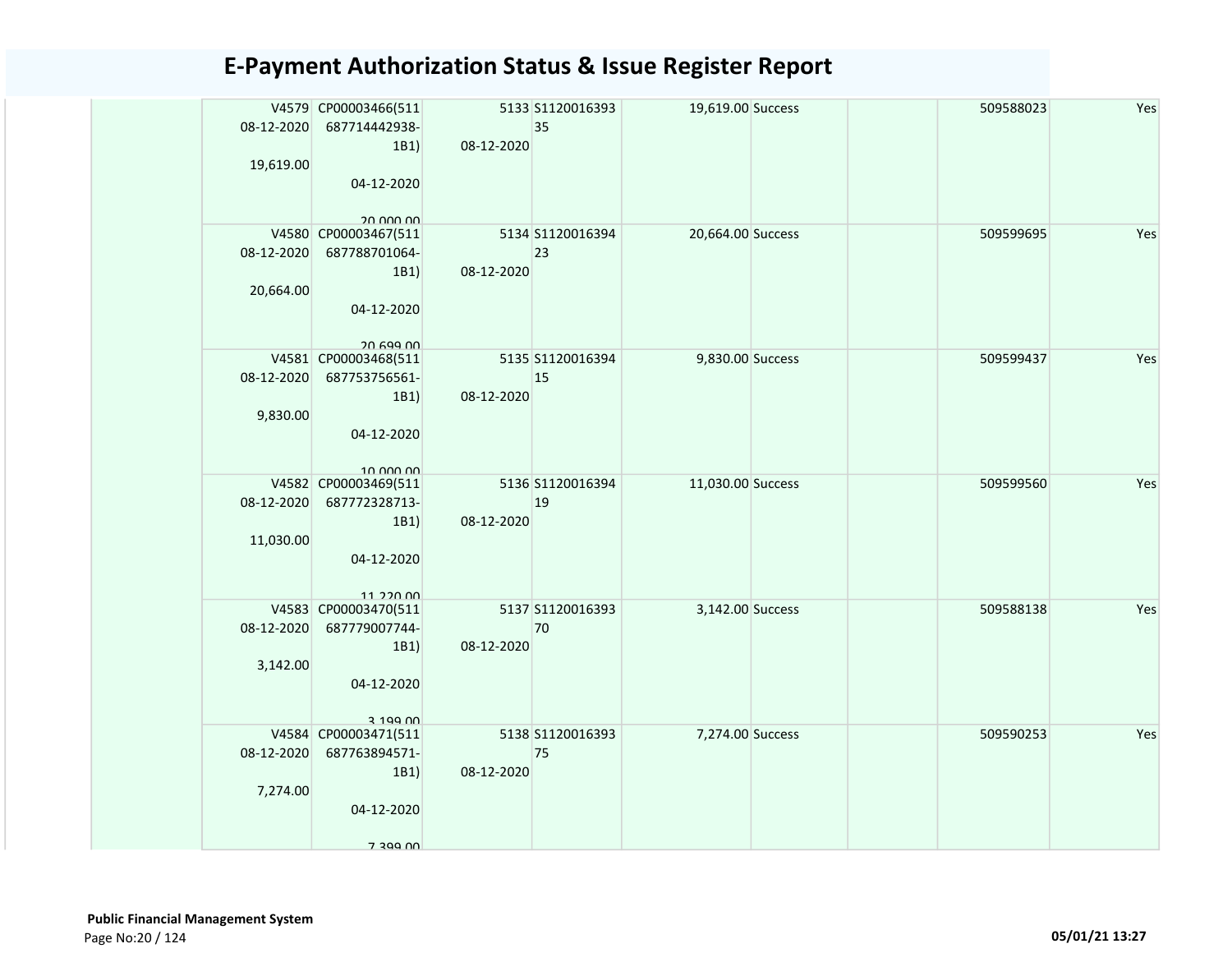| 08-12-2020          | V4585 CP00003482(511<br>687700358857- |            | 5119 S1120016392<br>83       | 8,745.00 Success    |  | 509587910 | Yes |
|---------------------|---------------------------------------|------------|------------------------------|---------------------|--|-----------|-----|
| 8,745.00            | 1B1)<br>07-12-2020                    | 08-12-2020 |                              |                     |  |           |     |
|                     | $R$ 896 $M$<br>V4586 CP00003484(511   |            | 5120 S1120016392             | 9,667.00 Success    |  | 509587773 | Yes |
| 08-12-2020          | 687722040628-                         |            | 78                           |                     |  |           |     |
|                     | 1B1)                                  | 08-12-2020 |                              |                     |  |           |     |
| 9,667.00            |                                       |            |                              |                     |  |           |     |
|                     | 07-12-2020                            |            |                              |                     |  |           |     |
|                     | Q 831 00                              |            |                              |                     |  |           |     |
| V4587<br>08-12-2020 | CP00003365                            |            | 5084 S1120016506<br>75       | 9,67,735.00 Success |  | 510604836 | Yes |
|                     | 26-11-2020                            | 04-12-2020 |                              |                     |  |           |     |
| 967,735.00          |                                       |            |                              |                     |  |           |     |
|                     | 987.485.00<br>V4588 CP00003458(GPF    |            | 5110 S1120016506             | 22,637.00 Success   |  | 510604746 | Yes |
| 08-12-2020          | $_2$ 202012152)                       |            | 29                           |                     |  |           |     |
| 22,637.00           | 04-12-2020                            | 07-12-2020 |                              |                     |  |           |     |
|                     | 22 637 00                             |            |                              |                     |  |           |     |
|                     | V4589 CP00003473(EHO                  |            | 5115 S1120016493             | 5,000.00 Success    |  | 510602966 | Yes |
| 08-12-2020          | 2020120007)                           |            | 78<br>08-12-2020 S1120016493 | 5,000.00 Success    |  | 510602975 | Yes |
|                     |                                       |            | 79                           |                     |  |           |     |
| 15,000.00           | 07-12-2020                            |            | S1120016493                  | 5,000.00 Success    |  | 510602988 | Yes |
|                     | 15,000,00                             |            | 80                           |                     |  |           |     |
| V4594               | CP00003498                            |            | 5117 S1120016494             | 6,000.00 Success    |  | 510603114 | Yes |
| 08-12-2020          |                                       |            | 46                           |                     |  |           |     |
|                     | 07-12-2020                            | 08-12-2020 |                              |                     |  |           |     |
| 6,000.00            |                                       |            |                              |                     |  |           |     |
| V4595               | 6.000.00<br>CP00003502                |            | 5114 S1120016494             | 36,000.00 Success   |  | 510609796 | Yes |
| 08-12-2020          |                                       |            | 93                           |                     |  |           |     |
|                     | 07-12-2020                            |            | 08-12-2020 S1120016494       | 36,000.00 Success   |  | 510609803 | Yes |
| 138,001.00          |                                       |            | 94                           |                     |  |           |     |
|                     | 153,335.00                            |            | S1120016494                  | 30,001.00 Success   |  | 510609807 | Yes |
|                     |                                       |            | 95                           |                     |  |           |     |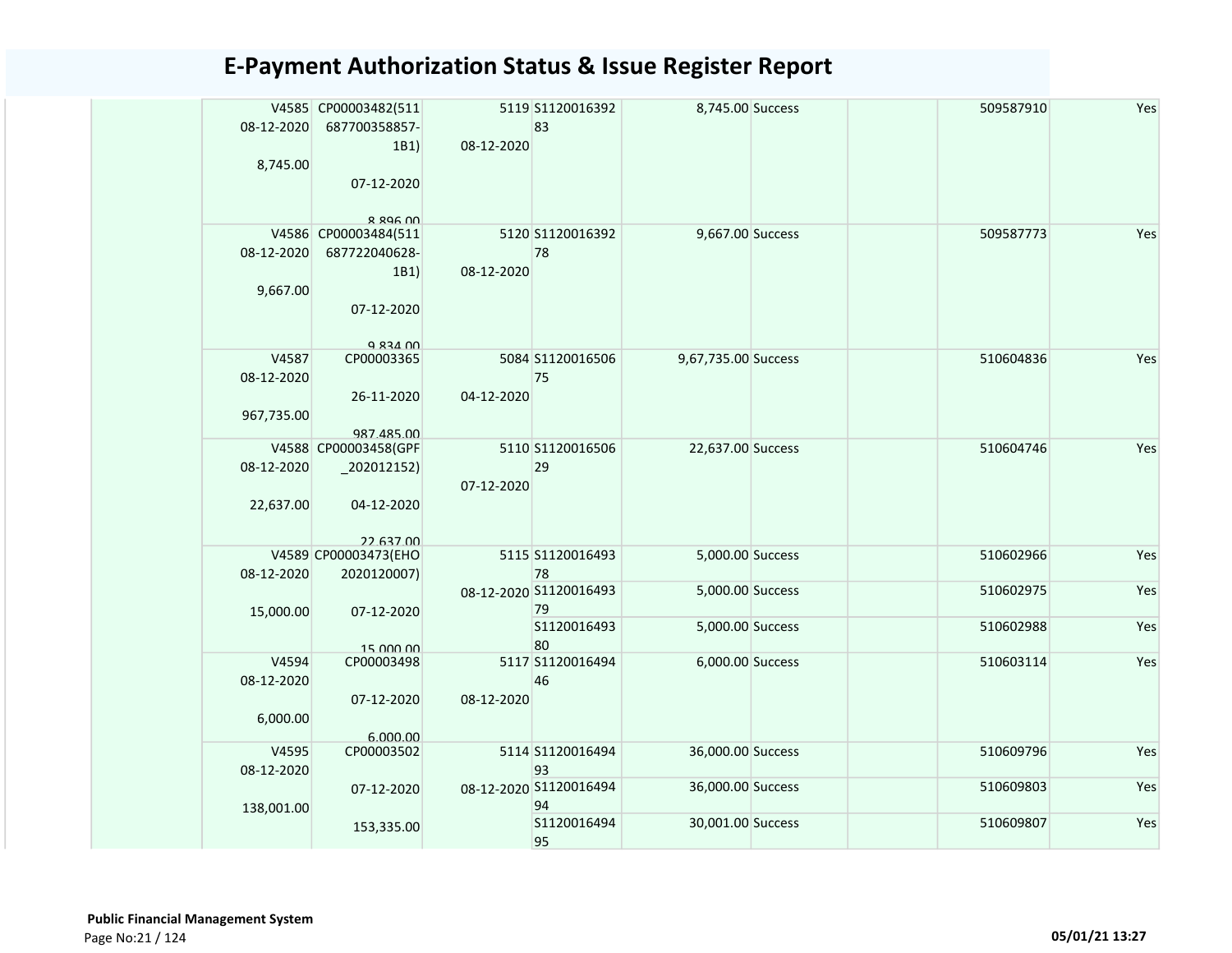|                             |                     |                        |            | S1120016494<br>96            | 36,000.00 Success | 510609812 | Yes |
|-----------------------------|---------------------|------------------------|------------|------------------------------|-------------------|-----------|-----|
|                             | V4597<br>08-12-2020 | CP00003503             |            | 5160 S1120016500<br>34       | 54,000.00 Success | 510604271 | Yes |
|                             | 505,665.00          | 08-12-2020             |            | 08-12-2020 S1120016500<br>35 | 36,000.00 Success | 510604281 | Yes |
|                             |                     | 561,850.00             |            | S1120016500<br>36            | 54,000.00 Success | 510604286 | Yes |
|                             |                     |                        |            | S1120016500<br>37            | 54,000.00 Success | 510604295 | Yes |
|                             |                     |                        |            | S1120016500<br>38            | 54,000.00 Success | 510604304 | Yes |
|                             |                     |                        |            | \$1120016500<br>39           | 50,400.00 Success | 510604317 | Yes |
|                             |                     |                        |            | S1120016500<br>40            | 31,500.00 Success | 510604321 | Yes |
|                             |                     |                        |            | S1120016500<br>41            | 34,965.00 Success | 510604325 | Yes |
|                             |                     |                        |            | S1120016500<br>42            | 46,800.00 Success | 510604331 | Yes |
|                             |                     |                        |            | S1120016500<br>43            | 36,000.00 Success | 510604349 | Yes |
|                             |                     |                        |            | S1120016500<br>44            | 54,000.00 Success | 510604360 | Yes |
| 225428 [Section<br>Officer] | V4590<br>08-12-2020 | CP00000304             |            | 5155 S1120016503<br>38       | 1,410.00 Success  | 510604669 | Yes |
|                             | 1,410.00            | 07-12-2020<br>1.410.00 | 08-12-2020 |                              |                   |           |     |
|                             | V4591<br>08-12-2020 | CP00000305             |            | 5153 S1120016500<br>67       | 1,600.00 Success  | 510604464 | Yes |
|                             | 1,600.00            | 07-12-2020<br>1.600.00 | 08-12-2020 |                              |                   |           |     |
|                             | V4592<br>08-12-2020 | CP00000306             |            | 5154 S1120016503<br>45       | 2,735.00 Success  | 510609885 | Yes |
|                             | 2,735.00            | 07-12-2020<br>2.735.00 | 08-12-2020 |                              |                   |           |     |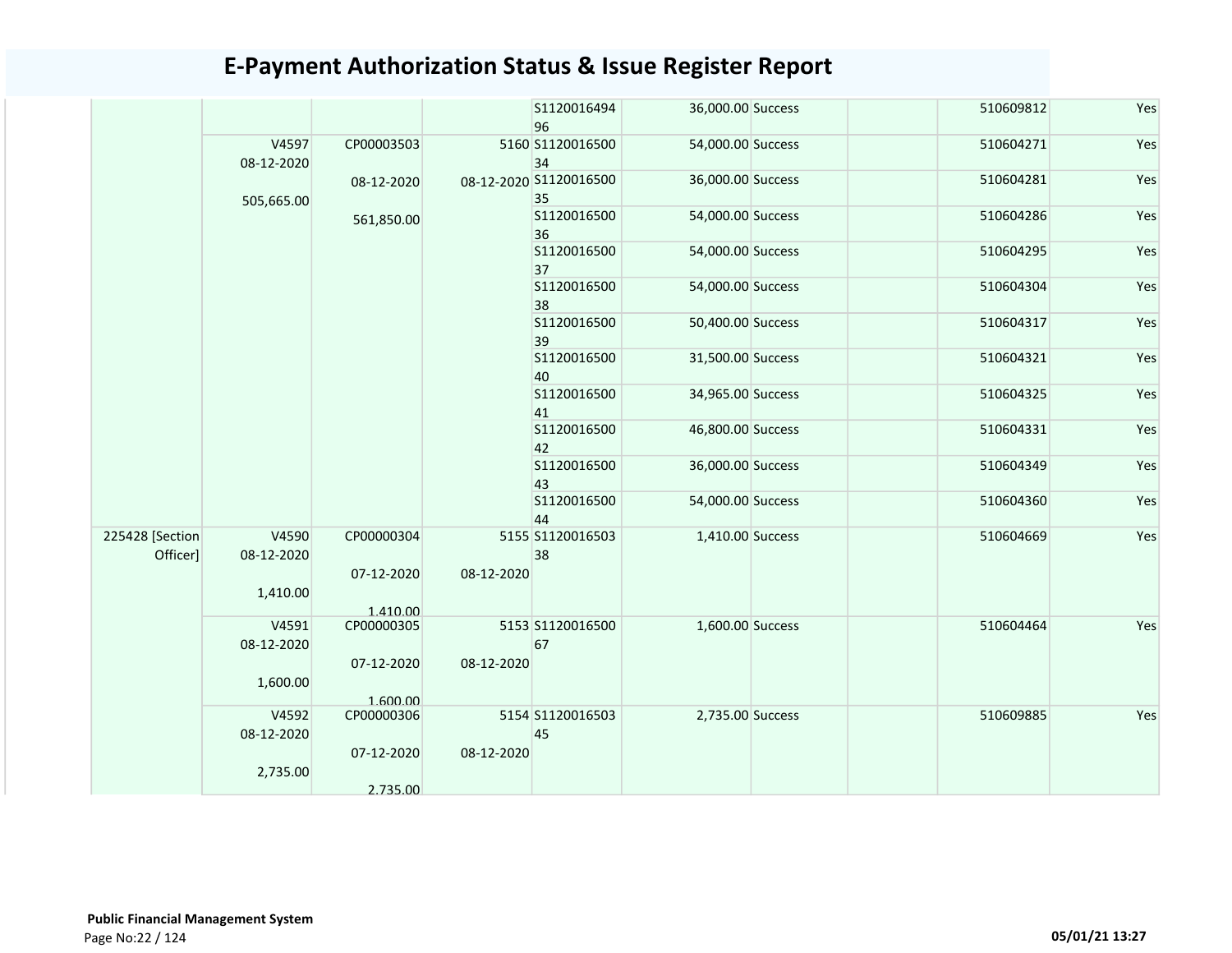|                             |       | CP00000307<br>07-12-2020                                                                             |                                                                                                                                                                                                                                                                                                                                                                                                | 09                |                                                                                                                                                                                                                                                                                                           | 510609961                                                                                                                                                                                                                                                                                       | Yes                                                                        |
|-----------------------------|-------|------------------------------------------------------------------------------------------------------|------------------------------------------------------------------------------------------------------------------------------------------------------------------------------------------------------------------------------------------------------------------------------------------------------------------------------------------------------------------------------------------------|-------------------|-----------------------------------------------------------------------------------------------------------------------------------------------------------------------------------------------------------------------------------------------------------------------------------------------------------|-------------------------------------------------------------------------------------------------------------------------------------------------------------------------------------------------------------------------------------------------------------------------------------------------|----------------------------------------------------------------------------|
|                             |       |                                                                                                      |                                                                                                                                                                                                                                                                                                                                                                                                |                   |                                                                                                                                                                                                                                                                                                           |                                                                                                                                                                                                                                                                                                 |                                                                            |
| 225429 [Section<br>Officer] |       | CP00000393                                                                                           |                                                                                                                                                                                                                                                                                                                                                                                                | 55                |                                                                                                                                                                                                                                                                                                           | 510602849                                                                                                                                                                                                                                                                                       | Yes                                                                        |
|                             |       | 07-12-2020                                                                                           |                                                                                                                                                                                                                                                                                                                                                                                                |                   |                                                                                                                                                                                                                                                                                                           |                                                                                                                                                                                                                                                                                                 | Yes                                                                        |
|                             |       |                                                                                                      |                                                                                                                                                                                                                                                                                                                                                                                                |                   |                                                                                                                                                                                                                                                                                                           |                                                                                                                                                                                                                                                                                                 |                                                                            |
| 225427 [Under<br>Secretary] |       | CP00003401                                                                                           |                                                                                                                                                                                                                                                                                                                                                                                                | 55                |                                                                                                                                                                                                                                                                                                           | 527243139                                                                                                                                                                                                                                                                                       | Yes                                                                        |
|                             |       | 27-11-2020                                                                                           |                                                                                                                                                                                                                                                                                                                                                                                                |                   |                                                                                                                                                                                                                                                                                                           |                                                                                                                                                                                                                                                                                                 |                                                                            |
|                             |       |                                                                                                      |                                                                                                                                                                                                                                                                                                                                                                                                |                   |                                                                                                                                                                                                                                                                                                           |                                                                                                                                                                                                                                                                                                 |                                                                            |
|                             |       |                                                                                                      |                                                                                                                                                                                                                                                                                                                                                                                                |                   |                                                                                                                                                                                                                                                                                                           |                                                                                                                                                                                                                                                                                                 |                                                                            |
| Administrative              |       |                                                                                                      |                                                                                                                                                                                                                                                                                                                                                                                                | 90                |                                                                                                                                                                                                                                                                                                           |                                                                                                                                                                                                                                                                                                 | Yes                                                                        |
| Office New Delhi]           |       |                                                                                                      |                                                                                                                                                                                                                                                                                                                                                                                                |                   |                                                                                                                                                                                                                                                                                                           |                                                                                                                                                                                                                                                                                                 |                                                                            |
|                             |       |                                                                                                      |                                                                                                                                                                                                                                                                                                                                                                                                |                   |                                                                                                                                                                                                                                                                                                           |                                                                                                                                                                                                                                                                                                 | Yes                                                                        |
|                             |       | 687775388674-                                                                                        |                                                                                                                                                                                                                                                                                                                                                                                                | 27                |                                                                                                                                                                                                                                                                                                           |                                                                                                                                                                                                                                                                                                 |                                                                            |
|                             |       | 7B1)                                                                                                 |                                                                                                                                                                                                                                                                                                                                                                                                |                   |                                                                                                                                                                                                                                                                                                           |                                                                                                                                                                                                                                                                                                 |                                                                            |
|                             |       |                                                                                                      |                                                                                                                                                                                                                                                                                                                                                                                                |                   |                                                                                                                                                                                                                                                                                                           |                                                                                                                                                                                                                                                                                                 |                                                                            |
|                             |       | 24-11-2020                                                                                           |                                                                                                                                                                                                                                                                                                                                                                                                |                   |                                                                                                                                                                                                                                                                                                           |                                                                                                                                                                                                                                                                                                 |                                                                            |
|                             |       | 104 207 00                                                                                           |                                                                                                                                                                                                                                                                                                                                                                                                |                   |                                                                                                                                                                                                                                                                                                           |                                                                                                                                                                                                                                                                                                 |                                                                            |
|                             |       |                                                                                                      |                                                                                                                                                                                                                                                                                                                                                                                                |                   |                                                                                                                                                                                                                                                                                                           |                                                                                                                                                                                                                                                                                                 | Yes                                                                        |
|                             |       |                                                                                                      |                                                                                                                                                                                                                                                                                                                                                                                                |                   |                                                                                                                                                                                                                                                                                                           |                                                                                                                                                                                                                                                                                                 |                                                                            |
|                             |       |                                                                                                      |                                                                                                                                                                                                                                                                                                                                                                                                |                   |                                                                                                                                                                                                                                                                                                           |                                                                                                                                                                                                                                                                                                 |                                                                            |
|                             |       | 19.824.00                                                                                            |                                                                                                                                                                                                                                                                                                                                                                                                |                   |                                                                                                                                                                                                                                                                                                           |                                                                                                                                                                                                                                                                                                 |                                                                            |
|                             | V4634 | CP00000098                                                                                           |                                                                                                                                                                                                                                                                                                                                                                                                |                   |                                                                                                                                                                                                                                                                                                           | 540029830                                                                                                                                                                                                                                                                                       | Yes                                                                        |
|                             |       |                                                                                                      |                                                                                                                                                                                                                                                                                                                                                                                                | 61                |                                                                                                                                                                                                                                                                                                           |                                                                                                                                                                                                                                                                                                 |                                                                            |
|                             |       |                                                                                                      |                                                                                                                                                                                                                                                                                                                                                                                                |                   |                                                                                                                                                                                                                                                                                                           |                                                                                                                                                                                                                                                                                                 | Yes                                                                        |
|                             |       |                                                                                                      |                                                                                                                                                                                                                                                                                                                                                                                                |                   |                                                                                                                                                                                                                                                                                                           |                                                                                                                                                                                                                                                                                                 | Yes                                                                        |
|                             |       |                                                                                                      |                                                                                                                                                                                                                                                                                                                                                                                                |                   |                                                                                                                                                                                                                                                                                                           |                                                                                                                                                                                                                                                                                                 |                                                                            |
|                             |       |                                                                                                      |                                                                                                                                                                                                                                                                                                                                                                                                | S1120017783<br>64 |                                                                                                                                                                                                                                                                                                           | 540029862                                                                                                                                                                                                                                                                                       | Yes                                                                        |
|                             |       |                                                                                                      |                                                                                                                                                                                                                                                                                                                                                                                                | S1120017783<br>65 |                                                                                                                                                                                                                                                                                                           | 540029871                                                                                                                                                                                                                                                                                       | Yes                                                                        |
|                             |       | <b>Issue Date: 09-12-2020</b><br><b>Issue Date: 10-12-2020</b><br>206886 [Asst]<br>Officer Copyright | V4593<br>08-12-2020<br>2,739.00<br>2.739.00<br>V4596<br>08-12-2020<br>6.990.00<br>V4602<br>09-12-2020<br>10,000,000.00<br>10.000.000.00<br>V4605<br>CP00000095<br>10-12-2020<br>04-12-2020<br>8,246.00<br>8.246.00<br>V4630 CP00000092(511<br>10-12-2020<br>173,508.00<br>V4631<br>CP00000096<br>10-12-2020<br>04-12-2020<br>19,152.00<br>10-12-2020<br>09-12-2020<br>521,100.00<br>579,000.00 |                   | 5156 S1120016504<br>08-12-2020<br>5113 S1120016477<br>08-12-2020 S1120016477<br>56<br>5165 S1120016843<br>09-12-2020<br>5179 S1120017081<br>09-12-2020<br>5182 S1120017781<br>09-12-2020<br>5184 S1120017783<br>79<br>09-12-2020<br>5181 S1120017783<br>09-12-2020 S1120017783<br>62<br>S1120017783<br>63 | 2,739.00 Success<br>3,490.00 Success<br>3,500.00 Success<br>1,00,00,000.00<br>1,00,00,000.00 Success<br>5,66,62,689.00<br>8,246.00 Success<br>1,73,508.00 Success<br>19,152.00 Success<br>36,450.00 Success<br>40,500.00 Success<br>33,750.00 Success<br>40,500.00 Success<br>37,125.00 Success | 510602871<br>536370094<br>540018729<br>540030140<br>540029842<br>540029853 |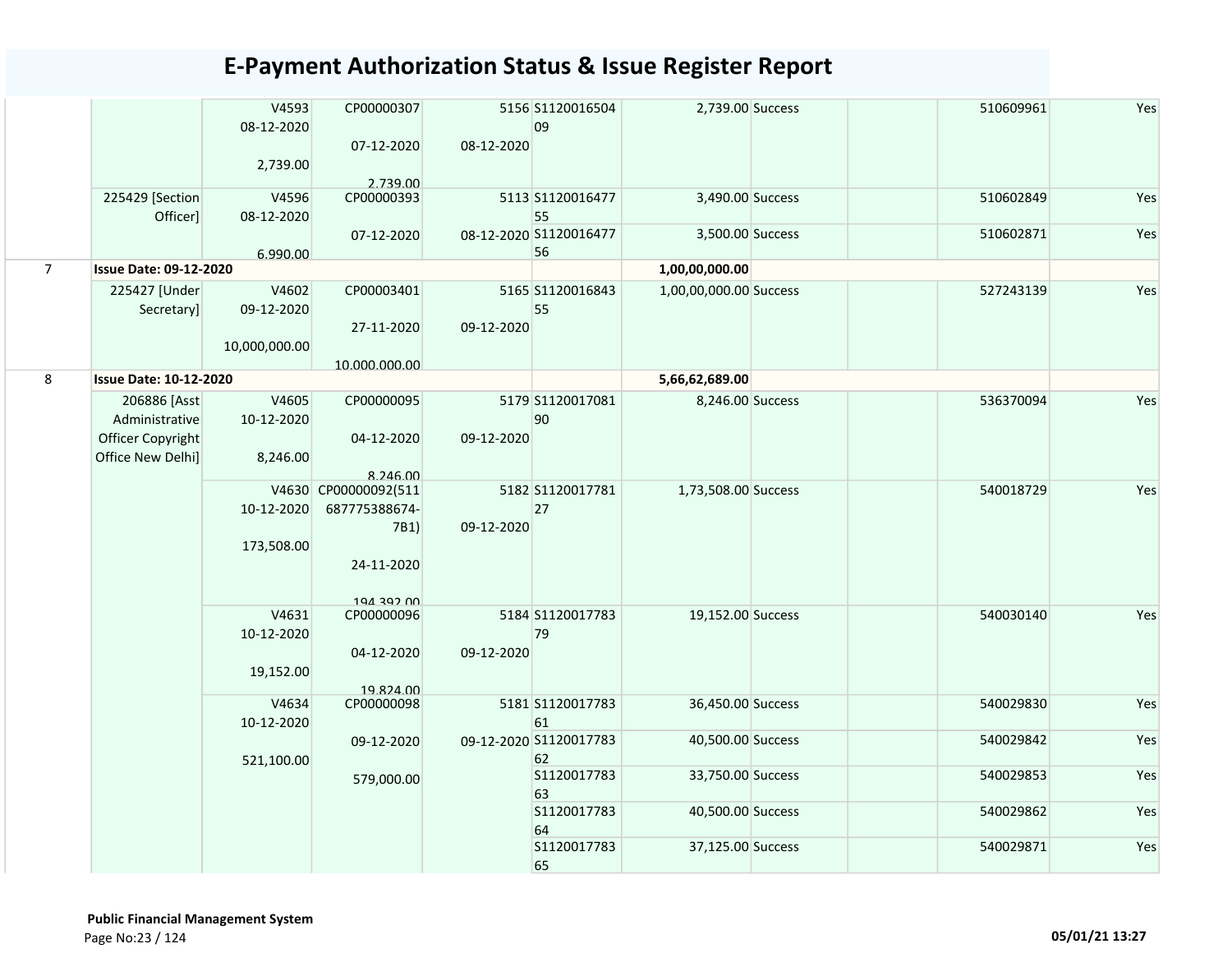|                                           |                     |                                       |            | S1120017783<br>66            | 40,500.00 Success   | 540029885 | Yes |
|-------------------------------------------|---------------------|---------------------------------------|------------|------------------------------|---------------------|-----------|-----|
|                                           |                     |                                       |            | S1120017783<br>67            | 27,000.00 Success   | 540029898 | Yes |
|                                           |                     |                                       |            | S1120017783<br>68            | 39,150.00 Success   | 540029908 | Yes |
|                                           |                     |                                       |            | S1120017783<br>69            | 36,450.00 Success   | 540029917 | Yes |
|                                           |                     |                                       |            | S1120017783<br>70            | 39,150.00 Success   | 540029928 | Yes |
|                                           |                     |                                       |            | S1120017783<br>71            | 34,425.00 Success   | 540029943 | Yes |
|                                           |                     |                                       |            | S1120017783<br>72            | 39,150.00 Success   | 540029952 | Yes |
|                                           |                     |                                       |            | S1120017783<br>73            | 37,800.00 Success   | 540029961 | Yes |
|                                           |                     |                                       |            | S1120017783<br>74            | 39,150.00 Success   | 540029978 | Yes |
|                                           | V4647<br>10-12-2020 | CP00000094                            |            | 5183 S1120017785<br>89       | 2,358.00 Success    | 541006196 | Yes |
|                                           | 2,358.00            | 04-12-2020<br>2.358.00                | 09-12-2020 |                              |                     |           |     |
|                                           | 10-12-2020          | V4663 CP00000097(511<br>687775388674- |            | 5180 S1120017793<br>98       | 2,31,199.00 Success | 541032994 | Yes |
|                                           | 231,199.00          | 6B1)                                  | 09-12-2020 |                              |                     |           |     |
|                                           |                     | 07-12-2020                            |            |                              |                     |           |     |
| 206942 [Under<br>Secretary                | V4669<br>10-12-2020 | <b>264 832 00</b><br>CP00000089       |            | 5231 S1120017956<br>50       | 56,700.00 Success   | 541386776 | Yes |
| Department of<br><b>Industrial Policy</b> |                     | 09-12-2020                            |            | 10-12-2020 S1120017956<br>51 | 63,702.00 Success   | 541386782 | Yes |
| and Promotion                             | 425,703.00          | 473,003.00                            |            | S1120017956<br>52            | 22,770.00 Success   | 541386788 | Yes |
| Ministry of<br>Commerce and               |                     |                                       |            | S1120017956<br>53            | 24,750.00 Success   | 541386795 | Yes |
| <b>Industry New</b><br>Delhi]             |                     |                                       |            | S1120017956<br>54            | 57,780.00 Success   | 541386805 | Yes |
|                                           |                     |                                       |            | S1120017956<br>55            | 68,250.00 Success   | 541386809 | Yes |
|                                           |                     |                                       |            |                              |                     |           |     |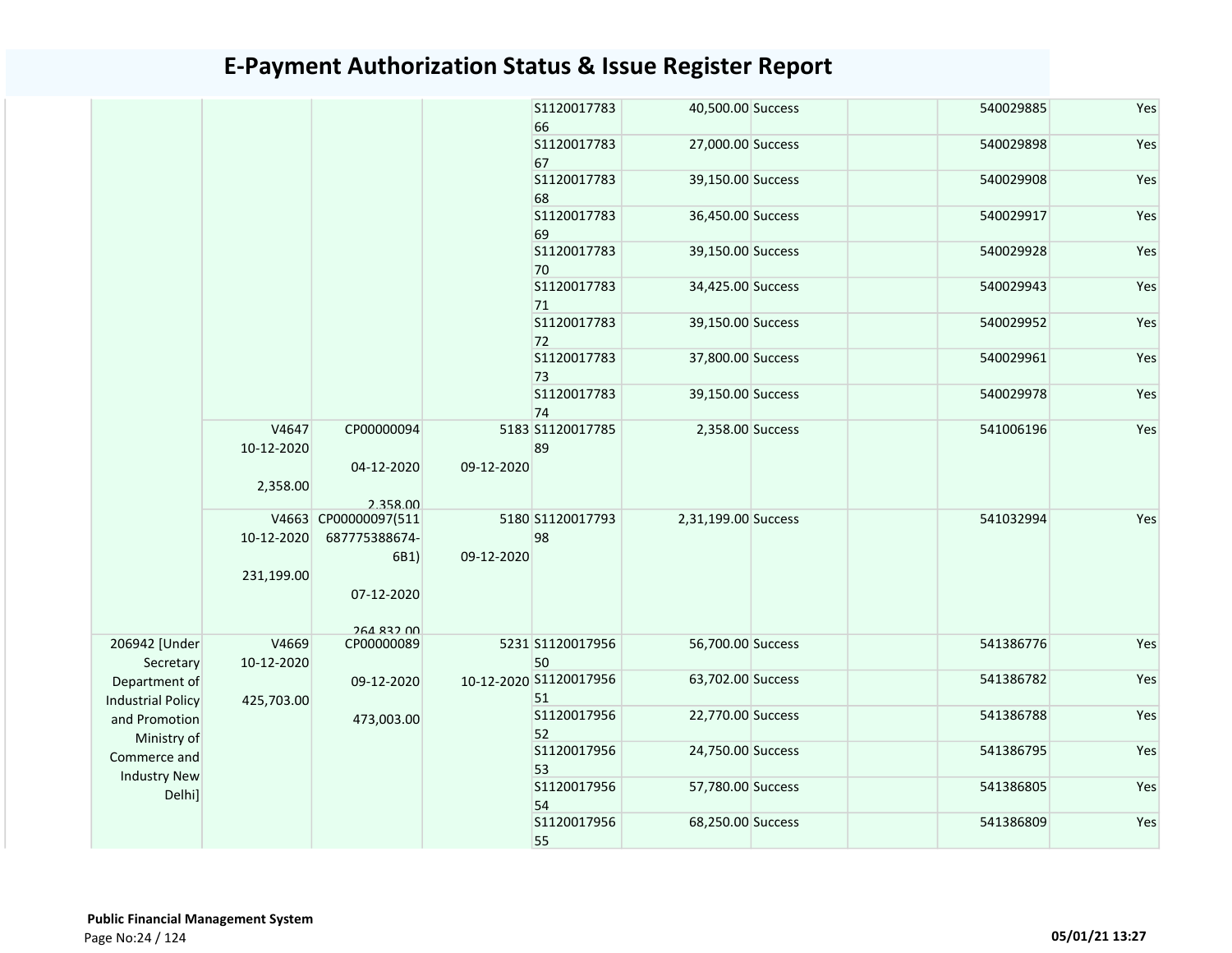|               |              |              | S1120017956            | 23,283.00 Success | 541386817 | Yes |
|---------------|--------------|--------------|------------------------|-------------------|-----------|-----|
|               |              |              | 56                     |                   |           | Yes |
|               |              |              | S1120017956<br>57      | 23,400.00 Success | 541386831 |     |
|               |              |              | S1120017956            | 27,720.00 Success | 541386838 | Yes |
|               |              |              | 58                     |                   |           |     |
|               |              |              | S1120017956            | 57,348.00 Success | 541386844 | Yes |
|               |              |              | 59                     |                   |           |     |
| 225427 [Under | V4603        | CP00003448   | 5186 S1120017254       | 54,000.00 Success | 536378225 | Yes |
| Secretary]    | 10-12-2020   |              | 67                     |                   |           |     |
|               |              | 03-12-2020   | 09-12-2020 S1120017254 | 54,000.00 Success | 536378239 | Yes |
|               | 1,512,000.00 |              | 68                     |                   |           |     |
|               |              | 1,680,000.00 | S1120017254            | 54,000.00 Success | 536378250 | Yes |
|               |              |              | 69                     |                   |           |     |
|               |              |              | S1120017254            | 54,000.00 Success | 536378266 | Yes |
|               |              |              | 70                     |                   |           |     |
|               |              |              | S1120017254            | 54,000.00 Success | 536378283 | Yes |
|               |              |              | 71                     |                   |           |     |
|               |              |              | S1120017254            | 54,000.00 Success | 536378303 | Yes |
|               |              |              | 72                     |                   |           |     |
|               |              |              | S1120017254            | 54,000.00 Success | 536378316 | Yes |
|               |              |              | 73                     |                   |           |     |
|               |              |              | S1120017254            | 54,000.00 Success | 536378328 | Yes |
|               |              |              | 74                     |                   |           |     |
|               |              |              | S1120017254            | 54,000.00 Success | 536378342 | Yes |
|               |              |              | 75                     |                   |           |     |
|               |              |              | S1120017254            | 54,000.00 Success | 536378359 | Yes |
|               |              |              | 76                     |                   |           |     |
|               |              |              | S1120017254            | 54,000.00 Success | 536378393 | Yes |
|               |              |              | 77                     |                   |           |     |
|               |              |              | S1120017254            | 54,000.00 Success | 536378411 | Yes |
|               |              |              | 78                     |                   |           |     |
|               |              |              | S1120017254            | 54,000.00 Success | 536378423 | Yes |
|               |              |              | 79                     |                   |           |     |
|               |              |              | S1120017254            | 54,000.00 Success | 536378435 | Yes |
|               |              |              | 80                     |                   |           |     |
|               |              |              | S1120017254            | 54,000.00 Success | 536378447 | Yes |
|               |              |              | 81                     |                   |           |     |
|               |              |              | S1120017254            | 54,000.00 Success | 536378461 | Yes |
|               |              |              | 82                     |                   |           |     |
|               |              |              | S1120017254            | 54,000.00 Success | 536378473 | Yes |
|               |              |              | 83                     |                   |           |     |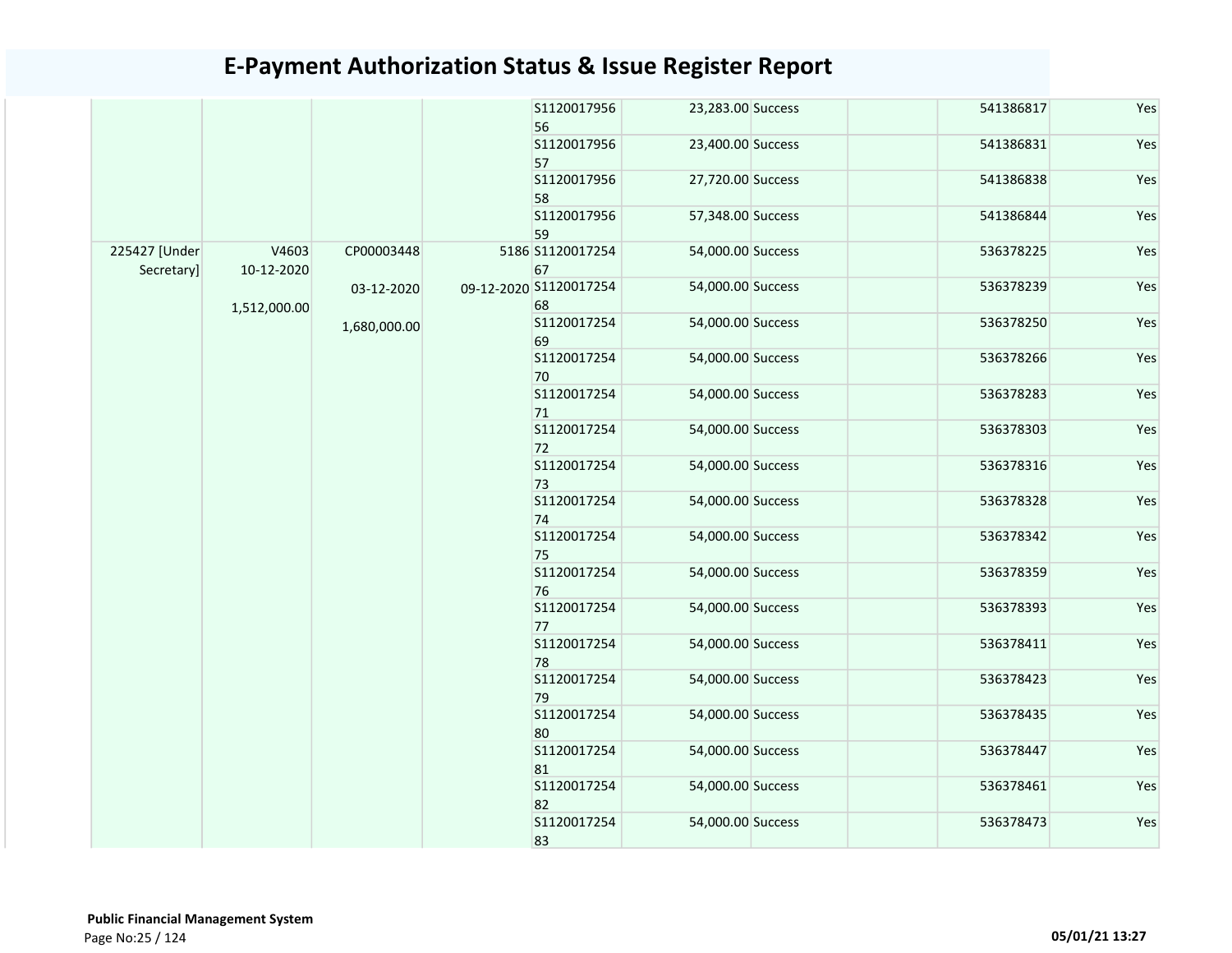|                     |                            |  | S1120017254<br>84            | 54,000.00 Success   | 536378486 | Yes |
|---------------------|----------------------------|--|------------------------------|---------------------|-----------|-----|
|                     |                            |  | S1120017254<br>85            | 54,000.00 Success   | 536378506 | Yes |
|                     |                            |  | S1120017254<br>86            | 54,000.00 Success   | 536378533 | Yes |
|                     |                            |  | S1120017254<br>87            | 54,000.00 Success   | 536378546 | Yes |
|                     |                            |  | S1120017254<br>88            | 54,000.00 Success   | 536378557 | Yes |
|                     |                            |  | S1120017254<br>89            | 54,000.00 Success   | 536378574 | Yes |
|                     |                            |  | S1120017254<br>90            | 54,000.00 Success   | 536378591 | Yes |
|                     |                            |  | S1120017254<br>91            | 54,000.00 Success   | 536378611 | Yes |
|                     |                            |  | S1120017254<br>92            | 54,000.00 Success   | 536378638 | Yes |
|                     |                            |  | S1120017254<br>93            | 54,000.00 Success   | 536378655 | Yes |
|                     |                            |  | S1120017254<br>94            | 54,000.00 Success   | 536378671 | Yes |
| V4604<br>10-12-2020 | CP00003450                 |  | 5187 S1120017234<br>22       | 36,000.00 Success   | 536357537 | Yes |
| 1,046,758.00        | 03-12-2020<br>1,163,064.00 |  | 09-12-2020 S1120017234<br>23 | 1,53,643.00 Success | 536357557 | Yes |
|                     |                            |  | S1120017234<br>24            | 45,000.00 Success   | 536357574 | Yes |
|                     |                            |  | S1120017234<br>25            | 63,000.00 Success   | 536357590 | Yes |
|                     |                            |  | S1120017234<br>26            | 36,000.00 Success   | 536357619 | Yes |
|                     |                            |  | S1120017234<br>27            | 36,000.00 Success   | 536357634 | Yes |
|                     |                            |  | S1120017234<br>28            | 36,000.00 Success   | 536357651 | Yes |
|                     |                            |  | S1120017234<br>29            | 27,000.00 Success   | 536357665 | Yes |
|                     |                            |  | S1120017234<br>30            | 18,900.00 Success   | 536357680 | Yes |
|                     |                            |  | S1120017234<br>31            | 18,900.00 Success   | 536357698 | Yes |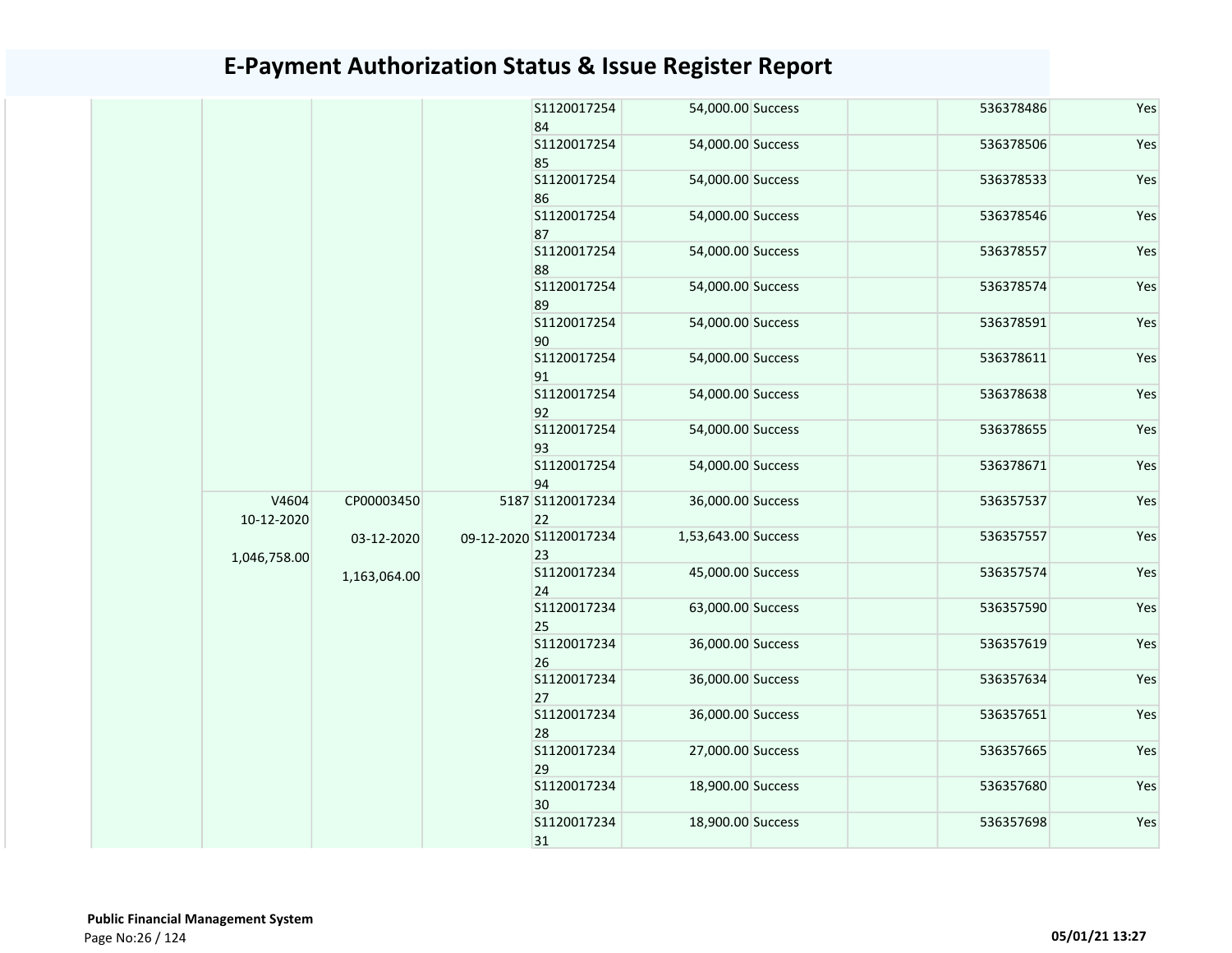|                     |                         |            | S1120017234<br>32      | 18,900.00 Success | 536357710 | Yes |
|---------------------|-------------------------|------------|------------------------|-------------------|-----------|-----|
|                     |                         |            | S1120017234<br>33      | 18,000.00 Success | 536357734 | Yes |
|                     |                         |            | S1120017234<br>34      | 40,500.00 Success | 536357749 | Yes |
|                     |                         |            | S1120017234<br>35      | 27,000.00 Success | 536357775 | Yes |
|                     |                         |            | S1120017234<br>36      | 64,215.00 Success | 536357792 | Yes |
|                     |                         |            | S1120017234<br>37      | 45,000.00 Success | 536357811 | Yes |
|                     |                         |            | S1120017234<br>38      | 40,500.00 Success | 536357831 | Yes |
|                     |                         |            | S1120017234<br>39      | 18,000.00 Success | 536357850 | Yes |
|                     |                         |            | S1120017234<br>40      | 18,900.00 Success | 536357867 | Yes |
|                     |                         |            | S1120017234<br>41      | 18,900.00 Success | 536357890 | Yes |
|                     |                         |            | S1120017234<br>42      | 38,250.00 Success | 536357903 | Yes |
|                     |                         |            | S1120017234<br>43      | 40,500.00 Success | 536357923 | Yes |
|                     |                         |            | S1120017234<br>44      | 36,000.00 Success | 536357948 | Yes |
|                     |                         |            | S1120017234<br>45      | 45,000.00 Success | 536357961 | Yes |
|                     |                         |            | S1120017234<br>46      | 36,000.00 Success | 536357977 | Yes |
|                     |                         |            | S1120017234<br>47      | 38,250.00 Success | 536357996 | Yes |
|                     |                         |            | S1120017234<br>48      | 32,400.00 Success | 536358010 | Yes |
| V4606<br>10-12-2020 | CP00003509              |            | 5170 S1120017224<br>44 | 48,600.00 Success | 536375275 | Yes |
| 48,600.00           | 08-12-2020<br>48.600.00 | 09-12-2020 |                        |                   |           |     |
|                     |                         |            |                        |                   |           |     |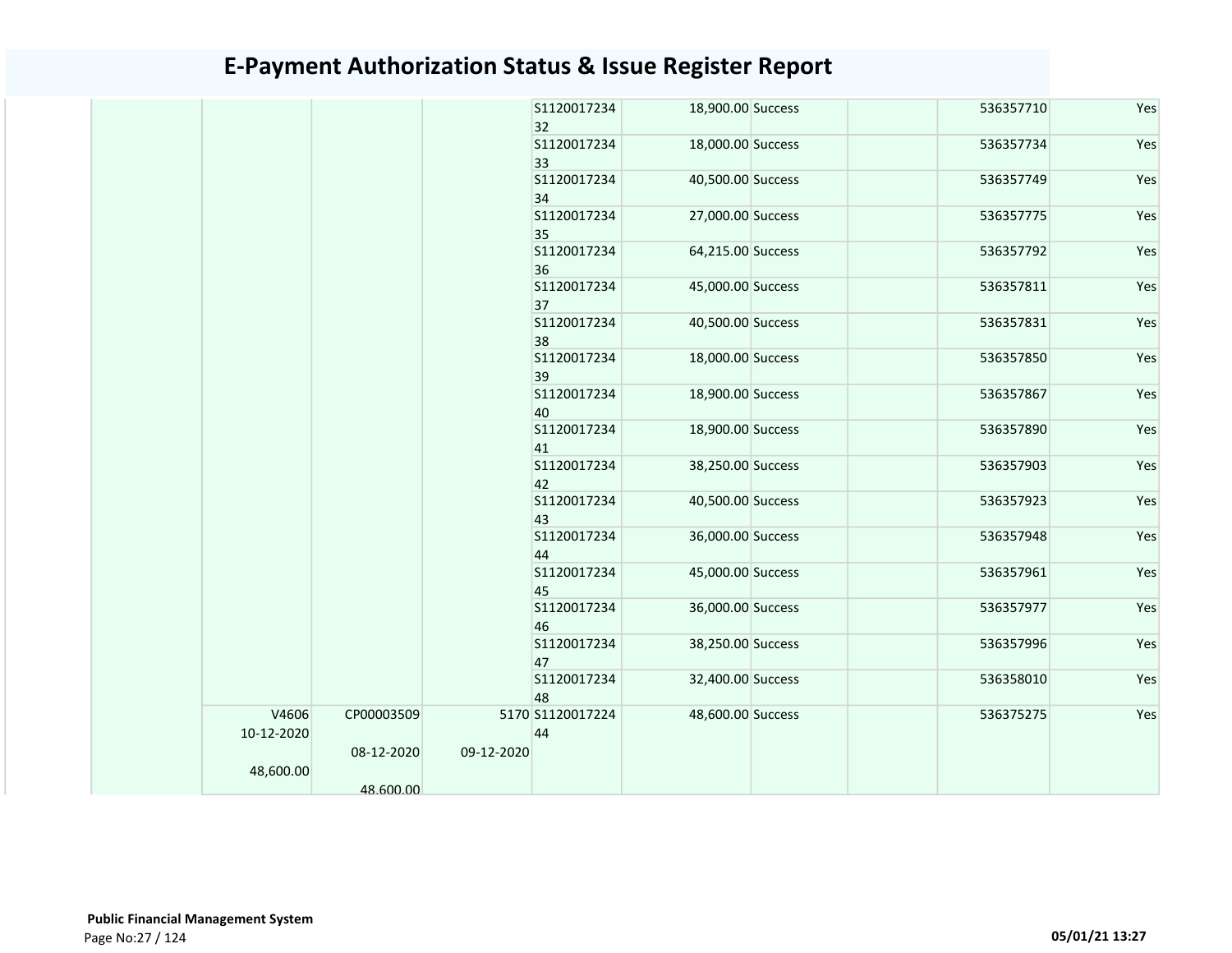| V4607<br>10-12-2020<br>20,000.00 | CP00003512<br>08-12-2020<br>20.000.00                                           | 09-12-2020 | 5169 S1120017226<br>44 | 20,000.00 Success |  | 536375502 | Yes |
|----------------------------------|---------------------------------------------------------------------------------|------------|------------------------|-------------------|--|-----------|-----|
| V4609<br>10-12-2020<br>12,000.00 | CP00003499<br>07-12-2020<br>12.000.00                                           | 10-12-2020 | 5226 S1120017533<br>10 | 12,000.00 Success |  | 537786595 | Yes |
| 10-12-2020<br>11,664.00          | V4610 CP00003505(511<br>687798271793-<br>1B1)<br>08-12-2020<br>11 865 00        | 09-12-2020 | 5171 S1120017535<br>60 | 11,664.00 Success |  | 537786746 | Yes |
| V4611<br>10-12-2020<br>5,127.00  | CP00003511<br>08-12-2020<br>5.127.00                                            | 09-12-2020 | 5167 S1120017536<br>01 | 5,127.00 Success  |  | 537790270 | Yes |
| 10-12-2020<br>21,234.00          | V4612 CP00003506(511<br>687748331137-<br>1B1)<br>08-12-2020<br><b>21 600 00</b> | 09-12-2020 | 5172 S1120017535<br>68 | 21,234.00 Success |  | 537786876 | Yes |
| 10-12-2020<br>9,831.00           | V4613 CP00003507(511<br>687731732465-<br>1B1)<br>08-12-2020<br>10.000.00        | 09-12-2020 | 5173 S1120017535<br>81 | 9,831.00 Success  |  | 537787003 | Yes |
| V4614<br>10-12-2020<br>3,114.00  | CP00003510<br>08-12-2020<br>3.114.00                                            | 09-12-2020 | 5166 S1120017532<br>04 | 3,114.00 Success  |  | 537786231 | Yes |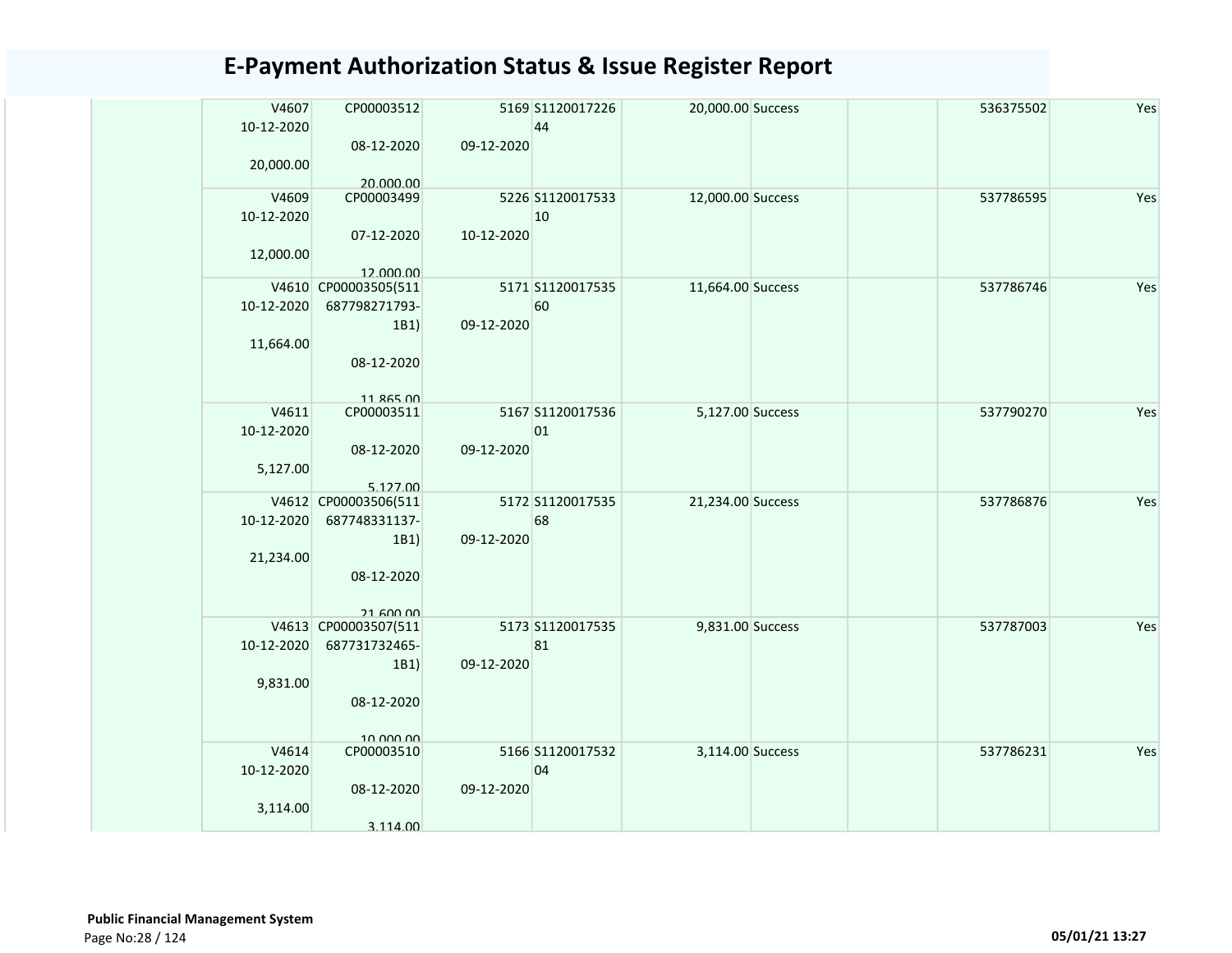| V4617<br>10-12-2020<br>3,760.00 | CP00003513<br>08-12-2020         | 09-12-2020 | 5168 S1120017535<br>97 | 3,760.00 Success    |                | 537787143 | Yes |
|---------------------------------|----------------------------------|------------|------------------------|---------------------|----------------|-----------|-----|
| V4618                           | 3.760.00<br>CP00003431           |            | 5224 S1120015522       | 9,54,857.00 Success |                | 539400674 | Yes |
| 10-12-2020                      |                                  |            | 08                     |                     |                |           |     |
|                                 | 02-12-2020                       | 10-12-2020 |                        |                     |                |           |     |
| 954,857.00                      |                                  |            |                        |                     |                |           |     |
|                                 | 956.771.00                       |            |                        |                     |                |           |     |
|                                 | V4619 CP00003523(511             |            | 5212 S1120017724       |                     | 983.00 Success | 539403618 | Yes |
| 10-12-2020                      | 687784190576-                    |            | 77                     |                     |                |           |     |
|                                 | 1B1)                             | 10-12-2020 |                        |                     |                |           |     |
| 983.00                          |                                  |            |                        |                     |                |           |     |
|                                 | 09-12-2020                       |            |                        |                     |                |           |     |
|                                 |                                  |            |                        |                     |                |           |     |
|                                 | 1.000.00<br>V4620 CP00003525(511 |            | 5213 S1120017724       |                     | 260.00 Success | 539401020 | Yes |
| 10-12-2020                      | 687717176722-                    |            | 50                     |                     |                |           |     |
|                                 | 1B1)                             | 10-12-2020 |                        |                     |                |           |     |
| 260.00                          |                                  |            |                        |                     |                |           |     |
|                                 | 09-12-2020                       |            |                        |                     |                |           |     |
|                                 |                                  |            |                        |                     |                |           |     |
|                                 | 264.00                           |            |                        |                     |                |           |     |
|                                 | V4621 CP00003526(511             |            | 5214 S1120017724       | 2,850.00 Success    |                | 539403415 | Yes |
| 10-12-2020                      | 687709058926-                    |            | 74                     |                     |                |           |     |
|                                 | 1B1)                             | 10-12-2020 |                        |                     |                |           |     |
| 2,850.00                        |                                  |            |                        |                     |                |           |     |
|                                 | 09-12-2020                       |            |                        |                     |                |           |     |
|                                 |                                  |            |                        |                     |                |           |     |
|                                 | $2.899$ $00$                     |            |                        |                     |                |           |     |
|                                 | V4622 CP00003528(511             |            | 5215 S1120017724       |                     | 270.00 Success | 539403242 | Yes |
| 10-12-2020                      | 687740665412-                    |            | 57                     |                     |                |           |     |
|                                 | 1B1)                             | 10-12-2020 |                        |                     |                |           |     |
| 270.00                          |                                  |            |                        |                     |                |           |     |
|                                 | 09-12-2020                       |            |                        |                     |                |           |     |
|                                 |                                  |            |                        |                     |                |           |     |
|                                 | <b>275 00</b>                    |            |                        |                     |                |           |     |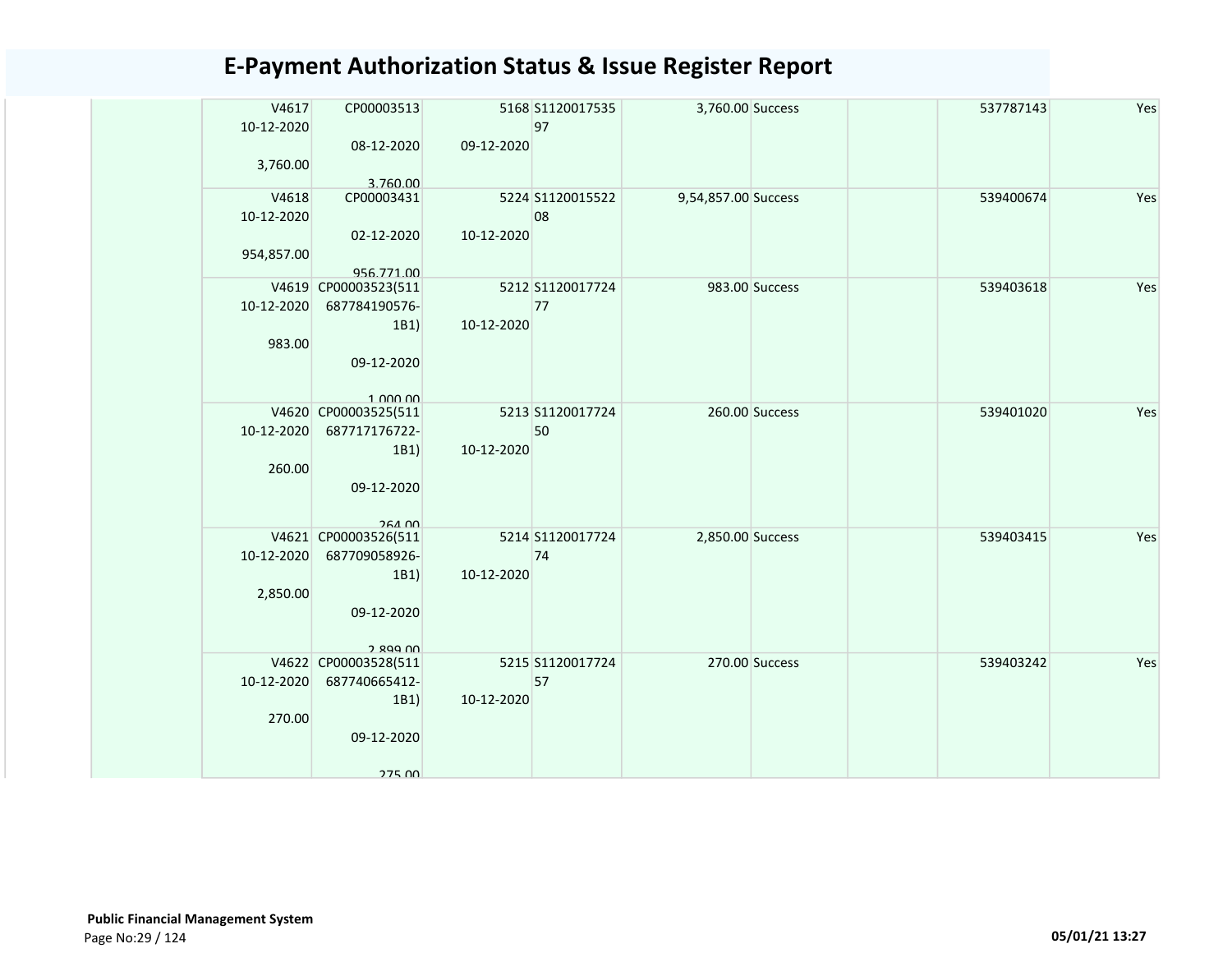| 10-12-2020    | V4623 CP00003529(511<br>687746910464- |            | 5216 S1120017724<br>80 | 5,892.00 Success       |                | 539403808 | Yes |
|---------------|---------------------------------------|------------|------------------------|------------------------|----------------|-----------|-----|
|               | 1B1)                                  | 10-12-2020 |                        |                        |                |           |     |
| 5,892.00      | 09-12-2020                            |            |                        |                        |                |           |     |
|               | 5.999M                                |            |                        |                        |                |           |     |
|               | V4624 CP00003532(511                  |            | 5218 S1120017724       | 2,547.00 Success       |                | 539400843 | Yes |
| 10-12-2020    | 687753789331-                         |            | 46                     |                        |                |           |     |
|               | 1B1)                                  | 10-12-2020 |                        |                        |                |           |     |
| 2,547.00      |                                       |            |                        |                        |                |           |     |
|               | 09-12-2020                            |            |                        |                        |                |           |     |
|               |                                       |            |                        |                        |                |           |     |
| V4625         | 250100<br>CP00003551                  |            | 5221 S1120017725       |                        | 500.00 Success | 539413541 | Yes |
| 10-12-2020    |                                       |            | 03                     |                        |                |           |     |
|               | 09-12-2020                            | 10-12-2020 |                        |                        |                |           |     |
| 500.00        |                                       |            |                        |                        |                |           |     |
|               | 500.00                                |            |                        |                        |                |           |     |
| V4626         | CP00003549                            |            | 5219 S1120017725       | 1,769.00 Success       |                | 539403996 | Yes |
| 10-12-2020    |                                       |            | 20                     |                        |                |           |     |
|               | 09-12-2020                            | 10-12-2020 |                        |                        |                |           |     |
| 1,769.00      |                                       |            |                        |                        |                |           |     |
| V4627         | 1.769.00<br>CP00003550                |            | 5220 S1120017725       | 10,749.00 Success      |                | 539405381 | Yes |
| 10-12-2020    |                                       |            | 48                     |                        |                |           |     |
|               | 09-12-2020                            | 10-12-2020 |                        |                        |                |           |     |
| 10,749.00     |                                       |            |                        |                        |                |           |     |
|               | 10.749.00                             |            |                        |                        |                |           |     |
| V4628         | CP00003552                            |            | 5222 S1120017725       | 10,184.00 Success      |                | 539404212 | Yes |
| 10-12-2020    |                                       |            | 33                     |                        |                |           |     |
|               | 09-12-2020                            | 10-12-2020 |                        |                        |                |           |     |
| 10,184.00     |                                       |            |                        |                        |                |           |     |
|               | 10.184.00                             |            |                        |                        |                |           |     |
| V4629         | CP00003459                            |            | 5175 S1120017532       | 5,00,00,000.00 Success |                | 539499160 | Yes |
| 10-12-2020    |                                       |            | 71                     |                        |                |           |     |
|               | 04-12-2020                            | 09-12-2020 |                        |                        |                |           |     |
| 50,000,000.00 | 50.000.000.00                         |            |                        |                        |                |           |     |
|               |                                       |            |                        |                        |                |           |     |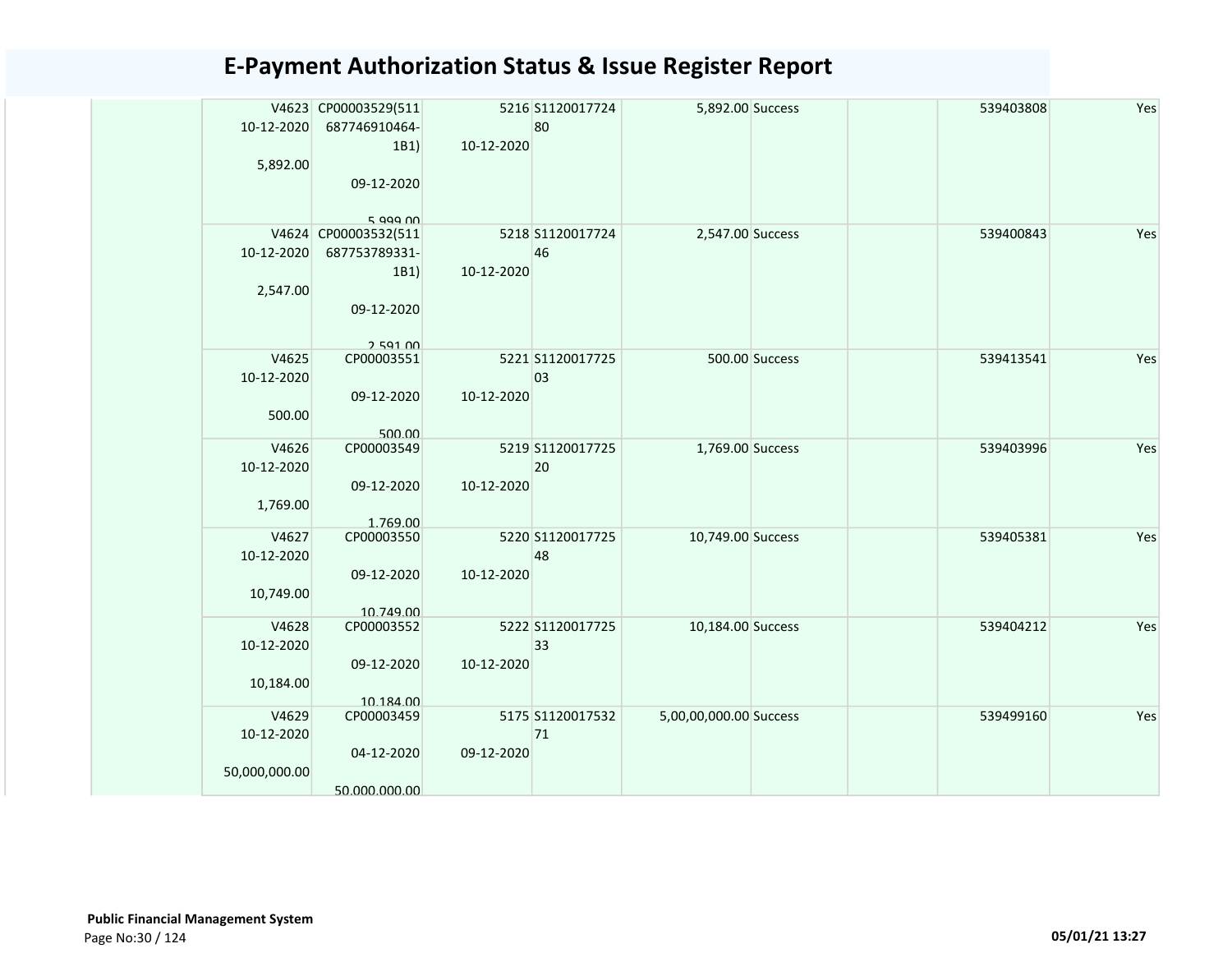| V4632<br>10-12-2020<br>31,964.00 | CP00003524<br>09-12-2020                                                              | 09-12-2020 | 5177 S1120017781<br>61 | 31,964.00 Success |  | 540019061 | Yes |
|----------------------------------|---------------------------------------------------------------------------------------|------------|------------------------|-------------------|--|-----------|-----|
|                                  | 33.248.00                                                                             |            |                        |                   |  |           |     |
| V4633<br>10-12-2020<br>96,837.00 | CP00003515<br>09-12-2020                                                              | 09-12-2020 | 5178 S1120017781<br>33 | 96,837.00 Success |  | 540018903 | Yes |
|                                  | 100.233.00                                                                            |            |                        |                   |  |           |     |
| 10-12-2020                       | V4635 CP00003516(511<br>687746502613-<br>1B1)                                         | 10-12-2020 | 5205 S1120017735<br>32 | 4,867.00 Success  |  | 540015614 | Yes |
| 4,867.00                         | 09-12-2020<br>$A$ Q <sub>50</sub> $0$                                                 |            |                        |                   |  |           |     |
|                                  | V4636 CP00003517(511                                                                  |            | 5207 S1120017746       | 8,258.00 Success  |  | 540016195 | Yes |
| 10-12-2020                       | 687708225704-                                                                         |            | 57                     |                   |  |           |     |
| 8,258.00                         | 1B1)<br>09-12-2020<br>$R$ $\triangle$ $\triangle$ $\triangle$ $\triangle$ $\triangle$ | 10-12-2020 |                        |                   |  |           |     |
|                                  | V4637 CP00003518(511                                                                  |            | 5209 S1120017770       | 36,865.00 Success |  | 540018565 | Yes |
| 10-12-2020                       | 687750774470-                                                                         |            | 42                     |                   |  |           |     |
| 36,865.00                        | 1B1)<br>09-12-2020<br><b>37 500 00</b>                                                | 10-12-2020 |                        |                   |  |           |     |
|                                  | V4638 CP00003519(511                                                                  |            | 5204 S1120017741       | 19,886.00 Success |  | 540015792 | Yes |
| 10-12-2020                       | 687732445350-                                                                         |            | 47                     |                   |  |           |     |
|                                  | 1B1)                                                                                  | 10-12-2020 |                        |                   |  |           |     |
| 19,886.00                        | 09-12-2020                                                                            |            |                        |                   |  |           |     |
|                                  | 20 228 UU                                                                             |            |                        |                   |  |           |     |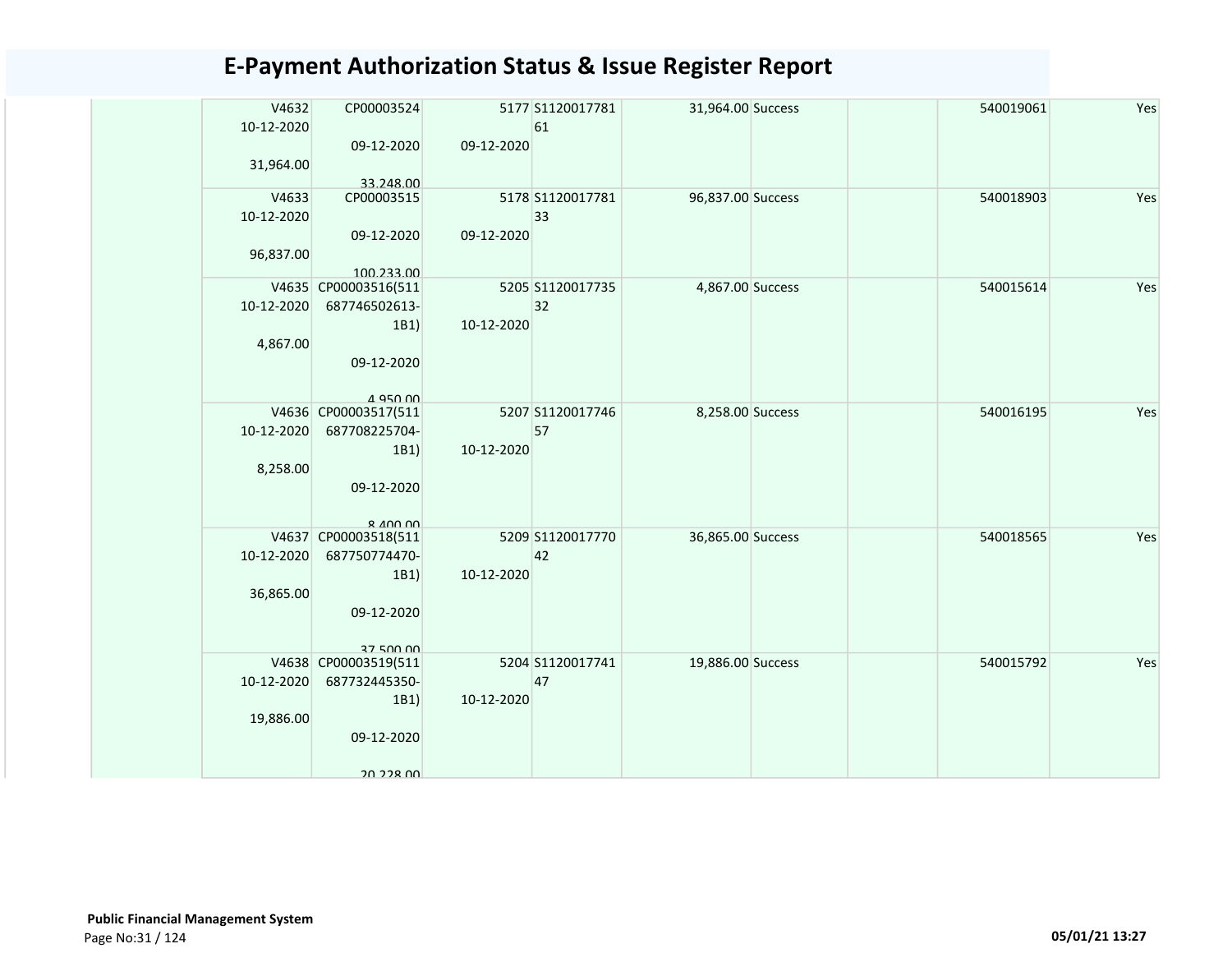| 10-12-2020<br>4,866.00           | V4639 CP00003520(511<br>687709075853-<br>1B1)<br>09-12-2020<br>$A$ QAQ $\cap$ | 10-12-2020 | 5208 S1120017747<br>72 | 4,866.00 Success    |                | 540018393 | Yes |
|----------------------------------|-------------------------------------------------------------------------------|------------|------------------------|---------------------|----------------|-----------|-----|
| 10-12-2020<br>189,231.00         | V4640 CP00003521(511<br>687722663824-<br>1B1)<br>09-12-2020<br>102 103 UU     | 10-12-2020 | 5206 S1120017735<br>25 | 1,89,231.00 Success |                | 540015436 | Yes |
| 10-12-2020<br>23,910.00          | V4641 CP00003522(511<br>687779396541-<br>1B1)<br>09-12-2020<br>24.322.00      | 10-12-2020 | 5210 S1120017770<br>79 | 23,910.00 Success   |                | 540029482 | Yes |
| 10-12-2020<br>884.00             | V4642 CP00003531(511<br>687741980410-<br>1B1)<br>09-12-2020<br><b>RGG NN</b>  | 10-12-2020 | 5217 S1120017741<br>57 |                     | 884.00 Success | 540015935 | Yes |
| V4643<br>10-12-2020<br>3,685.00  | CP00003039<br>09-11-2020<br>3.685.00                                          | 10-12-2020 | 5228 S1120017883<br>06 | 3,685.00 Success    |                | 541026625 | Yes |
| V4644<br>10-12-2020<br>51,521.00 | CP00003233<br>18-11-2020<br>51.521.00                                         | 10-12-2020 | 5227 S1120017883<br>02 | 51,521.00 Success   |                | 541026471 | Yes |
| V4646<br>10-12-2020<br>36,117.00 | CP00003433<br>02-12-2020<br>64.498.00                                         | 10-12-2020 | 5225 S1120017882<br>93 | 36,117.00 Success   |                | 541033137 | Yes |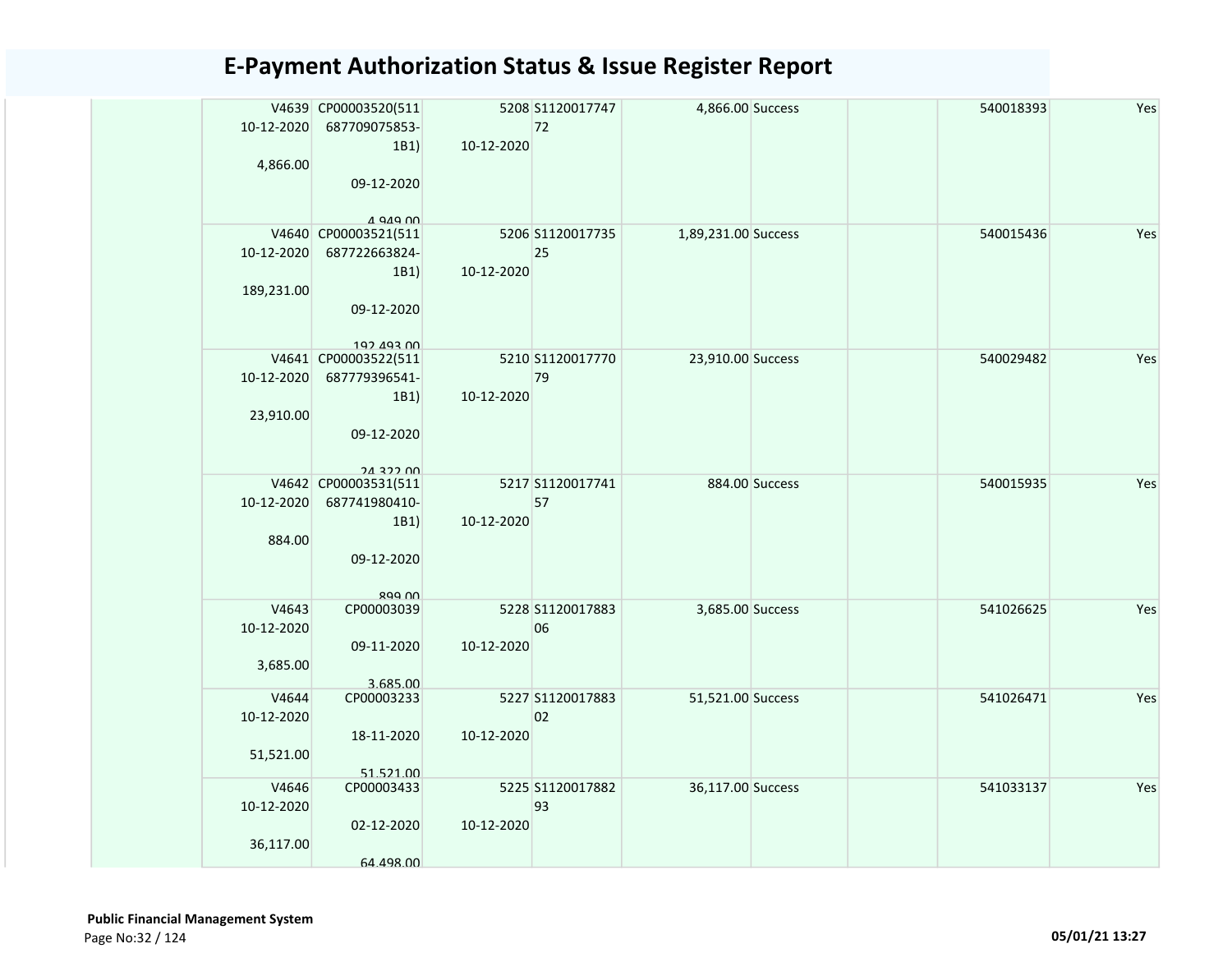| V4661<br>10-12-2020      | CP00003500<br>07-12-2020      | 08-12-2020 | 5116 S1120017882<br>71       | 18,000.00 Success   | 541026324 | Yes |
|--------------------------|-------------------------------|------------|------------------------------|---------------------|-----------|-----|
| 18,000.00                | 18.000.00                     |            |                              |                     |           |     |
|                          | V4664 CP00003554(GPF          |            | 5230 S1120017882             | 1,00,000.00 Success | 541024996 | Yes |
| 10-12-2020<br>100,000.00 | $_2$ 202012155)<br>09-12-2020 | 10-12-2020 | 45                           |                     |           |     |
| V4665                    | 100,000,00<br>CP00003062      |            | 5229 S1120017955             | 19,606.00 Success   | 541382093 | Yes |
| 10-12-2020               | 10-11-2020                    | 10-12-2020 | 98                           |                     |           |     |
| 19,606.00                | 19.606.00                     |            |                              |                     |           |     |
| V4667<br>10-12-2020      | CP00003416                    |            | 5159 S1120017954<br>46       | 3,000.00 Success    | 541381895 | Yes |
| 31,000.00                | 01-12-2020                    |            | 08-12-2020 S1120017954<br>47 | 3,000.00 Success    | 541381901 | Yes |
|                          | 31,000.00                     |            | S1120017954<br>48            | 3,000.00 Success    | 541381905 | Yes |
|                          |                               |            | S1120017954<br>49            | 5,000.00 Success    | 541381910 | Yes |
|                          |                               |            | S1120017954<br>50            | 2,000.00 Success    | 541381915 | Yes |
|                          |                               |            | S1120017954<br>51            | 3,000.00 Success    | 541381925 | Yes |
|                          |                               |            | S1120017954<br>52            | 3,000.00 Success    | 541381931 | Yes |
|                          |                               |            | S1120017954<br>53            | 3,000.00 Success    | 541381940 | Yes |
|                          |                               |            | S1120017954<br>54            | 3,000.00 Success    | 541381949 | Yes |
|                          |                               |            | S1120017954<br>55            | 3,000.00 Success    | 541381952 | Yes |
| V4670<br>10-12-2020      | CP00003556<br>10-12-2020      | 10-12-2020 | 5203 S1120017957<br>91       | 50,000.00 Success   | 541366345 | Yes |
| 50,000.00                | 50.000.00                     |            |                              |                     |           |     |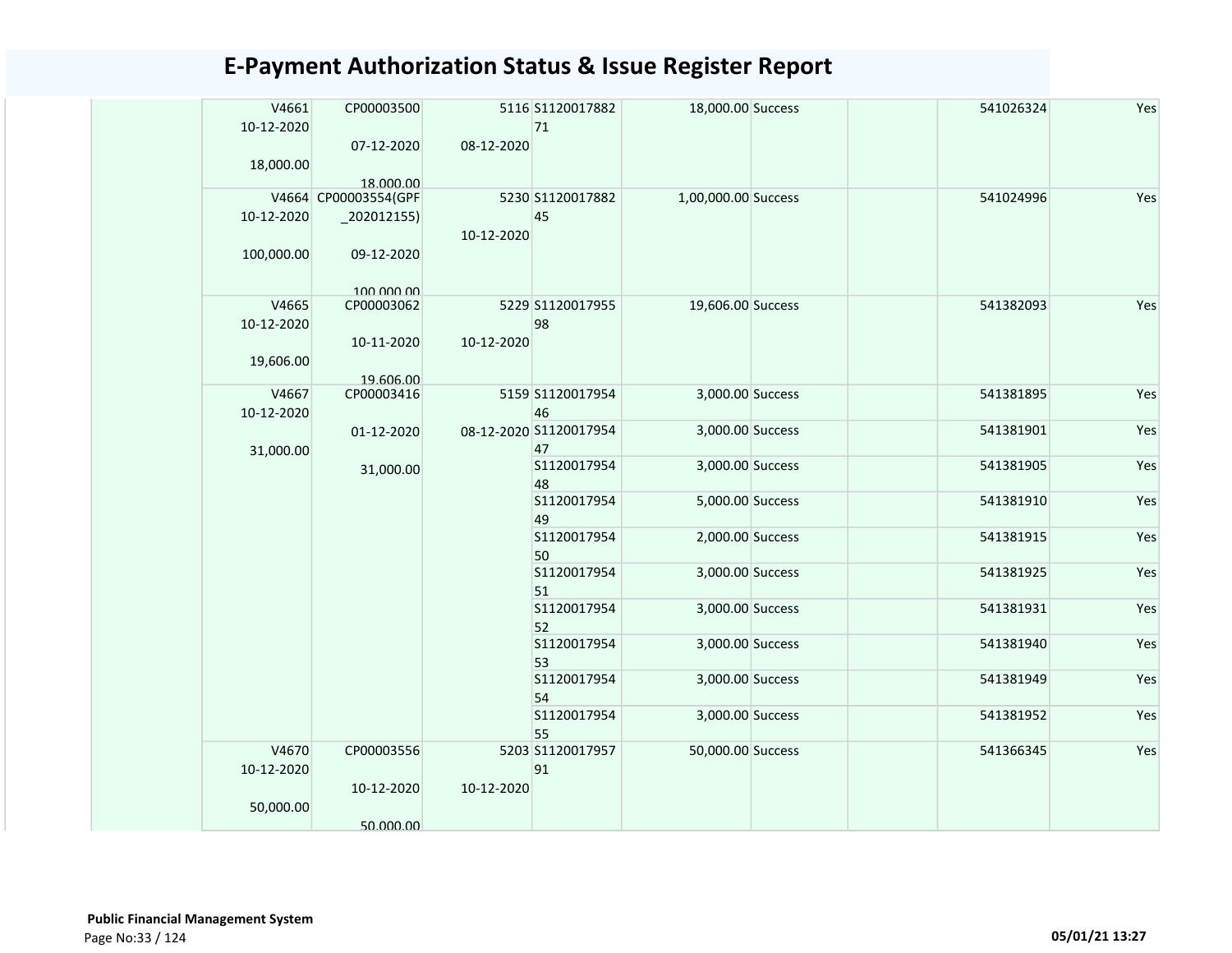|                 | V4671      | CP00003555                         |            | 5202 S1120017957  | 2,161.00 Success    | 541366235 | Yes |
|-----------------|------------|------------------------------------|------------|-------------------|---------------------|-----------|-----|
|                 | 10-12-2020 |                                    |            | 67                |                     |           |     |
|                 | 2,161.00   | 10-12-2020                         | 10-12-2020 |                   |                     |           |     |
|                 |            | 2.161.00                           |            |                   |                     |           |     |
| 225428 [Section | V4662      | CP00000308                         |            | 5157 S1120017882  | 6,825.00 Success    | 541025172 | Yes |
| Officer]        | 10-12-2020 |                                    |            | 61                |                     |           |     |
|                 |            | 07-12-2020                         | 08-12-2020 |                   |                     |           |     |
|                 | 6,825.00   | 6.825.00                           |            |                   |                     |           |     |
| 225429 [Section | V4615      | CP00000394                         |            | 5162 S1120017530  | 72,000.00 Success   | 537784099 | Yes |
| Officer]        | 10-12-2020 |                                    |            | 77                |                     |           |     |
|                 |            | 08-12-2020                         | 09-12-2020 |                   |                     |           |     |
|                 | 72,000.00  |                                    |            |                   |                     |           |     |
|                 | V4616      | 72.000.00<br>CP00000395            |            | 5163 \$1120017532 | 7,660.00 Success    | 537786349 | Yes |
|                 | 10-12-2020 |                                    |            | 30                |                     |           |     |
|                 |            | 08-12-2020                         | 09-12-2020 |                   |                     |           |     |
|                 | 7,660.00   |                                    |            |                   |                     |           |     |
|                 |            | 7.660.00<br>V4648 CP00000379(511   |            | 5188 S1120017800  | 4,75,600.00 Success | 541021537 | Yes |
|                 | 10-12-2020 | 687797929249-                      |            | 29                |                     |           |     |
|                 |            | 1B1)                               | 09-12-2020 |                   |                     |           |     |
|                 | 475,600.00 |                                    |            |                   |                     |           |     |
|                 |            | 07-12-2020                         |            |                   |                     |           |     |
|                 |            |                                    |            |                   |                     |           |     |
|                 |            | 475 600 00<br>V4649 CP00000381(511 |            | 5190 S1120017799  | 11,625.00 Success   | 541021253 | Yes |
|                 | 10-12-2020 | 687767219040-                      |            | 83                |                     |           |     |
|                 |            | 1B1)                               | 09-12-2020 |                   |                     |           |     |
|                 | 11,625.00  |                                    |            |                   |                     |           |     |
|                 |            | 07-12-2020                         |            |                   |                     |           |     |
|                 |            | 1162500                            |            |                   |                     |           |     |
|                 |            | V4650 CP00000382(511               |            | 5191 S1120017800  | 11,625.00 Success   | 541021396 | Yes |
|                 | 10-12-2020 | 687714139035-                      |            | 11                |                     |           |     |
|                 |            | 1B1)                               | 09-12-2020 |                   |                     |           |     |
|                 | 11,625.00  | 07-12-2020                         |            |                   |                     |           |     |
|                 |            |                                    |            |                   |                     |           |     |
|                 |            | 1167500                            |            |                   |                     |           |     |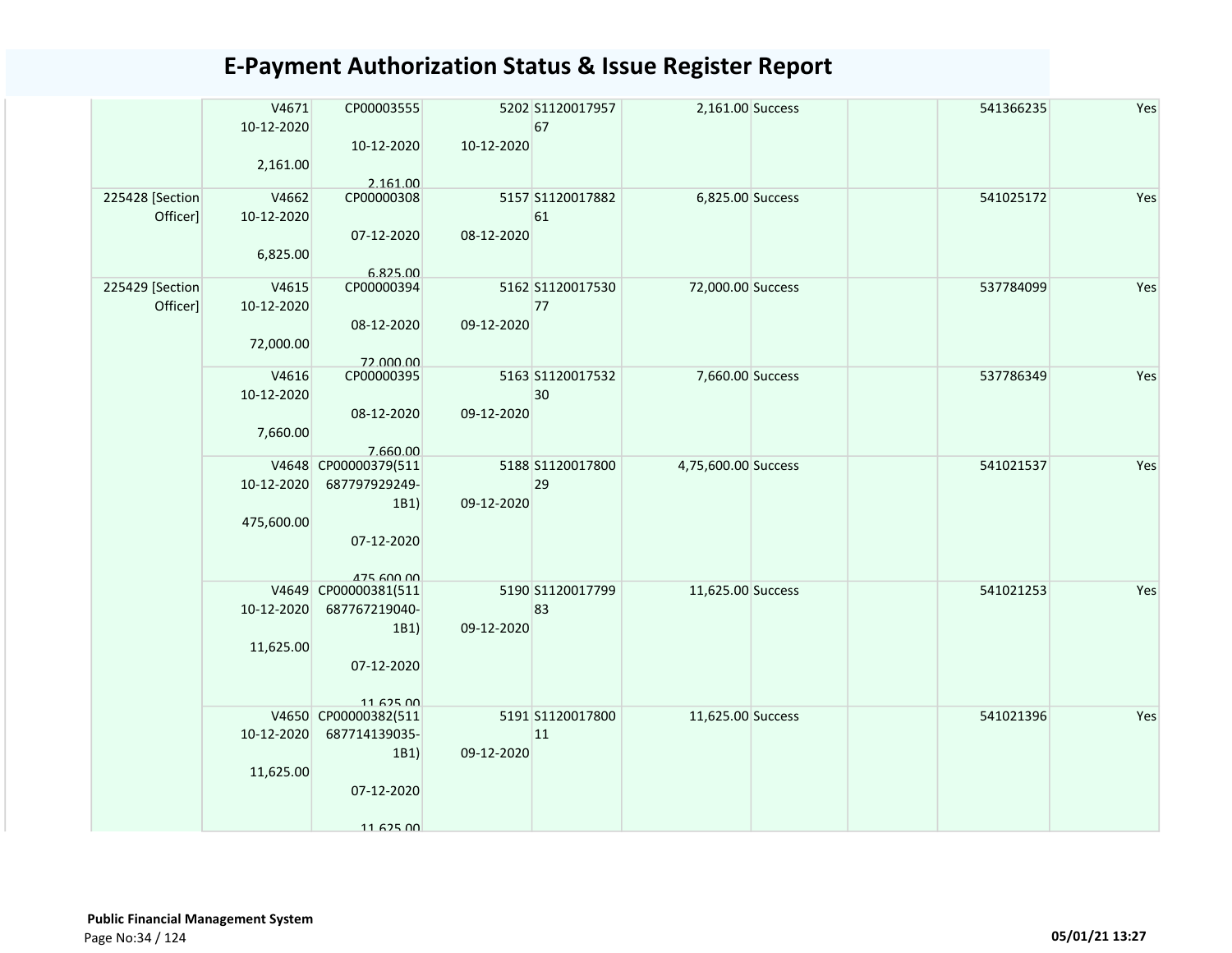| 10-12-2020<br>19,800.00 | V4651 CP00000383(511<br>687714741681-<br>1B1<br>07-12-2020                           | 09-12-2020 | 5198 S1120017833<br>56 | 19,800.00 Success |  | 541024344 | Yes |
|-------------------------|--------------------------------------------------------------------------------------|------------|------------------------|-------------------|--|-----------|-----|
| 10-12-2020<br>9,900.00  | 19 800 00<br>V4652 CP00000384(511<br>687776308269-<br>1B1)<br>07-12-2020<br>a ann nn | 09-12-2020 | 5199 S1120017842<br>44 | 9,900.00 Success  |  | 541024677 | Yes |
| 10-12-2020<br>9,900.00  | V4653 CP00000385(511<br>687723601958-<br>1B1<br>07-12-2020<br>a ann nn               | 09-12-2020 | 5200 S1120017842<br>51 | 9,900.00 Success  |  | 541024850 | Yes |
| 10-12-2020<br>11,668.00 | V4654 CP00000386(511<br>687794612614-<br>1B1)<br>07-12-2020<br>$11$ GGR $00$         | 09-12-2020 | 5195 S1120017833<br>52 | 11,668.00 Success |  | 541022207 | Yes |
| 10-12-2020<br>11,625.00 | V4655 CP00000387(511<br>687755850997-<br>1B1)<br>07-12-2020<br>1167500               | 09-12-2020 | 5192 S1120017799<br>79 | 11,625.00 Success |  | 541020094 | Yes |
| 10-12-2020<br>11,625.00 | V4656 CP00000388(511<br>687732007218-<br>1B1)<br>07-12-2020<br>1167500               | 09-12-2020 | 5193 S1120017812<br>56 | 11,625.00 Success |  | 541021703 | Yes |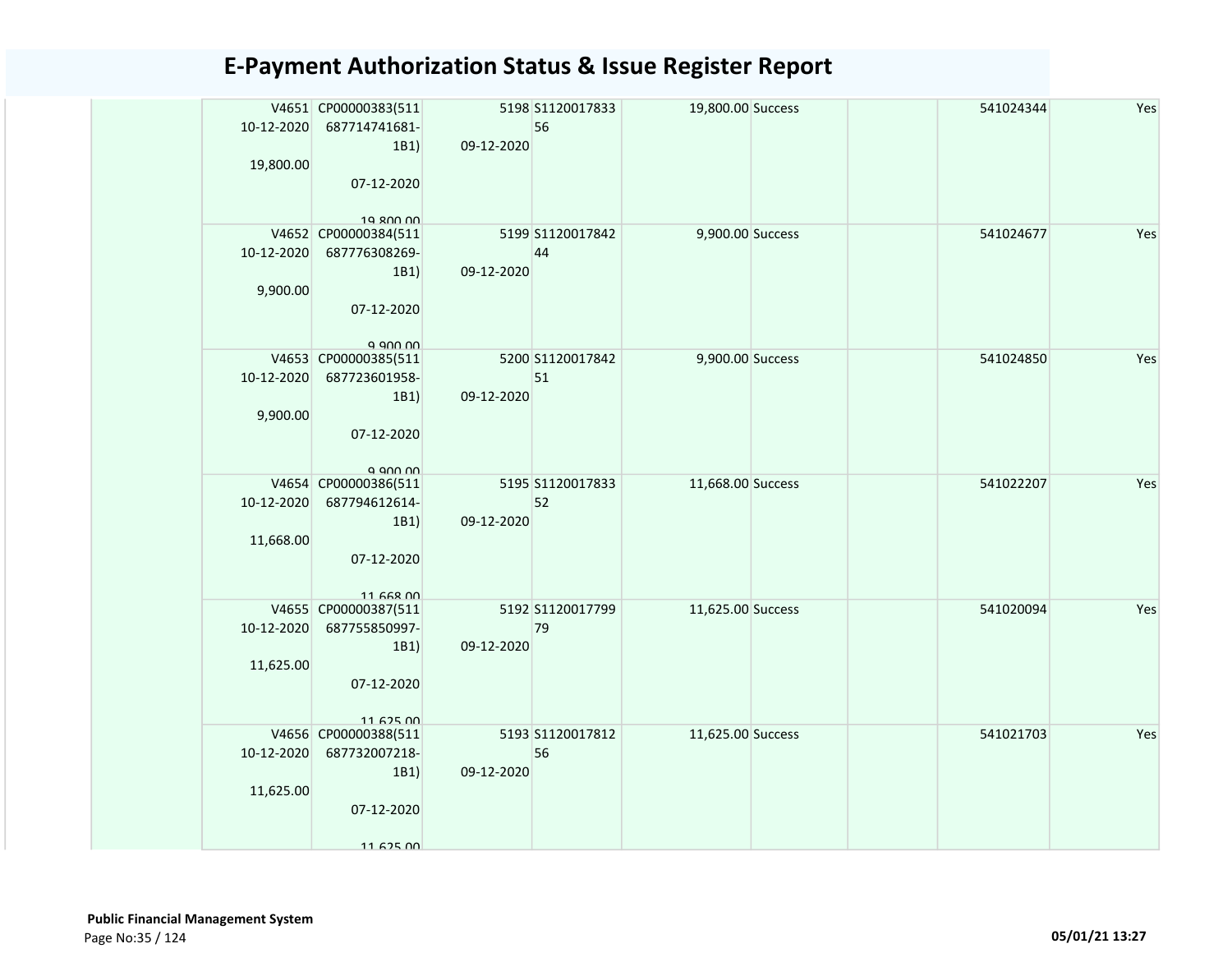|                | 10-12-2020 | V4657 CP00000389(511<br>687795041207- |            | 5197 S1120017833<br>46 | 30,000.00 Success | 541022034 | Yes |
|----------------|------------|---------------------------------------|------------|------------------------|-------------------|-----------|-----|
|                |            | 1B1)                                  | 09-12-2020 |                        |                   |           |     |
|                | 30,000.00  | 07-12-2020                            |            |                        |                   |           |     |
|                |            | 30 000 00                             |            |                        |                   |           |     |
|                |            | V4658 CP00000390(511                  |            | 5196 S1120017842       | 24,900.00 Success | 541024522 | Yes |
|                | 10-12-2020 | 687764420407-                         |            | 40                     |                   |           |     |
|                |            | 1B1)                                  | 09-12-2020 |                        |                   |           |     |
|                | 24,900.00  |                                       |            |                        |                   |           |     |
|                |            | 07-12-2020                            |            |                        |                   |           |     |
|                |            | 24 QUO UU                             |            |                        |                   |           |     |
|                | 10-12-2020 | V4659 CP00000391(511<br>687705734073- |            | 5194 S1120017812<br>60 | 11,625.00 Success | 541021874 | Yes |
|                |            | 1B1)                                  | 09-12-2020 |                        |                   |           |     |
|                | 11,625.00  |                                       |            |                        |                   |           |     |
|                |            | 07-12-2020                            |            |                        |                   |           |     |
|                |            |                                       |            |                        |                   |           |     |
|                |            | 1162500                               |            |                        |                   |           |     |
|                |            | V4660 CP00000392(511                  |            | 5201 S1120017842       | 11,358.00 Success | 541008298 | Yes |
|                | 10-12-2020 | 687707573349-                         |            | 71                     |                   |           |     |
|                |            | 1B1)                                  | 09-12-2020 |                        |                   |           |     |
|                | 11,358.00  |                                       |            |                        |                   |           |     |
|                |            | 07-12-2020                            |            |                        |                   |           |     |
|                |            | 11 358 NO                             |            |                        |                   |           |     |
|                |            | V4668 CP00000380(511                  |            | 5189 S1120017955       | 11,625.00 Success | 541364124 | Yes |
|                | 10-12-2020 | 687709512300-                         |            | 32                     |                   |           |     |
|                |            | 1B1)                                  | 09-12-2020 |                        |                   |           |     |
|                | 11,625.00  |                                       |            |                        |                   |           |     |
|                |            | 07-12-2020                            |            |                        |                   |           |     |
|                |            |                                       |            |                        |                   |           |     |
| 225438 [Asstt  |            | 1167500<br>V4608 CP00000321(511       |            | 5164 S1120017532       | 59,833.00 Success | 537786461 | Yes |
| ounts Officer] | 10-12-2020 | 687719540975-                         |            | 50                     |                   |           |     |
|                |            | 1B1)                                  | 09-12-2020 |                        |                   |           |     |
|                | 59,833.00  |                                       |            |                        |                   |           |     |
|                |            | 04-12-2020                            |            |                        |                   |           |     |
|                |            |                                       |            |                        |                   |           |     |
|                |            | 60 865 00                             |            |                        |                   |           |     |

Accounts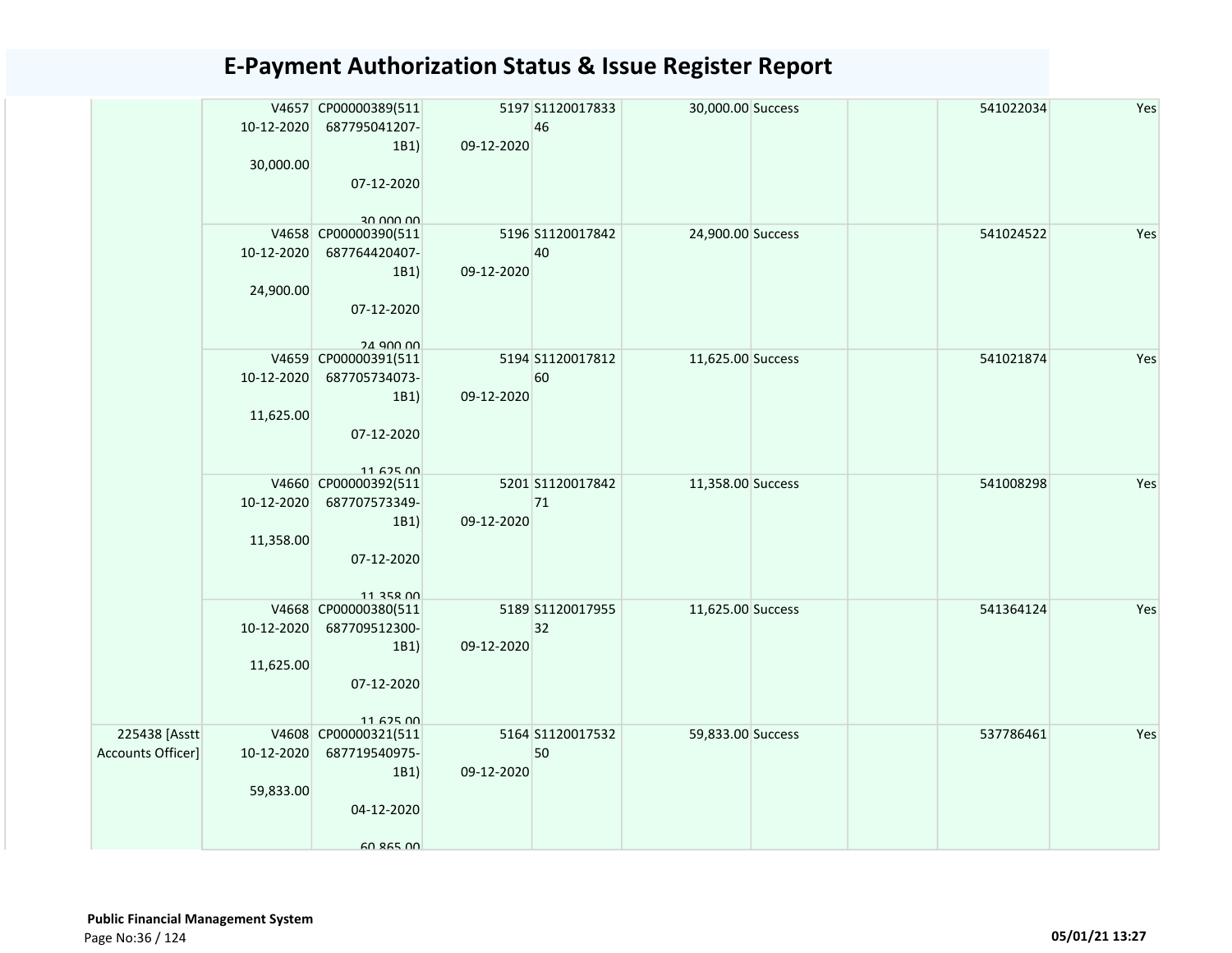|   |                                            | V4645<br>10-12-2020<br>45,622.00 | CP00000295<br>20-11-2020                | 10-12-2020 | 5211 S1120017887<br>83 | 45,622.00 Success   |                | 541008431 | Yes |
|---|--------------------------------------------|----------------------------------|-----------------------------------------|------------|------------------------|---------------------|----------------|-----------|-----|
|   |                                            | V4666<br>10-12-2020              | 47.476.00<br>CP00000304                 |            | 5158 S1120017953<br>98 | 12,000.00 Success   |                | 541364005 | Yes |
|   |                                            | 12,000.00                        | 23-11-2020<br>12.000.00                 | 08-12-2020 |                        |                     |                |           |     |
| 9 | <b>Issue Date: 11-12-2020</b>              |                                  |                                         |            |                        | 1,71,03,80,353.00   |                |           |     |
|   | 200880 [Asstt]<br><b>Accounts Officer]</b> | V4673<br>11-12-2020<br>2,950.00  | CP00000131<br>09-12-2020                | 11-12-2020 | 5236 S1120018234<br>77 | 2,950.00 Success    |                | 553238490 | Yes |
|   |                                            |                                  | 2.950.00                                |            |                        |                     |                |           |     |
|   |                                            | V4713<br>11-12-2020              | CP00000132<br>11-12-2020                | 11-12-2020 | 5277 S1120018639<br>68 |                     | 800.00 Success | 556487907 | Yes |
|   |                                            | 800.00                           | 800.00                                  |            |                        |                     |                |           |     |
|   |                                            | 11-12-2020                       | V4714 CP00000133(GPF<br>$_2$ 202012004) | 11-12-2020 | 5276 S1120018638<br>15 | 1,00,000.00 Success |                | 556487775 | Yes |
|   |                                            | 100,000.00                       | 11-12-2020<br>100,000,00                |            |                        |                     |                |           |     |
|   | 206942 [Under                              | V4675                            | CP00000091                              |            | 5232 S1120018214       | 2,78,400.00 Success |                | 553235174 | Yes |
|   | Secretary                                  | 11-12-2020                       |                                         |            | 84                     |                     |                |           |     |
|   | Department of                              |                                  | 10-12-2020                              | 11-12-2020 |                        |                     |                |           |     |
|   | <b>Industrial Policy</b>                   | 278,400.00                       |                                         |            |                        |                     |                |           |     |
|   | and Promotion                              |                                  | 283.200.00                              |            |                        |                     |                |           |     |
|   | 225427 [Under                              | V4674<br>11-12-2020              | CP00003553                              |            | 5223 S1120018237<br>61 | 2,63,732.00 Success |                | 553238783 | Yes |
|   | Secretary]                                 |                                  | 09-12-2020                              | 10-12-2020 |                        |                     |                |           |     |
|   |                                            | 263,732.00                       | 268.280.00                              |            |                        |                     |                |           |     |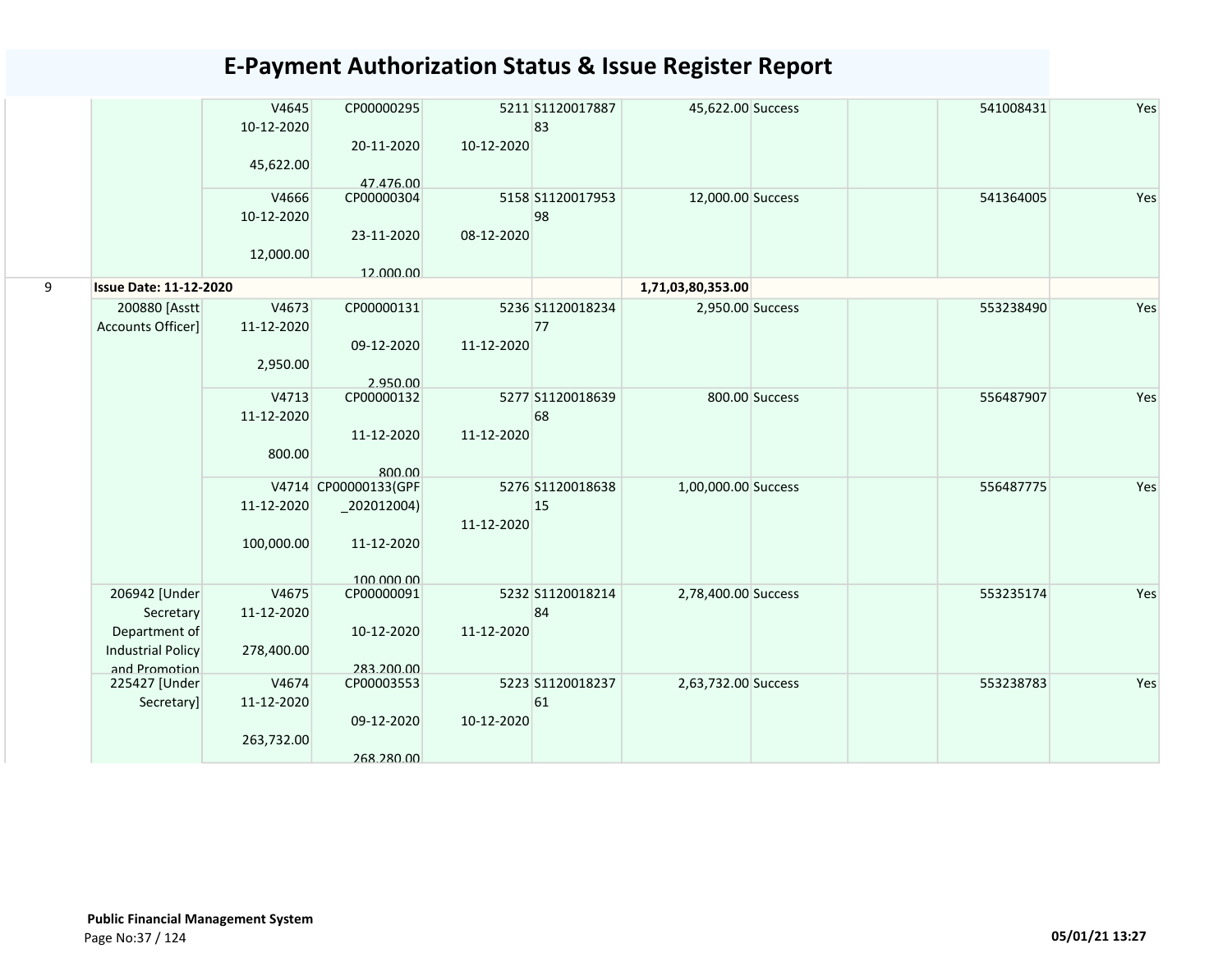|            | V4678 CP00003538(511           |            | 5239 S1120018460 |                     | 441.00 Success | 555313865 | Yes |
|------------|--------------------------------|------------|------------------|---------------------|----------------|-----------|-----|
| 11-12-2020 | 687776065816-                  |            | 16               |                     |                |           |     |
|            | 1B1)                           | 11-12-2020 |                  |                     |                |           |     |
| 441.00     |                                |            |                  |                     |                |           |     |
|            | 09-12-2020                     |            |                  |                     |                |           |     |
|            |                                |            |                  |                     |                |           |     |
|            | 450.00<br>V4679 CP00003541(511 |            | 5238 S1120018460 | 1,755.00 Success    |                | 555329053 | Yes |
| 11-12-2020 | 687708772112-                  |            | 24               |                     |                |           |     |
|            | 1B1)                           | 11-12-2020 |                  |                     |                |           |     |
| 1,755.00   |                                |            |                  |                     |                |           |     |
|            | 09-12-2020                     |            |                  |                     |                |           |     |
|            |                                |            |                  |                     |                |           |     |
|            | 175500                         |            |                  |                     |                |           |     |
|            | V4680 CP00003542(511           |            | 5237 S1120018460 |                     | 599.00 Success | 555328938 | Yes |
| 11-12-2020 | 687741121456-                  |            | 19               |                     |                |           |     |
|            | 1B1)                           | 11-12-2020 |                  |                     |                |           |     |
| 599.00     |                                |            |                  |                     |                |           |     |
|            | 09-12-2020                     |            |                  |                     |                |           |     |
|            |                                |            |                  |                     |                |           |     |
| V4681      | 599.00<br>CP00003570           |            | 5262 S1120018460 | 4,308.00 Success    |                | 555313982 | Yes |
| 11-12-2020 |                                |            | 50               |                     |                |           |     |
|            | 10-12-2020                     | 11-12-2020 |                  |                     |                |           |     |
| 4,308.00   |                                |            |                  |                     |                |           |     |
|            | 4.308.00                       |            |                  |                     |                |           |     |
| V4682      | CP00003571                     |            | 5261 S1120018460 | 3,53,228.00 Success |                | 555329190 | Yes |
| 11-12-2020 |                                |            | 67               |                     |                |           |     |
|            | 10-12-2020                     | 11-12-2020 |                  |                     |                |           |     |
| 353,228.00 |                                |            |                  |                     |                |           |     |
|            | 353.228.00                     |            |                  |                     |                |           |     |
|            | V4683 CP00003533(511           |            | 5244 S1120018516 | 3,243.00 Success    |                | 555616701 | Yes |
| 11-12-2020 | 687748825907-                  |            | 77               |                     |                |           |     |
| 3,243.00   | 1B1)                           | 11-12-2020 |                  |                     |                |           |     |
|            | 09-12-2020                     |            |                  |                     |                |           |     |
|            |                                |            |                  |                     |                |           |     |
|            | 3 299 UU                       |            |                  |                     |                |           |     |
|            |                                |            |                  |                     |                |           |     |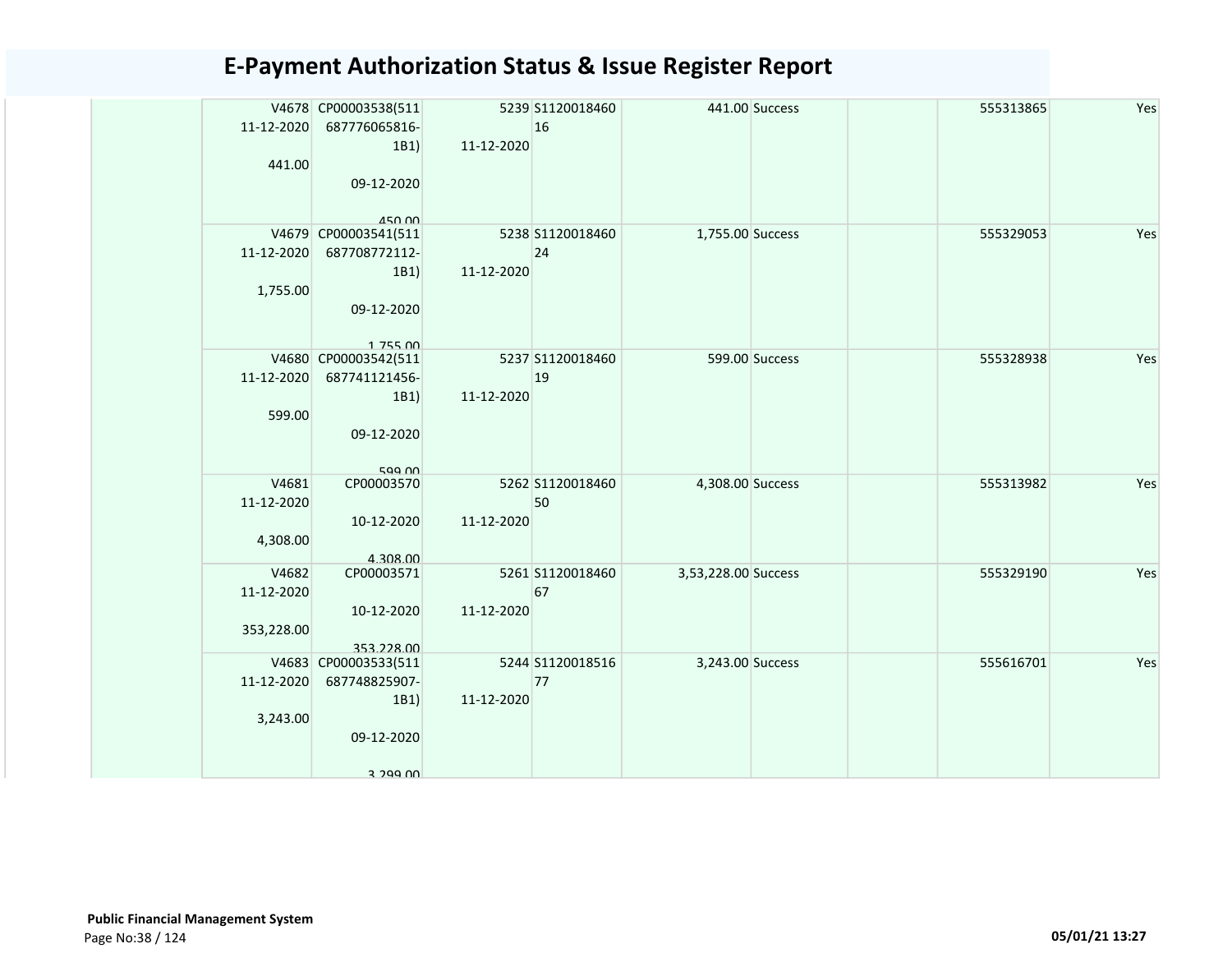|            | V4684 CP00003534(511<br>11-12-2020 687791446018- |            | 5243 S1120018516<br>68 |                   | 442.00 Success | 555616567 | Yes |
|------------|--------------------------------------------------|------------|------------------------|-------------------|----------------|-----------|-----|
| 442.00     | 1B1)                                             | 11-12-2020 |                        |                   |                |           |     |
|            | 09-12-2020                                       |            |                        |                   |                |           |     |
|            | <b>450 00</b><br>V4685 CP00003535(511            |            | 5242 S1120018517       | 16,206.00 Success |                | 555609572 | Yes |
|            | 11-12-2020 687787322031-                         |            | 14                     |                   |                |           |     |
|            | 1B1)                                             | 11-12-2020 |                        |                   |                |           |     |
| 16,206.00  |                                                  |            |                        |                   |                |           |     |
|            | 09-12-2020                                       |            |                        |                   |                |           |     |
|            |                                                  |            |                        |                   |                |           |     |
|            | 16 500 00<br>V4686 CP00003536(511                |            | 5241 S1120018482       |                   | 855.00 Success | 555609439 | Yes |
|            | 11-12-2020 687794033112-                         |            | 77                     |                   |                |           |     |
|            | 1B1)                                             | 11-12-2020 |                        |                   |                |           |     |
| 855.00     |                                                  |            |                        |                   |                |           |     |
|            | 09-12-2020                                       |            |                        |                   |                |           |     |
|            |                                                  |            |                        |                   |                |           |     |
|            | 870.00                                           |            |                        |                   |                |           | Yes |
| 11-12-2020 | V4687 CP00003537(511<br>687728843421-            |            | 5240 S1120018482<br>70 | 1,229.00 Success  |                | 555609304 |     |
|            | 1B1)                                             | 11-12-2020 |                        |                   |                |           |     |
| 1,229.00   |                                                  |            |                        |                   |                |           |     |
|            | 09-12-2020                                       |            |                        |                   |                |           |     |
|            |                                                  |            |                        |                   |                |           |     |
|            | 1 250 00                                         |            | 5253 S1120018534       | 1,499.00 Success  |                | 555931251 | Yes |
| 11-12-2020 | V4690 CP00003527(511<br>687790624514-            |            | 90                     |                   |                |           |     |
|            | 1B1                                              | 11-12-2020 |                        |                   |                |           |     |
| 1,499.00   |                                                  |            |                        |                   |                |           |     |
|            | 09-12-2020                                       |            |                        |                   |                |           |     |
|            |                                                  |            |                        |                   |                |           |     |
|            | $1$ $199$ $00$<br>V4691 CP00003539(511           |            | 5246 S1120018526       | 8,848.00 Success  |                | 555929608 | Yes |
|            | 11-12-2020 687776697675-                         |            | 20                     |                   |                |           |     |
|            | 1B1)                                             | 11-12-2020 |                        |                   |                |           |     |
| 8,848.00   |                                                  |            |                        |                   |                |           |     |
|            | 09-12-2020                                       |            |                        |                   |                |           |     |
|            |                                                  |            |                        |                   |                |           |     |
|            | a nnn nn                                         |            |                        |                   |                |           |     |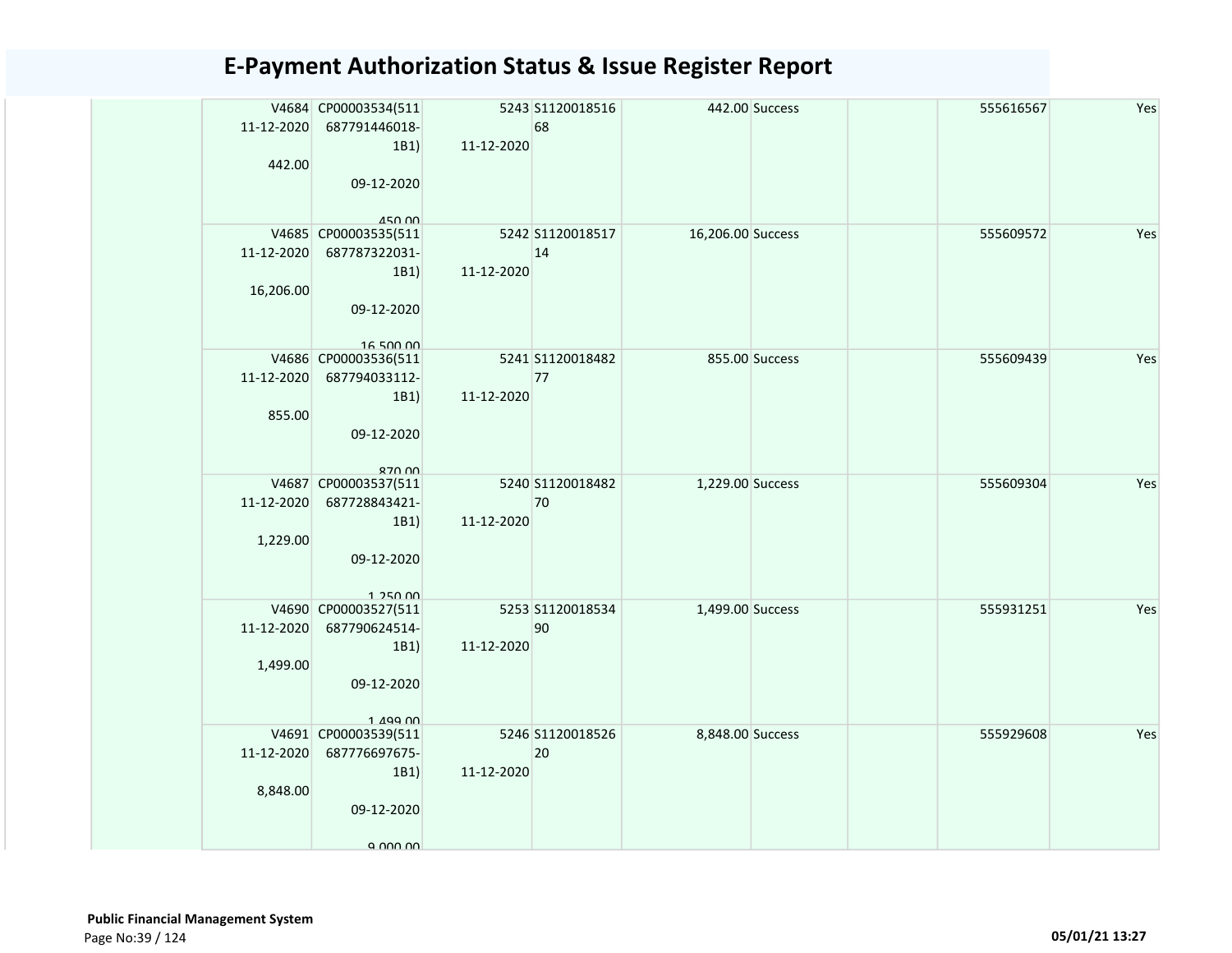| 11-12-2020<br>2,950.00 | V4692 CP00003540(511<br>687766935142-<br>1B1)<br>09-12-2020                           | 11-12-2020 | 5245 S1120018526<br>56 | 2,950.00 Success |                | 555917276 | Yes |
|------------------------|---------------------------------------------------------------------------------------|------------|------------------------|------------------|----------------|-----------|-----|
| 11-12-2020<br>860.00   | 3.000,00<br>V4693 CP00003543(511<br>687741752516-<br>1B1<br>09-12-2020                | 11-12-2020 | 5249 S1120018526<br>15 |                  | 860.00 Success | 555915116 | Yes |
| 11-12-2020<br>1,768.00 | $875$ $00$<br>V4694 CP00003544(511<br>687709098424-<br>1B1)<br>09-12-2020<br>1.800.00 | 11-12-2020 | 5250 S1120018526<br>61 | 1,768.00 Success |                | 555929940 | Yes |
| 11-12-2020<br>7,373.00 | V4695 CP00003545(511<br>687792030285-<br>1B1)<br>09-12-2020<br>750000                 | 11-12-2020 | 5247 S1120018526<br>64 | 7,373.00 Success |                | 555917451 | Yes |
| 11-12-2020<br>4,750.00 | V4696 CP00003546(511<br>687722514726-<br>1B1)<br>09-12-2020<br>4 750 00               | 11-12-2020 | 5252 S1120018527<br>45 | 4,750.00 Success |                | 555930093 | Yes |
| 11-12-2020<br>609.00   | V4697 CP00003547(511<br>687762603292-<br>1B1)<br>09-12-2020<br>619 <sub>0</sub>       | 11-12-2020 | 5251 S1120018526<br>57 |                  | 609.00 Success | 555929773 | Yes |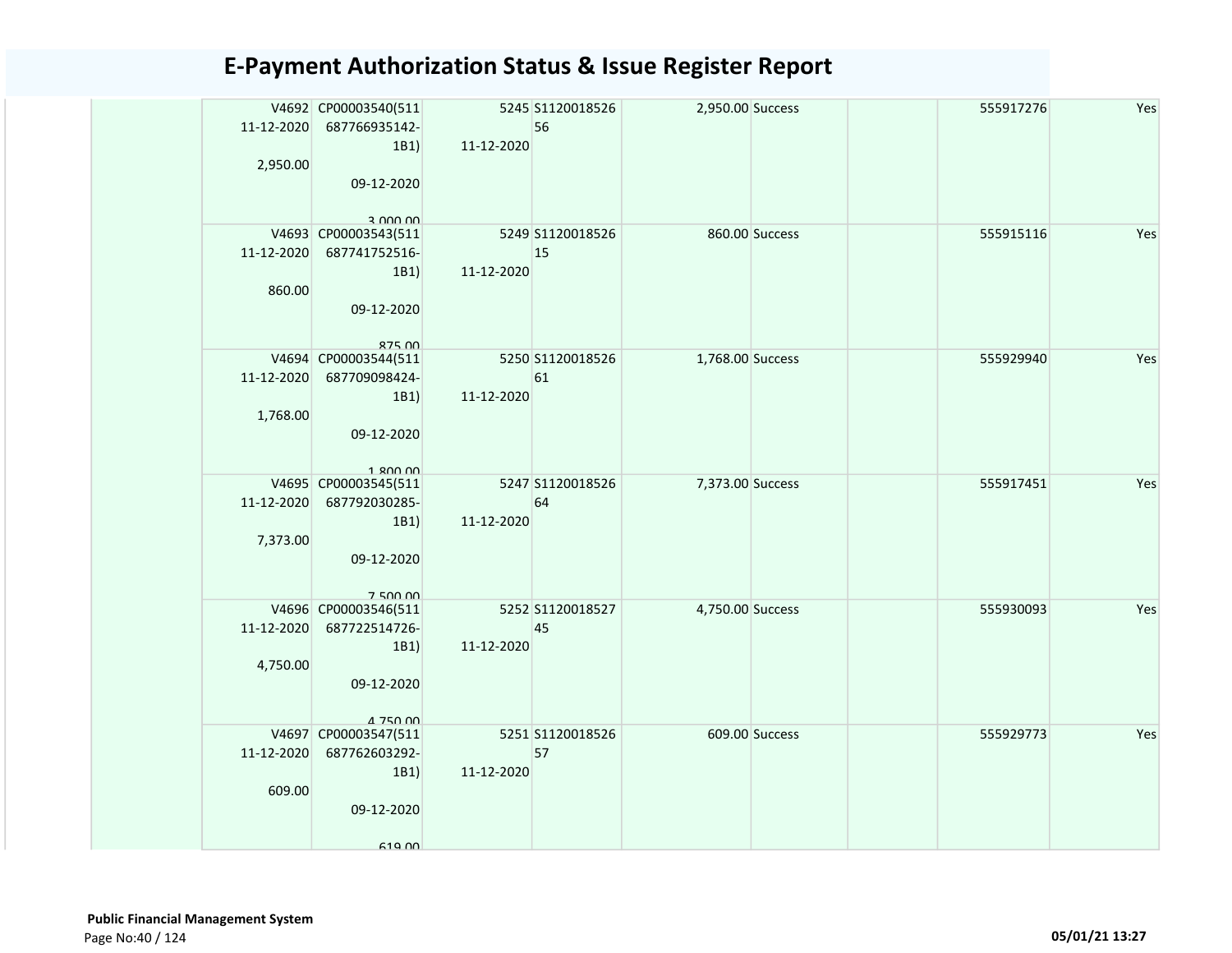| V4698<br>11-12-2020<br>1,886.00 | CP00003557<br>10-12-2020<br>1.886.00                                         | 11-12-2020 | 5248 S1120018518<br>65 | 1,886.00 Success |                | 555927114 | Yes |
|---------------------------------|------------------------------------------------------------------------------|------------|------------------------|------------------|----------------|-----------|-----|
| 11-12-2020<br>1,180.00          | V4699 CP00003558(511<br>687736684541-<br>1B1)<br>10-12-2020<br>1.20000       | 11-12-2020 | 5260 S1120018526<br>09 | 1,180.00 Success |                | 555915000 | Yes |
| 11-12-2020<br>1,788.00          | V4700 CP00003559(511<br>687783483091-<br>1B1)<br>10-12-2020<br>1 210 00      | 11-12-2020 | 5259 S1120018526<br>14 | 1,788.00 Success |                | 555929444 | Yes |
| 11-12-2020<br>389.00            | V4701 CP00003560(511<br>687796541250-<br>1B1)<br>10-12-2020<br>296 00        | 11-12-2020 | 5258 S1120018525<br>93 |                  | 389.00 Success | 555929281 | Yes |
| 11-12-2020<br>221.00            | V4702 CP00003561(511<br>687736719453-<br>1B1)<br>10-12-2020<br>22500         | 11-12-2020 | 5257 S1120018517<br>76 |                  | 221.00 Success | 555926947 | Yes |
| 11-12-2020<br>737.00            | V4703 CP00003562(511<br>687744559229-<br>1B1)<br>10-12-2020<br><b>750.00</b> | 11-12-2020 | 5256 S1120018516<br>83 |                  | 737.00 Success | 555926794 | Yes |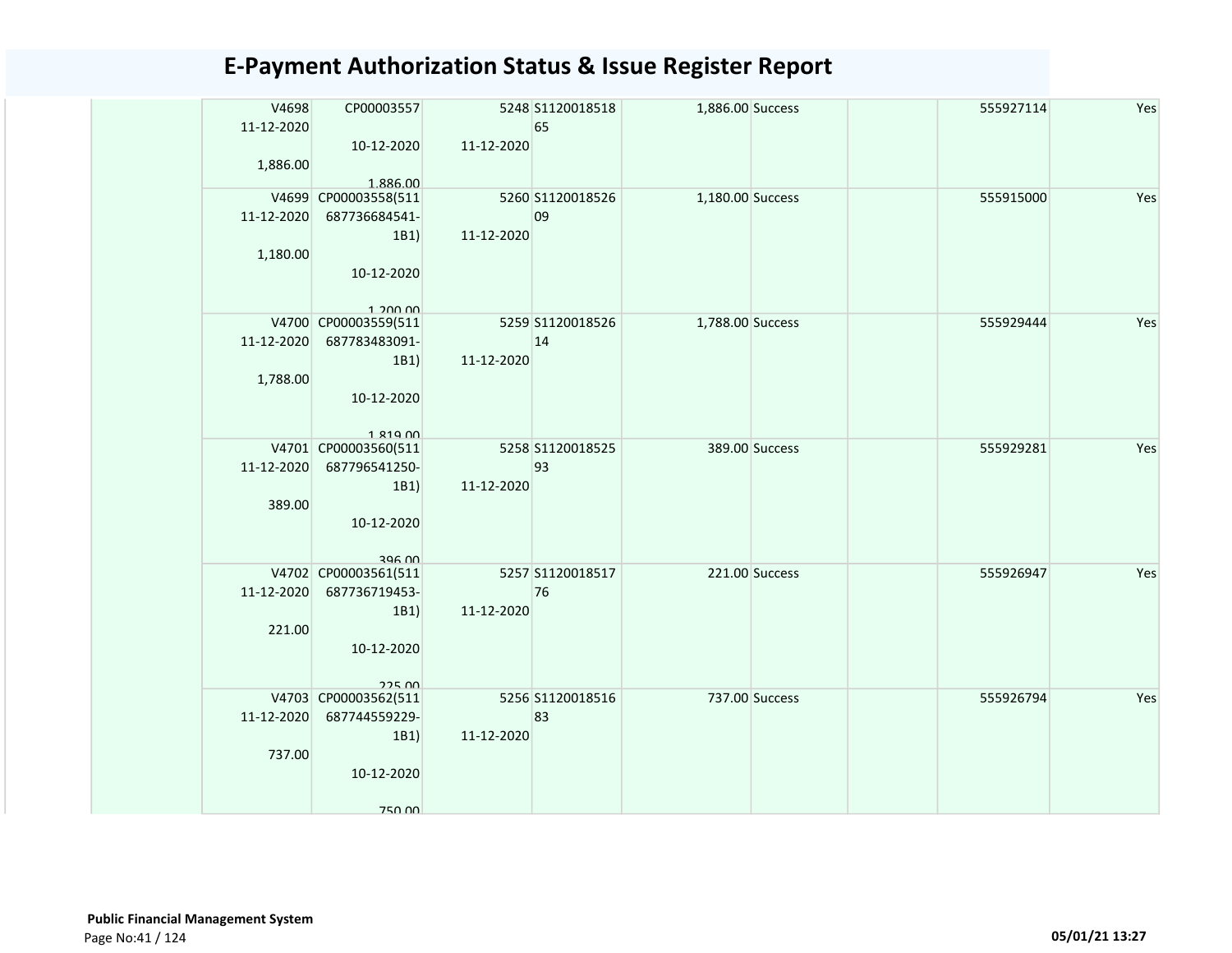| 11-12-2020       | V4704 CP00003563(511<br>687706307408- |            | 5255 S1120018539<br>11 | 4,789.00 Success          |                | 555931421      | Yes |
|------------------|---------------------------------------|------------|------------------------|---------------------------|----------------|----------------|-----|
|                  | 1B1                                   | 11-12-2020 |                        |                           |                |                |     |
| 4,789.00         |                                       |            |                        |                           |                |                |     |
|                  | 10-12-2020                            |            |                        |                           |                |                |     |
|                  | 4 872 00                              |            |                        |                           |                |                |     |
|                  | V4705 CP00003564(511                  |            | 5254 S1120018534       |                           | 467.00 Success | 555917622      | Yes |
| 11-12-2020       | 687777861211-                         |            | 77                     |                           |                |                |     |
|                  | 1B1                                   | 11-12-2020 |                        |                           |                |                |     |
| 467.00           | 10-12-2020                            |            |                        |                           |                |                |     |
|                  | 17500                                 |            |                        |                           |                |                |     |
| V4706            | CP00003569                            |            | 5263 S1120018539       | 30,114.00 Success         |                | 555931601      | Yes |
| 11-12-2020       |                                       |            | 21                     |                           |                |                |     |
|                  | 10-12-2020                            | 11-12-2020 |                        |                           |                |                |     |
| 30,114.00        |                                       |            |                        |                           |                |                |     |
| V4707            | 30.114.00<br>CP00003567(ELE           |            | 5266 S1120018517       | 15,522.00 Success         |                | 555914663      | Yes |
| 11-12-2020       | 2020120008)                           |            | 25                     |                           |                |                |     |
|                  |                                       | 11-12-2020 |                        |                           |                |                |     |
| 15,522.00        | 10-12-2020                            |            |                        |                           |                |                |     |
|                  |                                       |            |                        |                           |                |                |     |
|                  | 15 522 00                             |            |                        |                           |                |                |     |
| V4708            | CP00003568                            |            | 5264 S1120018539       | 32,288.00 Success         |                | 555917794      | Yes |
| 11-12-2020       |                                       |            | 22                     |                           |                |                |     |
|                  | 10-12-2020                            | 11-12-2020 |                        |                           |                |                |     |
| 32,288.00        |                                       |            |                        |                           |                |                |     |
| V4711            | 32.288.00<br>CP00003597               |            | 5270 S1120018569       | 29,700.00 Success         |                | 556090527      | Yes |
| 11-12-2020       |                                       |            | 87                     |                           |                |                |     |
|                  | 11-12-2020                            |            | 11-12-2020 S1120018569 | 29,700.00 Success         |                | 556090535      | Yes |
| 59.400.00        |                                       |            | 88                     |                           |                |                |     |
| V4715            | CP00003565                            |            | 5274 S1120018679       | 1,00,56,04,659.00 Success |                | U0000008299672 | Yes |
| 11-12-2020       |                                       |            | 11                     |                           |                | 62             |     |
|                  | 10-12-2020                            | 11-12-2020 |                        |                           |                |                |     |
| 1,005,604,659.00 |                                       |            |                        |                           |                |                |     |
|                  | 1,005,604,659.00                      |            |                        |                           |                |                |     |
|                  |                                       |            |                        |                           |                |                |     |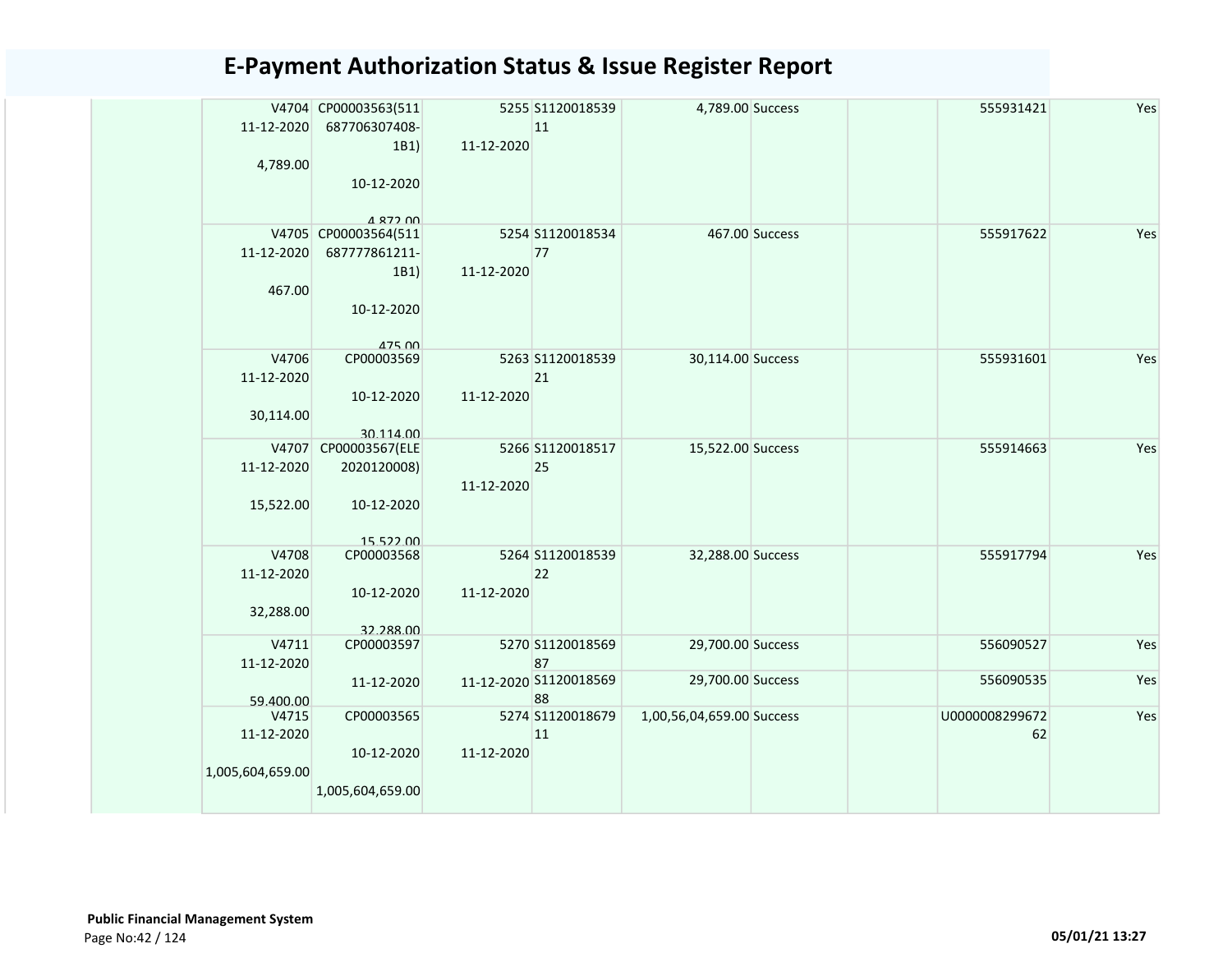|    |                               | V4716          | CP00003566              |            | 5275 S1120018680 | 70,20,70,341.00 Success |                | 556693793 | Yes |
|----|-------------------------------|----------------|-------------------------|------------|------------------|-------------------------|----------------|-----------|-----|
|    |                               | 11-12-2020     |                         |            | 90               |                         |                |           |     |
|    |                               |                | 10-12-2020              | 11-12-2020 |                  |                         |                |           |     |
|    |                               | 702,070,341.00 |                         |            |                  |                         |                |           |     |
|    |                               |                | 702.070.341.00          |            |                  |                         |                |           |     |
|    | 225429 [Section               |                | V4676 CP00000397(GPF    |            | 5235 S1120018236 | 79,000.00 Success       |                | 553238618 | Yes |
|    | Officer]                      | 11-12-2020     | $-202012015$            |            | 28               |                         |                |           |     |
|    |                               | 79,000.00      | 10-12-2020              | 11-12-2020 |                  |                         |                |           |     |
|    |                               |                | 79 000 00               |            |                  |                         |                |           |     |
|    |                               |                | V4677 CP00000396(GPF    |            | 5234 S1120018235 | 10,00,000.00 Success    |                | 554796314 | Yes |
|    |                               | 11-12-2020     | $_2$ 202012014)         | 11-12-2020 | 37               |                         |                |           |     |
|    |                               | 1,000,000.00   | 10-12-2020              |            |                  |                         |                |           |     |
|    |                               |                | 1 000 000 00            |            |                  |                         |                |           |     |
|    |                               | V4709          | CP00000398              |            | 5265 S1120018518 | 4,01,350.00 Success     |                | 555914899 | Yes |
|    |                               | 11-12-2020     |                         |            | 47               |                         |                |           |     |
|    |                               |                | 11-12-2020              | 11-12-2020 |                  |                         |                |           |     |
|    |                               | 401,350.00     |                         |            |                  |                         |                |           |     |
|    |                               |                | 408.269.00              |            |                  |                         |                |           |     |
|    | 225438 [Asstt                 | V4672          | CP00000323              |            | 5161 S1120018234 | 10,822.00 Success       |                | 553238350 | Yes |
|    | Accounts Officer]             | 11-12-2020     |                         |            | 58               |                         |                |           |     |
|    |                               |                | 08-12-2020              | 09-12-2020 |                  |                         |                |           |     |
|    |                               | 10,822.00      |                         |            |                  |                         |                |           |     |
|    |                               | V4688          | 10.822.00<br>CP00000327 |            | 5268 S1120018518 | 3,490.00 Success        |                | 555609707 | Yes |
|    |                               | 11-12-2020     |                         |            | 00               |                         |                |           |     |
|    |                               |                | 11-12-2020              | 11-12-2020 |                  |                         |                |           |     |
|    |                               | 3,490.00       |                         |            |                  |                         |                |           |     |
|    |                               |                | 3.490.00                |            |                  |                         |                |           |     |
|    |                               | V4710          | CP00000328              |            | 5269 S1120018517 |                         | 230.00 Success | 555914768 | Yes |
|    |                               | 11-12-2020     |                         |            | 66               |                         |                |           |     |
|    |                               |                | 11-12-2020              | 11-12-2020 |                  |                         |                |           |     |
|    |                               | 230.00         |                         |            |                  |                         |                |           |     |
|    |                               |                | 230.00                  |            |                  |                         |                |           |     |
|    |                               | V4712          | CP00000326              |            | 5273 S1120018569 | 4,835.00 Success        |                | 556090425 | Yes |
|    |                               | 11-12-2020     |                         |            | 73               |                         |                |           |     |
|    |                               |                | 10-12-2020              | 11-12-2020 |                  |                         |                |           |     |
|    |                               | 4,835.00       |                         |            |                  |                         |                |           |     |
| 10 | <b>Issue Date: 15-12-2020</b> |                | 4.835.00                |            |                  | 2,10,74,511.00          |                |           |     |
|    |                               |                |                         |            |                  |                         |                |           |     |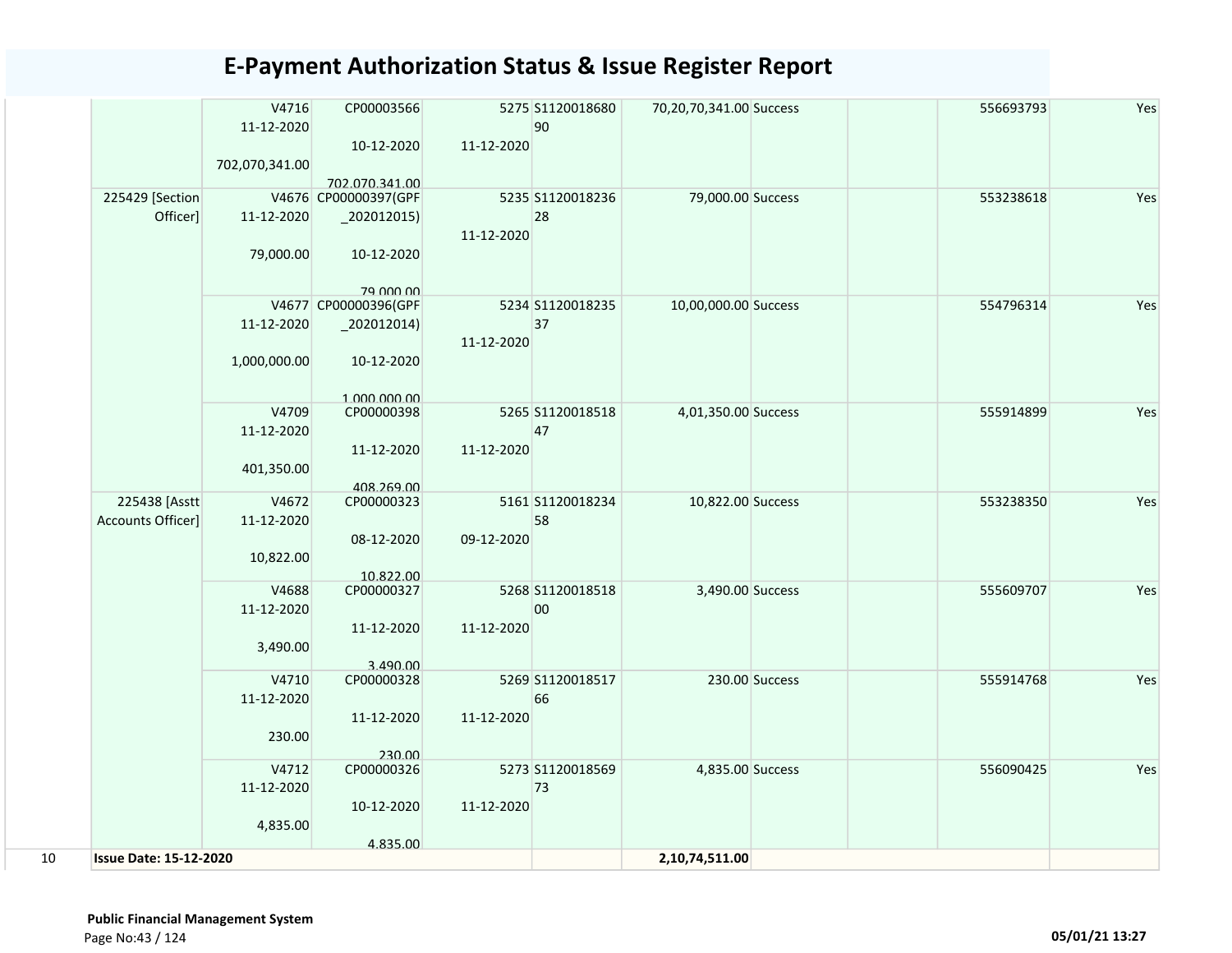| 200880 [Asstt               | V4756               | CP00000134                       |            | 5329 S1220004023       | 2,785.00 Success    | 603555206 | Yes |
|-----------------------------|---------------------|----------------------------------|------------|------------------------|---------------------|-----------|-----|
| Accounts Officer]           | 15-12-2020          |                                  |            | 73                     |                     |           |     |
|                             |                     | 15-12-2020                       | 15-12-2020 |                        |                     |           |     |
|                             | 2,785.00            |                                  |            |                        |                     |           |     |
|                             |                     | 2.785.00                         |            |                        |                     |           |     |
| 225427 [Under<br>Secretary] | V4717<br>15-12-2020 | CP00003514                       |            | 5278 S1120019942<br>03 | 8,772.00 Success    | 600658470 | Yes |
|                             |                     | 09-12-2020                       | 14-12-2020 |                        |                     |           |     |
|                             | 8,772.00            |                                  |            |                        |                     |           |     |
|                             |                     | 8.772.00                         |            |                        |                     |           |     |
|                             | V4718               | CP00003593                       |            | 5288 S1120019905       | 3,500.00 Success    | 600620732 | Yes |
|                             | 15-12-2020          |                                  |            | 76                     |                     |           |     |
|                             |                     | 11-12-2020                       | 14-12-2020 |                        |                     |           |     |
|                             | 3,500.00            |                                  |            |                        |                     |           |     |
|                             |                     | 3.500.00                         |            |                        |                     |           |     |
|                             | V4719               | CP00003594                       |            | 5287 S1120019905       | 4,752.00 Success    | 600621047 | Yes |
|                             | 15-12-2020          |                                  |            | 94                     |                     |           |     |
|                             |                     | 11-12-2020                       | 14-12-2020 |                        |                     |           |     |
|                             | 4,752.00            |                                  |            |                        |                     |           |     |
|                             |                     | 4.848.00<br>V4720 CP00003572(511 |            | 5298 S1120019920       | 4,867.00 Success    | 600627237 | Yes |
|                             | 15-12-2020          | 687784648034-                    |            | 71                     |                     |           |     |
|                             |                     | 1B1)                             | 14-12-2020 |                        |                     |           |     |
|                             | 4,867.00            |                                  |            |                        |                     |           |     |
|                             |                     | 11-12-2020                       |            |                        |                     |           |     |
|                             |                     |                                  |            |                        |                     |           |     |
|                             |                     | 4 Q50 00                         |            |                        |                     |           |     |
|                             |                     | V4721 CP00003573(511             |            | 5299 S1120019920       | 72,298.00 Success   | 600657730 | Yes |
|                             |                     | 15-12-2020 687714702055-         |            | 56                     |                     |           |     |
|                             | 72,298.00           | 1B1)                             | 14-12-2020 |                        |                     |           |     |
|                             |                     | 11-12-2020                       |            |                        |                     |           |     |
|                             |                     |                                  |            |                        |                     |           |     |
|                             |                     | 73 544 00                        |            |                        |                     |           |     |
|                             |                     | V4722 CP00003574(511             |            | 5300 S1120019920       | 1,66,775.00 Success | 600591869 | Yes |
|                             | 15-12-2020          | 687730266444-                    |            | 31                     |                     |           |     |
|                             |                     | 1B1)                             | 14-12-2020 |                        |                     |           |     |
|                             | 166,775.00          |                                  |            |                        |                     |           |     |
|                             |                     | 11-12-2020                       |            |                        |                     |           |     |
|                             |                     |                                  |            |                        |                     |           |     |
|                             |                     | 169 650 00                       |            |                        |                     |           |     |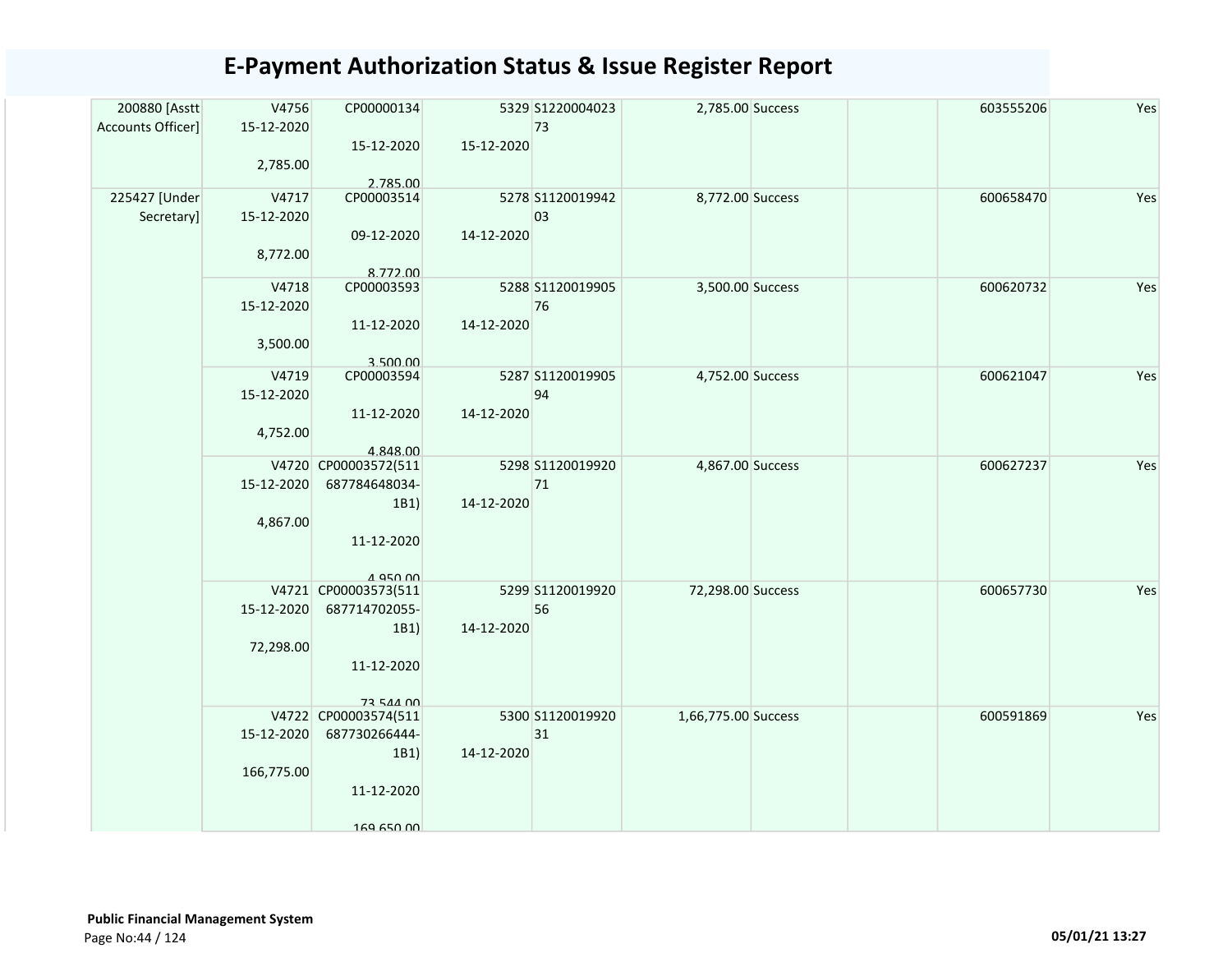| 15-12-2020<br>4,817.00            | V4723 CP00003581(511<br>687745293330-<br>1B1)<br>11-12-2020                                 | 14-12-2020 | 5297 S1120019921<br>03 | 4,817.00 Success    |  | 600658129 | Yes |
|-----------------------------------|---------------------------------------------------------------------------------------------|------------|------------------------|---------------------|--|-----------|-----|
| 15-12-2020<br>6,291.00            | $\Lambda$ ann nn<br>V4724 CP00003582(511<br>687785277752-<br>1B1)<br>11-12-2020<br>L 300 UU | 14-12-2020 | 5295 S1120019918<br>91 | 6,291.00 Success    |  | 600591557 | Yes |
| V4725<br>15-12-2020<br>76,434.00  | CP00003592<br>11-12-2020<br>77.991.00                                                       | 14-12-2020 | 5296 S1120019918<br>29 | 76,434.00 Success   |  | 600654831 | Yes |
| V4726<br>15-12-2020<br>43,730.00  | CP00003595<br>11-12-2020<br>43.730.00                                                       | 14-12-2020 | 5301 S1120019920<br>10 | 43,730.00 Success   |  | 600624917 | Yes |
| V4727<br>15-12-2020<br>117,547.00 | CP00003598<br>11-12-2020<br>117.547.00                                                      | 14-12-2020 | 5302 S1120019919<br>91 | 1,17,547.00 Success |  | 600624564 | Yes |
| V4728<br>15-12-2020<br>11,766.00  | CP00003599<br>11-12-2020<br>11.766.00                                                       | 14-12-2020 | 5303 S1120019919<br>69 | 11,766.00 Success   |  | 600624301 | Yes |
| V4729<br>15-12-2020<br>2,000.00   | CP00003601<br>11-12-2020<br>2.000.00                                                        | 14-12-2020 | 5305 S1120019919<br>45 | 2,000.00 Success    |  | 600657253 | Yes |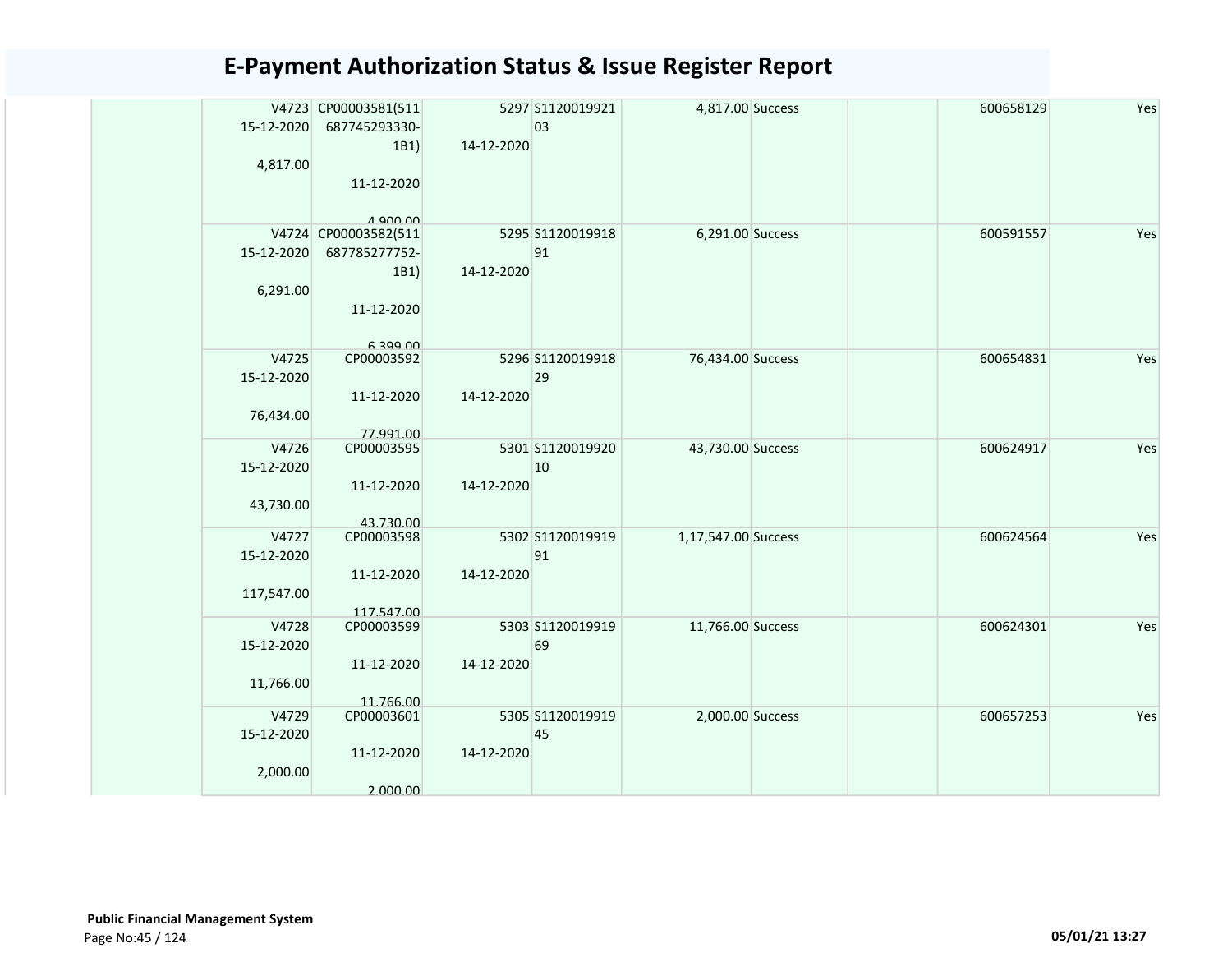| V4730<br>15-12-2020<br>9,268.00 | CP00003600<br>11-12-2020<br>9.268.00                                        | 14-12-2020 | 5304 S1120019946<br>92 | 9,268.00 Success  | 600627561 | Yes |
|---------------------------------|-----------------------------------------------------------------------------|------------|------------------------|-------------------|-----------|-----|
| 15-12-2020<br>15,653.00         | V4731 CP00003575(511<br>687785123148-<br>1B1)<br>11-12-2020<br>15 923 00    | 14-12-2020 | 5289 S1120019905<br>58 | 15,653.00 Success | 600620344 | Yes |
| 15-12-2020<br>15,653.00         | V4732 CP00003576(511<br>687785149035-<br>1B1)<br>11-12-2020<br>15 Q22 00    | 14-12-2020 | 5290 S1120019905<br>36 | 15,653.00 Success | 600648222 | Yes |
| 15-12-2020<br>4,867.00          | V4733 CP00003577(511<br>687754408595-<br>1B1)<br>11-12-2020<br>$A$ asn $AD$ | 14-12-2020 | 5291 S1120019905<br>27 | 4,867.00 Success  | 600647876 | Yes |
| 15-12-2020<br>4,158.00          | V4734 CP00003578(511<br>687773824509-<br>1B1)<br>11-12-2020<br>$1.229$ $00$ | 14-12-2020 | 5292 S1120019904<br>96 | 4,158.00 Success  | 600647555 | Yes |
| 15-12-2020<br>4,867.00          | V4735 CP00003579(511<br>687782361467-<br>1B1)<br>11-12-2020<br>1 Q50 UU     | 14-12-2020 | 5293 S1120019904<br>74 | 4,867.00 Success  | 600619022 | Yes |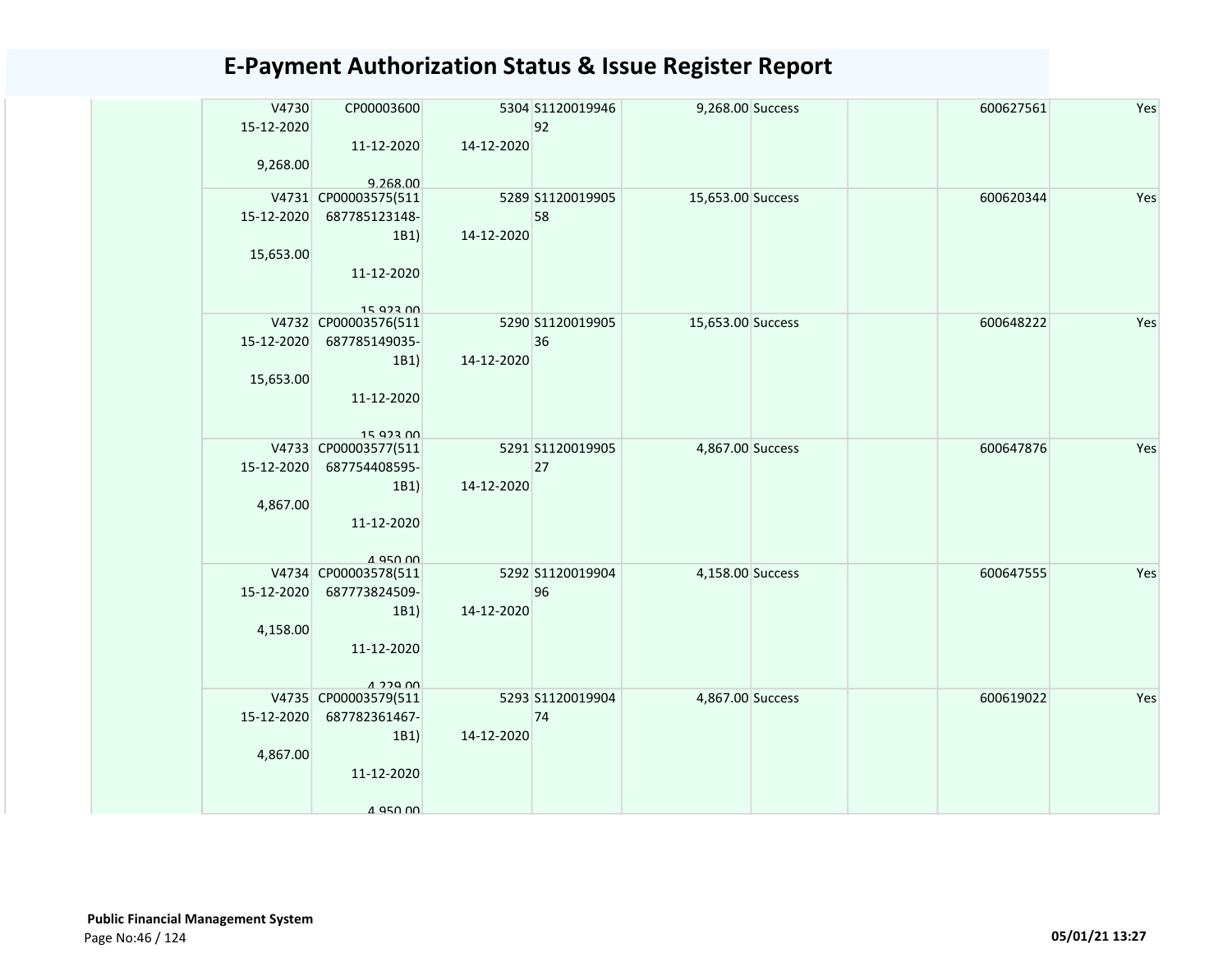| 15-12-2020<br>5,573.00 | V4736 CP00003580(511<br>687741958494-<br>1B1)<br>11-12-2020                                          | 14-12-2020 | 5294 S1120019904<br>49 | 5,573.00 Success |  | 600618694 | Yes |
|------------------------|------------------------------------------------------------------------------------------------------|------------|------------------------|------------------|--|-----------|-----|
| 15-12-2020<br>4,901.00 | $5.669$ $M$<br>V4737 CP00003583(511<br>687780286200-<br>1B1)<br>11-12-2020                           | 14-12-2020 | 5279 S1120019917<br>68 | 4,901.00 Success |  | 600654521 | Yes |
| 4,901.00               | $A$ QR5 $M$<br>V4738 CP00003584(511<br>15-12-2020 687729698966-<br>1B1)<br>11-12-2020<br>$A$ QR5 $M$ | 14-12-2020 | 5280 S1120019911<br>35 | 4,901.00 Success |  | 600623705 | Yes |
| 15-12-2020<br>4,901.00 | V4739 CP00003585(511<br>687728369373-<br>1B1)<br>11-12-2020<br>4 985 NO                              | 14-12-2020 | 5281 S1120019907<br>31 | 4,901.00 Success |  | 600652864 | Yes |
| 15-12-2020<br>3,757.00 | V4740 CP00003586(511<br>687795348414-<br>1B1)<br>11-12-2020<br>3 8 7 1 0 0                           | 14-12-2020 | 5282 S1120019906<br>98 | 3,757.00 Success |  | 600652526 | Yes |
| 15-12-2020<br>4,176.00 | V4741 CP00003587(511<br>687737904861-<br>1B1<br>11-12-2020<br>$A$ 247 $n$                            | 14-12-2020 | 5283 S1120019906<br>79 | 4,176.00 Success |  | 600652228 | Yes |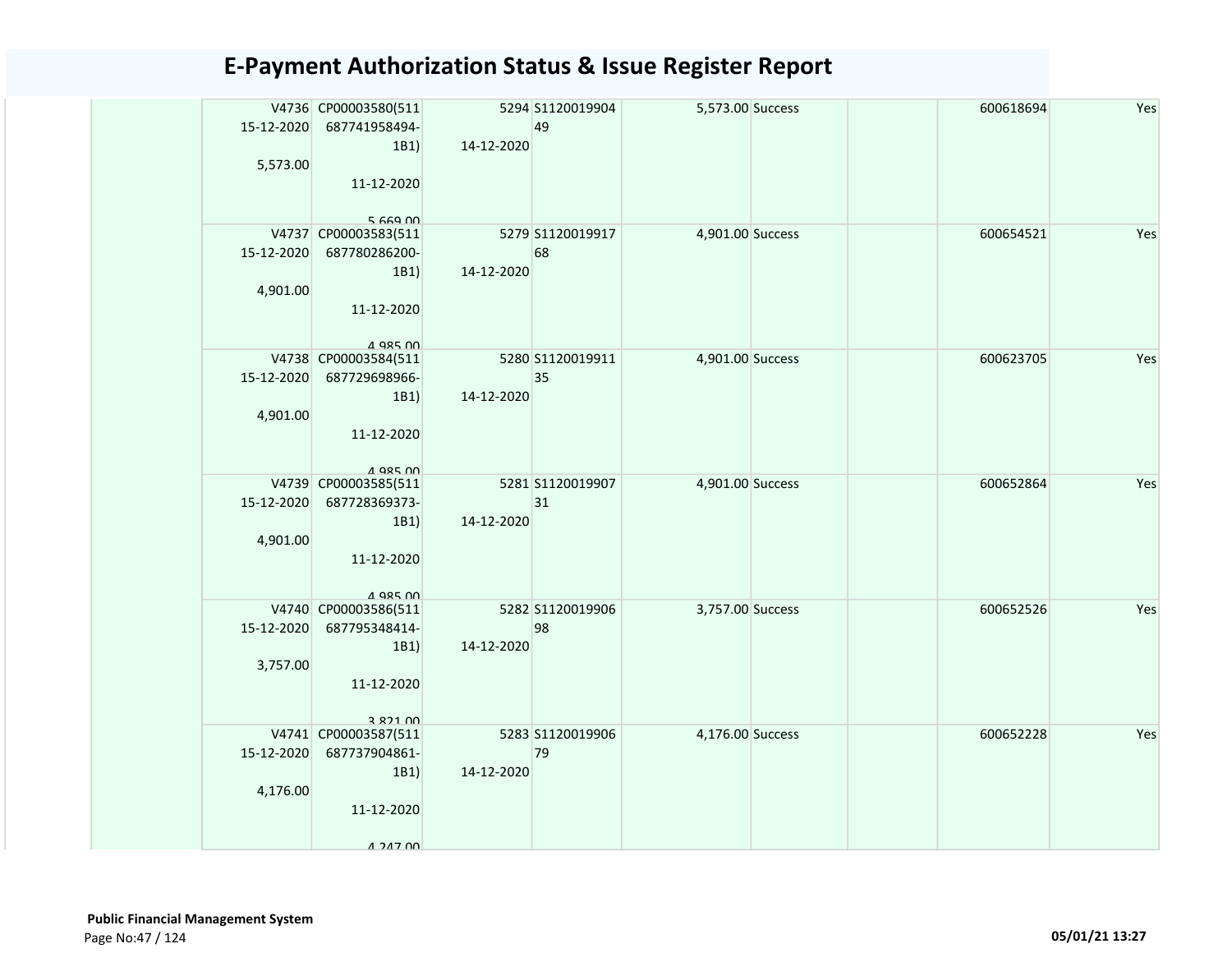| 15-12-2020          | V4742 CP00003588(511<br>687742484222-<br>1B1) | 14-12-2020 | 5284 S1120019906<br>59 | 4,176.00 Success     | 600650896 | Yes |
|---------------------|-----------------------------------------------|------------|------------------------|----------------------|-----------|-----|
| 4,176.00            | 11-12-2020                                    |            |                        |                      |           |     |
|                     | $A$ 247 $n$<br>V4743 CP00003589(511           |            | 5285 S1120019906       | 4,176.00 Success     | 600623374 | Yes |
| 15-12-2020          | 687764613033-                                 |            | 30                     |                      |           |     |
|                     | 1B1)                                          | 14-12-2020 |                        |                      |           |     |
| 4,176.00            |                                               |            |                        |                      |           |     |
|                     | 11-12-2020                                    |            |                        |                      |           |     |
|                     | $A$ $2A$ $7$ $0$                              |            |                        |                      |           |     |
|                     | V4744 CP00003590(511                          |            | 5286 S1120019906       | 1,91,683.00 Success  | 600650558 | Yes |
| 15-12-2020          | 687731173268-                                 |            | 10                     |                      |           |     |
|                     | 1B1)                                          | 14-12-2020 |                        |                      |           |     |
| 191,683.00          | 11-12-2020                                    |            |                        |                      |           |     |
|                     | 194 988 00                                    |            | 5309 S1120019892       |                      |           |     |
| V4746<br>15-12-2020 | CP00003604                                    |            | 80                     | 1,33,000.00 Success  | 600616237 | Yes |
|                     | 14-12-2020                                    | 14-12-2020 |                        |                      |           |     |
| 133,000.00          |                                               |            |                        |                      |           |     |
|                     | 133,000.00                                    |            |                        |                      |           |     |
| V4750               | CP00003612                                    |            | 5316 S1120019900       | 2,89,734.00 Success  | 600616577 | Yes |
| 15-12-2020          |                                               |            | 03                     |                      |           |     |
|                     | 14-12-2020                                    | 14-12-2020 |                        |                      |           |     |
| 289,734.00          |                                               |            |                        |                      |           |     |
|                     | 289.734.00                                    |            |                        |                      |           |     |
| V4751               | CP00003608                                    |            | 5315 S1120019903       | 83,34,000.00 Success | 600967298 | Yes |
| 15-12-2020          |                                               |            | 70                     |                      |           |     |
|                     | 14-12-2020                                    | 14-12-2020 |                        |                      |           |     |
| 8,334,000.00        |                                               |            |                        |                      |           |     |
| V4752               | 8.334.000.00<br>CP00003609                    |            | 5314 S1120019901       | 24,18,000.00 Success | 600966991 | Yes |
| 15-12-2020          |                                               |            | 49                     |                      |           |     |
|                     | 14-12-2020                                    | 14-12-2020 |                        |                      |           |     |
| 2,418,000.00        |                                               |            |                        |                      |           |     |
|                     | 2.418.000.00                                  |            |                        |                      |           |     |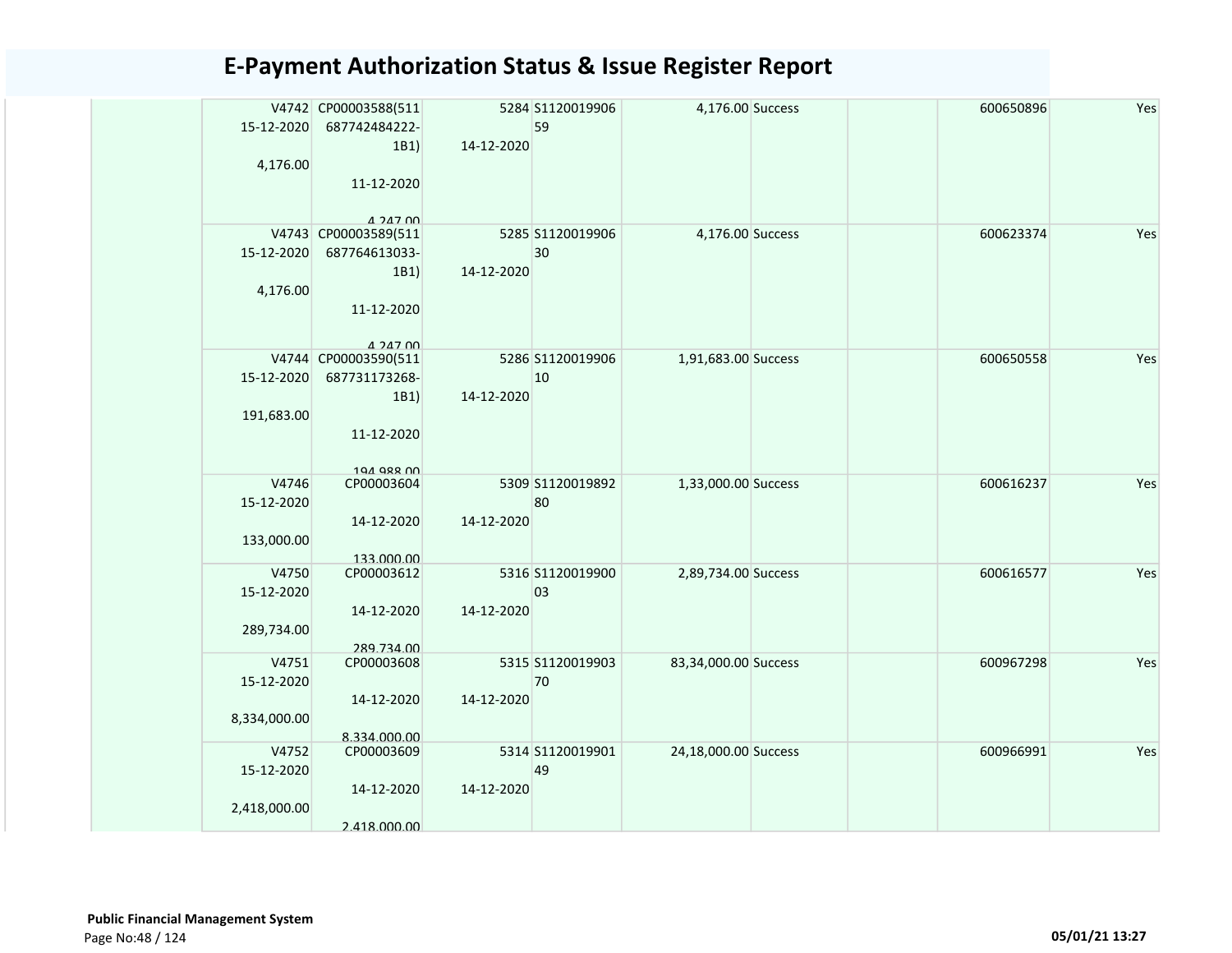|    |                               | V4753        | CP00003610                       |            | 5313 S1120019900       | 37,50,000.00 Success | 600966328 | Yes |
|----|-------------------------------|--------------|----------------------------------|------------|------------------------|----------------------|-----------|-----|
|    |                               | 15-12-2020   |                                  |            | 48                     |                      |           |     |
|    |                               |              | 14-12-2020                       | 14-12-2020 |                        |                      |           |     |
|    |                               | 3,750,000.00 |                                  |            |                        |                      |           |     |
|    |                               | V4755        | 3.750.000.00<br>CP00003605       |            | 5310 S1120019901       | 41,25,327.00 Success | 600966687 | Yes |
|    |                               | 15-12-2020   |                                  |            | 26                     |                      |           |     |
|    |                               |              | 14-12-2020                       | 14-12-2020 |                        |                      |           |     |
|    |                               | 4,125,327.00 |                                  |            |                        |                      |           |     |
|    |                               |              | 4.125.327.00                     |            |                        |                      |           |     |
|    | 225429 [Section               |              | V4745 CP00000400(ELE             |            | 5307 S1120019917       | 18,018.00 Success    | 600624030 | Yes |
|    | Officer]                      | 15-12-2020   | 2020120001)                      |            | 87                     |                      |           |     |
|    |                               |              |                                  | 14-12-2020 |                        |                      |           |     |
|    |                               | 18,018.00    | 11-12-2020                       |            |                        |                      |           |     |
|    |                               |              |                                  |            |                        |                      |           |     |
|    | 225430 [Under                 | V4749        | 18 018 00<br>CP00000005          |            | 5311 S1120019892       | 16,463.00 Success    | 600614914 | Yes |
|    | Secretary]                    | 15-12-2020   |                                  |            | 14                     |                      |           |     |
|    |                               |              | 14-12-2020                       | 14-12-2020 |                        |                      |           |     |
|    |                               | 16,463.00    |                                  |            |                        |                      |           |     |
|    |                               |              | 16.463.00                        |            |                        |                      |           |     |
|    | 225438 [Asstt]                | V4747        | CP00000329                       |            | 5308 S1120019911       | 2,056.00 Success     | 600653182 | Yes |
|    | Accounts Officer]             | 15-12-2020   |                                  |            | 01                     |                      |           |     |
|    |                               |              | 14-12-2020                       | 14-12-2020 |                        |                      |           |     |
|    |                               | 2,056.00     |                                  |            |                        |                      |           |     |
|    |                               |              | 2.056.00<br>V4748 CP00000330(ELE |            | 5312 S1120019904       | 18,564.00 Success    | 600616885 | Yes |
|    |                               | 15-12-2020   | 2020120001)                      |            | 27                     |                      |           |     |
|    |                               |              |                                  |            | 14-12-2020 S1120019904 | 18,564.00 Success    | 600616971 | Yes |
|    |                               | 37.128.00    | 14-12-2020                       |            | 28                     |                      |           |     |
|    |                               | V4754        | CP00000325                       |            | 5306 S1120019910       | 11,41,741.00 Success | 600975710 | Yes |
|    |                               | 15-12-2020   |                                  |            | 80                     |                      |           |     |
|    |                               |              | 10-12-2020                       | 14-12-2020 |                        |                      |           |     |
|    |                               | 1,141,741.00 |                                  |            |                        |                      |           |     |
|    |                               |              | 1.185.546.00                     |            |                        |                      |           |     |
| 11 | <b>Issue Date: 16-12-2020</b> |              |                                  |            |                        | 19,00,000.00         |           |     |
|    | 225427 [Under                 |              | V4758 CP00003596(GPF             |            | 5322 S1220005039       | 4,00,000.00 Success  | 611691160 | Yes |
|    | Secretary]                    | 16-12-2020   | $-202012156$                     |            | 14                     |                      |           |     |
|    |                               |              |                                  | 15-12-2020 |                        |                      |           |     |
|    |                               | 400,000.00   | 11-12-2020                       |            |                        |                      |           |     |
|    |                               |              | 400 000 00                       |            |                        |                      |           |     |
|    |                               |              |                                  |            |                        |                      |           |     |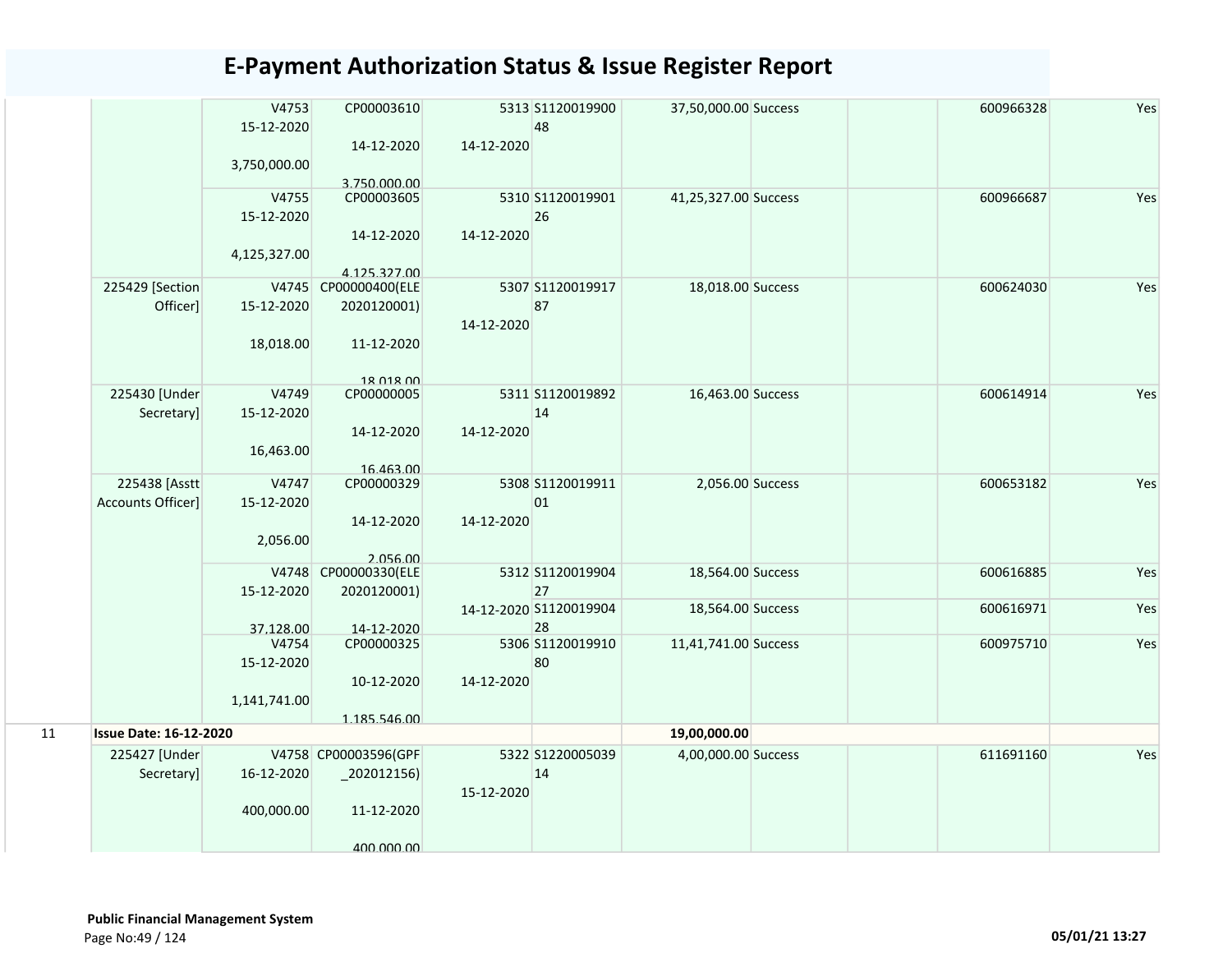|    |                               |              | V4759 CP00003611(GPF     |            | 5330 S1220005039             | 15,00,000.00 Success |                | 613027077 | Yes |
|----|-------------------------------|--------------|--------------------------|------------|------------------------------|----------------------|----------------|-----------|-----|
|    |                               | 16-12-2020   | $_2$ 202012158)          |            | 08                           |                      |                |           |     |
|    |                               |              |                          | 15-12-2020 |                              |                      |                |           |     |
|    |                               | 1,500,000.00 | 14-12-2020               |            |                              |                      |                |           |     |
|    |                               |              | 1.500.000.00             |            |                              |                      |                |           |     |
| 12 | <b>Issue Date: 17-12-2020</b> |              |                          |            |                              | 88,90,494.00         |                |           |     |
|    | 225427 [Under                 | V4760        | CP00001570               |            | 5327 S1220007378             | 2,61,694.00 Success  |                | 631994912 | Yes |
|    | Secretary]                    | 17-12-2020   |                          |            | 20                           |                      |                |           |     |
|    |                               |              | 17-08-2020               | 15-12-2020 |                              |                      |                |           |     |
|    |                               | 261,694.00   |                          |            |                              |                      |                |           |     |
|    |                               | V4761        | 261.694.00<br>CP00003447 |            | 5325 S1220007378             | 7,403.00 Success     |                | 631995176 | Yes |
|    |                               | 17-12-2020   |                          |            | 49                           |                      |                |           |     |
|    |                               |              | 03-12-2020               | 15-12-2020 |                              |                      |                |           |     |
|    |                               | 7,403.00     |                          |            |                              |                      |                |           |     |
|    |                               |              | 7.403.00                 |            |                              |                      |                |           |     |
|    |                               | V4762        | CP00003606               |            | 5323 S1220007377             | 31,500.00 Success    |                | 631994429 | Yes |
|    |                               | 17-12-2020   | 14-12-2020               |            | 95<br>15-12-2020 S1220007377 | 54,000.00 Success    |                | 631994443 | Yes |
|    |                               | 139,500.00   |                          |            | 96                           |                      |                |           |     |
|    |                               |              | 155,000.00               |            | S1220007377                  | 54,000.00 Success    |                | 631994461 | Yes |
|    |                               |              |                          |            | 97                           |                      |                |           |     |
|    |                               | V4763        | CP00003641               |            | 5364 S1220007410             | 3,068.00 Success     |                | 631978607 | Yes |
|    |                               | 17-12-2020   |                          |            | 26                           |                      |                |           |     |
|    |                               |              | 15-12-2020               | 16-12-2020 |                              |                      |                |           |     |
|    |                               | 3,068.00     | 3.068.00                 |            |                              |                      |                |           |     |
|    |                               |              | V4764 CP00003615(511     |            | 5369 S1220007397             |                      | 146.00 Success | 632005265 | Yes |
|    |                               | 17-12-2020   | 687741681268-            |            | 04                           |                      |                |           |     |
|    |                               |              | 1B1)                     | 16-12-2020 |                              |                      |                |           |     |
|    |                               | 146.00       |                          |            |                              |                      |                |           |     |
|    |                               |              | 15-12-2020               |            |                              |                      |                |           |     |
|    |                               |              | 149.00                   |            |                              |                      |                |           |     |
|    |                               |              | V4765 CP00003616(511     |            | 5368 S1220007409             | 2,459.00 Success     |                | 632005956 | Yes |
|    |                               | 17-12-2020   | 687796701333-            |            | 92                           |                      |                |           |     |
|    |                               |              | 1B1)                     | 16-12-2020 |                              |                      |                |           |     |
|    |                               | 2,459.00     |                          |            |                              |                      |                |           |     |
|    |                               |              | 15-12-2020               |            |                              |                      |                |           |     |
|    |                               |              | 2 501 00                 |            |                              |                      |                |           |     |
|    |                               |              |                          |            |                              |                      |                |           |     |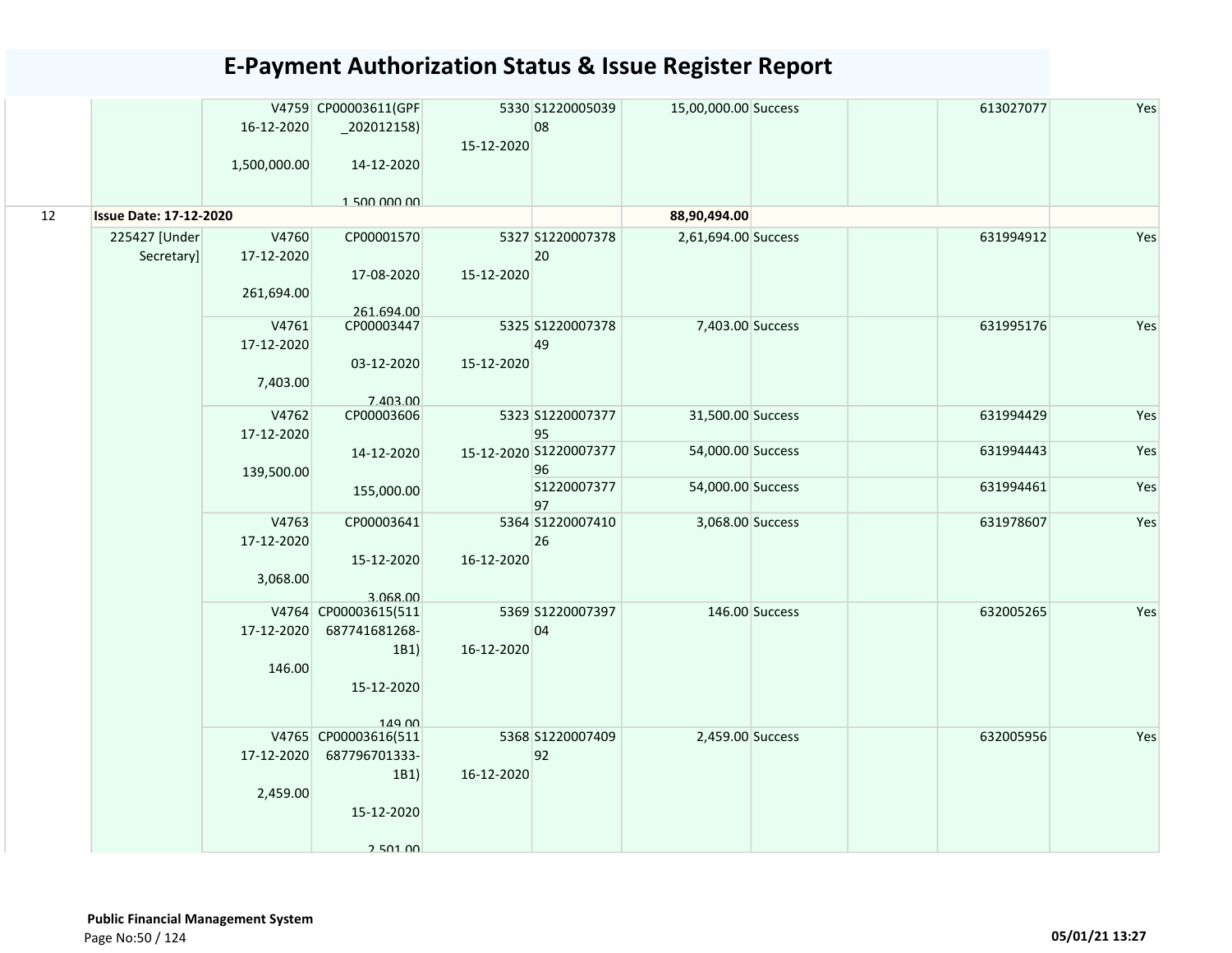|            | V4766 CP00003617(511<br>17-12-2020 687715110301- |            | 5366 S1220007378<br>92 | 1,475.00 Success |                | 631997402 | Yes |
|------------|--------------------------------------------------|------------|------------------------|------------------|----------------|-----------|-----|
|            | 1B1                                              | 16-12-2020 |                        |                  |                |           |     |
| 1,475.00   |                                                  |            |                        |                  |                |           |     |
|            | 15-12-2020                                       |            |                        |                  |                |           |     |
|            | 150000                                           |            |                        |                  |                |           |     |
|            | V4767 CP00003618(511                             |            | 5362 S1220007396       |                  | 850.00 Success | 632002840 | Yes |
|            | 17-12-2020 687724363269-                         |            | 30                     |                  |                |           |     |
|            | 1B1                                              | 16-12-2020 |                        |                  |                |           |     |
| 850.00     |                                                  |            |                        |                  |                |           |     |
|            | 15-12-2020                                       |            |                        |                  |                |           |     |
|            | $RCD$ $00$                                       |            |                        |                  |                |           |     |
|            | V4768 CP00003619(511                             |            | 5363 S1220007396       |                  | 973.00 Success | 632002685 | Yes |
|            | 17-12-2020 687765678925-                         |            | 09                     |                  |                |           |     |
|            | 1B1                                              | 16-12-2020 |                        |                  |                |           |     |
| 973.00     |                                                  |            |                        |                  |                |           |     |
|            | 15-12-2020                                       |            |                        |                  |                |           |     |
|            | aan nn                                           |            |                        |                  |                |           |     |
|            | V4769 CP00003622(511                             |            | 5367 S1220007377       |                  | 904.00 Success | 631975344 | Yes |
| 17-12-2020 | 687707378690-                                    |            | 31                     |                  |                |           |     |
|            | 1B1                                              | 16-12-2020 |                        |                  |                |           |     |
| 904.00     |                                                  |            |                        |                  |                |           |     |
|            | 15-12-2020                                       |            |                        |                  |                |           |     |
|            | 920.00                                           |            |                        |                  |                |           |     |
|            | V4770 CP00003623(511                             |            | 5346 S1220007379       |                  | 491.00 Success | 631997703 | Yes |
|            | 17-12-2020 687741206261-                         |            | 05                     |                  |                |           |     |
| 491.00     | 1B1)                                             | 16-12-2020 |                        |                  |                |           |     |
|            | 15-12-2020                                       |            |                        |                  |                |           |     |
|            |                                                  |            |                        |                  |                |           |     |
|            | 500.00                                           |            |                        |                  |                |           |     |
|            | V4771 CP00003624(511                             |            | 5347 S1220007391       | 3,441.00 Success |                | 631975550 | Yes |
|            | 17-12-2020 687735028376-<br>1B1)                 | 16-12-2020 | 41                     |                  |                |           |     |
| 3,441.00   |                                                  |            |                        |                  |                |           |     |
|            | 15-12-2020                                       |            |                        |                  |                |           |     |
|            |                                                  |            |                        |                  |                |           |     |
|            | 3 500 00                                         |            |                        |                  |                |           |     |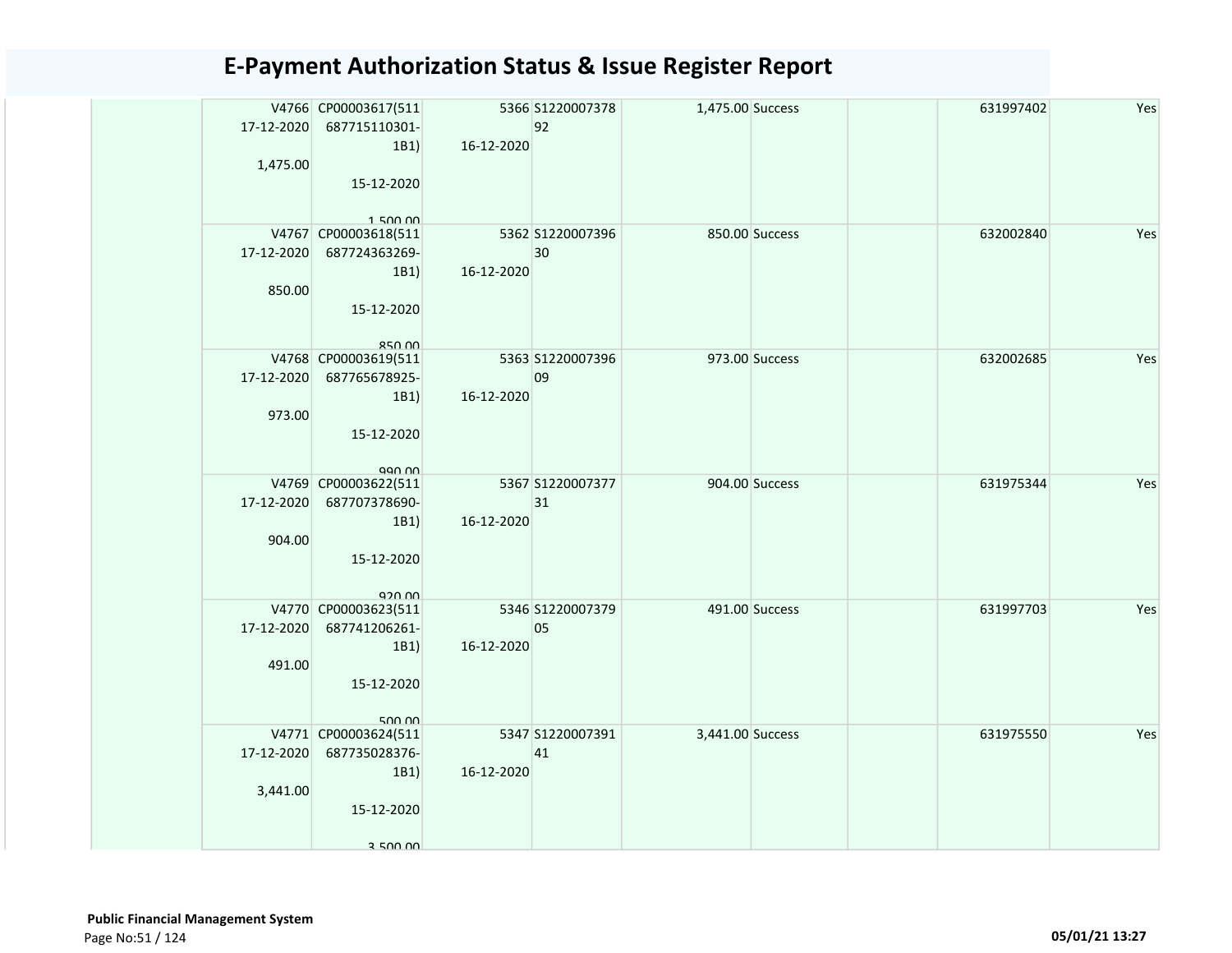| 17-12-2020<br>178,266.00 | V4772 CP00003627(511<br>687768785098-<br>1B1)                                          | 16-12-2020 | 5348 S1220007394<br>14 | 1,78,266.00 Success |                | 631975773 | Yes |
|--------------------------|----------------------------------------------------------------------------------------|------------|------------------------|---------------------|----------------|-----------|-----|
|                          | 15-12-2020<br>181 507 00                                                               |            |                        |                     |                |           |     |
| 17-12-2020               | V4773 CP00003628(511<br>687781936204-<br>1B1)                                          | 16-12-2020 | 5350 S1220007394<br>58 | 1,809.00 Success    |                | 632000861 | Yes |
| 1,809.00                 | 15-12-2020<br>$1$ $810$ $00$                                                           |            |                        |                     |                |           |     |
| 566.00                   | V4774 CP00003629(511<br>17-12-2020 687772356392-<br>1B1<br>15-12-2020                  | 16-12-2020 | 5349 S1220007394<br>36 |                     | 566.00 Success | 632000502 | Yes |
| 17-12-2020<br>441.00     | 576 00<br>V4775 CP00003630(511<br>687730627471-<br>1B1)<br>15-12-2020<br><b>450.00</b> | 16-12-2020 | 5351 S1220007396<br>71 |                     | 441.00 Success | 632002997 | Yes |
| 17-12-2020<br>786.00     | V4776 CP00003631(511<br>687711881413-<br>1B1)<br>15-12-2020<br>RUU UU                  | 16-12-2020 | 5352 S1220007395<br>51 |                     | 786.00 Success | 631975906 | Yes |
| 17-12-2020<br>1,917.00   | V4777 CP00003632(511<br>687750103275-<br>1B1)<br>15-12-2020<br>1 950 DD                | 16-12-2020 | 5353 S1220007395<br>68 | 1,917.00 Success    |                | 631976197 | Yes |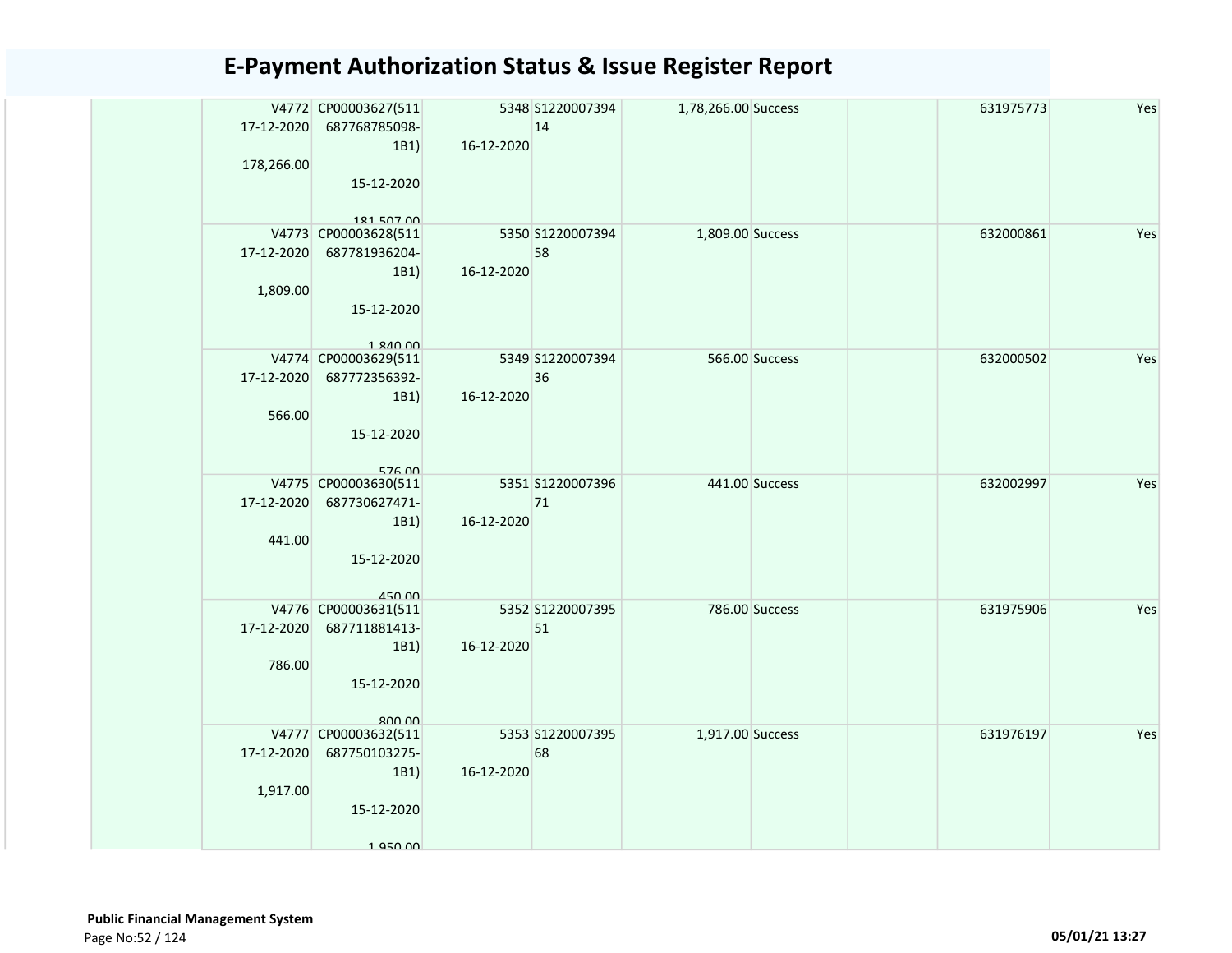| 17-12-2020          | V4778 CP00003633(511<br>687761634166- |            | 5354 S1220007395<br>94       | 4,424.00 Success  |                | 631978338 | Yes |
|---------------------|---------------------------------------|------------|------------------------------|-------------------|----------------|-----------|-----|
| 4,424.00            | 1B1)                                  | 16-12-2020 |                              |                   |                |           |     |
|                     | 15-12-2020<br>$A$ 500 00              |            |                              |                   |                |           |     |
|                     | V4780 CP00003642(511                  |            | 5361 S1220007410             | 2,212.00 Success  |                | 631978468 | Yes |
| 17-12-2020          | 687705428094-                         |            | 16                           |                   |                |           |     |
|                     | 1B1)                                  | 16-12-2020 |                              |                   |                |           |     |
| 2,212.00            |                                       |            |                              |                   |                |           |     |
|                     | 15-12-2020                            |            |                              |                   |                |           |     |
| V4781               | 2.25000<br>CP00003644                 |            | 5372 S1220007396             |                   | 588.00 Success | 632003136 | Yes |
| 17-12-2020          |                                       |            | 96                           |                   |                |           |     |
|                     | 15-12-2020                            | 16-12-2020 |                              |                   |                |           |     |
| 588.00              | 588.00                                |            |                              |                   |                |           |     |
|                     | V4782 CP00003647(EOT                  |            | 5338 S1220007377             | 1,163.00 Success  |                | 631992203 | Yes |
| 17-12-2020          | 2020120009)                           |            | 49                           |                   |                |           |     |
| 5,879.00            | 15-12-2020                            |            | 16-12-2020 S1220007377<br>50 | 1,126.00 Success  |                | 631992216 | Yes |
|                     | 5,879.00                              |            | S1220007377<br>51            | 1,163.00 Success  |                | 631994232 | Yes |
|                     |                                       |            | S1220007377<br>52            | 1,126.00 Success  |                | 631994250 | Yes |
|                     |                                       |            | S1220007377<br>53            | 1,301.00 Success  |                | 631994258 | Yes |
| V4784               | CP00003068                            |            | 5341 S1220007479             | 28,980.00 Success |                | 632887859 | Yes |
| 17-12-2020          |                                       |            | 75                           |                   |                |           |     |
|                     | 10-11-2020                            | 16-12-2020 |                              |                   |                |           |     |
| 28,980.00           |                                       |            |                              |                   |                |           |     |
|                     | 32.200.00                             |            |                              |                   |                |           |     |
| V4785<br>17-12-2020 | CP00003637                            |            | 5332 S1220007507<br>15       | 2,434.00 Success  |                | 632890646 | Yes |
|                     | 15-12-2020                            | 15-12-2020 |                              |                   |                |           |     |
| 2,434.00            |                                       |            |                              |                   |                |           |     |
|                     | 2.434.00                              |            |                              |                   |                |           |     |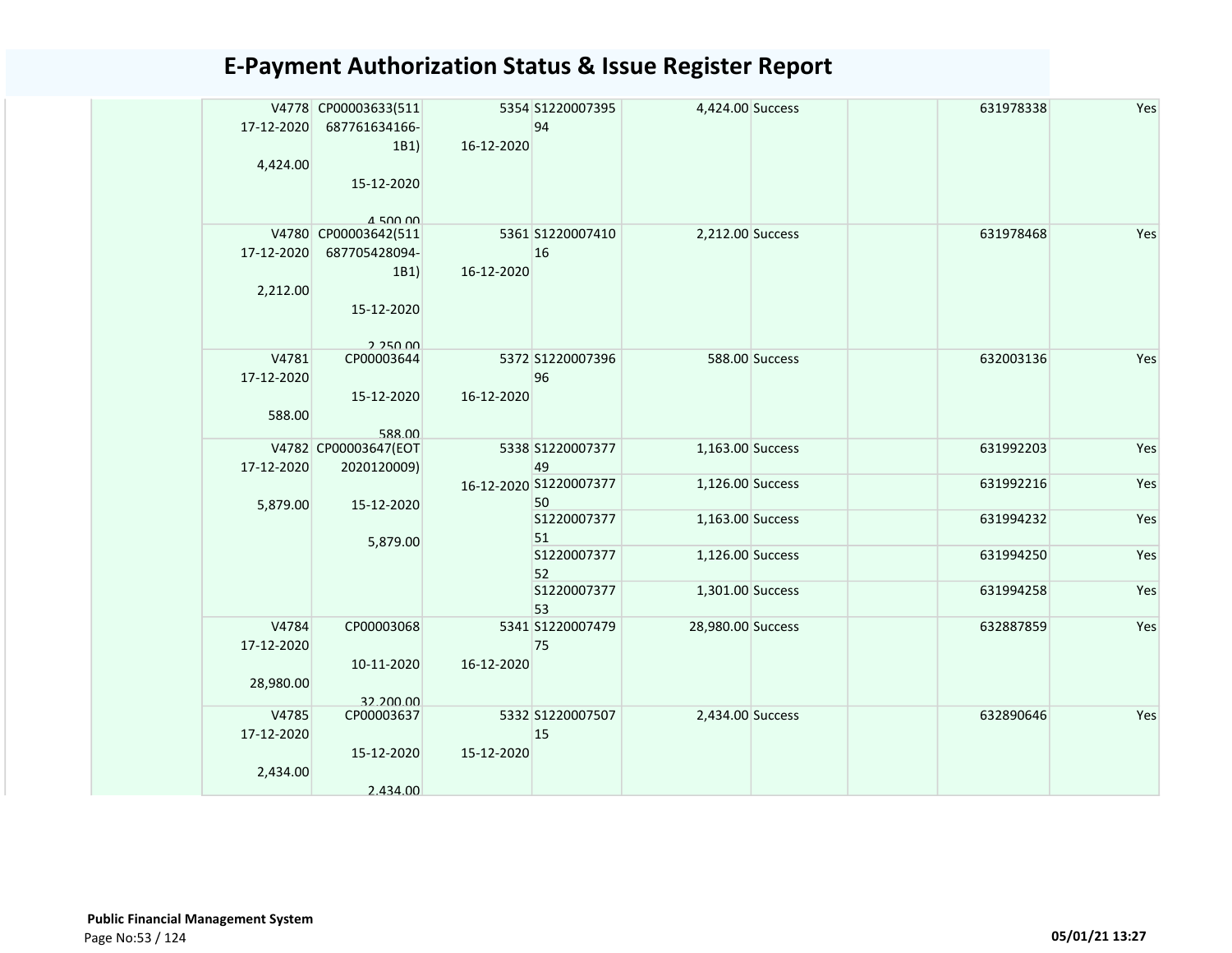| V4786<br>17-12-2020<br>12,064.00  | CP00003364<br>26-11-2020<br>12.272.00                                   | 15-12-2020 | 5320 S1220007504<br>66 | 12,064.00 Success   | 632890264 | Yes |
|-----------------------------------|-------------------------------------------------------------------------|------------|------------------------|---------------------|-----------|-----|
| V4787<br>17-12-2020<br>73,729.00  | CP00003474<br>07-12-2020                                                | 16-12-2020 | 5340 S1220007479<br>68 | 73,729.00 Success   | 632887714 | Yes |
| V4788<br>17-12-2020<br>374,692.00 | 75.000.00<br>CP00003613<br>14-12-2020<br>374.692.00                     | 15-12-2020 | 5328 S1220007574<br>86 | 3,74,692.00 Success | 632864725 | Yes |
| V4790<br>17-12-2020<br>1,071.00   | CP00003614<br>15-12-2020<br>1.088.00                                    | 15-12-2020 | 5331 S1220007507<br>60 | 1,071.00 Success    | 632862000 | Yes |
| V4791<br>17-12-2020<br>1,098.00   | CP00003625<br>15-12-2020<br>1.098.00                                    | 15-12-2020 | 5334 S1220007506<br>39 | 1,098.00 Success    | 632890405 | Yes |
| V4792<br>17-12-2020<br>6,000.00   | CP00003626<br>15-12-2020<br>6.000.00                                    | 15-12-2020 | 5333 S1220007506<br>46 | 6,000.00 Success    | 632890523 | Yes |
| V4793<br>17-12-2020<br>44,000.00  | CP00003645<br>15-12-2020<br>44.000.00                                   | 16-12-2020 | 5342 S1220007545<br>01 | 44,000.00 Success   | 632864324 | Yes |
| 17-12-2020<br>1,366.00            | V4794 CP00003620(511<br>687762388689-<br>1B1)<br>15-12-2020<br>1 380 UV | 16-12-2020 | 5370 S1220007479<br>31 | 1,366.00 Success    | 632887457 | Yes |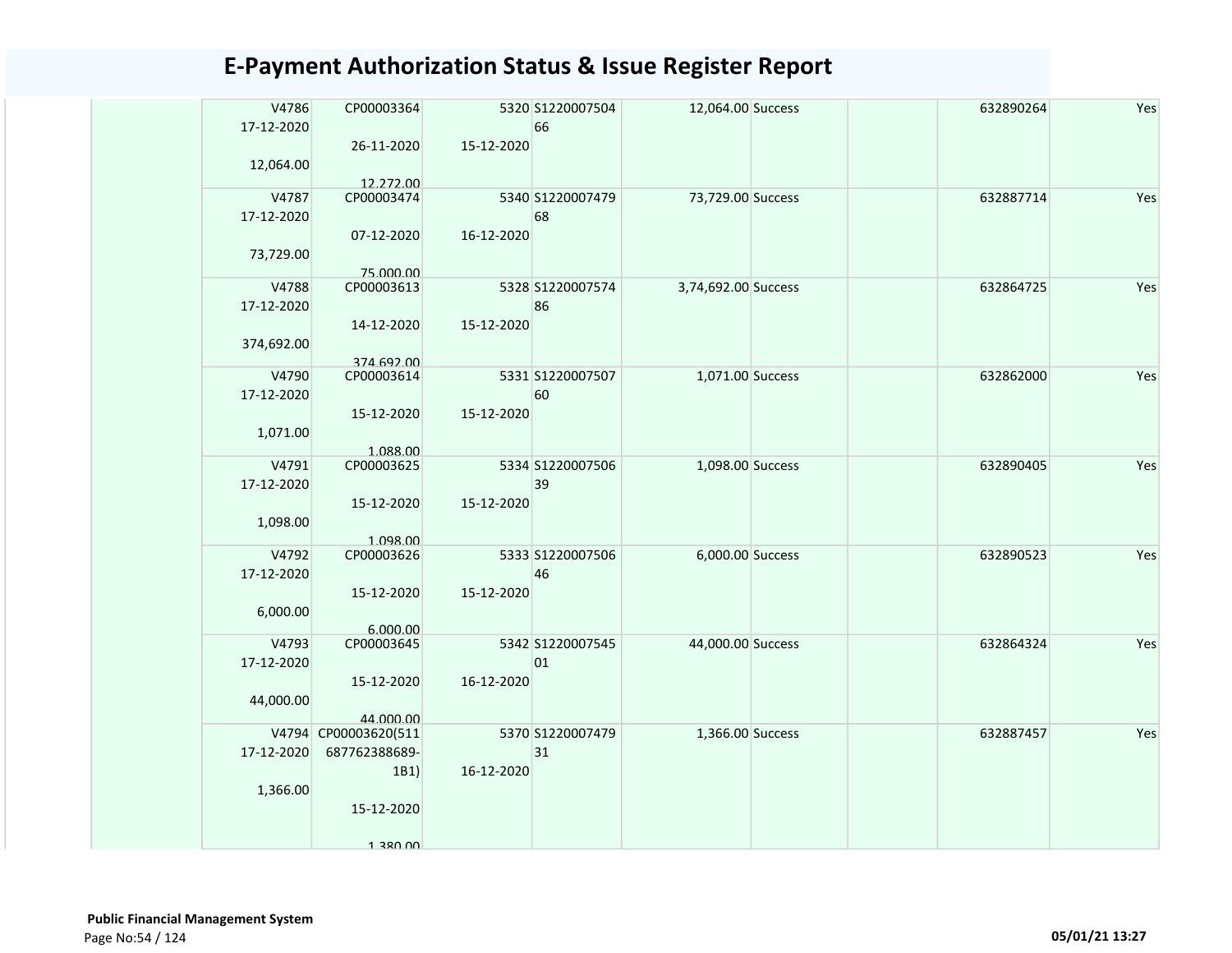|            | V4795 CP00003621(511<br>17-12-2020 687746333214-<br>1B1 | 16-12-2020 | 5365 S1220007410<br>41 | 1,475.00 Success  |                | 632884320 | Yes |
|------------|---------------------------------------------------------|------------|------------------------|-------------------|----------------|-----------|-----|
| 1,475.00   | 15-12-2020                                              |            |                        |                   |                |           |     |
|            | 150000<br>V4796 CP00003635(511                          |            | 5356 S1220007478       | 17,172.00 Success |                | 632885169 | Yes |
| 17-12-2020 | 687798522800-                                           |            | 71                     |                   |                |           |     |
|            | 1B1)                                                    | 16-12-2020 |                        |                   |                |           |     |
| 17,172.00  |                                                         |            |                        |                   |                |           |     |
|            | 15-12-2020                                              |            |                        |                   |                |           |     |
|            | 17 505 00                                               |            |                        |                   |                |           |     |
|            | V4797 CP00003636(511                                    |            | 5357 S1220007478<br>53 | 24,421.00 Success |                | 632885025 | Yes |
|            | 17-12-2020 687732937126-<br>1B1                         | 16-12-2020 |                        |                   |                |           |     |
| 24,421.00  |                                                         |            |                        |                   |                |           |     |
|            | 15-12-2020                                              |            |                        |                   |                |           |     |
|            |                                                         |            |                        |                   |                |           |     |
|            | <b>24 895 00</b>                                        |            |                        |                   |                |           |     |
|            | V4798 CP00003638(511                                    |            | 5358 S1220007411       |                   | 196.00 Success | 632884602 | Yes |
| 17-12-2020 | 687771990709-                                           |            | 30                     |                   |                |           |     |
| 196.00     | 1B1)                                                    | 16-12-2020 |                        |                   |                |           |     |
|            | 15-12-2020                                              |            |                        |                   |                |           |     |
|            |                                                         |            |                        |                   |                |           |     |
|            | 200.00                                                  |            |                        |                   |                |           |     |
|            | V4799 CP00003639(511                                    |            | 5359 S1220007479       |                   | 786.00 Success | 632861463 | Yes |
| 17-12-2020 | 687797883783-                                           |            | 40                     |                   |                |           |     |
|            | 1B1)                                                    | 16-12-2020 |                        |                   |                |           |     |
| 786.00     | 15-12-2020                                              |            |                        |                   |                |           |     |
|            |                                                         |            |                        |                   |                |           |     |
|            | RUU UU                                                  |            |                        |                   |                |           |     |
|            | V4800 CP00003640(511                                    |            | 5360 S1220007479       | 1,768.00 Success  |                | 632887592 | Yes |
| 17-12-2020 | 687794074460-                                           |            | 52                     |                   |                |           |     |
|            | 1B1)                                                    | 16-12-2020 |                        |                   |                |           |     |
| 1,768.00   |                                                         |            |                        |                   |                |           |     |
|            | 15-12-2020                                              |            |                        |                   |                |           |     |
|            | 1.800.00                                                |            |                        |                   |                |           |     |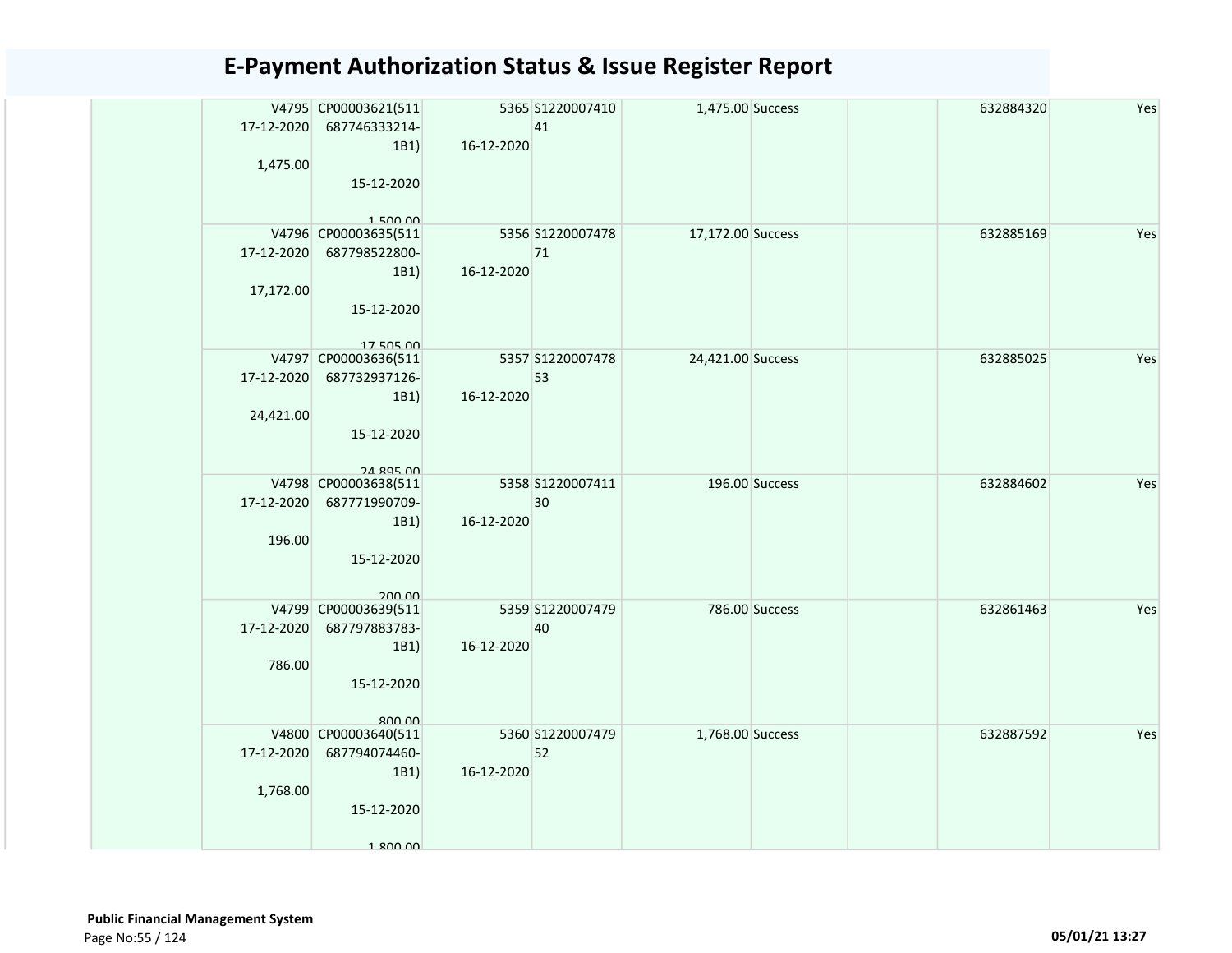|            | V4801 CP00003643(511 |            | 5371 S1220007479       |                   | 982.00 Success | 632887314 | Yes |
|------------|----------------------|------------|------------------------|-------------------|----------------|-----------|-----|
| 17-12-2020 | 687718933033-        |            | 20                     |                   |                |           |     |
| 982.00     | 1B1                  | 16-12-2020 |                        |                   |                |           |     |
|            | 15-12-2020           |            |                        |                   |                |           |     |
|            |                      |            |                        |                   |                |           |     |
|            | 1.000,00             |            |                        |                   |                |           |     |
|            | V4802 CP00003646(ELE |            | 5335 S1220007411       | 50,934.00 Success |                | 632884463 | Yes |
| 17-12-2020 | 2020120010)          |            | 10                     |                   |                |           |     |
|            |                      | 15-12-2020 |                        |                   |                |           |     |
| 50,934.00  | 15-12-2020           |            |                        |                   |                |           |     |
|            |                      |            |                        |                   |                |           |     |
| V4804      | 50 934 00            |            | 5343 S1220007479       | 12,000.00 Success |                | 632861666 | Yes |
| 17-12-2020 | CP00003649           |            | 85                     |                   |                |           |     |
|            | 16-12-2020           | 16-12-2020 |                        |                   |                |           |     |
| 12,000.00  |                      |            |                        |                   |                |           |     |
|            | 12.000.00            |            |                        |                   |                |           |     |
| V4805      | CP00003651           |            | 5345 S1220007478       | 2,100.00 Success  |                | 632884737 | Yes |
| 17-12-2020 |                      |            | 12                     |                   |                |           |     |
|            | 16-12-2020           |            | 16-12-2020 S1220007478 | 1,200.00 Success  |                | 632884750 | Yes |
| 20,700.00  |                      |            | 13                     |                   |                |           |     |
|            | 20,700.00            |            | S1220007478            |                   | 600.00 Success | 632884758 | Yes |
|            |                      |            | 14<br>S1220007478      | 3,000.00 Success  |                | 632884767 | Yes |
|            |                      |            | 15                     |                   |                |           |     |
|            |                      |            | S1220007478            | 3,000.00 Success  |                | 632884775 | Yes |
|            |                      |            | 16                     |                   |                |           |     |
|            |                      |            | S1220007478            | 3,000.00 Success  |                | 632884787 | Yes |
|            |                      |            | 17                     |                   |                |           |     |
|            |                      |            | S1220007478            | 3,000.00 Success  |                | 632884797 | Yes |
|            |                      |            | 18                     |                   |                |           |     |
|            |                      |            | S1220007478<br>19      | 3,000.00 Success  |                | 632884805 | Yes |
|            |                      |            | S1220007478            | 1,800.00 Success  |                | 632884882 | Yes |
|            |                      |            | 20                     |                   |                |           |     |
| V4806      | CP00003650           |            | 5344 S1220007480       |                   | 157.00 Success | 632888002 | Yes |
| 17-12-2020 |                      |            | 20                     |                   |                |           |     |
|            | 16-12-2020           | 16-12-2020 |                        |                   |                |           |     |
| 157.00     |                      |            |                        |                   |                |           |     |
|            | 157.00               |            |                        |                   |                |           |     |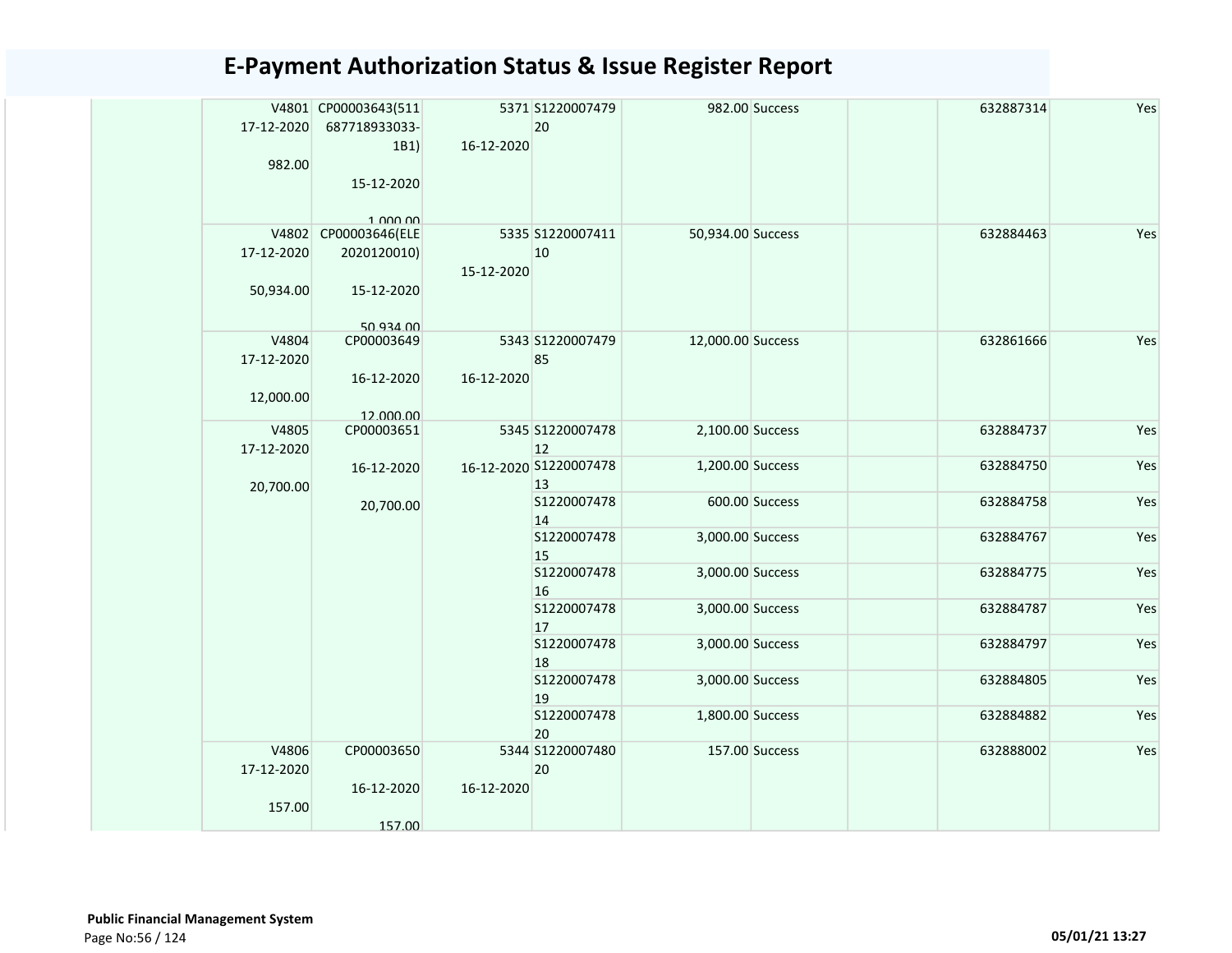|                   | V4807        | CP00003591           |            | 5376 S1220007656 | 72,203.00 Success    | 633015411 | Yes |
|-------------------|--------------|----------------------|------------|------------------|----------------------|-----------|-----|
|                   | 17-12-2020   |                      |            | 56               |                      |           |     |
|                   |              | 11-12-2020           | 16-12-2020 |                  |                      |           |     |
|                   | 72,203.00    |                      |            |                  |                      |           |     |
|                   |              | 72.203.00            |            |                  |                      |           |     |
|                   |              | V4808 CP00003634(511 |            | 5355 S1220007657 | 1,180.00 Success     | 633015583 | Yes |
|                   | 17-12-2020   | 687784359702-        |            | 14               |                      |           |     |
|                   |              | 1B1)                 | 16-12-2020 |                  |                      |           |     |
|                   | 1,180.00     |                      |            |                  |                      |           |     |
|                   |              | 15-12-2020           |            |                  |                      |           |     |
|                   |              |                      |            |                  |                      |           |     |
|                   |              | 1.200.00             |            |                  |                      |           |     |
|                   | V4809        | CP00002749           |            | 5339 S1220007544 | 41,33,500.00 Success | 636512179 | Yes |
|                   | 17-12-2020   |                      |            | 43               |                      |           |     |
|                   |              | 26-10-2020           | 16-12-2020 |                  |                      |           |     |
|                   | 4,133,500.00 |                      |            |                  |                      |           |     |
|                   |              | 4.133.500.00         |            |                  |                      |           |     |
|                   | V4810        | CP00003504           |            | 5318 S1220007573 | 13,74,166.00 Success | 636515273 | Yes |
|                   | 17-12-2020   |                      |            | 17               |                      |           |     |
|                   |              | 08-12-2020           | 15-12-2020 |                  |                      |           |     |
|                   | 1,374,166.00 |                      |            |                  |                      |           |     |
|                   |              | 1.374.166.00         |            |                  |                      |           |     |
| 225429 [Section   | V4783        | CP00000402           |            | 5373 S1220007395 | 5,340.00 Success     | 632002316 | Yes |
| Officer]          | 17-12-2020   |                      |            | 29               |                      |           |     |
|                   |              | 16-12-2020           | 16-12-2020 |                  |                      |           |     |
|                   | 5,340.00     |                      |            |                  |                      |           |     |
|                   |              | 5.340.00             |            |                  |                      |           |     |
|                   | V4789        | CP00000401           |            | 5317 S1220007480 | 19,678.00 Success    | 632861839 | Yes |
|                   | 17-12-2020   |                      |            | 31               |                      |           |     |
|                   |              | 15-12-2020           | 15-12-2020 |                  |                      |           |     |
|                   | 19,678.00    |                      |            |                  |                      |           |     |
|                   |              | 19.678.00            |            |                  |                      |           |     |
| 225438 [Asstt     | V4779        | CP00000331           |            | 5374 S1220007409 | 4,783.00 Success     | 632005475 | Yes |
| Accounts Officer] | 17-12-2020   |                      |            | 39               |                      |           |     |
|                   |              | 15-12-2020           | 16-12-2020 |                  |                      |           |     |
|                   | 4,783.00     |                      |            |                  |                      |           |     |
|                   |              | 4.783.00             |            |                  |                      |           |     |
|                   | V4803        | CP00000332           |            | 5336 S1220007480 | 1,008.00 Success     | 632888143 | Yes |
|                   | 17-12-2020   |                      |            | 49               |                      |           |     |
|                   |              | 15-12-2020           | 15-12-2020 |                  |                      |           |     |
|                   | 1,008.00     |                      |            |                  |                      |           |     |
|                   |              | 1.008.00             |            |                  |                      |           |     |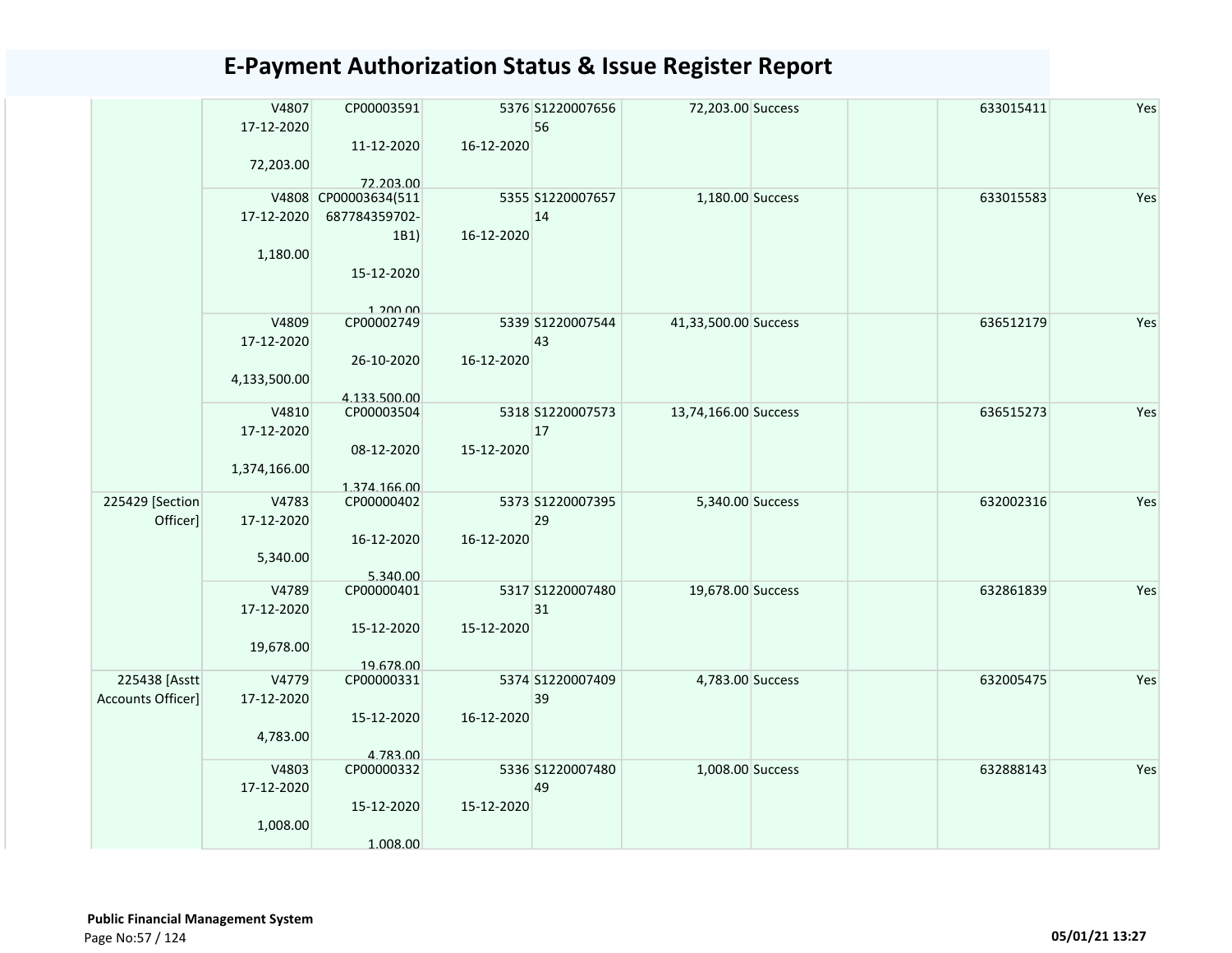|    |                               | V4811<br>17-12-2020 | CP00000324              |            | 5337 S1220007575<br>77 | 19,83,319.00 Success | 636515406 | Yes |
|----|-------------------------------|---------------------|-------------------------|------------|------------------------|----------------------|-----------|-----|
|    |                               |                     | 08-12-2020              | 16-12-2020 |                        |                      |           |     |
|    |                               | 1,983,319.00        |                         |            |                        |                      |           |     |
|    |                               |                     | 2.000.000.00            |            |                        |                      |           |     |
| 13 | <b>Issue Date: 18-12-2020</b> |                     |                         |            |                        | 6,71,17,338.00       |           |     |
|    | 225427 [Under                 | V4815               | CP00003656              |            | 5388 S1220009990       | 4,872.00 Success     | 649598151 | Yes |
|    | Secretary]                    | 18-12-2020          |                         |            | 83                     |                      |           |     |
|    |                               |                     | 16-12-2020              | 17-12-2020 |                        |                      |           |     |
|    |                               | 4,872.00            |                         |            |                        |                      |           |     |
|    |                               |                     | 4.956.00                |            |                        |                      |           |     |
|    |                               | V4816               | CP00003657              |            | 5387 S1220009991       | 4,485.00 Success     | 649598210 | Yes |
|    |                               | 18-12-2020          |                         |            | 12                     |                      |           |     |
|    |                               |                     | 16-12-2020              | 17-12-2020 |                        |                      |           |     |
|    |                               | 4,485.00            |                         |            |                        |                      |           |     |
|    |                               |                     | 4.566.00                |            |                        |                      |           |     |
|    |                               | V4817               | CP00003658              |            | 5386 S1220000559       | 28,312.00 Success    | 649597970 | Yes |
|    |                               | 18-12-2020          |                         |            | 01                     |                      |           |     |
|    |                               |                     | 16-12-2020              | 17-12-2020 |                        |                      |           |     |
|    |                               | 28,312.00           |                         |            |                        |                      |           |     |
|    |                               | V4818               | 28.800.00<br>CP00003677 |            | 5392 S1220000556       | 2,61,104.00 Success  | 649597909 | Yes |
|    |                               | 18-12-2020          |                         |            | 03                     |                      |           |     |
|    |                               |                     | 17-12-2020              | 18-12-2020 |                        |                      |           |     |
|    |                               | 261,104.00          |                         |            |                        |                      |           |     |
|    |                               |                     | 261.104.00              |            |                        |                      |           |     |
|    |                               | V4819               | CP00003655              |            | 5391 S1220000625       | 6,600.00 Success     | 649972769 | Yes |
|    |                               | 18-12-2020          |                         |            | 34                     |                      |           |     |
|    |                               |                     | 16-12-2020              | 17-12-2020 |                        |                      |           |     |
|    |                               | 6,600.00            |                         |            |                        |                      |           |     |
|    |                               |                     | 6.600.00                |            |                        |                      |           |     |
|    |                               |                     | V4820 CP00003648(511    |            | 5390 S1220000624       | 4,789.00 Success     | 649972406 | Yes |
|    |                               | 18-12-2020          | 687728184123-           |            | 86                     |                      |           |     |
|    |                               |                     | 1B1)                    | 17-12-2020 |                        |                      |           |     |
|    |                               | 4,789.00            |                         |            |                        |                      |           |     |
|    |                               |                     | 16-12-2020              |            |                        |                      |           |     |
|    |                               |                     |                         |            |                        |                      |           |     |
|    |                               | V4822               | A 872 00<br>CP00003665  |            | 5378 S1220000625       | 68,727.00 Success    | 649972914 | Yes |
|    |                               | 18-12-2020          |                         |            | 39                     |                      |           |     |
|    |                               |                     | 16-12-2020              | 17-12-2020 |                        |                      |           |     |
|    |                               | 68,727.00           |                         |            |                        |                      |           |     |
|    |                               |                     | 68.727.00               |            |                        |                      |           |     |
|    |                               |                     |                         |            |                        |                      |           |     |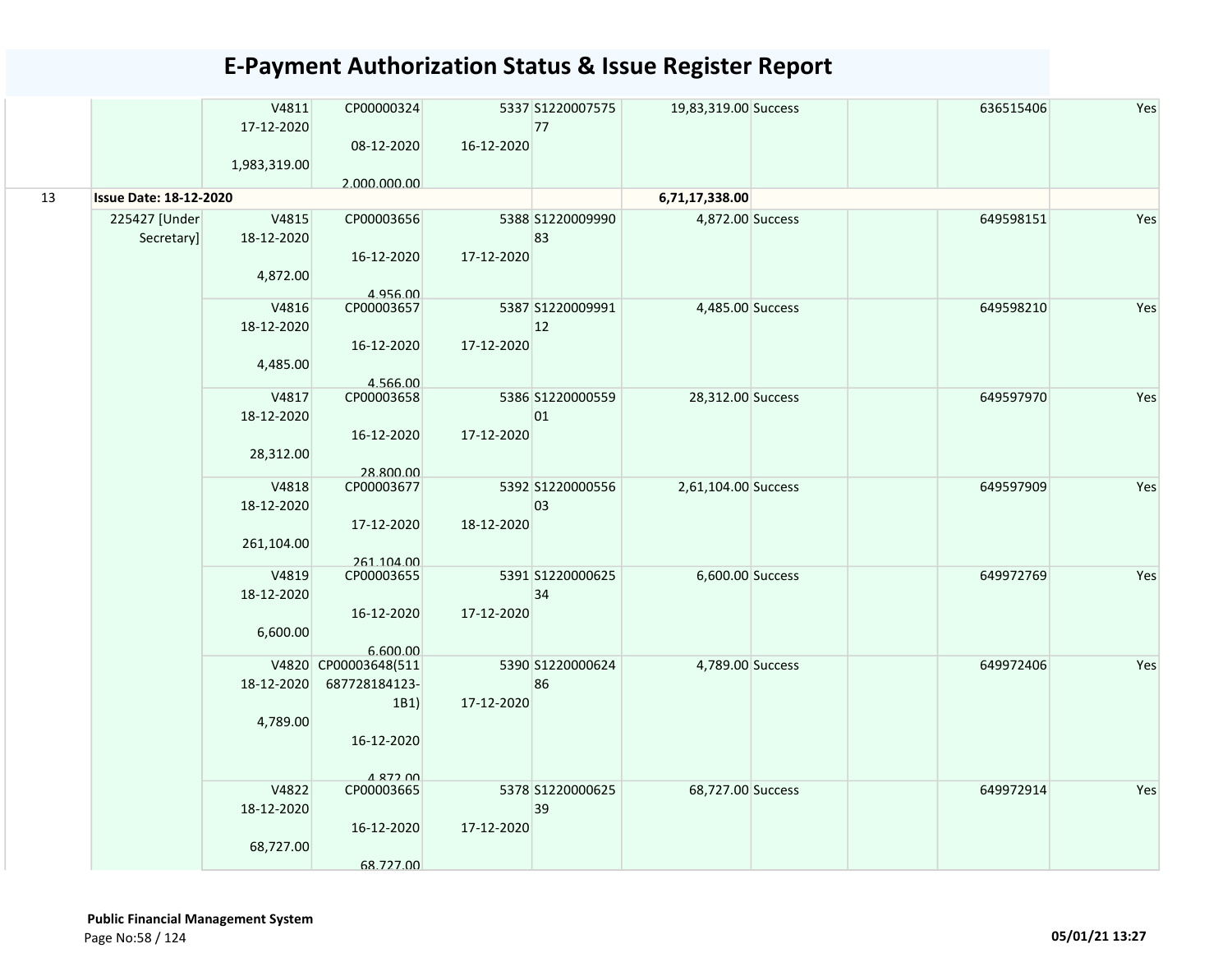| V4826<br>18-12-2020<br>146,684.00 | CP00003678<br>18-12-2020                                                      | 18-12-2020 | 5422 S1220001573<br>29 | 1,46,684.00 Success |  | 651638388 | Yes |
|-----------------------------------|-------------------------------------------------------------------------------|------------|------------------------|---------------------|--|-----------|-----|
| V4827<br>18-12-2020<br>28,558.00  | 146.684.00<br>CP00003666<br>16-12-2020<br>28.558.00                           | 17-12-2020 | 5385 S1220001546<br>26 | 28,558.00 Success   |  | 651636112 | Yes |
| 18-12-2020<br>100,000.00          | V4830 CP00003661(GPF<br>$-202012159$<br>16-12-2020<br>100,000,00              | 18-12-2020 | 5419 S1220001741<br>93 | 1,00,000.00 Success |  | 651641318 | Yes |
| 18-12-2020<br>20,000.00           | V4831 CP00003662(GPF<br>$_2$ 02012160)<br>16-12-2020<br>20,000,00             | 18-12-2020 | 5418 S1220001741<br>35 | 20,000.00 Success   |  | 651620677 | Yes |
| 18-12-2020<br>100,000.00          | V4832 CP00003663(GPF<br>$_2$ 02012161)<br>16-12-2020<br>100,000,00            | 18-12-2020 | 5420 S1220001742<br>64 | 1,00,000.00 Success |  | 651641425 | Yes |
| 18-12-2020<br>7,875.00            | V4836 CP00003675(511<br>687769120314-<br>1B1)<br>17-12-2020<br>$R$ $010$ $00$ | 18-12-2020 | 5401 S1220001740<br>12 | 7,875.00 Success    |  | 651638832 | Yes |
| 18-12-2020<br>100,693.00          | V4837 CP00003676(511<br>687767100278-<br>1B1)<br>17-12-2020<br>102 129 DD     | 18-12-2020 | 5400 S1220001740<br>17 | 1,00,693.00 Success |  | 651638968 | Yes |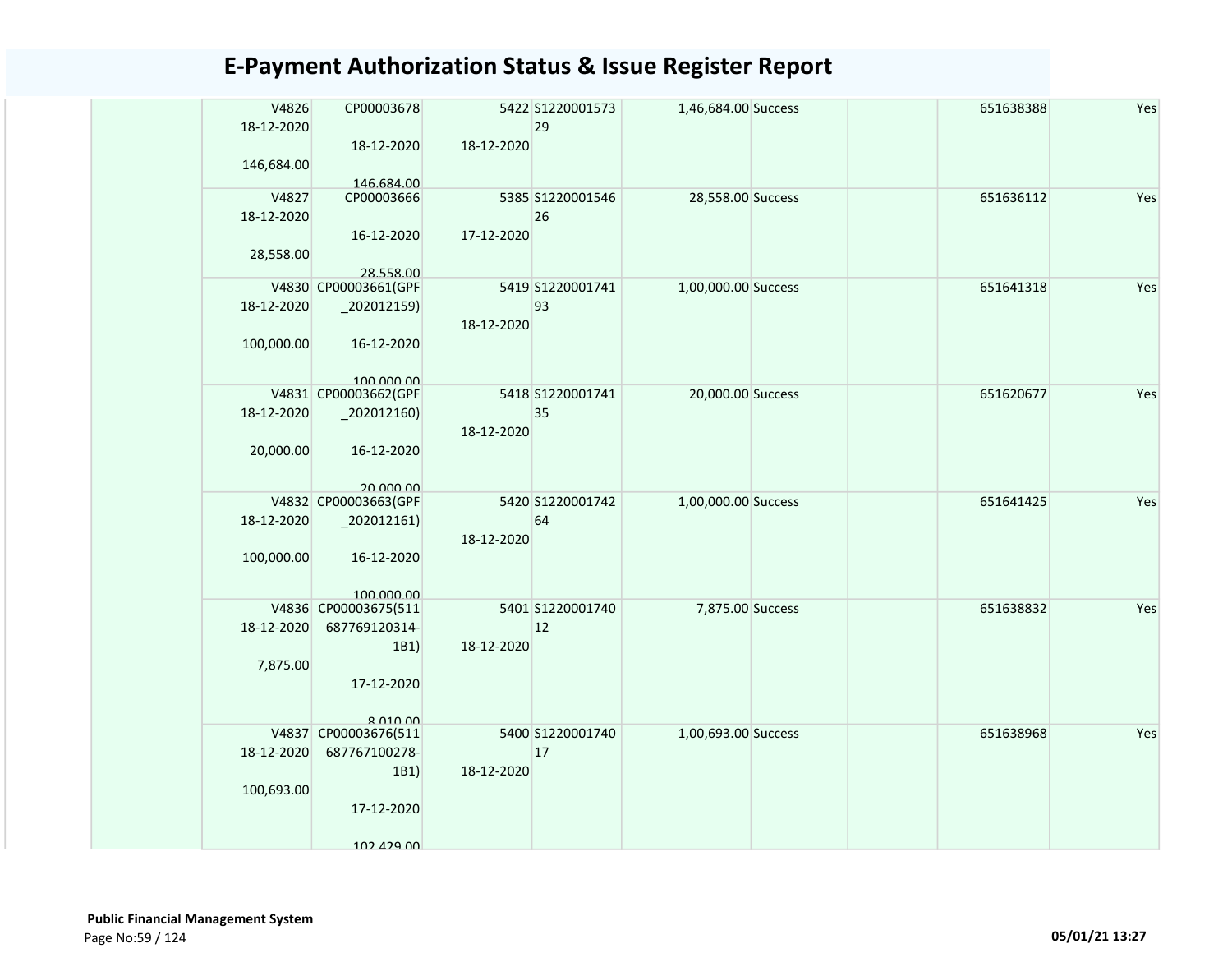|              | V4838 CP00003679(EFR |            | 5416 S1220001722 | 54,000.00 Success    |  | 651638728 | Yes |
|--------------|----------------------|------------|------------------|----------------------|--|-----------|-----|
|              |                      |            |                  |                      |  |           |     |
| 18-12-2020   | 2020120011)          |            | 28               |                      |  |           |     |
|              |                      | 18-12-2020 |                  |                      |  |           |     |
| 54,000.00    | 18-12-2020           |            |                  |                      |  |           |     |
|              |                      |            |                  |                      |  |           |     |
|              | 54 000 00            |            |                  |                      |  |           |     |
| V4839        | CP00003672           |            | 5402 S1220001790 | 2,201.00 Success     |  | 651750603 | Yes |
| 18-12-2020   |                      |            | 88               |                      |  |           |     |
|              |                      |            |                  |                      |  |           |     |
|              | 17-12-2020           | 18-12-2020 |                  |                      |  |           |     |
| 2,201.00     |                      |            |                  |                      |  |           |     |
|              | 2.201.00             |            |                  |                      |  |           |     |
| V4841        | CP00003508           |            | 5421 S1220001545 | 20,00,000.00 Success |  | 651748892 | Yes |
| 18-12-2020   |                      |            | 28               |                      |  |           |     |
|              | 08-12-2020           | 18-12-2020 |                  |                      |  |           |     |
| 2,000,000.00 |                      |            |                  |                      |  |           |     |
|              | 2.000.000.00         |            |                  |                      |  |           |     |
| V4846        | CP00003668           |            | 5393 S1220002076 | 5,10,480.00 Success  |  | 652160481 | Yes |
| 18-12-2020   |                      |            | 18               |                      |  |           |     |
|              | 17-12-2020           | 18-12-2020 |                  |                      |  |           |     |
|              |                      |            |                  |                      |  |           |     |
| 510,480.00   |                      |            |                  |                      |  |           |     |
|              | 520.898.00           |            |                  |                      |  |           |     |
| V4847        | CP00003671           |            | 5396 S1220002076 | 51,832.00 Success    |  | 652160748 | Yes |
| 18-12-2020   |                      |            | 50               |                      |  |           |     |
|              | 17-12-2020           | 18-12-2020 |                  |                      |  |           |     |
| 51,832.00    |                      |            |                  |                      |  |           |     |
|              | 52.798.00            |            |                  |                      |  |           |     |
| V4848        | CP00003669           |            | 5395 S1220002076 | 2,85,506.00 Success  |  | 652160387 | Yes |
| 18-12-2020   |                      |            | 11               |                      |  |           |     |
|              | 17-12-2020           | 18-12-2020 |                  |                      |  |           |     |
| 285,506.00   |                      |            |                  |                      |  |           |     |
|              | 291.333.00           |            |                  |                      |  |           |     |
| V4849        | CP00003667           |            | 5397 S1220002076 | 2,45,763.00 Success  |  | 652147014 | Yes |
| 18-12-2020   |                      |            | 08               |                      |  |           |     |
|              |                      |            |                  |                      |  |           |     |
|              | 17-12-2020           | 18-12-2020 |                  |                      |  |           |     |
| 245,763.00   |                      |            |                  |                      |  |           |     |
|              | 250.779.00           |            |                  |                      |  |           |     |
| V4850        | CP00003674           |            | 5398 S1220002074 | 92,750.00 Success    |  | 652160267 | Yes |
| 18-12-2020   |                      |            | 72               |                      |  |           |     |
|              | 17-12-2020           | 18-12-2020 |                  |                      |  |           |     |
| 92,750.00    |                      |            |                  |                      |  |           |     |
|              | 94.345.00            |            |                  |                      |  |           |     |
|              |                      |            |                  |                      |  |           |     |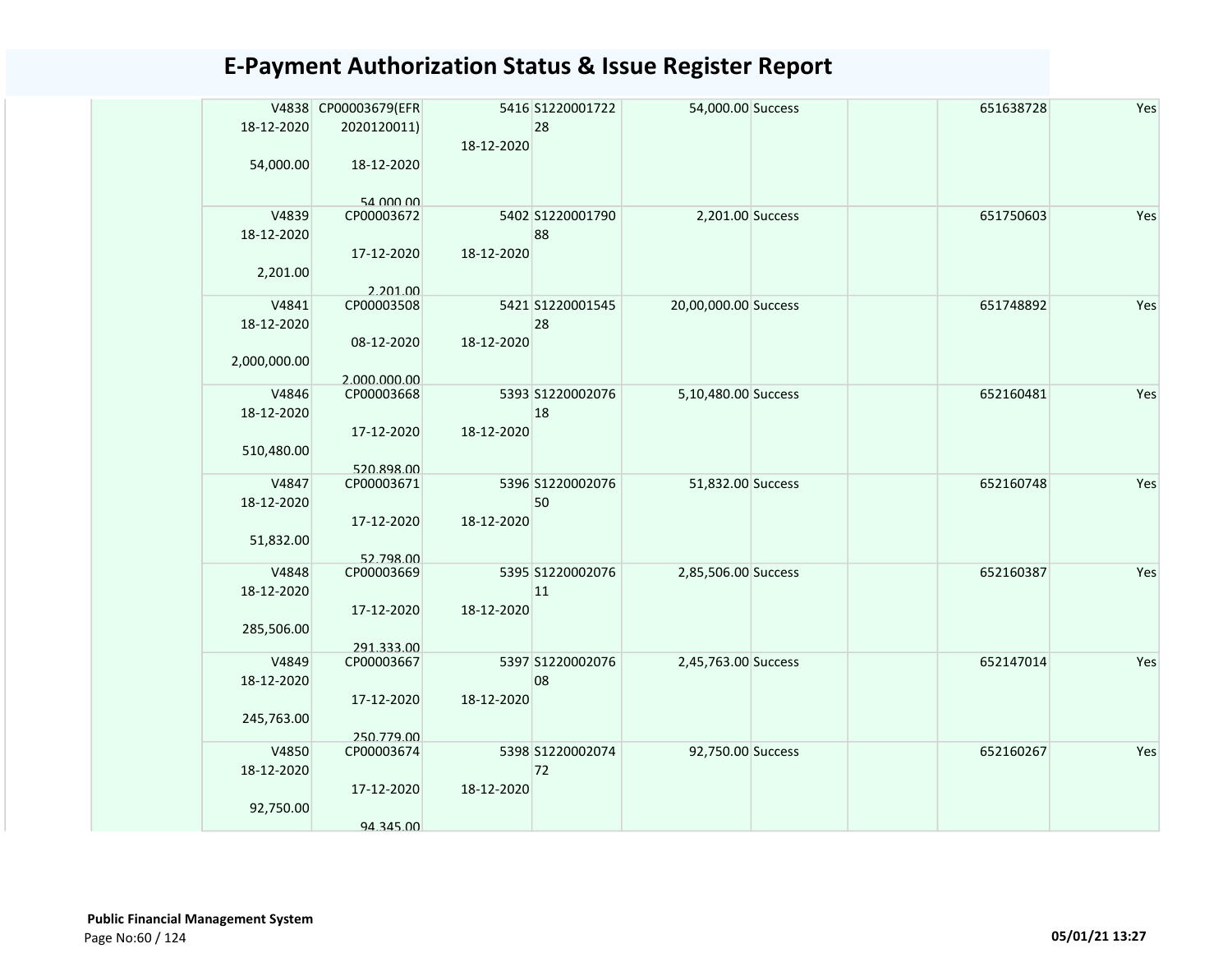|                 | V4851<br>18-12-2020 | CP00003670     |            | 5394 S1220002074<br>14 | 4,000.00 Success       | 652156195 | Yes |
|-----------------|---------------------|----------------|------------|------------------------|------------------------|-----------|-----|
|                 | 4,000.00            | 17-12-2020     | 18-12-2020 |                        |                        |           |     |
|                 |                     | 4.000.00       |            |                        |                        |           |     |
|                 | V4852               | CP00003684     |            | 5425 S1220002073       | 60,000.00 Success      | 652146925 | Yes |
|                 | 18-12-2020          |                |            | 62                     |                        |           |     |
|                 |                     | 18-12-2020     | 18-12-2020 |                        |                        |           |     |
|                 | 60,000.00           |                |            |                        |                        |           |     |
|                 |                     | 60.000.00      |            |                        |                        |           |     |
|                 | V4853               | CP00003685     |            | 5426 S1220002073       | 50,000.00 Success      | 652146830 | Yes |
|                 | 18-12-2020          |                |            | 34                     |                        |           |     |
|                 |                     | 18-12-2020     | 18-12-2020 |                        |                        |           |     |
|                 | 50,000.00           |                |            |                        |                        |           |     |
|                 |                     | 50.000.00      |            |                        |                        |           |     |
|                 | V4854               | CP00003687(ELE |            | 5427 S1220002073       | 33,462.00 Success      | 652146721 | Yes |
|                 | 18-12-2020          | 2020120012)    |            | 24                     |                        |           |     |
|                 |                     |                | 18-12-2020 |                        |                        |           |     |
|                 | 33,462.00           | 18-12-2020     |            |                        |                        |           |     |
|                 |                     |                |            |                        |                        |           |     |
|                 |                     | 33 462 00      |            |                        |                        |           |     |
|                 | V4855               | CP00003654     |            | 5382 S1220002186       | 69,558.00 Success      | 652229441 | Yes |
|                 | 18-12-2020          |                |            | 85                     |                        |           |     |
|                 |                     | 16-12-2020     | 17-12-2020 |                        |                        |           |     |
|                 | 69,558.00           |                |            |                        |                        |           |     |
|                 |                     | 69.558.00      |            |                        |                        |           |     |
|                 | V4856               | CP00003681     |            | 5424 S1220002189       | 6,23,72,911.00 Success | 652261184 | Yes |
|                 | 18-12-2020          |                |            | 98                     |                        |           |     |
|                 |                     |                | 18-12-2020 |                        |                        |           |     |
|                 |                     | 18-12-2020     |            |                        |                        |           |     |
|                 | 62,372,911.00       |                |            |                        |                        |           |     |
|                 |                     | 62.372.911.00  |            |                        |                        |           |     |
| 225428 [Section | V4823               | CP00000318     |            | 5406 S1220001135       | 8,514.00 Success       | 651083622 | Yes |
| Officer]        | 18-12-2020          |                |            | 31                     |                        |           |     |
|                 |                     | 17-12-2020     | 18-12-2020 |                        |                        |           |     |
|                 | 8,514.00            |                |            |                        |                        |           |     |
|                 |                     | 8.514.00       |            |                        |                        |           |     |
|                 | V4824               | CP00000317     |            | 5407 S1220001330       | 20,053.00 Success      | 651197456 | Yes |
|                 | 18-12-2020          |                |            | 46                     |                        |           |     |
|                 |                     | 17-12-2020     | 18-12-2020 |                        |                        |           |     |
|                 | 20,053.00           |                |            |                        |                        |           |     |
|                 |                     | 20.825.00      |            |                        |                        |           |     |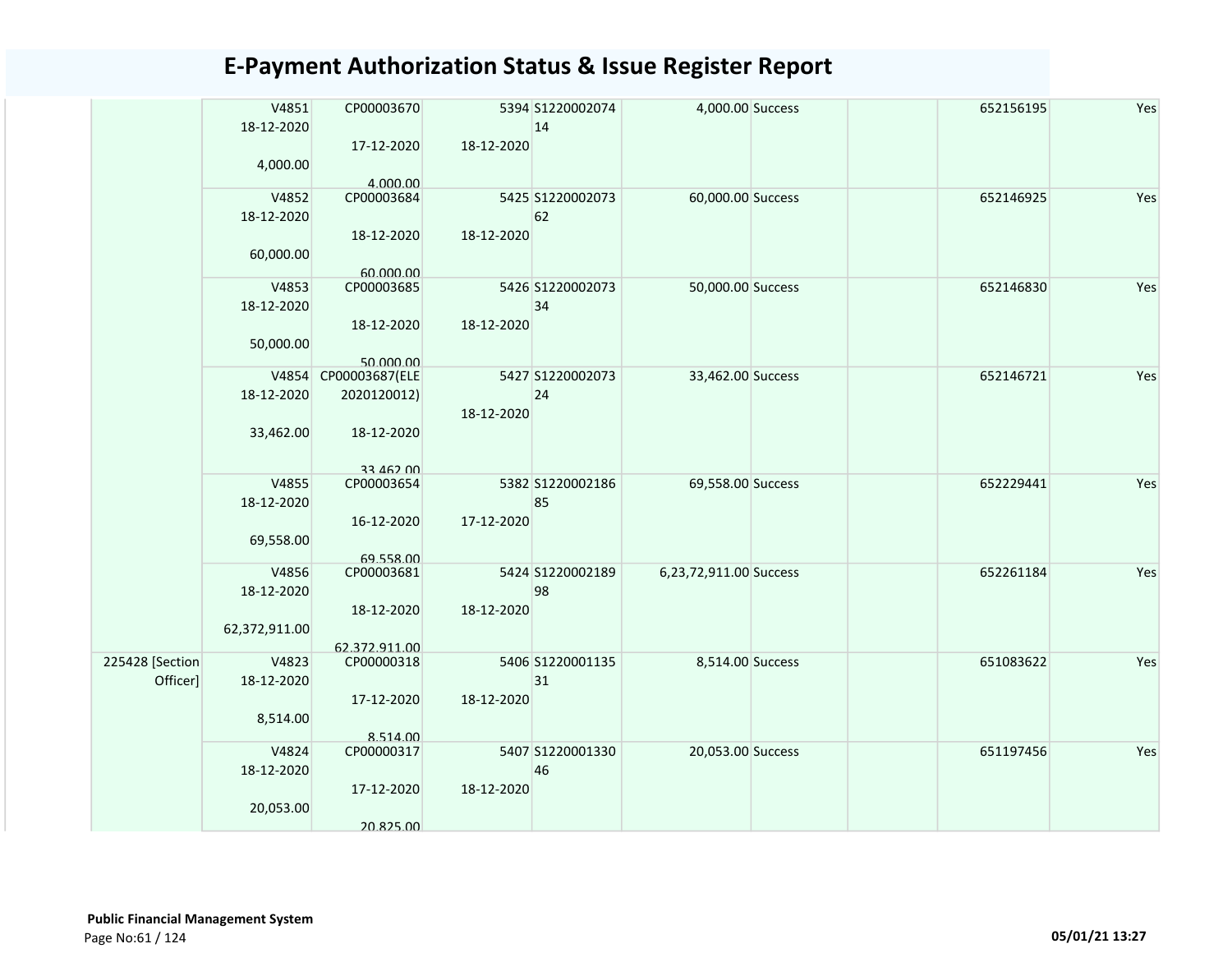| V4825<br>18-12-2020 | CP00000320<br>17-12-2020 | 18-12-2020 | 5408 S1220001330<br>36 | 13,491.00 Success |                | 651084036 | Yes |
|---------------------|--------------------------|------------|------------------------|-------------------|----------------|-----------|-----|
| 13,491.00           | 13.491.00                |            |                        |                   |                |           |     |
| V4828<br>18-12-2020 | CP00000314               |            | 5411 S1220001546<br>21 | 28,350.00 Success |                | 651620472 | Yes |
| 28,350.00           | 17-12-2020<br>31.500.00  | 18-12-2020 |                        |                   |                |           |     |
| V4829<br>18-12-2020 | CP00000313               |            | 5410 S1220001546<br>07 | 14,696.00 Success |                | 651635925 | Yes |
| 14,696.00           | 17-12-2020<br>14.696.00  | 18-12-2020 |                        |                   |                |           |     |
| V4833<br>18-12-2020 | CP00000311               |            | 5412 S1220001740<br>50 | 26,647.00 Success |                | 651639089 | Yes |
| 26,647.00           | 17-12-2020<br>26.647.00  | 18-12-2020 |                        |                   |                |           |     |
| V4834<br>18-12-2020 | CP00000312               |            | 5413 S1220001740<br>78 | 3,405.00 Success  |                | 651639206 | Yes |
| 3,405.00            | 17-12-2020<br>3.405.00   | 18-12-2020 |                        |                   |                |           |     |
| V4835<br>18-12-2020 | CP00000319               |            | 5409 S1220001330<br>07 |                   | 431.00 Success | 651635585 | Yes |
| 431.00              | 17-12-2020<br>431.00     | 18-12-2020 |                        |                   |                |           |     |
| V4842<br>18-12-2020 | CP00000296               |            | 5414 S1220002077<br>05 | 23,326.00 Success |                | 652151348 | Yes |
| 23,326.00           | 01-12-2020               | 18-12-2020 |                        |                   |                |           |     |
| V4843               | 24.222.00<br>CP00000310  |            | 5415 S1220002076       | 1,180.00 Success  |                | 652147098 | Yes |
| 18-12-2020          |                          |            | 62                     |                   |                |           |     |
| 1,180.00            | 15-12-2020               | 18-12-2020 |                        |                   |                |           |     |
|                     | 1.180.00                 |            |                        |                   |                |           |     |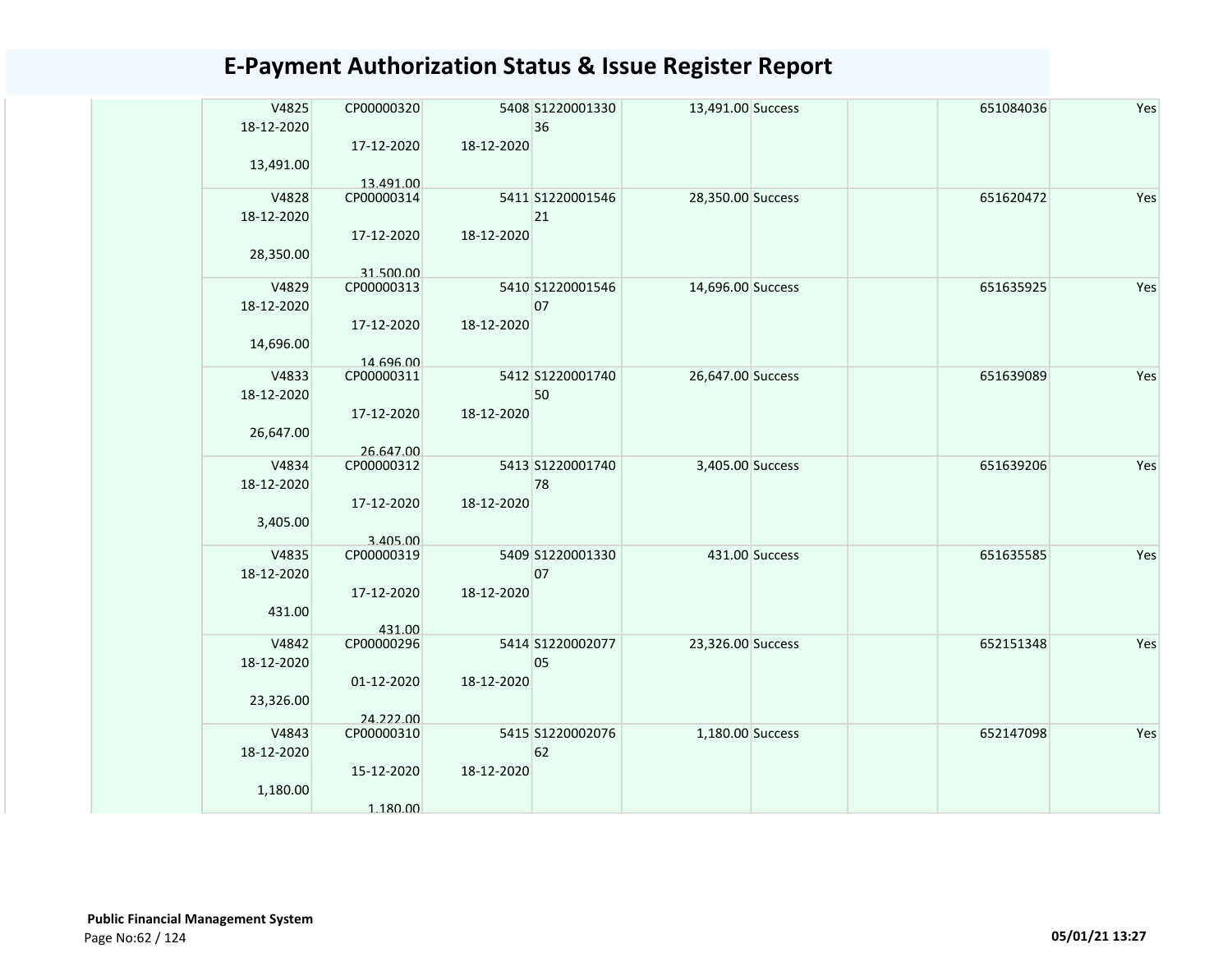|    |                               | V4844<br>18-12-2020 | CP00000315              | 47         | 5405 S1220002076 | 1,76,280.00 Success | 652160677 | Yes |
|----|-------------------------------|---------------------|-------------------------|------------|------------------|---------------------|-----------|-----|
|    |                               |                     | 17-12-2020              | 18-12-2020 |                  |                     |           |     |
|    |                               | 176,280.00          |                         |            |                  |                     |           |     |
|    |                               |                     | 183,045.00              |            |                  |                     |           |     |
|    |                               | V4845               | CP00000316              |            | 5404 S1220002076 | 70,002.00 Success   | 652160595 | Yes |
|    |                               | 18-12-2020          |                         | 43         |                  |                     |           |     |
|    |                               |                     | 17-12-2020              | 18-12-2020 |                  |                     |           |     |
|    |                               | 70,002.00           |                         |            |                  |                     |           |     |
|    | 225438 [Asstt]                | V4813               | 72.688.00<br>CP00000334 |            | 5384 S1220009988 | 7,146.00 Success    | 649598043 | Yes |
|    | Accounts Officer]             | 18-12-2020          |                         | 20         |                  |                     |           |     |
|    |                               |                     | 15-12-2020              | 17-12-2020 |                  |                     |           |     |
|    |                               | 7,146.00            |                         |            |                  |                     |           |     |
|    |                               |                     | 7.146.00                |            |                  |                     |           |     |
|    |                               | V4814               | CP00000333              |            | 5383 S1220009990 | 5,900.00 Success    | 649598097 | Yes |
|    |                               | 18-12-2020          |                         | 21         |                  |                     |           |     |
|    |                               |                     | 15-12-2020              | 17-12-2020 |                  |                     |           |     |
|    |                               | 5,900.00            |                         |            |                  |                     |           |     |
|    |                               | V4821               | 5.900.00<br>CP00000335  |            | 5377 S1220000625 | 2,755.00 Success    | 649972622 | Yes |
|    |                               | 18-12-2020          |                         | 03         |                  |                     |           |     |
|    |                               |                     | 16-12-2020              | 17-12-2020 |                  |                     |           |     |
|    |                               | 2,755.00            |                         |            |                  |                     |           |     |
|    |                               |                     | 2.755.00                |            |                  |                     |           |     |
| 14 | <b>Issue Date: 21-12-2020</b> |                     |                         |            |                  | 6,30,11,09,132.00   |           |     |
|    | 225427 [Under                 |                     | V4840 CP00003673(511    |            | 5403 S1220001135 | 23,373.00 Success   | 684310479 | Yes |
|    | Secretary]                    | 18-12-2020          | 687702516448-           | 53         |                  |                     |           |     |
|    |                               | 23,373.00           | 1B1                     | 18-12-2020 |                  |                     |           |     |
|    |                               |                     | 17-12-2020              |            |                  |                     |           |     |
|    |                               |                     |                         |            |                  |                     |           |     |
|    |                               |                     | 23 775 00               |            |                  |                     |           |     |
|    |                               | V4857               | CP00003688              |            | 5432 S1220000506 | 18,000.00 Success   | 688525946 | Yes |
|    |                               | 21-12-2020          |                         | 05         |                  |                     |           |     |
|    |                               |                     | 18-12-2020              | 21-12-2020 |                  |                     |           |     |
|    |                               | 18,000.00           |                         |            |                  |                     |           |     |
|    |                               |                     | 18.000.00               |            |                  |                     |           |     |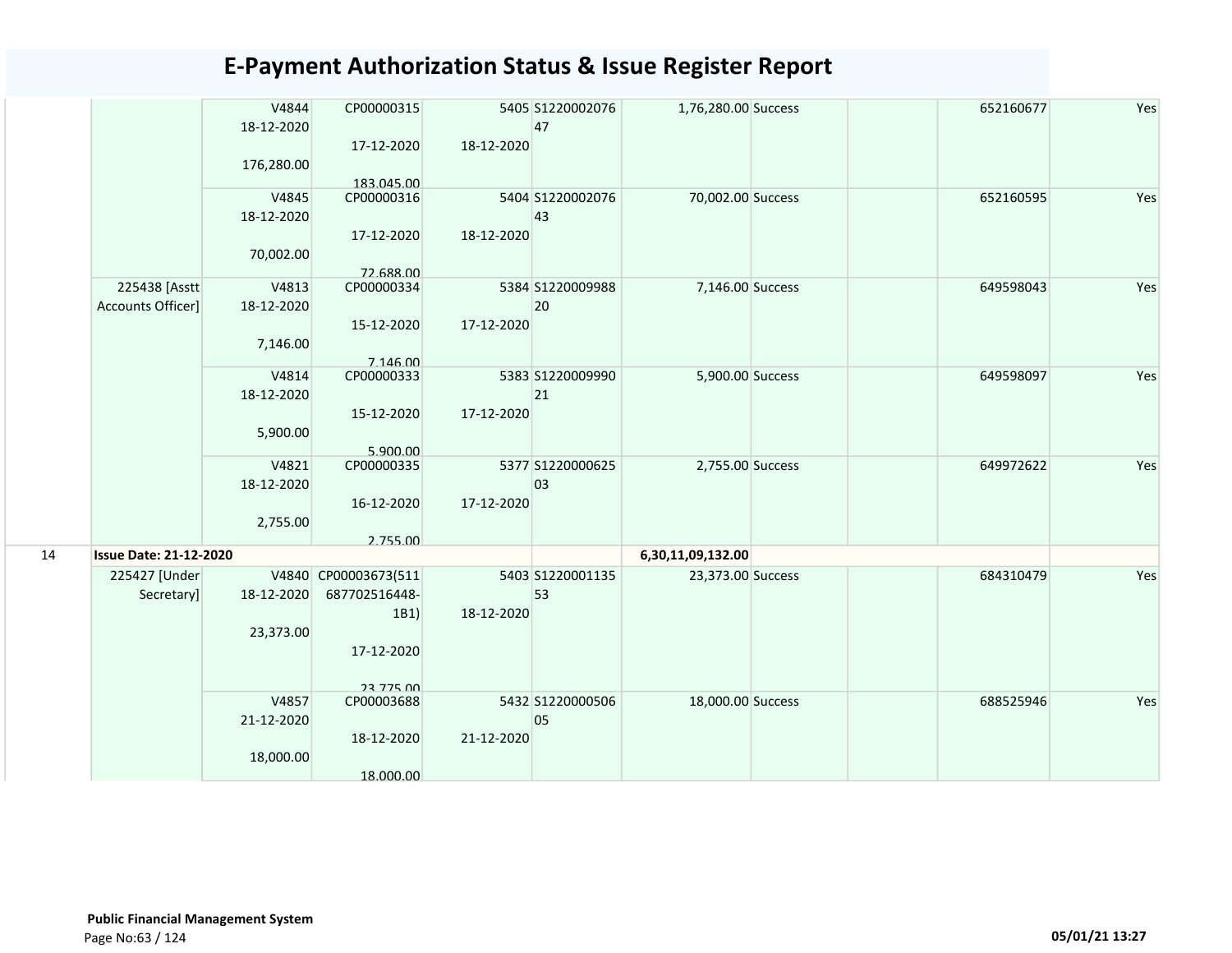| 21-12-2020<br>17,679.00         | V4858 CP00003692(511<br>687721632201-<br>1B1)<br>18-12-2020<br>18 000 00       | 21-12-2020 | 5431 S1220000512<br>61 | 17,679.00 Success   |  | 688677863 | Yes |
|---------------------------------|--------------------------------------------------------------------------------|------------|------------------------|---------------------|--|-----------|-----|
| 21-12-2020<br>8,759.00          | V4859 CP00003693(511<br>687790708863-<br>1B1)<br>18-12-2020<br><b>R Q10 00</b> | 21-12-2020 | 5430 S1220000513<br>23 | 8,759.00 Success    |  | 688528071 | Yes |
| 21-12-2020<br>223,850.00        | V4861<br>CP00003261<br>18-11-2020<br>223.850.00                                | 21-12-2020 | 5454 S1220000910<br>06 | 2,23,850.00 Success |  | 690207800 | Yes |
| 21-12-2020<br>1,473.00          | V4862<br>CP00003703<br>21-12-2020<br>1.473.00                                  | 21-12-2020 | 5439 S1220000909<br>59 | 1,473.00 Success    |  | 690200246 | Yes |
| 21-12-2020<br>100,000.00        | V4863 CP00003683(GPF<br>$-202012162$<br>18-12-2020<br>100,000,00               | 21-12-2020 | 5435 S1220000859<br>38 | 1,00,000.00 Success |  | 690198990 | Yes |
| 21-12-2020<br>500,000.00        | V4864 CP00003686(GPF<br>$_2$ 02012163)<br>18-12-2020<br>500,000,00             | 21-12-2020 | 5434 S1220000862<br>11 | 5,00,000.00 Success |  | 690207639 | Yes |
| V4867<br>21-12-2020<br>2,169.00 | CP00003702<br>21-12-2020<br>2.169.00                                           | 21-12-2020 | 5438 S1220000913<br>11 | 2,169.00 Success    |  | 690281928 | Yes |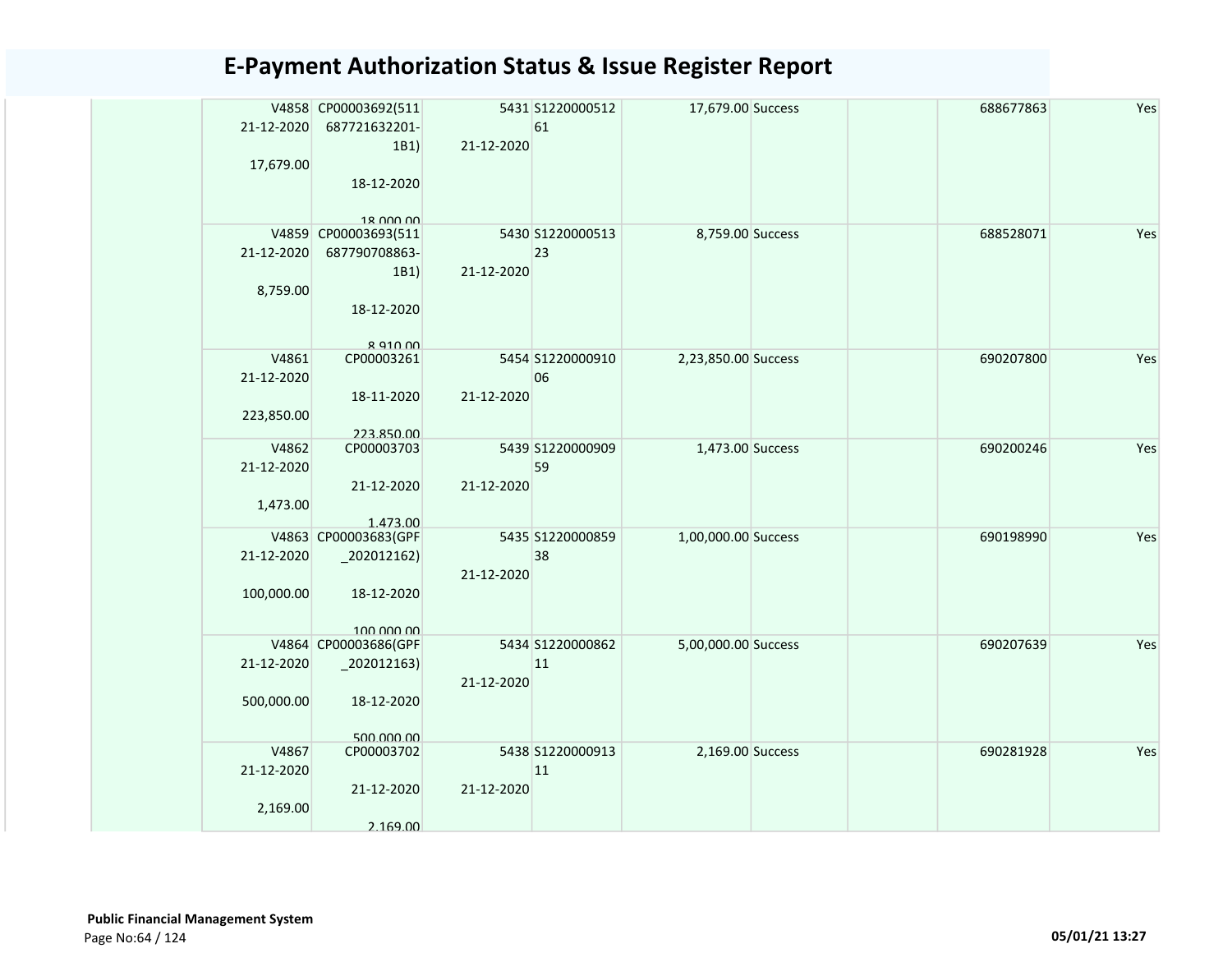|    |                                     | V4868<br>21-12-2020<br>7,224.00         | CP00003695<br>21-12-2020                    | 21-12-2020 | 5437 S1220000913<br>22 | 7,224.00 Success          | 690282028            | Yes |
|----|-------------------------------------|-----------------------------------------|---------------------------------------------|------------|------------------------|---------------------------|----------------------|-----|
|    |                                     | V4869<br>21-12-2020<br>6,300,000,000.00 | 7.224.00<br>CP00003716<br>21-12-2020        | 21-12-2020 | 5458 S1220000922<br>80 | 6,30,00,00,000.00 Success | U0000008307633<br>78 | Yes |
|    | 225429 [Section                     |                                         | 6,300,000,000.00<br>V4860 CP00000403(GPF    |            | 5428 \$1220000516      | 1,29,000.00 Success       | 688519438            | Yes |
|    | Officer]                            | 21-12-2020<br>129,000.00                | $_2$ 202012016)<br>21-12-2020<br>129 000 00 | 21-12-2020 | 56                     |                           |                      |     |
|    | 225438 [Asstt]<br>Accounts Officer] | V4865<br>21-12-2020<br>70,941.00        | CP00000342<br>21-12-2020<br>73.663.00       | 21-12-2020 | 5456 S1220000899<br>16 | 70,941.00 Success         | 690200112            | Yes |
|    |                                     | V4866<br>21-12-2020<br>6,664.00         | CP00000343<br>21-12-2020<br>6.664.00        | 21-12-2020 | 5457 S1220000855<br>87 | 6,664.00 Success          | 690207447            | Yes |
| 15 | <b>Issue Date: 22-12-2020</b>       |                                         |                                             |            |                        | 7,24,78,163.00            |                      |     |
|    | 225427 [Under<br>Secretary]         | V4870<br>22-12-2020<br>171,021.00       | CP00003728<br>22-12-2020<br>171.021.00      | 22-12-2020 | 5494 S1220002018<br>04 | 1,71,021.00 Success       | 703831042            | Yes |
|    |                                     | V4872<br>22-12-2020<br>49,735,168.00    | CP00003682<br>18-12-2020<br>49.735.168.00   | 22-12-2020 | 5496 S1220002828<br>40 | 4,97,35,168.00 Success    | 707095084            | Yes |
|    |                                     | V4873<br>22-12-2020<br>22,307,436.00    | CP00003718<br>22-12-2020<br>22.307.436.00   | 22-12-2020 | 5497 S1220002927<br>81 | 2,23,07,436.00 Success    | 707095448            | Yes |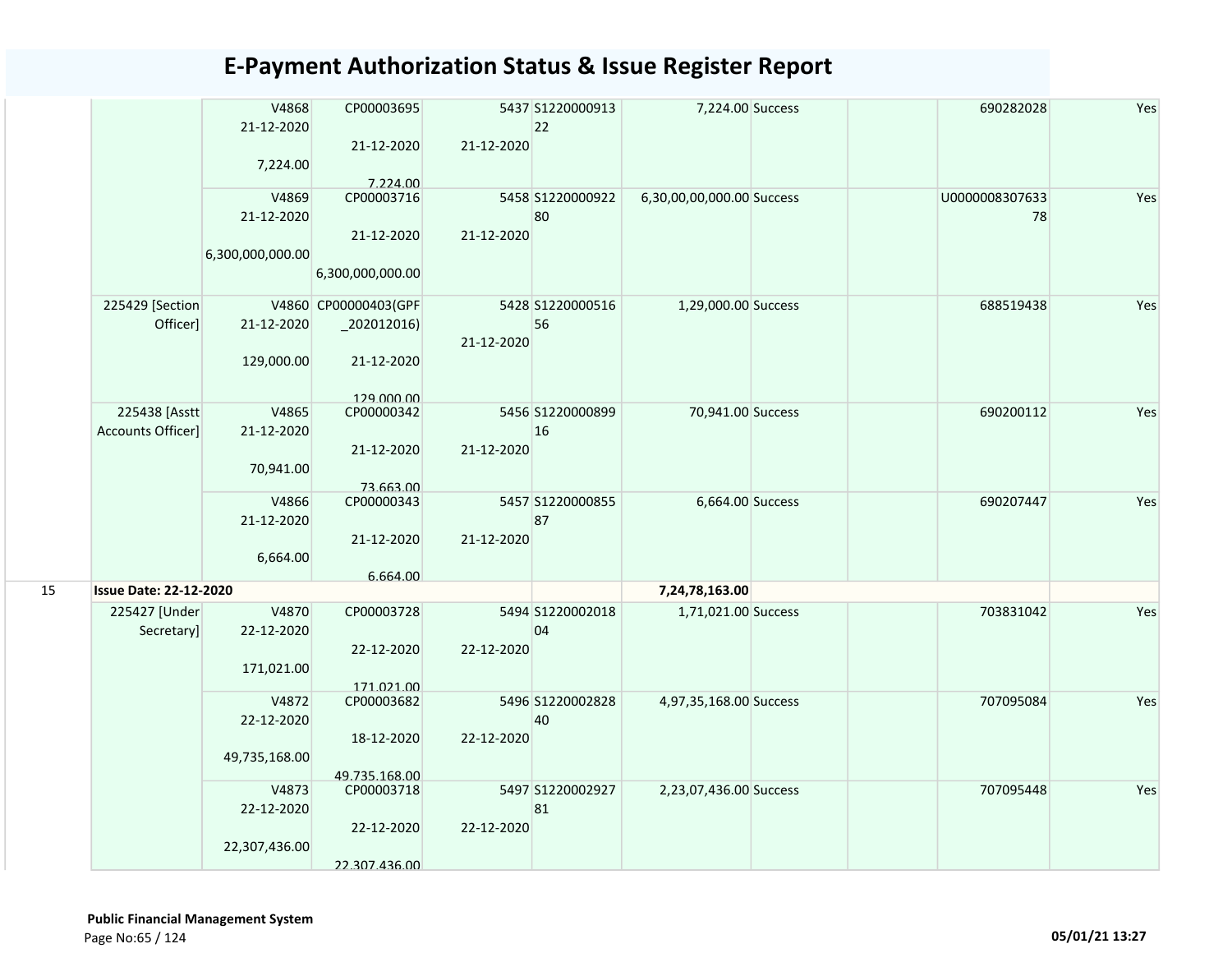|    | 225438 [Asstt                 | V4871      | CP00000348           |            | 5495 S1220002126       | 2,64,538.00 Success |                | 704663488 | Yes |
|----|-------------------------------|------------|----------------------|------------|------------------------|---------------------|----------------|-----------|-----|
|    | Accounts Officer]             | 22-12-2020 |                      |            | 81                     |                     |                |           |     |
|    |                               |            | 22-12-2020           | 22-12-2020 |                        |                     |                |           |     |
|    |                               | 264,538.00 |                      |            |                        |                     |                |           |     |
| 16 | <b>Issue Date: 24-12-2020</b> |            | 264.538.00           |            |                        | 7,14,75,773.00      |                |           |     |
|    | 200880 [Asstt                 |            | V4979 CP00000138(202 |            | 5565 S1220008139       | 45,999.00 Success   |                | 813967236 | Yes |
|    | Accounts Officer]             | 24-12-2020 | 012003)              |            | 38                     |                     |                |           |     |
|    |                               |            |                      |            | 24-12-2020 S1220008139 | 44,205.00 Success   |                | 813967237 | Yes |
|    |                               | 353,256.00 | 23-12-2020           |            | 39                     |                     |                |           |     |
|    |                               |            |                      |            | S1220008139            | 27,675.00 Success   |                | 813967238 | Yes |
|    |                               |            | 417,677.00           |            | 40                     |                     |                |           |     |
|    |                               |            |                      |            | S1220008139            |                     | 400.00 Success | 813967239 | Yes |
|    |                               |            |                      |            | 41<br>S1220008139      | 28,408.00 Success   |                | 813967240 | Yes |
|    |                               |            |                      |            | 42                     |                     |                |           |     |
|    |                               |            |                      |            | S1220008139            | 57,917.00 Success   |                | 813967241 | Yes |
|    |                               |            |                      |            | 43                     |                     |                |           |     |
|    |                               |            |                      |            | S1220008139            | 40,688.00 Success   |                | 813967242 | Yes |
|    |                               |            |                      |            | 44                     |                     |                |           |     |
|    |                               |            |                      |            | S1220008139            | 51,677.00 Success   |                | 813967243 | Yes |
|    |                               |            |                      |            | 45<br>S1220008139      |                     |                |           |     |
|    |                               |            |                      |            | 46                     | 56,287.00 Success   |                | 813967245 | Yes |
|    |                               | V4985      | CP00000140           |            | 5587 S1220008079       | 60,000.00 Success   |                | 736948328 | Yes |
|    |                               | 24-12-2020 |                      |            | 16                     |                     |                |           |     |
|    |                               |            | 24-12-2020           | 24-12-2020 |                        |                     |                |           |     |
|    |                               | 60,000.00  |                      |            |                        |                     |                |           |     |
|    |                               |            | 60.000.00            |            |                        |                     |                |           |     |
|    |                               | V4995      | CP00000141           |            | 5586 S1220008203       | 31,200.00 Success   |                | 736932014 | Yes |
|    |                               | 24-12-2020 |                      |            | 44                     |                     |                |           |     |
|    |                               |            | 24-12-2020           | 24-12-2020 |                        |                     |                |           |     |
|    |                               | 31,200.00  | 31.200.00            |            |                        |                     |                |           |     |
|    |                               |            | V5000 CP00000137(202 |            | 5566 S1220008327       | 57,700.00 Success   |                | 813967385 | Yes |
|    |                               | 24-12-2020 | 012004)              |            | 99                     |                     |                |           |     |
|    |                               |            |                      |            | 24-12-2020 S1220008328 |                     | 50.00 Success  | 813967386 | Yes |
|    |                               | 108,974.00 | 23-12-2020           |            | 00                     |                     |                |           |     |
|    |                               |            |                      |            | S1220008328            |                     | 50.00 Success  | 813967387 | Yes |
|    |                               |            | 217,044.00           |            | 01                     |                     |                |           |     |
|    |                               |            |                      |            | S1220008328            | 51,174.00 Success   |                | 813967388 | Yes |
|    |                               |            |                      |            | 02                     |                     |                |           |     |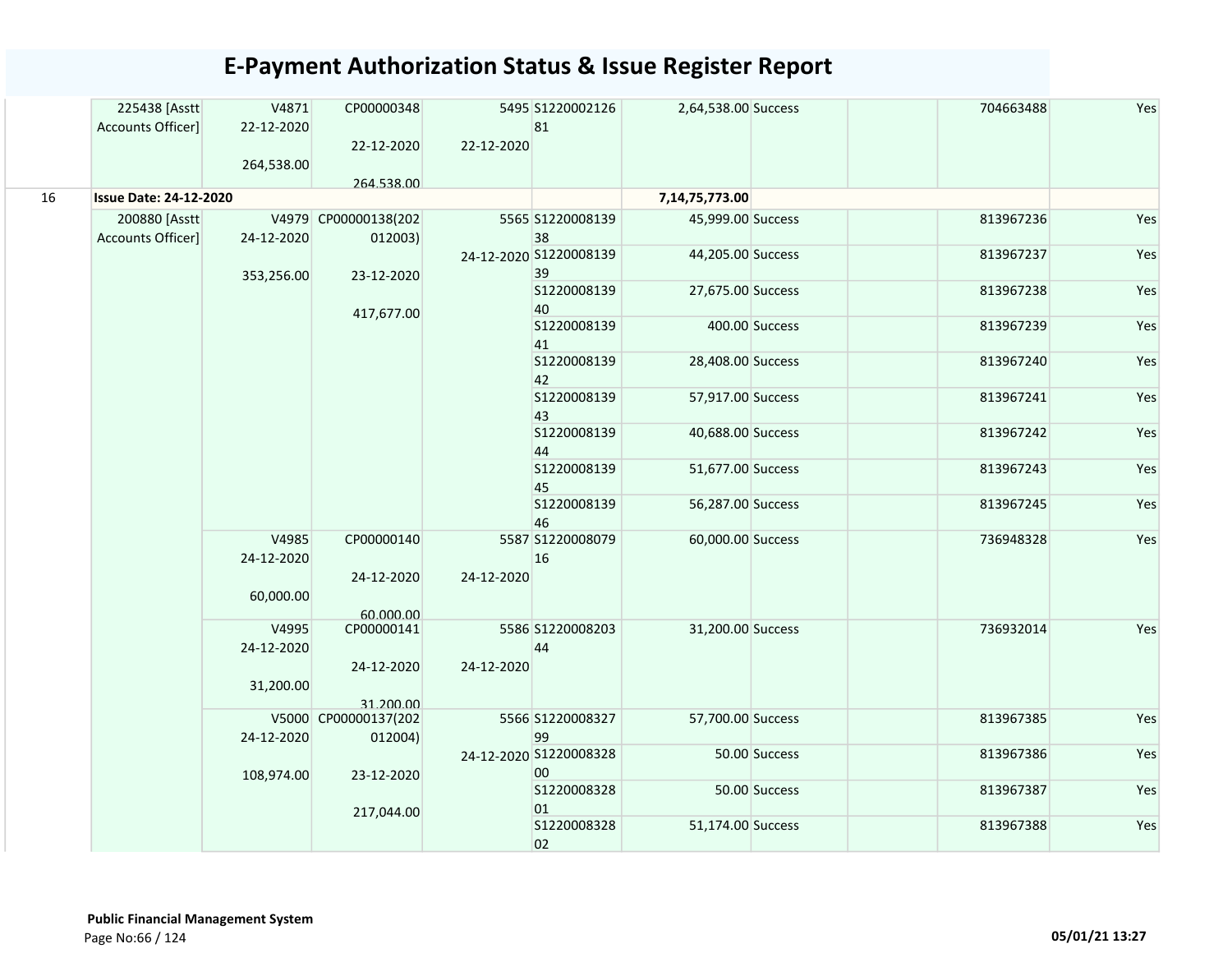|                   |            | V5001 CP00000139(202                     |            | 5567 S1220008327       | 33,004.00 Success   |                | 813967374 | Yes |
|-------------------|------------|------------------------------------------|------------|------------------------|---------------------|----------------|-----------|-----|
|                   | 24-12-2020 | 012002)                                  |            | 16                     |                     |                |           |     |
|                   |            |                                          |            | 24-12-2020 S1220008327 |                     | 240.00 Success | 813967375 | Yes |
|                   | 129,979.00 | 23-12-2020                               |            | 17                     |                     |                |           |     |
|                   |            |                                          |            | S1220008327            | 60,282.00 Success   |                | 813967376 | Yes |
|                   |            | 219,339.00                               |            | 18                     |                     |                |           |     |
|                   |            |                                          |            | S1220008327            | 36,453.00 Success   |                | 813967377 | Yes |
|                   |            |                                          |            | 19                     |                     |                |           |     |
|                   |            | V5010 CP00000135(511                     |            | 5599 S1220008785       | 29,000.00 Success   |                | 737666336 | Yes |
|                   | 24-12-2020 | 687712682133-                            |            | 40                     |                     |                |           |     |
|                   |            | 1B1)                                     | 24-12-2020 |                        |                     |                |           |     |
|                   | 29,000.00  |                                          |            |                        |                     |                |           |     |
|                   |            | 23-12-2020                               |            |                        |                     |                |           |     |
|                   |            |                                          |            |                        |                     |                |           |     |
|                   |            | <b>29 500 00</b><br>V5011 CP00000136(511 |            | 5600 S1220008786       | 46,990.00 Success   |                | 737666414 | Yes |
|                   | 24-12-2020 | 687786851179-                            |            | 31                     |                     |                |           |     |
|                   |            | 1B1)                                     | 24-12-2020 |                        |                     |                |           |     |
|                   | 46,990.00  |                                          |            |                        |                     |                |           |     |
|                   |            | 23-12-2020                               |            |                        |                     |                |           |     |
|                   |            |                                          |            |                        |                     |                |           |     |
|                   |            | 47 800 00                                |            |                        |                     |                |           |     |
| 206886 [Asst]     | V4875      | CP00000100                               |            | 5561 S1220006494       | 16,188.00 Success   |                | 733095682 | Yes |
| Administrative    | 24-12-2020 |                                          |            | 27                     |                     |                |           |     |
| Officer Copyright |            | 15-12-2020                               | 23-12-2020 |                        |                     |                |           |     |
| Office New Delhi] | 16,188.00  |                                          |            |                        |                     |                |           |     |
|                   |            | 16.188.00                                |            |                        |                     |                |           |     |
|                   | V4876      | CP00000099                               |            | 5560 S1220006494       | 3,335.00 Success    |                | 733076109 | Yes |
|                   | 24-12-2020 |                                          |            | 56                     |                     |                |           |     |
|                   |            | 15-12-2020                               | 23-12-2020 |                        |                     |                |           |     |
|                   | 3,335.00   |                                          |            |                        |                     |                |           |     |
|                   |            | 3.335.00                                 |            |                        |                     |                |           |     |
|                   |            | V4885 CP00000101(202                     |            | 5562 S1220006493       | 1,23,166.00 Success |                | 813967170 | Yes |
|                   | 24-12-2020 | 012001)                                  |            | 22                     |                     |                |           |     |
|                   |            |                                          | 23-12-2020 |                        |                     |                |           |     |
|                   | 123,166.00 | 21-12-2020                               |            |                        |                     |                |           |     |
|                   |            |                                          |            |                        |                     |                |           |     |
| 225427 [Under     | V4874      | 278 286 00<br>CP00003602                 |            | 5558 S1220006500       | 1,31,310.00 Success |                | 733096017 | Yes |
| Secretary]        | 24-12-2020 |                                          |            | 87                     |                     |                |           |     |
|                   |            | 11-12-2020                               | 23-12-2020 |                        |                     |                |           |     |
|                   | 131,310.00 |                                          |            |                        |                     |                |           |     |
|                   |            | 131.310.00                               |            |                        |                     |                |           |     |
|                   |            |                                          |            |                        |                     |                |           |     |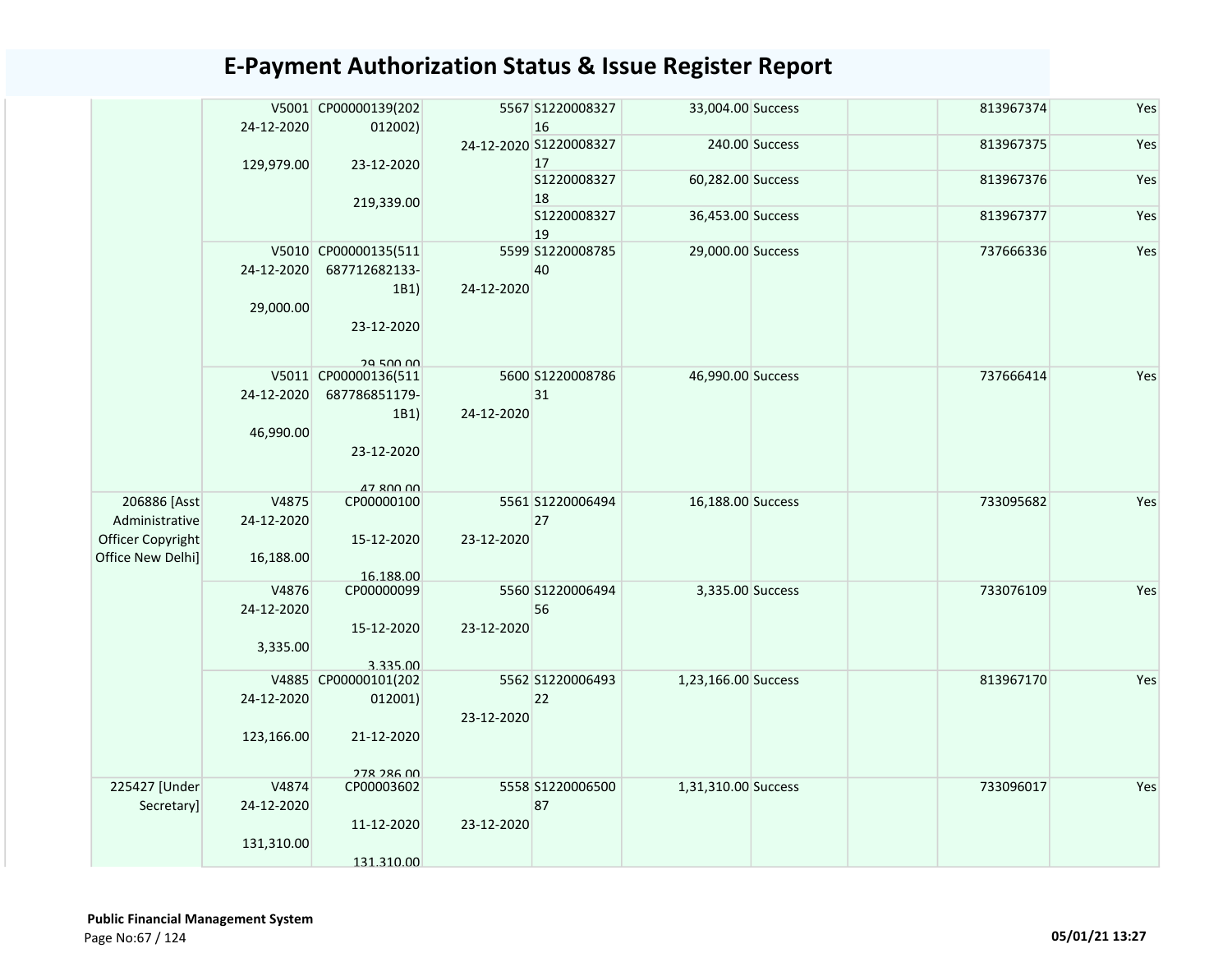| V4877<br>24-12-2020 | CP00003653                        |            | 5556 S1220006501<br>25       | 11,760.00 Success | 733098368 | Yes |
|---------------------|-----------------------------------|------------|------------------------------|-------------------|-----------|-----|
| 11,760.00           | 16-12-2020<br>11.760.00           | 23-12-2020 |                              |                   |           |     |
| V4881<br>24-12-2020 | CP00003717                        |            | 5553 S1220006505<br>05       | 35,218.00 Success | 733076474 | Yes |
| 35,218.00           | 22-12-2020                        | 23-12-2020 |                              |                   |           |     |
|                     | 35.218.00<br>V4887 CP00003752(202 |            | 5517 S1220006488             | 48,013.00 Success | 813967124 | Yes |
| 24-12-2020          | 012029)                           |            | 62                           |                   |           |     |
| 1,516,438.00        | 23-12-2020                        |            | 23-12-2020 S1220006488<br>63 | 57,294.00 Success | 813967125 | Yes |
|                     | 1,741,389.00                      |            | S1220006488<br>64            | 38,972.00 Success | 813967126 | Yes |
|                     |                                   |            | S1220006488<br>65            | 44,015.00 Success | 813967127 | Yes |
|                     |                                   |            | \$1220006488<br>66           | 40,007.00 Success | 813967128 | Yes |
|                     |                                   |            | S1220006488<br>67            | 56,105.00 Success | 813967129 | Yes |
|                     |                                   |            | S1220006488<br>68            | 36,795.00 Success | 813967130 | Yes |
|                     |                                   |            | S1220006488<br>69            | 43,368.00 Success | 813967131 | Yes |
|                     |                                   |            | S1220006488<br>70            | 47,580.00 Success | 813967132 | Yes |
|                     |                                   |            | S1220006488<br>71            | 58,398.00 Success | 813967133 | Yes |
|                     |                                   |            | S1220006488<br>72            | 53,583.00 Success | 813967134 | Yes |
|                     |                                   |            | S1220006488<br>73            | 47,994.00 Success | 813967135 | Yes |
|                     |                                   |            | S1220006488<br>74            | 54,731.00 Success | 813967136 | Yes |
|                     |                                   |            | S1220006488<br>75            | 49,021.00 Success | 813967137 | Yes |
|                     |                                   |            | S1220006488<br>76            | 44,088.00 Success | 813967139 | Yes |
|                     |                                   |            | S1220006488<br>77            | 47,387.00 Success | 813967140 | Yes |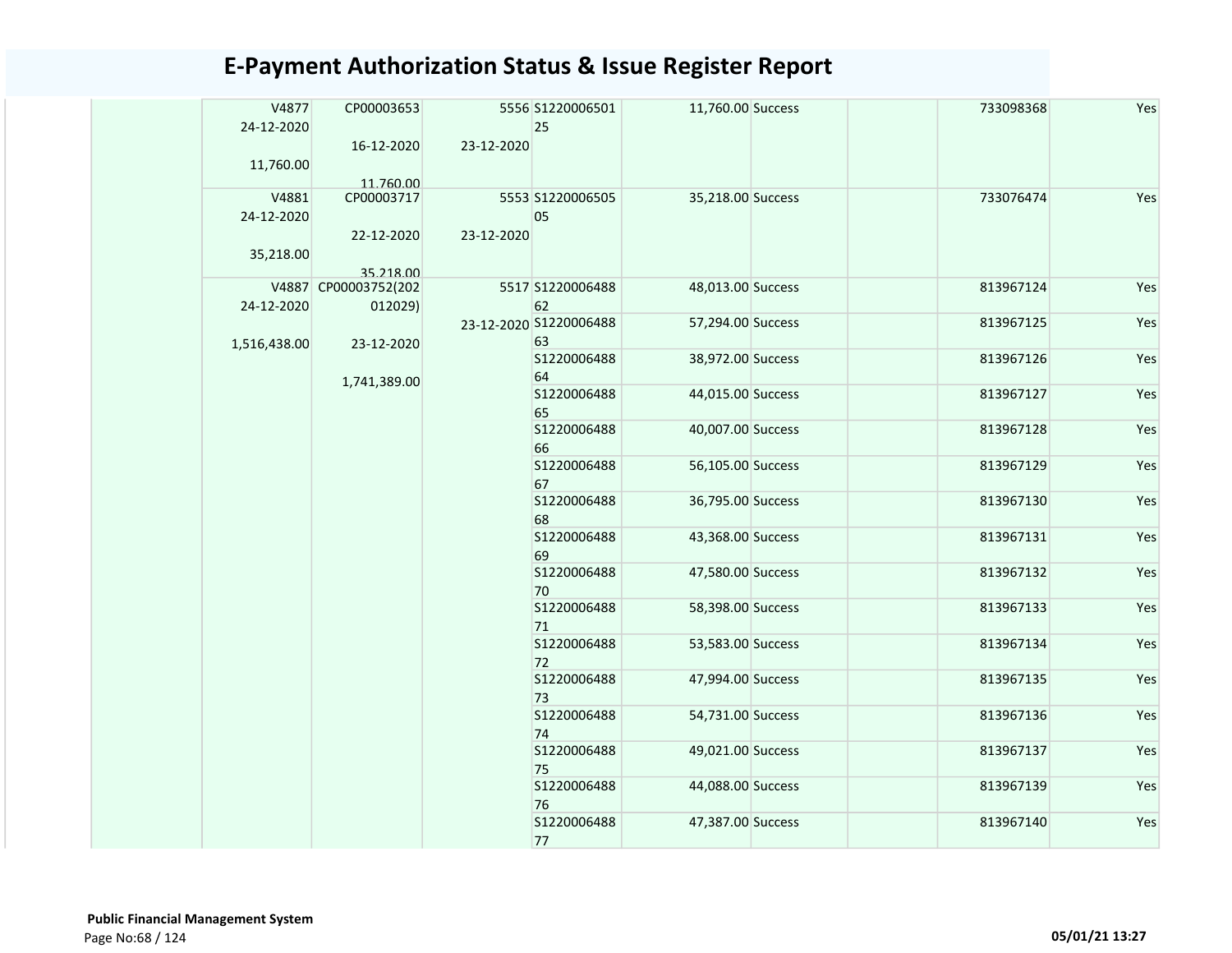|              |                                 | S1220006488<br>78            | 52,799.00 Success | 813967141 | Yes |
|--------------|---------------------------------|------------------------------|-------------------|-----------|-----|
|              |                                 | S1220006488<br>79            | 44,532.00 Success | 813967142 | Yes |
|              |                                 | S1220006488<br>80            | 44,532.00 Success | 813967143 | Yes |
|              |                                 | S1220006488<br>81            | 31,436.00 Success | 813967144 | Yes |
|              |                                 | S1220006488<br>82            | 35,648.00 Success | 813967145 | Yes |
|              |                                 | S1220006488<br>83            | 61,056.00 Success | 813967146 | Yes |
|              |                                 | S1220006488<br>84            | 48,184.00 Success | 813967147 | Yes |
|              |                                 | S1220006488<br>85            | 40,007.00 Success | 813967148 | Yes |
|              |                                 | S1220006488<br>86            | 32,941.00 Success | 813967149 | Yes |
|              |                                 | S1220006488<br>87            | 40,007.00 Success | 813967150 | Yes |
|              |                                 | S1220006488<br>88            | 40,257.00 Success | 813967151 | Yes |
|              |                                 | S1220006488<br>89            | 38,972.00 Success | 813967152 | Yes |
|              |                                 | S1220006488<br>90            | 53,196.00 Success | 813967153 | Yes |
|              |                                 | S1220006488<br>91            | 44,532.00 Success | 813967154 | Yes |
|              |                                 | S1220006488<br>92            | 58,398.00 Success | 813967155 | Yes |
|              |                                 | S1220006488<br>93            | 43,618.00 Success | 813967156 | Yes |
|              |                                 | S1220006488<br>94            | 38,972.00 Success | 813967157 | Yes |
| 24-12-2020   | V4889 CP00003755(202<br>012017) | 5511 S1220006474<br>49       | 44,169.00 Success | 813967080 | Yes |
| 1,099,920.00 | 23-12-2020                      | 23-12-2020 S1220006474<br>50 | 71,415.00 Success | 813967081 | Yes |
|              | 1,720,722.00                    | S1220006474<br>51            | 45,996.00 Success | 813967082 | Yes |
|              |                                 | S1220006474<br>52            | 74,543.00 Success | 813967083 | Yes |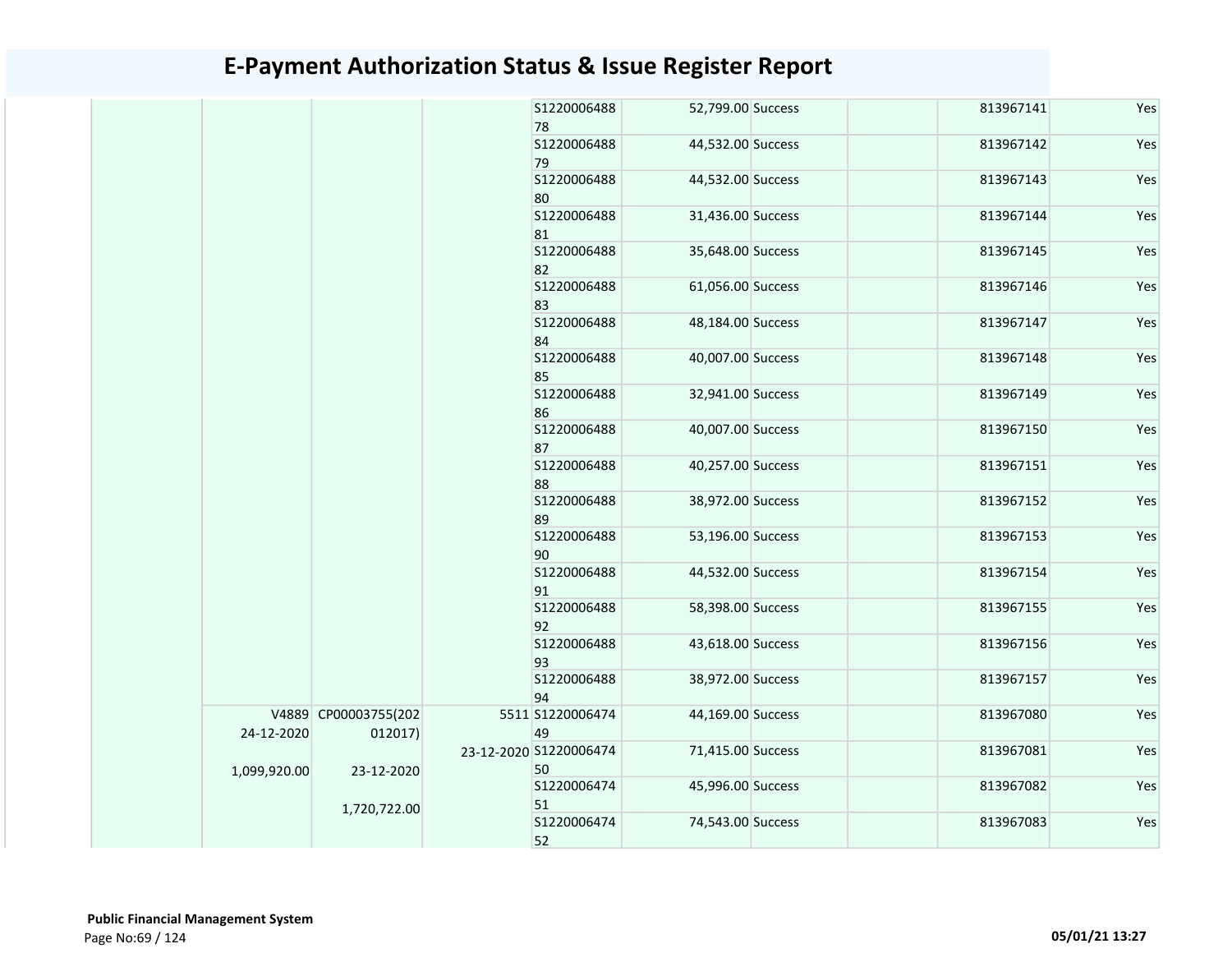|            |            |                                                                                        | S1220006474       | 94,548.00 Success                                                                                                                  | 813967084                                                                                                                                                                                                                                                                                                                                                                                                                              | Yes |
|------------|------------|----------------------------------------------------------------------------------------|-------------------|------------------------------------------------------------------------------------------------------------------------------------|----------------------------------------------------------------------------------------------------------------------------------------------------------------------------------------------------------------------------------------------------------------------------------------------------------------------------------------------------------------------------------------------------------------------------------------|-----|
|            |            |                                                                                        |                   |                                                                                                                                    |                                                                                                                                                                                                                                                                                                                                                                                                                                        |     |
|            |            |                                                                                        | S1220006474       |                                                                                                                                    | 813967085                                                                                                                                                                                                                                                                                                                                                                                                                              | Yes |
|            |            |                                                                                        | S1220006474       |                                                                                                                                    | 813967086                                                                                                                                                                                                                                                                                                                                                                                                                              | Yes |
|            |            |                                                                                        | S1220006474       |                                                                                                                                    | 813967087                                                                                                                                                                                                                                                                                                                                                                                                                              | Yes |
|            |            |                                                                                        | S1220006474       |                                                                                                                                    | 813967088                                                                                                                                                                                                                                                                                                                                                                                                                              | Yes |
|            |            |                                                                                        | S1220006474       |                                                                                                                                    | 813967089                                                                                                                                                                                                                                                                                                                                                                                                                              | Yes |
|            |            |                                                                                        | S1220006474       |                                                                                                                                    | 813967090                                                                                                                                                                                                                                                                                                                                                                                                                              | Yes |
|            |            |                                                                                        | S1220006474<br>60 |                                                                                                                                    | 813967091                                                                                                                                                                                                                                                                                                                                                                                                                              | Yes |
|            |            |                                                                                        | S1220006474<br>61 |                                                                                                                                    | 813967092                                                                                                                                                                                                                                                                                                                                                                                                                              | Yes |
|            |            |                                                                                        | S1220006474<br>62 |                                                                                                                                    | 813967093                                                                                                                                                                                                                                                                                                                                                                                                                              | Yes |
|            |            |                                                                                        | S1220006474<br>63 |                                                                                                                                    | 813967094                                                                                                                                                                                                                                                                                                                                                                                                                              | Yes |
|            |            |                                                                                        | S1220006474<br>64 |                                                                                                                                    | 813967095                                                                                                                                                                                                                                                                                                                                                                                                                              | Yes |
| 24-12-2020 | 012014)    |                                                                                        | 33                |                                                                                                                                    | 813967112                                                                                                                                                                                                                                                                                                                                                                                                                              | Yes |
|            |            |                                                                                        | 34                |                                                                                                                                    | 813967113                                                                                                                                                                                                                                                                                                                                                                                                                              | Yes |
|            |            |                                                                                        | S1220006487<br>35 |                                                                                                                                    | 813967114                                                                                                                                                                                                                                                                                                                                                                                                                              | Yes |
|            |            |                                                                                        | S1220006487<br>36 |                                                                                                                                    | 813967115                                                                                                                                                                                                                                                                                                                                                                                                                              | Yes |
|            |            |                                                                                        | S1220006487<br>37 |                                                                                                                                    | 813967116                                                                                                                                                                                                                                                                                                                                                                                                                              | Yes |
| 24-12-2020 | 012006)    |                                                                                        | 16                |                                                                                                                                    | 813967119                                                                                                                                                                                                                                                                                                                                                                                                                              | Yes |
| 219,966.00 | 23-12-2020 |                                                                                        | 17                |                                                                                                                                    | 813967120                                                                                                                                                                                                                                                                                                                                                                                                                              | Yes |
|            |            |                                                                                        | S1220006488<br>18 |                                                                                                                                    | 813967121                                                                                                                                                                                                                                                                                                                                                                                                                              | Yes |
|            |            |                                                                                        | S1220006488<br>19 |                                                                                                                                    | 813967122                                                                                                                                                                                                                                                                                                                                                                                                                              | Yes |
|            | 442,939.00 | V4890 CP00003757(202<br>23-12-2020<br>952,989.00<br>V4891 CP00003769(202<br>361,986.00 |                   | 53<br>54<br>55<br>56<br>57<br>58<br>59<br>5510 S1220006487<br>23-12-2020 S1220006487<br>5509 S1220006488<br>23-12-2020 S1220006488 | 69,342.00 Success<br>67,847.00 Success<br>95,206.00 Success<br>71,471.00 Success<br>84,156.00 Success<br>68,289.00 Success<br>47,555.00 Success<br>69,425.00 Success<br>1,03,099.00 Success<br>44,156.00 Success<br>48,703.00 Success<br>1,24,650.00 Success<br>84,492.00 Success<br>1,14,949.00 Success<br>77,059.00 Success<br>41,789.00 Success<br>53,072.00 Success<br>60,746.00 Success<br>71,603.00 Success<br>34,545.00 Success |     |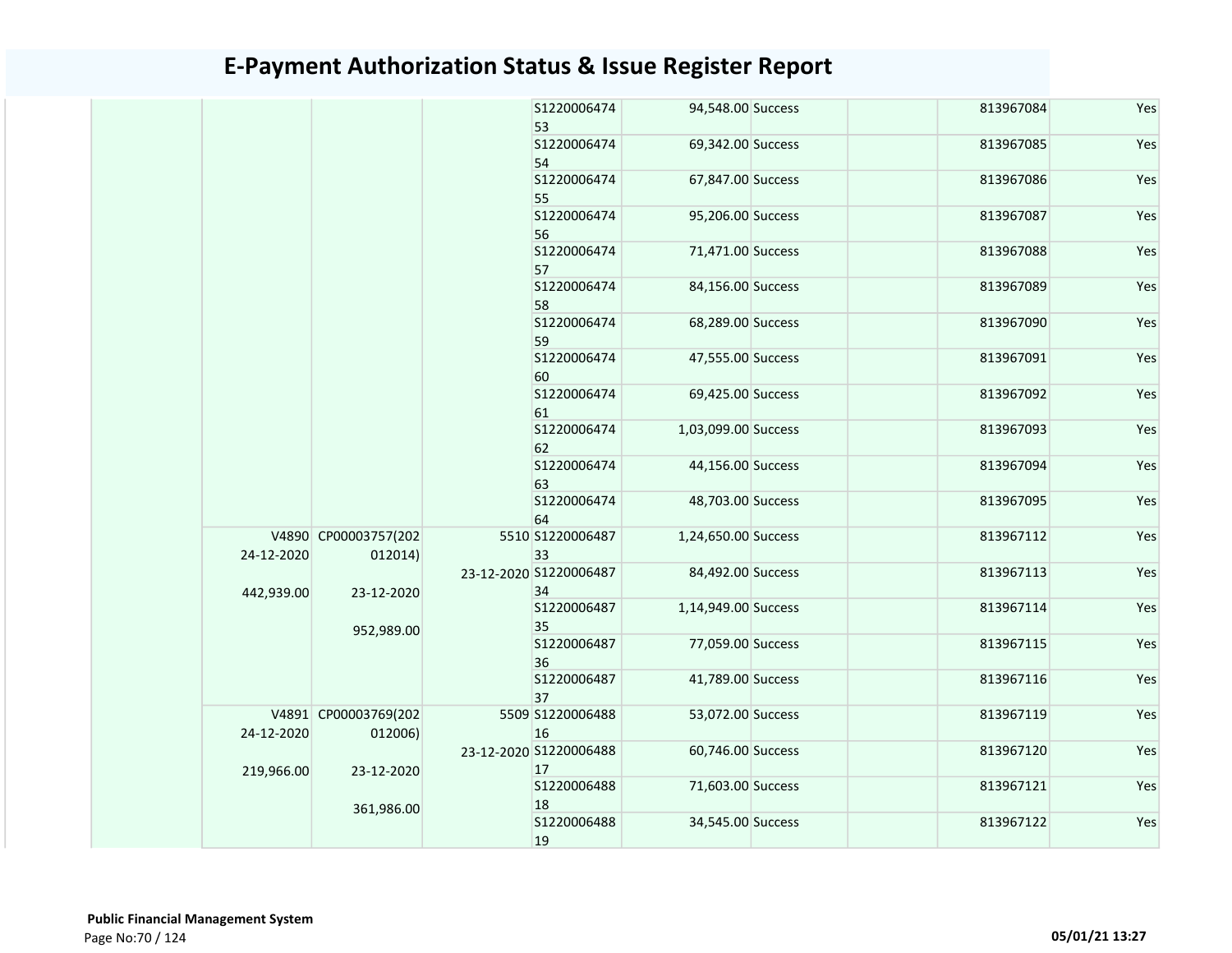|            | V4892 CP00003770(202 |            | 5508 S1220006489             | 29,959.00 Success | 813967160 | Yes |
|------------|----------------------|------------|------------------------------|-------------------|-----------|-----|
| 24-12-2020 | 012007)              |            | 34                           |                   |           |     |
|            |                      |            | 23-12-2020 S1220006489<br>35 | 31,532.00 Success | 813967161 | Yes |
| 298,664.00 | 23-12-2020           |            | S1220006489                  | 37,410.00 Success | 813967162 | Yes |
|            | 445,068.00           |            | 36                           |                   |           |     |
|            |                      |            | S1220006489                  | 37,935.00 Success | 813967163 | Yes |
|            |                      |            | 37                           |                   |           |     |
|            |                      |            | S1220006489<br>38            | 34,903.00 Success | 813967164 | Yes |
|            |                      |            | S1220006489                  | 43,075.00 Success | 813967165 | Yes |
|            |                      |            | 39                           |                   |           |     |
|            |                      |            | S1220006489                  | 30,095.00 Success | 813967166 | Yes |
|            |                      |            | 40                           |                   |           |     |
|            |                      |            | S1220006489<br>41            | 22,753.00 Success | 813967167 | Yes |
|            |                      |            | S1220006489                  | 31,002.00 Success | 813967168 | Yes |
|            |                      |            | 42                           |                   |           |     |
|            | V4893 CP00003773(202 |            | 5557 S1220006499             | 12,655.00 Success | 813967186 | Yes |
| 24-12-2020 | 012037)              |            | 48                           |                   |           |     |
| 12,655.00  | 23-12-2020           | 23-12-2020 |                              |                   |           |     |
|            |                      |            |                              |                   |           |     |
|            | 19 656 00            |            |                              |                   |           |     |
| V4894      | CP00003659           |            | 5538 S1220006489             | 2,850.00 Success  | 733152375 | Yes |
| 24-12-2020 |                      |            | 74                           |                   |           |     |
| 2,850.00   | 16-12-2020           | 23-12-2020 |                              |                   |           |     |
|            | 2.950.00             |            |                              |                   |           |     |
| V4895      | CP00003713           |            | 5484 S1220006570             | 74,235.00 Success | 733180413 | Yes |
| 24-12-2020 |                      |            | 12                           |                   |           |     |
| 74,235.00  | 21-12-2020           | 22-12-2020 |                              |                   |           |     |
|            | 74.235.00            |            |                              |                   |           |     |
| V4896      | CP00003712           |            | 5485 S1220006569             | 37,479.00 Success | 733129008 | Yes |
| 24-12-2020 |                      |            | 65                           |                   |           |     |
|            | 21-12-2020           | 22-12-2020 |                              |                   |           |     |
| 37,479.00  | 37.479.00            |            |                              |                   |           |     |
|            |                      |            |                              |                   |           |     |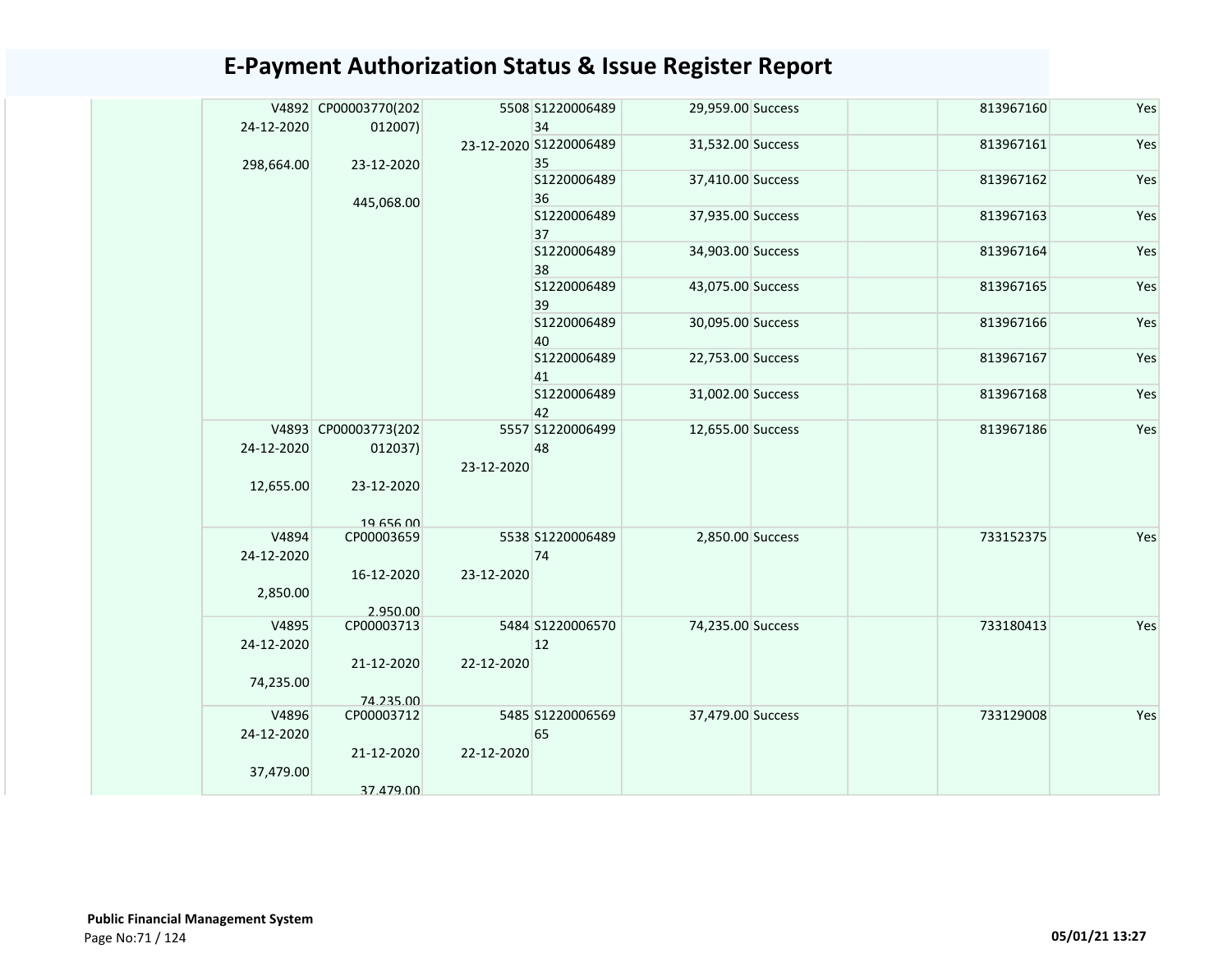| CP00003739<br>22-12-2020 | 23-12-2020                                                                                                | 31 |                                                                                                                                                                                                |                                                                                                                                                            | 733154158 | Yes |
|--------------------------|-----------------------------------------------------------------------------------------------------------|----|------------------------------------------------------------------------------------------------------------------------------------------------------------------------------------------------|------------------------------------------------------------------------------------------------------------------------------------------------------------|-----------|-----|
| 11.700.00<br>CP00003710  |                                                                                                           | 40 |                                                                                                                                                                                                |                                                                                                                                                            | 733156509 | Yes |
|                          |                                                                                                           |    |                                                                                                                                                                                                |                                                                                                                                                            |           |     |
| CP00003607               |                                                                                                           | 63 |                                                                                                                                                                                                |                                                                                                                                                            | 733183046 | Yes |
| 14-12-2020               | 23-12-2020                                                                                                |    |                                                                                                                                                                                                |                                                                                                                                                            |           |     |
| CP00003697               |                                                                                                           |    |                                                                                                                                                                                                |                                                                                                                                                            | 733186181 | Yes |
| 21-12-2020               | 21-12-2020                                                                                                |    |                                                                                                                                                                                                |                                                                                                                                                            |           |     |
| CP00003715               |                                                                                                           | 10 |                                                                                                                                                                                                |                                                                                                                                                            | 733189659 | Yes |
|                          |                                                                                                           |    |                                                                                                                                                                                                |                                                                                                                                                            |           |     |
| CP00003705               |                                                                                                           | 29 |                                                                                                                                                                                                |                                                                                                                                                            | 733190011 | Yes |
| 21-12-2020               | 21-12-2020                                                                                                |    |                                                                                                                                                                                                |                                                                                                                                                            |           |     |
| CP00003708               |                                                                                                           | 27 |                                                                                                                                                                                                |                                                                                                                                                            | 733191783 | Yes |
| 21-12-2020               | 21-12-2020                                                                                                |    |                                                                                                                                                                                                |                                                                                                                                                            |           |     |
| CP00003696               |                                                                                                           | 90 |                                                                                                                                                                                                |                                                                                                                                                            | 733158580 | Yes |
| 21-12-2020               | 21-12-2020                                                                                                |    |                                                                                                                                                                                                |                                                                                                                                                            |           |     |
|                          | 21-12-2020<br>2.940.00<br>16.280.00<br>1.101.00<br>21-12-2020<br>1.757.00<br>3.200.00<br>300.00<br>829.00 |    | 5531 S1220006587<br>5450 S1220006722<br>21-12-2020<br>5500 S1220006677<br>5451 S1220006725<br>14<br>5453 S1220006744<br>21-12-2020<br>5444 S1220006746<br>5442 S1220006832<br>5447 S1220006747 | 11,700.00 Success<br>2,940.00 Success<br>14,652.00 Success<br>1,101.00 Success<br>1,757.00 Success<br>3,200.00 Success<br>300.00 Success<br>829.00 Success |           |     |

 Public Financial Management System Page No:72 / 124 05/01/21 13:27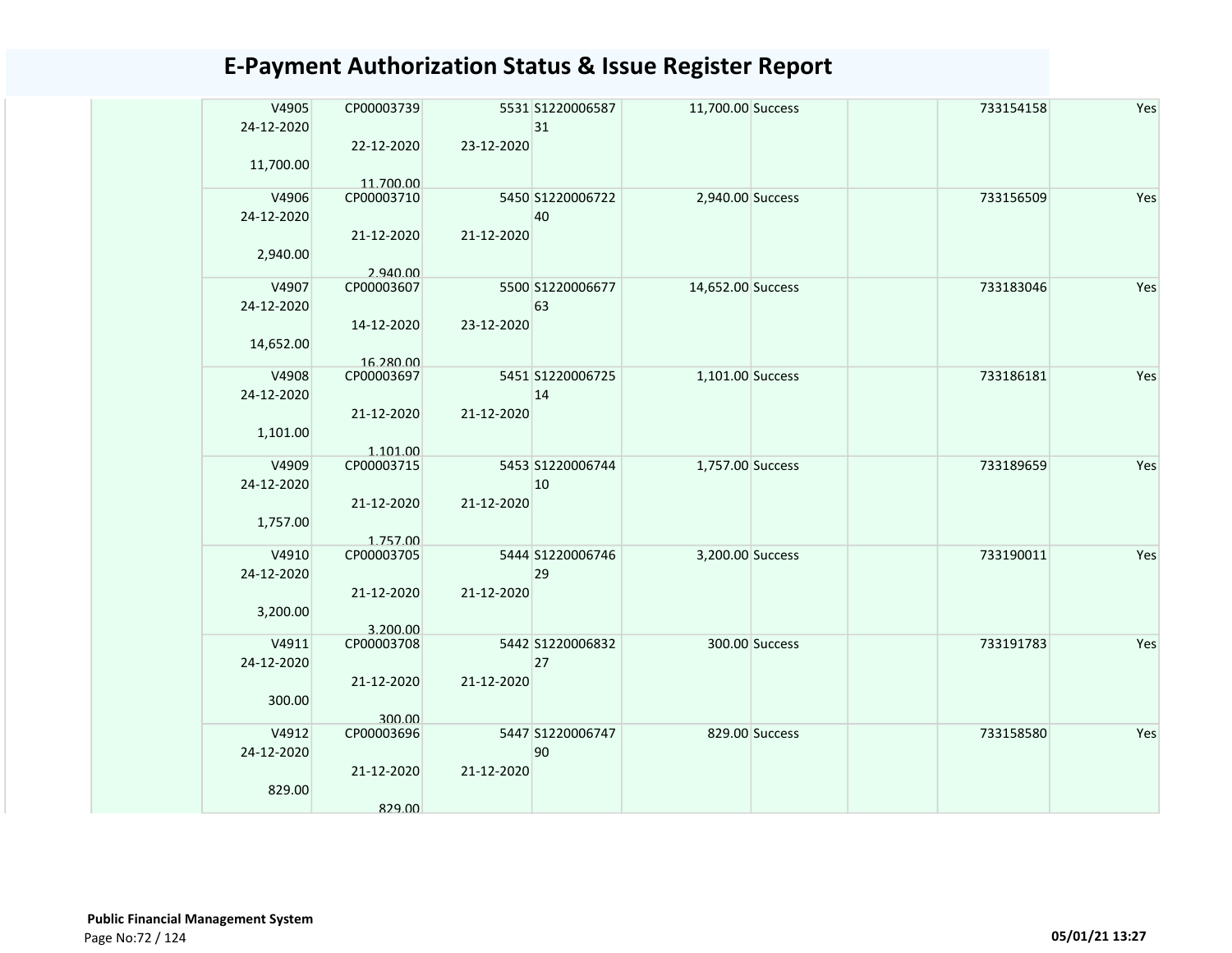| V4913<br>24-12-2020 | CP00003699                        |            | 5446 S1220006747<br>50 |                     | 389.00 Success | 733158208 | Yes |
|---------------------|-----------------------------------|------------|------------------------|---------------------|----------------|-----------|-----|
| 389.00              | 21-12-2020<br>389.00              | 21-12-2020 |                        |                     |                |           |     |
| V4914               | CP00003701                        |            | 5449 S1220006716       | 2,400.00 Success    |                | 733183826 | Yes |
|                     |                                   |            | 57                     |                     |                |           |     |
| 24-12-2020          |                                   |            |                        |                     |                |           |     |
| 2,400.00            | 21-12-2020                        | 21-12-2020 |                        |                     |                |           |     |
|                     | 2.400.00                          |            |                        |                     |                |           |     |
| V4925               | CP00003719                        |            | 5498 S1220006700       | 20,000.00 Success   |                | 733183480 | Yes |
| 24-12-2020          |                                   |            | 16                     |                     |                |           |     |
|                     | 22-12-2020                        | 23-12-2020 |                        |                     |                |           |     |
| 20,000.00           |                                   |            |                        |                     |                |           |     |
|                     |                                   |            |                        |                     |                |           |     |
|                     | 20.000.00<br>V4926 CP00003722(ELE |            | 5502 S1220006684       | 23,556.00 Success   |                | 733154814 | Yes |
|                     |                                   |            |                        |                     |                |           |     |
| 24-12-2020          | 2020120013)                       |            | 98                     |                     |                |           |     |
|                     |                                   |            | 23-12-2020 S1220006684 | 19,695.00 Success   |                | 733154842 | Yes |
| 43.251.00           | 22-12-2020                        |            | 99                     |                     |                |           |     |
| V4927               | CP00003742                        |            | 5533 S1220006708       | 3,35,272.00 Success |                | 733156185 | Yes |
| 24-12-2020          |                                   |            | 17                     |                     |                |           |     |
|                     | 23-12-2020                        | 23-12-2020 |                        |                     |                |           |     |
|                     |                                   |            |                        |                     |                |           |     |
| 335,272.00          |                                   |            |                        |                     |                |           |     |
|                     | 335.272.00                        |            |                        |                     |                |           |     |
|                     | V4928 CP00003735(GPF              |            | 5529 S1220006843       | 1,00,000.00 Success |                | 733161994 | Yes |
| 24-12-2020          | $-202012165$                      |            | 04                     |                     |                |           |     |
|                     |                                   | 23-12-2020 |                        |                     |                |           |     |
| 100,000.00          | 22-12-2020                        |            |                        |                     |                |           |     |
|                     |                                   |            |                        |                     |                |           |     |
|                     |                                   |            |                        |                     |                |           |     |
|                     | 100,000,00                        |            |                        |                     |                |           |     |
|                     | V4929 CP00003759(202              |            | 5512 S1220006814       | 65,178.00 Success   |                | 813943196 | Yes |
| 24-12-2020          | 012026)                           |            | 65                     |                     |                |           |     |
|                     |                                   | 23-12-2020 |                        |                     |                |           |     |
| 65,178.00           | 23-12-2020                        |            |                        |                     |                |           |     |
|                     |                                   |            |                        |                     |                |           |     |
|                     |                                   |            |                        |                     |                |           |     |
|                     | 79 788 00                         |            |                        |                     |                |           |     |
|                     | V4930 CP00003761(202              |            | 5514 S1220006809       | 30,139.00 Success   |                | 813943170 | Yes |
| 24-12-2020          | 012011)                           |            | 61                     |                     |                |           |     |
|                     |                                   |            | 23-12-2020 S1220006809 | 21,532.00 Success   |                | 813943171 | Yes |
| 515,182.00          | 23-12-2020                        |            | 62                     |                     |                |           |     |
|                     |                                   |            | S1220006809            | 45,071.00 Success   |                | 813943172 | Yes |
|                     |                                   |            | 63                     |                     |                |           |     |
|                     | 837.352.00                        |            |                        |                     |                |           |     |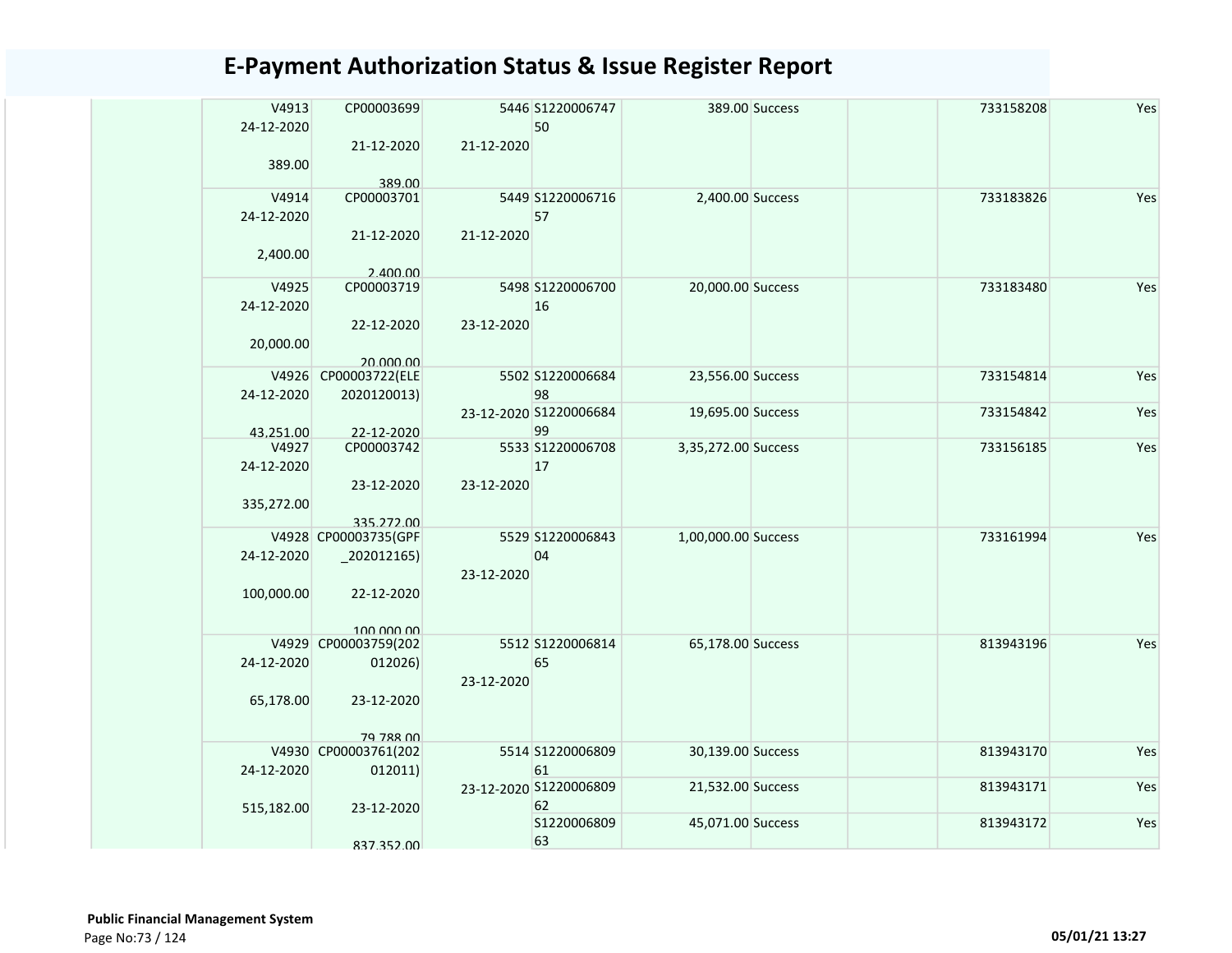|            |                                 | \$1220006809<br>64           | 31,128.00 Success | 813943174 | Yes |
|------------|---------------------------------|------------------------------|-------------------|-----------|-----|
|            |                                 | \$1220006809<br>65           | 41,550.00 Success | 813943175 | Yes |
|            |                                 | \$1220006809<br>66           | 38,934.00 Success | 813943176 | Yes |
|            |                                 | \$1220006809<br>67           | 35,437.00 Success | 813943177 | Yes |
|            |                                 | S1220006809<br>68            | 31,807.00 Success | 813943178 | Yes |
|            |                                 | \$1220006809<br>69           | 46,274.00 Success | 813943179 | Yes |
|            |                                 | S1220006809<br>70            | 27,057.00 Success | 813943180 | Yes |
|            |                                 | \$1220006809<br>71           | 26,949.00 Success | 813943181 | Yes |
|            |                                 | \$1220006809<br>72           | 26,053.00 Success | 813943182 | Yes |
|            |                                 | \$1220006809<br>73           | 27,437.00 Success | 813943183 | Yes |
|            |                                 | \$1220006809<br>74           | 36,514.00 Success | 813943184 | Yes |
|            |                                 | \$1220006809<br>75           | 27,404.00 Success | 813943185 | Yes |
|            |                                 | \$1220006809<br>76           | 21,896.00 Success | 813943186 | Yes |
| 24-12-2020 | V4931 CP00003763(202<br>012023) | 5516 S1220006798<br>61       | 45,050.00 Success | 813943123 | Yes |
| 110,987.00 | 23-12-2020                      | 23-12-2020 S1220006798<br>62 | 37,950.00 Success | 813943124 | Yes |
|            | 178 059 00                      | S1220006798<br>63            | 27,987.00 Success | 813943125 | Yes |
| 24-12-2020 | V4932 CP00003766(202<br>012008) | 5513 S1220006811<br>94       | 38,342.00 Success | 813943188 | Yes |
| 212,679.00 | 23-12-2020                      | 23-12-2020 S1220006811<br>95 | 36,532.00 Success | 813943190 | Yes |
|            | 276,552.00                      | \$1220006811<br>96           | 45,462.00 Success | 813943191 | Yes |
|            |                                 | S1220006811<br>97            | 26,175.00 Success | 813943192 | Yes |
|            |                                 | \$1220006811<br>98           | 37,142.00 Success | 813943193 | Yes |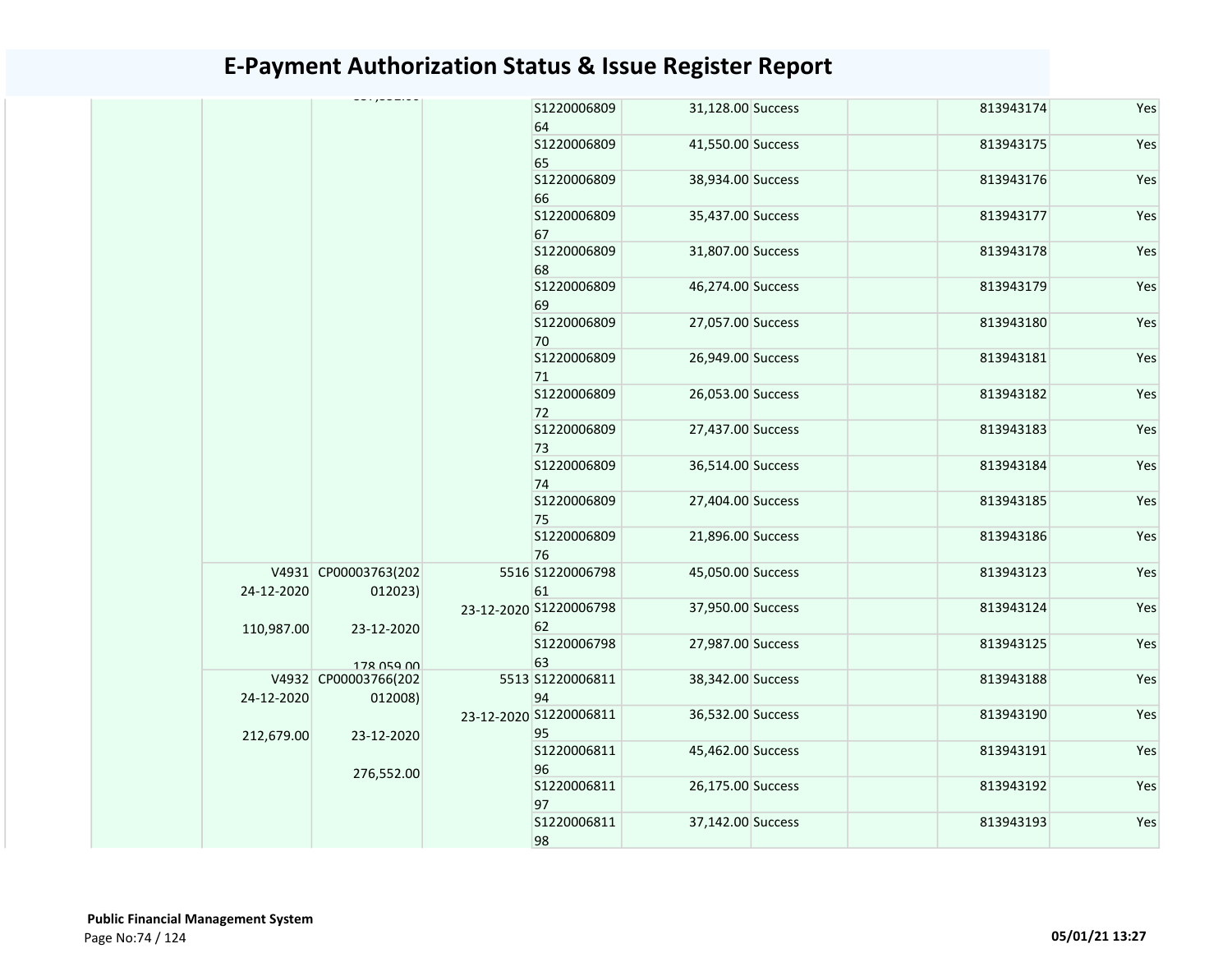|              |                                 |  | S1220006811<br>99            | 29,026.00 Success | 813943194         | Yes       |     |  |  |  |  |  |  |  |  |  |  |  |  |                   |                   |
|--------------|---------------------------------|--|------------------------------|-------------------|-------------------|-----------|-----|--|--|--|--|--|--|--|--|--|--|--|--|-------------------|-------------------|
| 24-12-2020   | V4933 CP00003767(202<br>012028) |  | 5515 S1220006799<br>17       | 38,282.00 Success | 813943127         | Yes       |     |  |  |  |  |  |  |  |  |  |  |  |  |                   |                   |
| 1,427,601.00 | 23-12-2020                      |  | 23-12-2020 S1220006799<br>18 | 40,774.00 Success | 813943128         | Yes       |     |  |  |  |  |  |  |  |  |  |  |  |  |                   |                   |
|              | 2,072,274.00                    |  | S1220006799<br>19            | 29,512.00 Success | 813943129         | Yes       |     |  |  |  |  |  |  |  |  |  |  |  |  |                   |                   |
|              |                                 |  | S1220006799<br>20            | 25,724.00 Success | 813943130         | Yes       |     |  |  |  |  |  |  |  |  |  |  |  |  |                   |                   |
|              |                                 |  | S1220006799<br>21            | 33,724.00 Success | 813943131         | Yes       |     |  |  |  |  |  |  |  |  |  |  |  |  |                   |                   |
|              |                                 |  | S1220006799<br>22            | 32,057.00 Success | 813943132         | Yes       |     |  |  |  |  |  |  |  |  |  |  |  |  |                   |                   |
|              |                                 |  | S1220006799<br>23            | 32,724.00 Success | 813943133         | Yes       |     |  |  |  |  |  |  |  |  |  |  |  |  |                   |                   |
|              |                                 |  | S1220006799<br>24            | 34,437.00 Success | 813943134         | Yes       |     |  |  |  |  |  |  |  |  |  |  |  |  |                   |                   |
|              |                                 |  | S1220006799<br>25            | 35,799.00 Success | 813943135         | Yes       |     |  |  |  |  |  |  |  |  |  |  |  |  |                   |                   |
|              |                                 |  | S1220006799<br>26            | 30,989.00 Success | 813943136         | Yes       |     |  |  |  |  |  |  |  |  |  |  |  |  |                   |                   |
|              |                                 |  |                              | S1220006799<br>27 | 14,318.00 Success | 813943137 | Yes |  |  |  |  |  |  |  |  |  |  |  |  |                   |                   |
|              |                                 |  | S1220006799<br>28            | 38,282.00 Success | 813943138         | Yes       |     |  |  |  |  |  |  |  |  |  |  |  |  |                   |                   |
|              |                                 |  |                              | S1220006799<br>29 | 33,532.00 Success | 813943139 | Yes |  |  |  |  |  |  |  |  |  |  |  |  |                   |                   |
|              |                                 |  |                              | S1220006799<br>30 | 33,532.00 Success | 813943140 | Yes |  |  |  |  |  |  |  |  |  |  |  |  |                   |                   |
|              |                                 |  |                              |                   |                   |           |     |  |  |  |  |  |  |  |  |  |  |  |  | S1220006799<br>31 | 43,532.00 Success |
|              |                                 |  | S1220006799<br>32            | 40,282.00 Success | 813943142         | Yes       |     |  |  |  |  |  |  |  |  |  |  |  |  |                   |                   |
|              |                                 |  | S1220006799<br>33            | 42,627.00 Success | 813943143         | Yes       |     |  |  |  |  |  |  |  |  |  |  |  |  |                   |                   |
|              |                                 |  | S1220006799<br>34            | 38,532.00 Success | 813943144         | Yes       |     |  |  |  |  |  |  |  |  |  |  |  |  |                   |                   |
|              |                                 |  | S1220006799<br>35            | 33,282.00 Success | 813943145         | Yes       |     |  |  |  |  |  |  |  |  |  |  |  |  |                   |                   |
|              |                                 |  | S1220006799<br>36            | 38,512.00 Success | 813943146         | Yes       |     |  |  |  |  |  |  |  |  |  |  |  |  |                   |                   |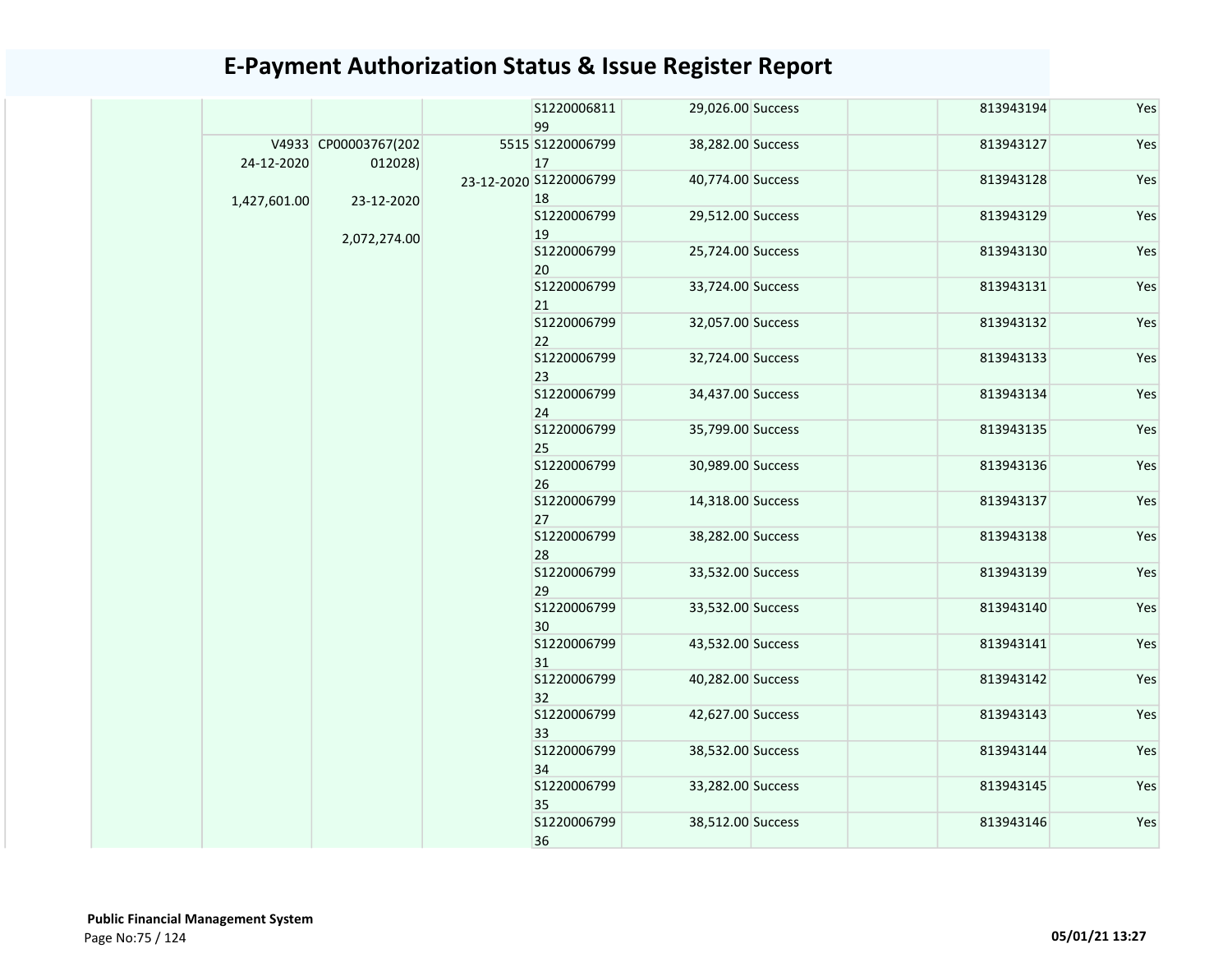| S1220006799<br>37                | 37,122.00 Success                      | 813943147              | Yes        |
|----------------------------------|----------------------------------------|------------------------|------------|
| S1220006799<br>38                | 19,512.00 Success                      | 813943148              | Yes        |
| S1220006799<br>39                | 38,282.00 Success                      | 813943149              | Yes        |
| S1220006799<br>40                | 29,512.00 Success                      | 813943150              | Yes        |
| S1220006799<br>41                | 35,083.00 Success                      | 813943151              | Yes        |
| S1220006799<br>42                | 32,799.00 Success                      | 813943152              | Yes        |
| S1220006799<br>43                | 51,532.00 Success                      | 813943153              | Yes        |
| S1220006799<br>44                | 43,914.00 Success                      | 813943154              | Yes        |
| S1220006799<br>45                | 37,572.00 Success                      | 813943155              | Yes        |
| S1220006799<br>46                | 41,417.00 Success                      | 813943156              | Yes        |
| S1220006799<br>47                | 26,491.00 Success                      | 813943157              | Yes        |
| S1220006799<br>48                | 24,512.00 Success                      | 813943158              | Yes        |
| S1220006799<br>49                | 38,282.00 Success                      | 813943159              | Yes        |
| S1220006799<br>50                | 34,833.00 Success                      | 813943160              | Yes        |
| S1220006799<br>51                | 38,512.00 Success                      | 813943161              | Yes        |
| S1220006799<br>52<br>S1220006799 | 30,799.00 Success<br>27,437.00 Success | 813943162<br>813943163 | Yes<br>Yes |
| 53<br>S1220006799                |                                        | 813943164              |            |
| 54<br>S1220006799                | 32,416.00 Success<br>32,936.00 Success |                        | Yes        |
| 55                               |                                        | 813943165              | Yes        |
| S1220006799<br>56                | 50,494.00 Success                      | 813943166              | Yes        |
| S1220006799<br>57                | 33,691.00 Success                      | 813943167              | Yes        |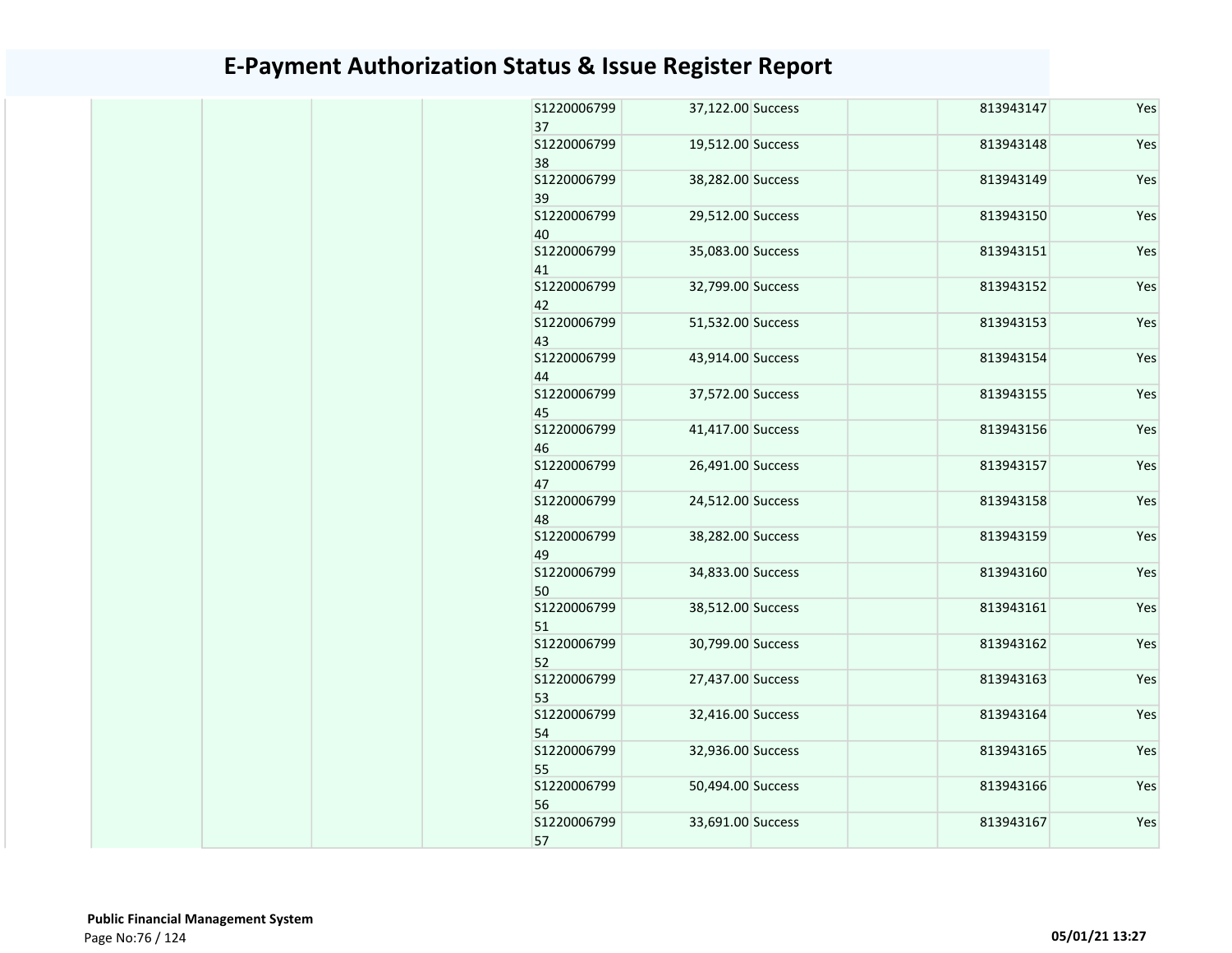| V4934<br>24-12-2020<br>6,591.00 | CP00003694<br>21-12-2020<br>6.591.00                                      | 21-12-2020 | 5436 S1220006745<br>02 | 6,591.00 Success    |                | 733156860 | Yes |
|---------------------------------|---------------------------------------------------------------------------|------------|------------------------|---------------------|----------------|-----------|-----|
| V4935<br>24-12-2020<br>7,168.00 | CP00003700<br>21-12-2020                                                  | 21-12-2020 | 5445 S1220006835<br>98 | 7,168.00 Success    |                | 733161653 | Yes |
| V4936<br>24-12-2020<br>2,400.00 | 7.168.00<br>CP00003704<br>21-12-2020<br>2.400.00                          | 21-12-2020 | 5448 S1220006790<br>17 | 2,400.00 Success    |                | 733191392 | Yes |
| V4937<br>24-12-2020<br>5,890.00 | CP00003707<br>21-12-2020<br>5.890.00                                      | 21-12-2020 | 5441 S1220006790<br>62 | 5,890.00 Success    |                | 733158908 | Yes |
| V4938<br>24-12-2020<br>3,888.00 | CP00003709<br>21-12-2020<br>3.888.00                                      | 21-12-2020 | 5443 S1220006832<br>46 | 3,888.00 Success    |                | 733161279 | Yes |
| V4939<br>24-12-2020<br>4,266.00 | CP00003698<br>21-12-2020<br>4.266.00                                      | 21-12-2020 | 5452 S1220006727<br>27 | 4,266.00 Success    |                | 733186528 | Yes |
| V4940<br>24-12-2020<br>357.00   | CP00003706<br>21-12-2020<br>357.00                                        | 21-12-2020 | 5440 S1220006941<br>18 |                     | 357.00 Success | 734471601 | Yes |
| 24-12-2020<br>188,632.00        | V4942 CP00003725(511<br>687765644185-<br>1B1)<br>22-12-2020<br>101 RRA 00 | 23-12-2020 | 5548 S1220006927<br>09 | 1,88,632.00 Success |                | 734471232 | Yes |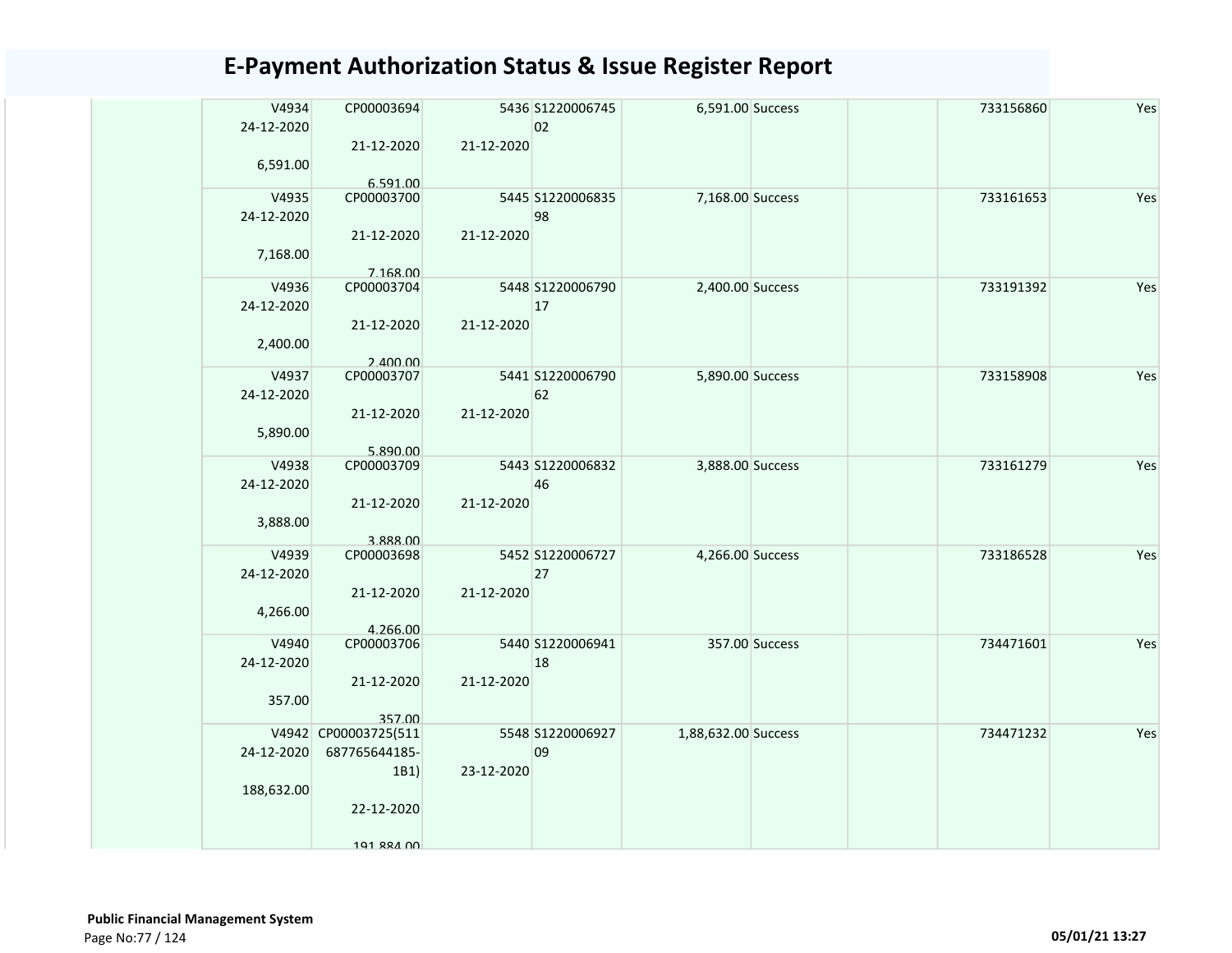| 24-12-2020<br>84,936.00  | V4943 CP00003726(511<br>687707724510-<br>1B1<br>22-12-2020                                    | 23-12-2020 | 5549 S1220006927<br>25       | 84,936.00 Success   |  | 734471350 | Yes |  |  |  |                   |                   |  |           |     |  |  |  |  |  |  |  |  |  |  |  |  |  |  |  |                   |                   |  |           |     |  |  |  |  |  |  |  |                   |                   |  |           |     |
|--------------------------|-----------------------------------------------------------------------------------------------|------------|------------------------------|---------------------|--|-----------|-----|--|--|--|-------------------|-------------------|--|-----------|-----|--|--|--|--|--|--|--|--|--|--|--|--|--|--|--|-------------------|-------------------|--|-----------|-----|--|--|--|--|--|--|--|-------------------|-------------------|--|-----------|-----|
| 24-12-2020<br>195,529.00 | <b>QQ 000 38</b><br>V4944 CP00003727(511<br>687732547537-<br>1B1<br>22-12-2020                | 23-12-2020 | 5547 S1220006927<br>32       | 1,95,529.00 Success |  | 734471499 | Yes |  |  |  |                   |                   |  |           |     |  |  |  |  |  |  |  |  |  |  |  |  |  |  |  |                   |                   |  |           |     |  |  |  |  |  |  |  |                   |                   |  |           |     |
| 24-12-2020<br>23,083.00  | 198 900 00<br>V4945 CP00003729(511<br>687746287990-<br>1B1)<br>22-12-2020<br><b>23 500 00</b> | 23-12-2020 | 5550 S1220006926<br>36       | 23,083.00 Success   |  | 734478125 | Yes |  |  |  |                   |                   |  |           |     |  |  |  |  |  |  |  |  |  |  |  |  |  |  |  |                   |                   |  |           |     |  |  |  |  |  |  |  |                   |                   |  |           |     |
| 24-12-2020               | V4946 CP00003748(202<br>012033)                                                               |            | 5505 S1220006933<br>09       | 57,789.00 Success   |  | 813943444 | Yes |  |  |  |                   |                   |  |           |     |  |  |  |  |  |  |  |  |  |  |  |  |  |  |  |                   |                   |  |           |     |  |  |  |  |  |  |  |                   |                   |  |           |     |
| 1,616,953.00             | 23-12-2020                                                                                    |            | 23-12-2020 S1220006933<br>10 | 83,438.00 Success   |  | 813943445 | Yes |  |  |  |                   |                   |  |           |     |  |  |  |  |  |  |  |  |  |  |  |  |  |  |  |                   |                   |  |           |     |  |  |  |  |  |  |  |                   |                   |  |           |     |
|                          |                                                                                               |            | S1220006933<br>11            | 84,507.00 Success   |  | 813943446 | Yes |  |  |  |                   |                   |  |           |     |  |  |  |  |  |  |  |  |  |  |  |  |  |  |  |                   |                   |  |           |     |  |  |  |  |  |  |  |                   |                   |  |           |     |
|                          | 2,814,477.00                                                                                  |            | S1220006933<br>12            | 74,960.00 Success   |  | 813943447 | Yes |  |  |  |                   |                   |  |           |     |  |  |  |  |  |  |  |  |  |  |  |  |  |  |  |                   |                   |  |           |     |  |  |  |  |  |  |  |                   |                   |  |           |     |
|                          |                                                                                               |            |                              |                     |  |           |     |  |  |  |                   |                   |  |           |     |  |  |  |  |  |  |  |  |  |  |  |  |  |  |  | S1220006933<br>13 | 76,852.00 Success |  | 813943448 | Yes |  |  |  |  |  |  |  |                   |                   |  |           |     |
|                          |                                                                                               |            | S1220006939<br>14            | 62,208.00 Success   |  | 813943449 | Yes |  |  |  |                   |                   |  |           |     |  |  |  |  |  |  |  |  |  |  |  |  |  |  |  |                   |                   |  |           |     |  |  |  |  |  |  |  |                   |                   |  |           |     |
|                          |                                                                                               |            |                              |                     |  |           |     |  |  |  |                   |                   |  |           |     |  |  |  |  |  |  |  |  |  |  |  |  |  |  |  |                   |                   |  |           |     |  |  |  |  |  |  |  | S1220006939<br>15 | 85,406.00 Success |  | 813943450 | Yes |
|                          |                                                                                               |            |                              |                     |  |           |     |  |  |  | S1220006939<br>16 | 75,105.00 Success |  | 813943451 | Yes |  |  |  |  |  |  |  |  |  |  |  |  |  |  |  |                   |                   |  |           |     |  |  |  |  |  |  |  |                   |                   |  |           |     |
|                          |                                                                                               |            | S1220006939<br>17            | 87,658.00 Success   |  | 813943452 | Yes |  |  |  |                   |                   |  |           |     |  |  |  |  |  |  |  |  |  |  |  |  |  |  |  |                   |                   |  |           |     |  |  |  |  |  |  |  |                   |                   |  |           |     |
|                          |                                                                                               |            | S1220006939<br>18            | 84,722.00 Success   |  | 813943453 | Yes |  |  |  |                   |                   |  |           |     |  |  |  |  |  |  |  |  |  |  |  |  |  |  |  |                   |                   |  |           |     |  |  |  |  |  |  |  |                   |                   |  |           |     |
|                          |                                                                                               |            | \$1220006939<br>19           | 83,224.00 Success   |  | 813943454 | Yes |  |  |  |                   |                   |  |           |     |  |  |  |  |  |  |  |  |  |  |  |  |  |  |  |                   |                   |  |           |     |  |  |  |  |  |  |  |                   |                   |  |           |     |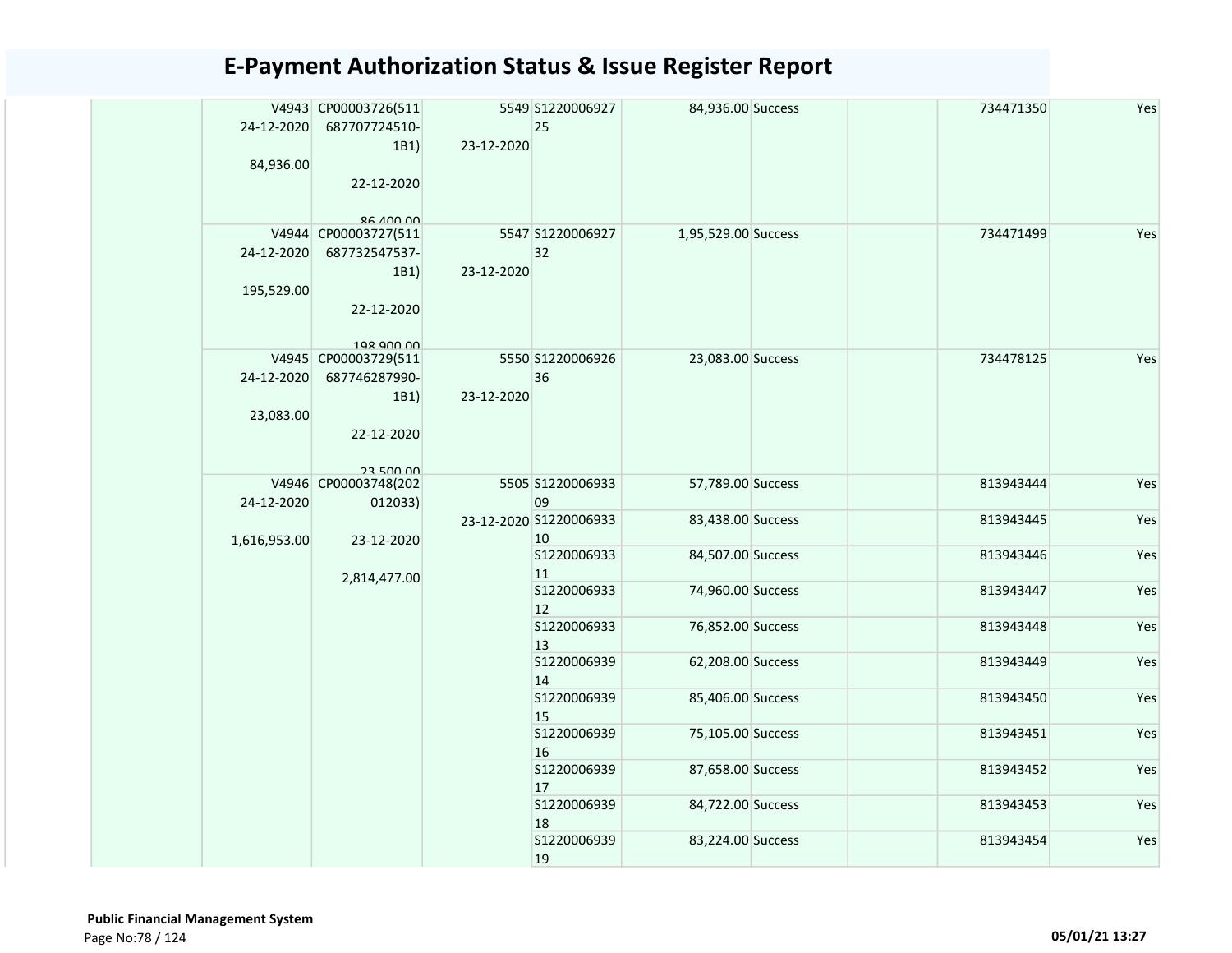|              |                                 |  | S1220006939<br>20            | 1,02,824.00 Success | 813943455 | Yes |                   |                   |           |     |
|--------------|---------------------------------|--|------------------------------|---------------------|-----------|-----|-------------------|-------------------|-----------|-----|
|              |                                 |  | \$1220006939<br>21           | 63,068.00 Success   | 813943456 | Yes |                   |                   |           |     |
|              |                                 |  | S1220006939<br>22            | 92,538.00 Success   | 813943457 | Yes |                   |                   |           |     |
|              |                                 |  | S1220006939<br>23            | 63,562.00 Success   | 813943458 | Yes |                   |                   |           |     |
|              |                                 |  | S1220006939<br>24            | 60,607.00 Success   | 813943459 | Yes |                   |                   |           |     |
|              |                                 |  | S1220006939<br>25            | 18,524.00 Success   | 813943460 | Yes |                   |                   |           |     |
|              |                                 |  | S1220006939<br>26            | 95,105.00 Success   | 813943461 | Yes |                   |                   |           |     |
|              |                                 |  | S1220006939<br>27            | 61,558.00 Success   | 813943462 | Yes |                   |                   |           |     |
|              |                                 |  | S1220006939<br>28            | 91,358.00 Success   | 813943463 | Yes |                   |                   |           |     |
|              |                                 |  | \$1220006939<br>29           | 45,458.00 Success   | 813943464 | Yes |                   |                   |           |     |
|              |                                 |  | \$1220006939<br>30           | 66,482.00 Success   | 813943465 | Yes |                   |                   |           |     |
| 24-12-2020   | V4947 CP00003749(202<br>012030) |  | 5506 S1220006939<br>38       | 94,771.00 Success   | 813943468 | Yes |                   |                   |           |     |
| 2,972,370.00 | 23-12-2020                      |  | 23-12-2020 S1220006939<br>39 | 1,42,487.00 Success | 813943469 | Yes |                   |                   |           |     |
|              | 5,367,699.00                    |  | S1220006939<br>40            | 1,73,235.00 Success | 813943470 | Yes |                   |                   |           |     |
|              |                                 |  | S1220006939<br>41            | 51,637.00 Success   | 813943471 | Yes |                   |                   |           |     |
|              |                                 |  | \$1220006939<br>42           | 81,918.00 Success   | 813943473 | Yes |                   |                   |           |     |
|              |                                 |  | S1220006939<br>43            | 1,69,912.00 Success | 813943474 | Yes |                   |                   |           |     |
|              |                                 |  | S1220006939<br>44            | 51,532.00 Success   | 813943475 | Yes |                   |                   |           |     |
|              |                                 |  | S1220006939<br>45            | 1,32,624.00 Success | 813943476 | Yes |                   |                   |           |     |
|              |                                 |  |                              |                     |           |     | S1220006939<br>46 | 87,252.00 Success | 813943478 | Yes |
|              |                                 |  | S1220006939<br>47            | 1,86,106.00 Success | 813943479 | Yes |                   |                   |           |     |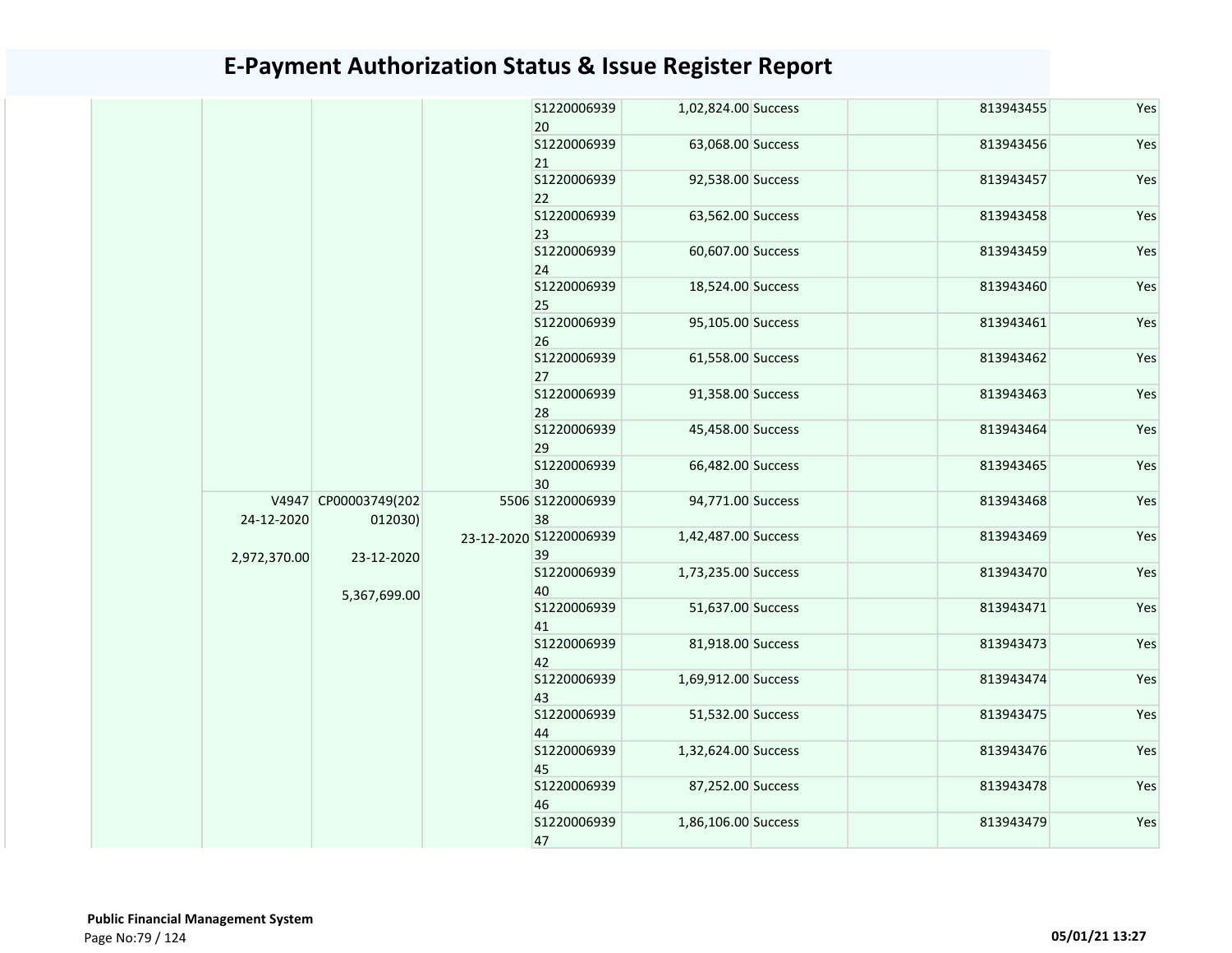|              |                      | 48                     | S1220006939      | 1,18,953.00 Success | 813943480 | Yes |
|--------------|----------------------|------------------------|------------------|---------------------|-----------|-----|
|              |                      |                        | S1220006939      | 1,50,588.00 Success | 813943481 | Yes |
|              |                      | 49                     |                  |                     |           |     |
|              |                      |                        | S1220006939      | 26,023.00 Success   | 813943482 | Yes |
|              |                      | 50                     |                  |                     |           |     |
|              |                      |                        | S1220006939      | 1,03,128.00 Success | 813943483 | Yes |
|              |                      | 51                     |                  |                     |           |     |
|              |                      |                        | S1220006939      | 70,335.00 Success   | 813943484 | Yes |
|              |                      | 52                     |                  |                     |           |     |
|              |                      |                        | S1220006939      | 1,87,342.00 Success | 813943485 | Yes |
|              |                      | 53                     |                  |                     |           |     |
|              |                      | 54                     | S1220006939      | 1,75,814.00 Success | 813943486 | Yes |
|              |                      |                        | S1220006939      | 54,537.00 Success   | 813943487 | Yes |
|              |                      | 55                     |                  |                     |           |     |
|              |                      |                        | S1220006939      | 1,50,218.00 Success | 813943488 | Yes |
|              |                      | 56                     |                  |                     |           |     |
|              |                      |                        | S1220006939      | 84,988.00 Success   | 813943489 | Yes |
|              |                      | 57                     |                  |                     |           |     |
|              |                      |                        | S1220006939      | 1,33,226.00 Success | 813943490 | Yes |
|              |                      | 58                     |                  |                     |           |     |
|              |                      |                        | S1220006939      | 77,742.00 Success   | 813943491 | Yes |
|              |                      | 59                     | S1220006939      | 1,64,457.00 Success | 813943492 | Yes |
|              |                      | 60                     |                  |                     |           |     |
|              |                      |                        | S1220006939      | 1,43,862.00 Success | 813943493 | Yes |
|              |                      | 61                     |                  |                     |           |     |
|              |                      |                        | S1220006939      | 1,59,683.00 Success | 813943494 | Yes |
|              |                      | 62                     |                  |                     |           |     |
|              | V4948 CP00003750(202 |                        | 5521 S1220006939 | 81,532.00 Success   | 813943496 | Yes |
| 24-12-2020   | 012027)              | 65                     |                  |                     |           |     |
|              |                      | 23-12-2020 S1220006939 |                  | 62,668.00 Success   | 813943497 | Yes |
| 1,272,624.00 | 23-12-2020           | 66                     |                  |                     |           |     |
|              |                      |                        | S1220006939      | 94,966.00 Success   | 813943498 | Yes |
|              | 1,655,896.00         | 67                     | S1220006939      | 73,386.00 Success   | 813943499 | Yes |
|              |                      | 68                     |                  |                     |           |     |
|              |                      |                        | S1220006939      | 83,216.00 Success   | 813943500 | Yes |
|              |                      | 69                     |                  |                     |           |     |
|              |                      |                        | S1220006939      | 64,418.00 Success   | 813943501 | Yes |
|              |                      | 70                     |                  |                     |           |     |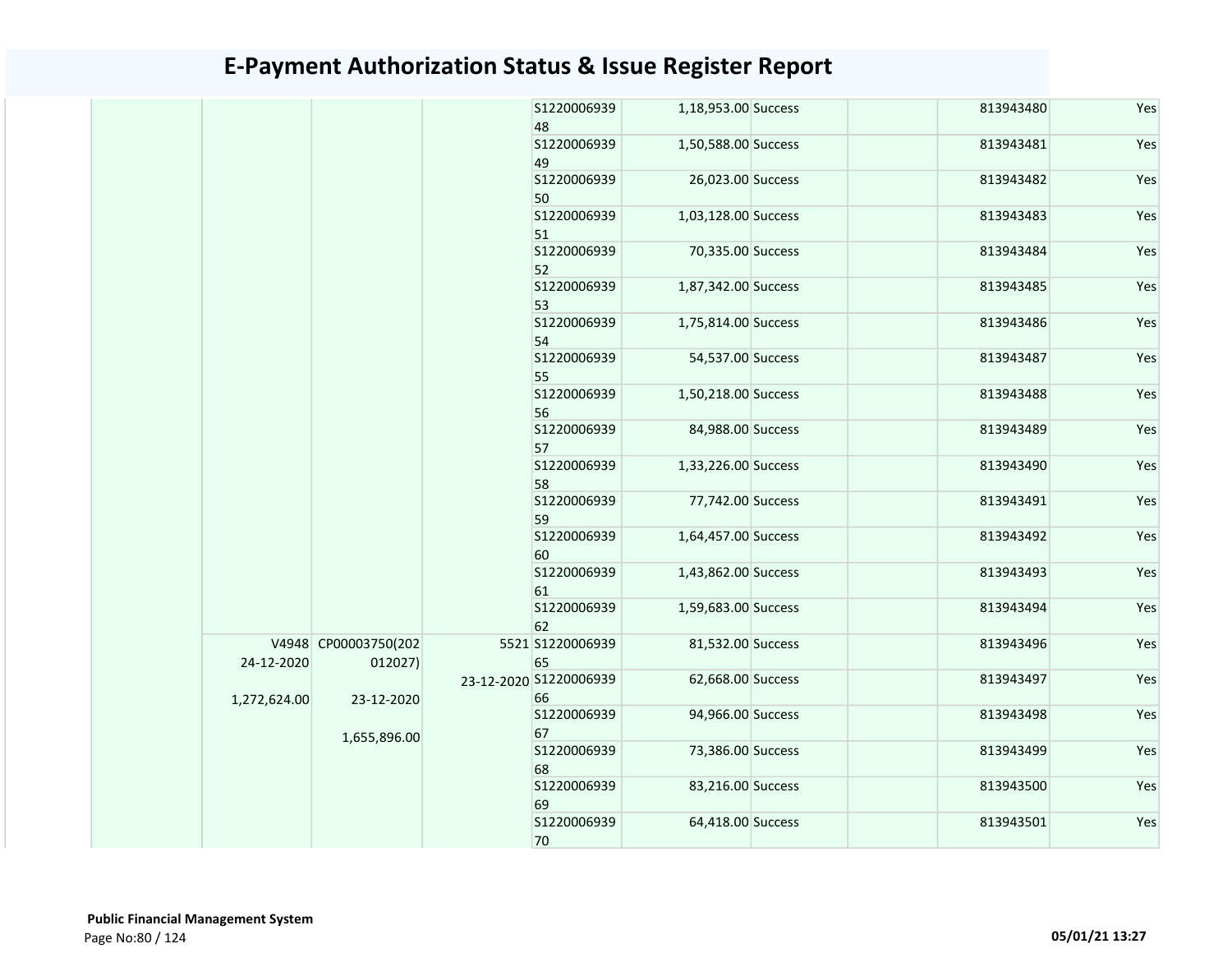|            |                                 | S1220006939<br>71            | 72,472.00 Success   | 813943502 | Yes |
|------------|---------------------------------|------------------------------|---------------------|-----------|-----|
|            |                                 | S1220006939<br>72            | 76,976.00 Success   | 813943503 | Yes |
|            |                                 | S1220006939<br>73            | 67,640.00 Success   | 813943504 | Yes |
|            |                                 | S1220006939<br>74            | 87,495.00 Success   | 813943505 | Yes |
|            |                                 | S1220006939<br>75            | 82,612.00 Success   | 813943506 | Yes |
|            |                                 | S1220006939<br>76            | 66,164.00 Success   | 813943508 | Yes |
|            |                                 | S1220006939<br>77            | 84,028.00 Success   | 813943509 | Yes |
|            |                                 | S1220006939<br>78            | 81,865.00 Success   | 813943510 | Yes |
|            |                                 | S1220006939<br>79            | 85,381.00 Success   | 813943511 | Yes |
|            |                                 | S1220006939<br>80            | 1,07,805.00 Success | 813943512 | Yes |
| 24-12-2020 | V4949 CP00003751(202<br>012031) | 5520 S1220006940<br>13       | 26,812.00 Success   | 813943520 | Yes |
| 863,840.00 | 23-12-2020                      | 23-12-2020 S1220006940<br>14 | 26,812.00 Success   | 813943521 | Yes |
|            | 946,911.00                      | S1220006940<br>15            | 26,812.00 Success   | 813943522 | Yes |
|            |                                 | S1220006940<br>16            | 26,812.00 Success   | 813943523 | Yes |
|            |                                 | S1220006940<br>17            | 21,208.00 Success   | 813943524 | Yes |
|            |                                 | S1220006940<br>18            | 26,812.00 Success   | 813943525 | Yes |
|            |                                 | S1220006940<br>19            | 26,812.00 Success   | 813943526 | Yes |
|            |                                 | S1220006940<br>20            | 26,812.00 Success   | 813943527 | Yes |
|            |                                 | S1220006940<br>21            | 26,812.00 Success   | 813943528 | Yes |
|            |                                 | S1220006940<br>22            | 26,812.00 Success   | 813943529 | Yes |
|            |                                 | S1220006940<br>23            | 26,812.00 Success   | 813943530 | Yes |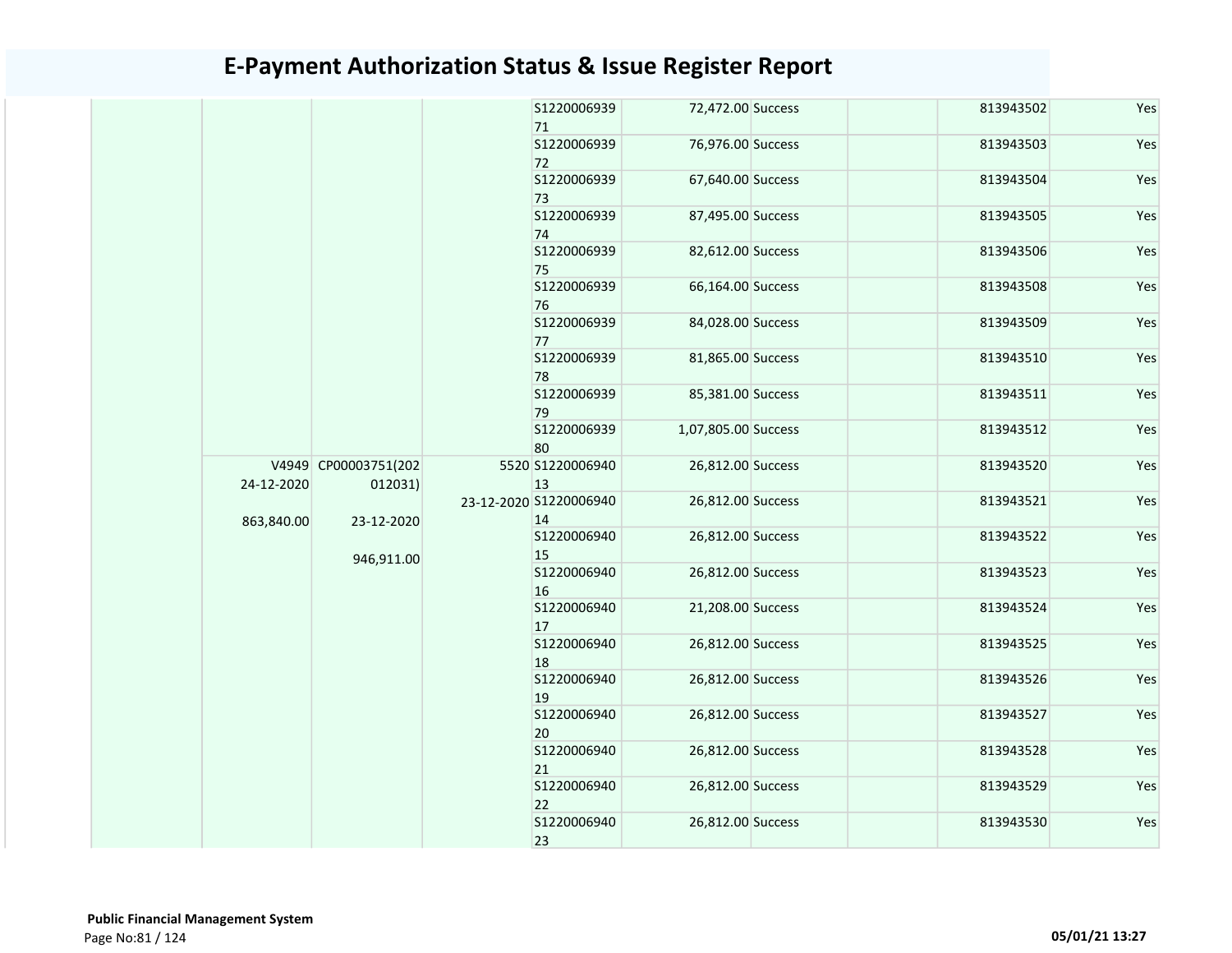| S1220006940<br>24                | 26,812.00 Success                      | 813943531              | Yes        |
|----------------------------------|----------------------------------------|------------------------|------------|
| S1220006940<br>25                | 26,812.00 Success                      | 813943532              | Yes        |
| S1220006940<br>26                | 26,812.00 Success                      | 813943533              | Yes        |
| S1220006940<br>27                | 26,812.00 Success                      | 813943534              | Yes        |
| S1220006940<br>28                | 26,812.00 Success                      | 813943535              | Yes        |
| S1220006940<br>29                | 26,812.00 Success                      | 813943536              | Yes        |
| S1220006940<br>30                | 26,812.00 Success                      | 813943537              | Yes        |
| S1220006940<br>31                | 26,812.00 Success                      | 813943538              | Yes        |
| \$1220006940<br>32               | 26,812.00 Success                      | 813943539              | Yes        |
| \$1220006940<br>33               | 26,812.00 Success                      | 813943540              | Yes        |
| S1220006940<br>34                | 21,236.00 Success                      | 813943541              | Yes        |
| S1220006940<br>35                | 26,812.00 Success                      | 813943542              | Yes        |
| S1220006940<br>36                | 26,812.00 Success                      | 813943543              | Yes        |
| S1220006940<br>37                | 26,812.00 Success                      | 813943544              | Yes        |
| S1220006940<br>38                | 26,812.00 Success                      | 813943546              | Yes        |
| S1220006940<br>39<br>S1220006940 | 26,180.00 Success<br>26,812.00 Success | 813943547              | Yes<br>Yes |
| 40<br>S1220006940                | 26,180.00 Success                      | 813943548<br>813943549 | Yes        |
| 41<br>S1220006940                | 20,576.00 Success                      | 813943550              | Yes        |
| 42<br>S1220006940                | 26,812.00 Success                      | 813943551              | Yes        |
| 43<br>S1220006940                | 25,674.00 Success                      |                        |            |
| 44                               |                                        | 813943552              | Yes        |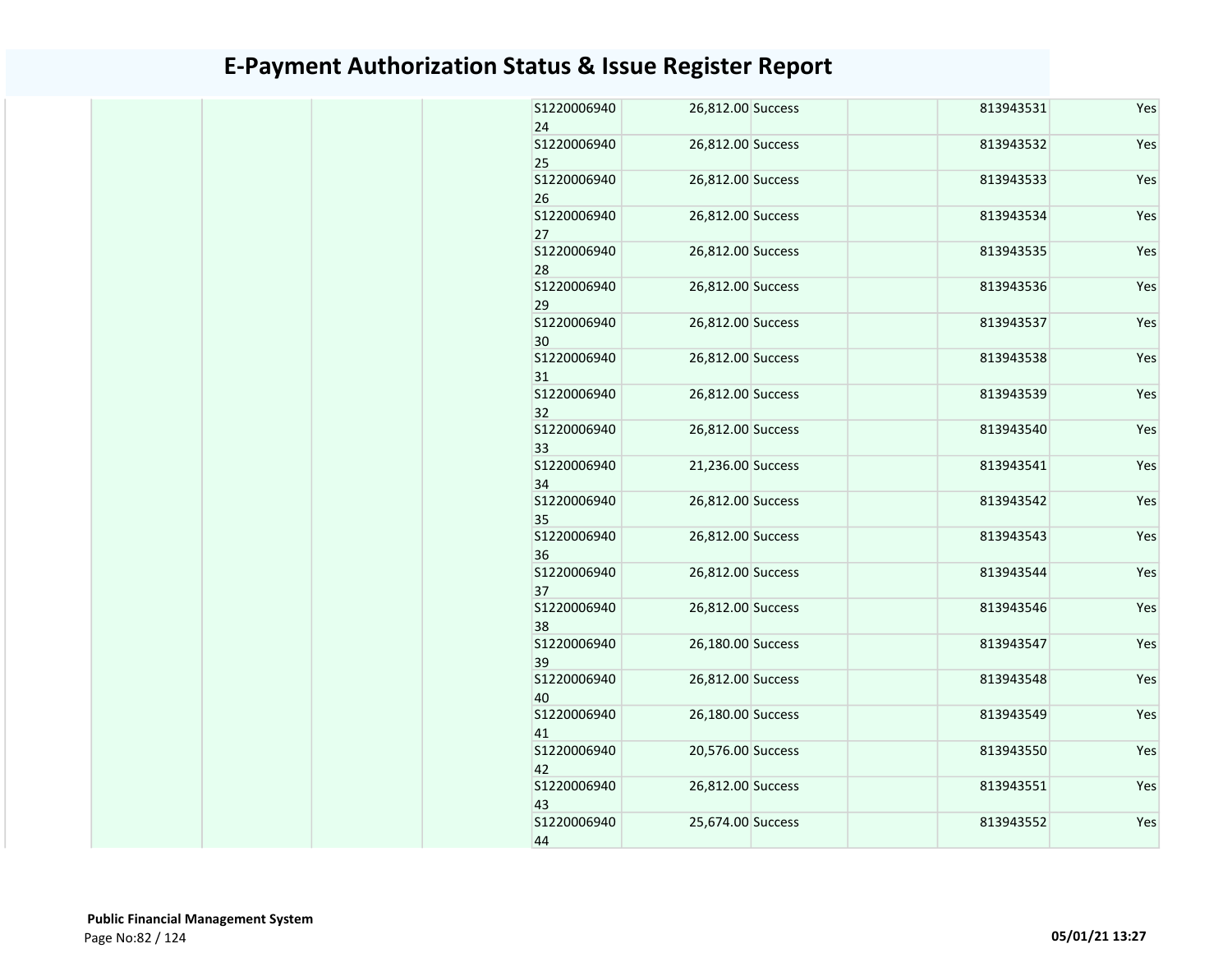|            |                                 |  | S1220006940<br>45            | 25,674.00 Success | 813943553         | Yes               |           |     |  |  |                   |                   |           |     |  |  |  |  |  |  |  |  |  |                   |                   |           |     |
|------------|---------------------------------|--|------------------------------|-------------------|-------------------|-------------------|-----------|-----|--|--|-------------------|-------------------|-----------|-----|--|--|--|--|--|--|--|--|--|-------------------|-------------------|-----------|-----|
| 24-12-2020 | V4950 CP00003753(202<br>012025) |  | 5523 S1220006940<br>59       | 43,722.00 Success | 813943555         | Yes               |           |     |  |  |                   |                   |           |     |  |  |  |  |  |  |  |  |  |                   |                   |           |     |
| 761,619.00 | 23-12-2020                      |  | 23-12-2020 S1220006940<br>60 | 30,092.00 Success | 813943556         | Yes               |           |     |  |  |                   |                   |           |     |  |  |  |  |  |  |  |  |  |                   |                   |           |     |
|            | 978,435.00                      |  | S1220006940<br>61            | 44,902.00 Success | 813943557         | Yes               |           |     |  |  |                   |                   |           |     |  |  |  |  |  |  |  |  |  |                   |                   |           |     |
|            |                                 |  | S1220006940<br>62            | 34,914.00 Success | 813943558         | Yes               |           |     |  |  |                   |                   |           |     |  |  |  |  |  |  |  |  |  |                   |                   |           |     |
|            |                                 |  | S1220006940<br>63            | 39,224.00 Success | 813943559         | Yes               |           |     |  |  |                   |                   |           |     |  |  |  |  |  |  |  |  |  |                   |                   |           |     |
|            |                                 |  | S1220006940<br>64            | 41,224.00 Success | 813943560         | Yes               |           |     |  |  |                   |                   |           |     |  |  |  |  |  |  |  |  |  |                   |                   |           |     |
|            |                                 |  | S1220006940<br>65            | 40,283.00 Success | 813943561         | Yes               |           |     |  |  |                   |                   |           |     |  |  |  |  |  |  |  |  |  |                   |                   |           |     |
|            |                                 |  | S1220006940<br>66            | 45,732.00 Success | 813943562         | Yes               |           |     |  |  |                   |                   |           |     |  |  |  |  |  |  |  |  |  |                   |                   |           |     |
|            |                                 |  | \$1220006940<br>67           | 39,767.00 Success | 813943563         | Yes               |           |     |  |  |                   |                   |           |     |  |  |  |  |  |  |  |  |  |                   |                   |           |     |
|            |                                 |  | S1220006940<br>68            | 35,912.00 Success | 813943564         | Yes               |           |     |  |  |                   |                   |           |     |  |  |  |  |  |  |  |  |  |                   |                   |           |     |
|            |                                 |  |                              |                   | S1220006940<br>69 | 40,818.00 Success | 813943565 | Yes |  |  |                   |                   |           |     |  |  |  |  |  |  |  |  |  |                   |                   |           |     |
|            |                                 |  | S1220006940<br>70            | 45,912.00 Success | 813943566         | Yes               |           |     |  |  |                   |                   |           |     |  |  |  |  |  |  |  |  |  |                   |                   |           |     |
|            |                                 |  |                              | S1220006940<br>71 | 34,502.00 Success | 813943567         | Yes       |     |  |  |                   |                   |           |     |  |  |  |  |  |  |  |  |  |                   |                   |           |     |
|            |                                 |  | S1220006940<br>72            | 38,233.00 Success | 813943568         | Yes               |           |     |  |  |                   |                   |           |     |  |  |  |  |  |  |  |  |  |                   |                   |           |     |
|            |                                 |  |                              |                   |                   |                   |           |     |  |  |                   |                   |           |     |  |  |  |  |  |  |  |  |  | S1220006940<br>73 | 25,648.00 Success | 813943569 | Yes |
|            |                                 |  | S1220006940<br>74            | 29,786.00 Success | 813943570         | Yes               |           |     |  |  |                   |                   |           |     |  |  |  |  |  |  |  |  |  |                   |                   |           |     |
|            |                                 |  | S1220006940<br>75            | 22,857.00 Success | 813943571         | Yes               |           |     |  |  |                   |                   |           |     |  |  |  |  |  |  |  |  |  |                   |                   |           |     |
|            |                                 |  |                              |                   |                   |                   |           |     |  |  |                   |                   |           |     |  |  |  |  |  |  |  |  |  | S1220006940<br>76 | 32,347.00 Success | 813943572 | Yes |
|            |                                 |  |                              |                   |                   |                   |           |     |  |  | S1220006940<br>77 | 47,052.00 Success | 813943573 | Yes |  |  |  |  |  |  |  |  |  |                   |                   |           |     |
|            |                                 |  | S1220006940<br>78            | 48,692.00 Success | 813943574         | Yes               |           |     |  |  |                   |                   |           |     |  |  |  |  |  |  |  |  |  |                   |                   |           |     |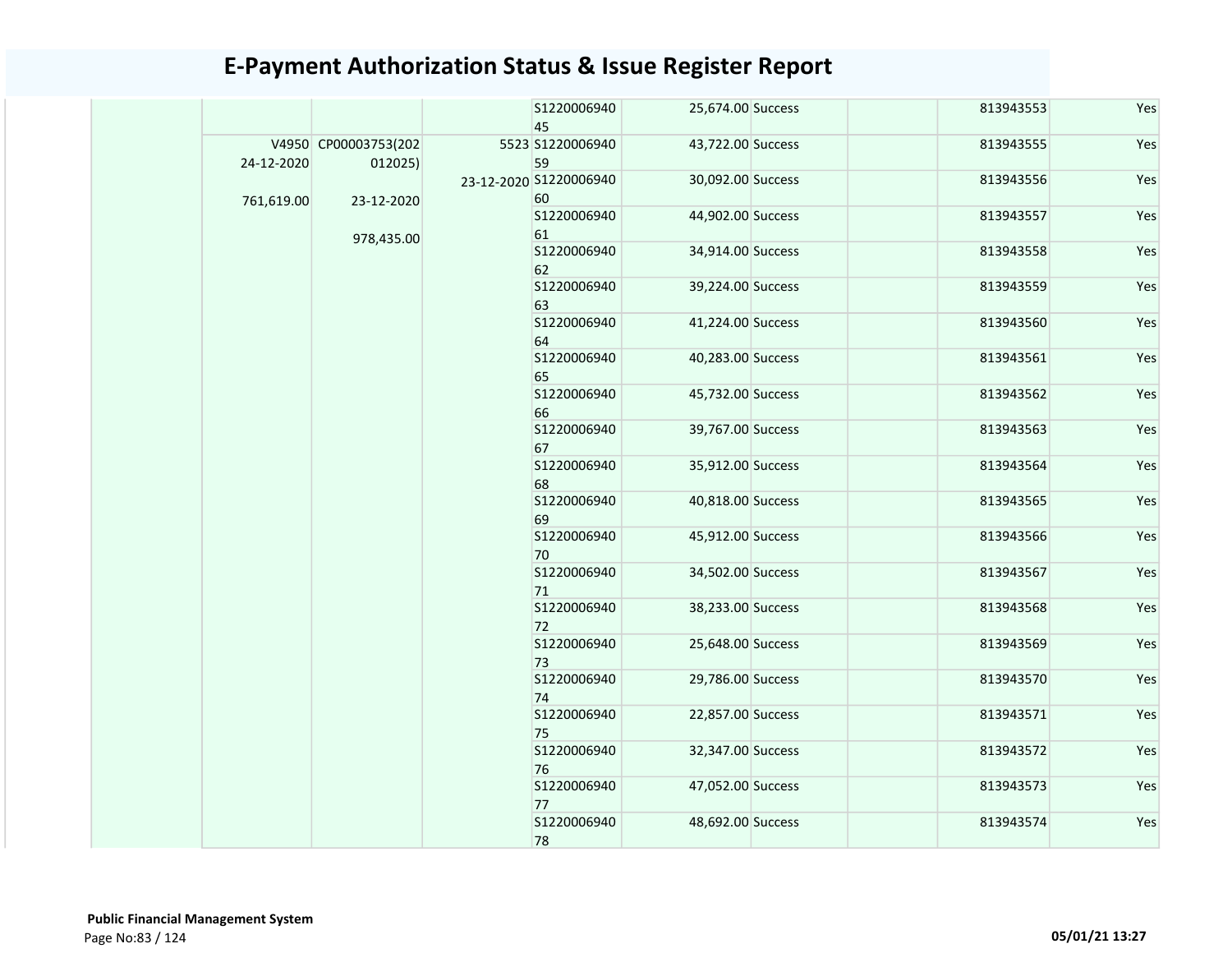|  |            | V4951 CP00003754(202            |  | 5525 S1220006928             | 52,155.00 Success   | 813943254 | Yes |
|--|------------|---------------------------------|--|------------------------------|---------------------|-----------|-----|
|  | 24-12-2020 | 012024)                         |  | 50<br>23-12-2020 S1220006928 | 38,020.00 Success   | 813943255 | Yes |
|  | 477,924.00 | 23-12-2020                      |  | 51<br>S1220006928<br>52      | 31,149.00 Success   | 813943256 | Yes |
|  |            | 657,087.00                      |  | S1220006928<br>53            | 36,833.00 Success   | 813943257 | Yes |
|  |            |                                 |  | S1220006928<br>54            | 38,982.00 Success   | 813943258 | Yes |
|  |            |                                 |  | S1220006928<br>55            | 39,176.00 Success   | 813943259 | Yes |
|  |            |                                 |  | S1220006928<br>56            | 38,158.00 Success   | 813943260 | Yes |
|  |            |                                 |  | S1220006928<br>57            | 30,462.00 Success   | 813943261 | Yes |
|  |            |                                 |  | S1220006928<br>58            | 31,052.00 Success   | 813943262 | Yes |
|  |            |                                 |  | S1220006928<br>59            | 33,302.00 Success   | 813943263 | Yes |
|  |            |                                 |  | S1220006928<br>60            | 31,701.00 Success   | 813943264 | Yes |
|  |            |                                 |  | S1220006928<br>61            | 36,732.00 Success   | 813943266 | Yes |
|  |            |                                 |  | S1220006928<br>62            | 40,202.00 Success   | 813943267 | Yes |
|  | 24-12-2020 | V4952 CP00003756(202<br>012016) |  | 5527 S1220006929<br>35       | 1,25,541.00 Success | 813943269 | Yes |
|  | 412,098.00 | 23-12-2020                      |  | 23-12-2020 S1220006929<br>36 | 80,128.00 Success   | 813943270 | Yes |
|  |            | 556,066.00                      |  | S1220006929<br>37            | 76,891.00 Success   | 813943271 | Yes |
|  |            |                                 |  | S1220006929<br>38            | 1,29,538.00 Success | 813943272 | Yes |
|  | 24-12-2020 | V4953 CP00003758(202<br>012012) |  | 5524 S1220006929<br>53       | 53,092.00 Success   | 813943276 | Yes |
|  | 577,884.00 | 23-12-2020                      |  | 23-12-2020 S1220006929<br>54 | 1,55,012.00 Success | 813943277 | Yes |
|  |            | 658,504.00                      |  | S1220006929<br>55            | 24,945.00 Success   | 813943278 | Yes |
|  |            |                                 |  | S1220006929<br>56            | 50,477.00 Success   | 813943279 | Yes |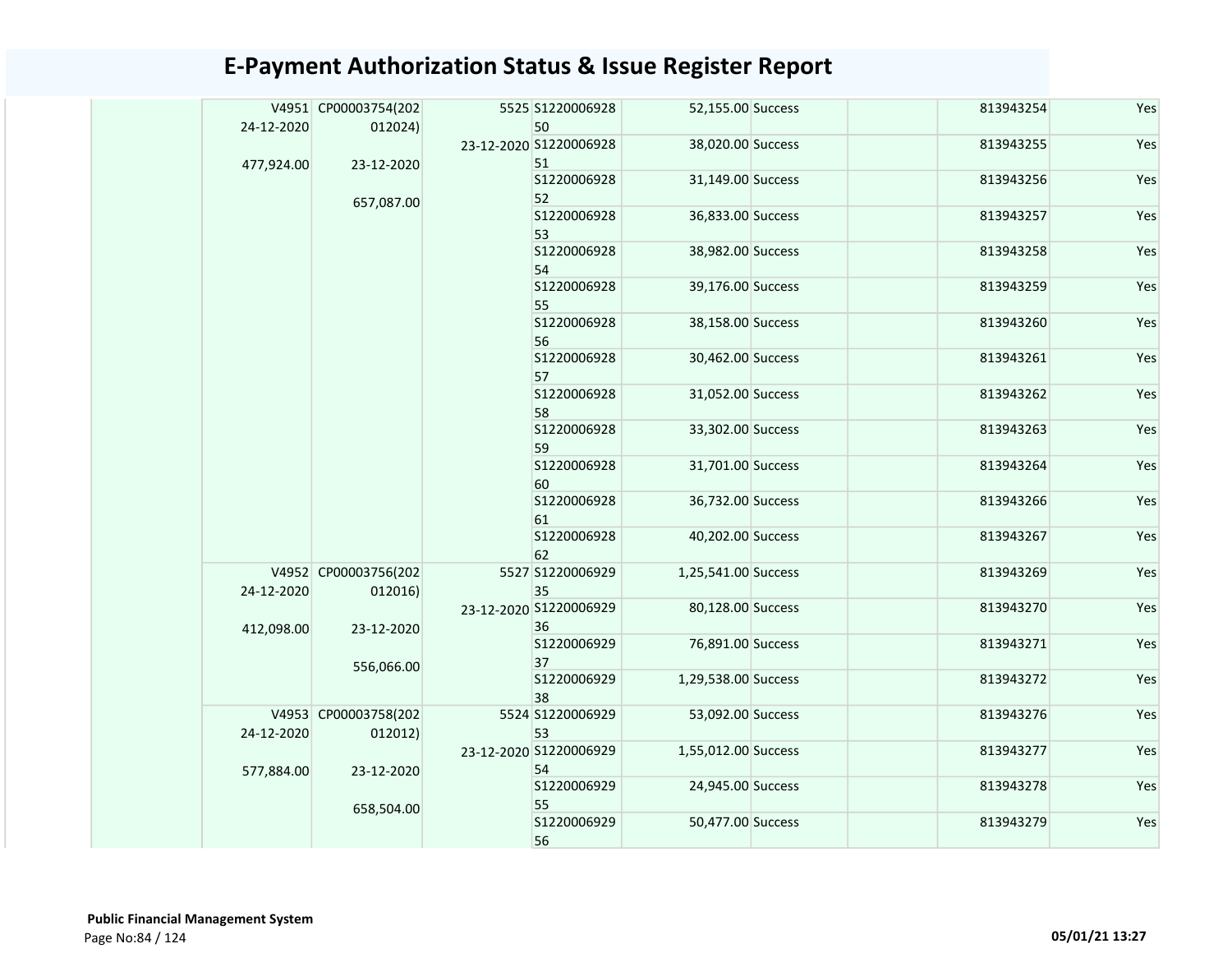|              | 57                   | S1220006929       | 27,790.00 Success            | 813943280           | Yes       |     |  |  |  |  |  |                   |                   |           |     |
|--------------|----------------------|-------------------|------------------------------|---------------------|-----------|-----|--|--|--|--|--|-------------------|-------------------|-----------|-----|
|              |                      |                   | S1220006929                  | 27,790.00 Success   | 813943281 | Yes |  |  |  |  |  |                   |                   |           |     |
|              |                      |                   | 58<br>S1220006929            | 57,052.00 Success   | 813943282 | Yes |  |  |  |  |  |                   |                   |           |     |
|              |                      |                   | 59<br>S1220006929            | 30,013.00 Success   | 813943283 | Yes |  |  |  |  |  |                   |                   |           |     |
|              |                      |                   | 60<br>S1220006929            | 52,311.00 Success   | 813943288 | Yes |  |  |  |  |  |                   |                   |           |     |
|              |                      |                   | 61<br>S1220006929            | 27,790.00 Success   | 813943289 | Yes |  |  |  |  |  |                   |                   |           |     |
|              |                      |                   | 62<br>S1220006929            | 71,612.00 Success   | 813943290 | Yes |  |  |  |  |  |                   |                   |           |     |
|              | V4954 CP00003760(202 |                   | 63<br>5503 S1220006929       | 58,527.00 Success   | 813943292 | Yes |  |  |  |  |  |                   |                   |           |     |
| 24-12-2020   | 012021)              |                   | 69<br>23-12-2020 S1220006929 | 72,875.00 Success   | 813943293 | Yes |  |  |  |  |  |                   |                   |           |     |
| 1,165,314.00 | 23-12-2020           |                   | 70                           |                     |           |     |  |  |  |  |  |                   |                   |           |     |
|              | 2,085,548.00         |                   | S1220006929<br>71            | 51,759.00 Success   | 813943294 | Yes |  |  |  |  |  |                   |                   |           |     |
|              |                      |                   | S1220006929<br>72            | 78,398.00 Success   | 813943295 | Yes |  |  |  |  |  |                   |                   |           |     |
|              |                      | S1220006929<br>73 | 1,24,045.00 Success          | 813943296           | Yes       |     |  |  |  |  |  |                   |                   |           |     |
|              |                      |                   | S1220006929<br>74            | 53,902.00 Success   | 813943297 | Yes |  |  |  |  |  |                   |                   |           |     |
|              |                      |                   | S1220006929<br>75            | 79,342.00 Success   | 813943298 | Yes |  |  |  |  |  |                   |                   |           |     |
|              |                      |                   | S1220006929<br>76            | 37,894.00 Success   | 813943299 | Yes |  |  |  |  |  |                   |                   |           |     |
|              |                      |                   | S1220006929<br>77            | 62,975.00 Success   | 813943300 | Yes |  |  |  |  |  |                   |                   |           |     |
|              |                      |                   | S1220006929<br>78            | 44,879.00 Success   | 813943301 | Yes |  |  |  |  |  |                   |                   |           |     |
|              |                      |                   | S1220006929<br>79            | 80,398.00 Success   | 813943302 | Yes |  |  |  |  |  |                   |                   |           |     |
|              |                      |                   | S1220006929<br>80            | 44,922.00 Success   | 813943303 | Yes |  |  |  |  |  |                   |                   |           |     |
|              |                      |                   |                              |                     |           |     |  |  |  |  |  | S1220006929<br>81 | 65,390.00 Success | 813943304 | Yes |
|              |                      |                   | \$1220006929<br>82           | 1,57,266.00 Success | 813943305 | Yes |  |  |  |  |  |                   |                   |           |     |
|              |                      |                   |                              |                     |           |     |  |  |  |  |  |                   |                   |           |     |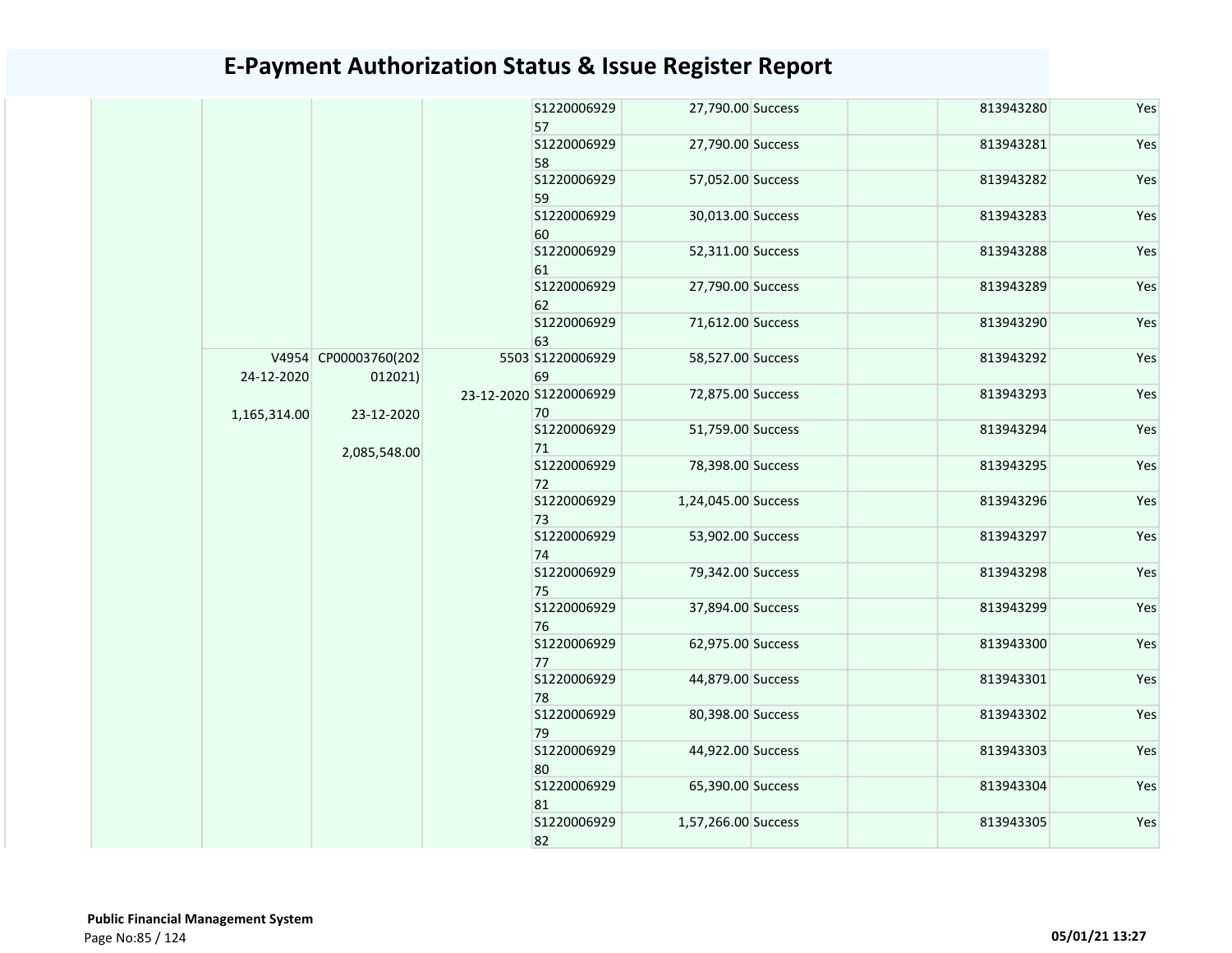|              |                      |             | S1220006929<br>83            | 75,055.00 Success |           | 813943306 | Yes |  |
|--------------|----------------------|-------------|------------------------------|-------------------|-----------|-----------|-----|--|
|              |                      |             | S1220006929                  | 77,687.00 Success |           | 813943307 | Yes |  |
|              |                      |             | 84                           |                   |           |           |     |  |
|              | V4955 CP00003762(202 |             | 5522 S1220006931             | 71,199.00 Success |           | 813943354 | Yes |  |
| 24-12-2020   | 012004)              |             | 14<br>23-12-2020 S1220006931 | 72,759.00 Success |           | 813943355 | Yes |  |
| 2,212,958.00 | 23-12-2020           |             | 15                           |                   |           |           |     |  |
|              |                      |             | S1220006931                  | 73,903.00 Success |           | 813943356 | Yes |  |
|              | 2,693,727.00         |             | 16                           |                   |           |           |     |  |
|              |                      |             | S1220006931                  | 78,063.00 Success |           | 813943357 | Yes |  |
|              |                      |             | 17                           |                   |           |           |     |  |
|              |                      |             | S1220006931                  | 75,983.00 Success |           | 813943358 | Yes |  |
|              |                      |             | 18                           |                   |           |           |     |  |
|              |                      |             | S1220006931<br>19            | 80,807.00 Success |           | 813943359 | Yes |  |
|              |                      |             | S1220006931                  | 64,498.00 Success |           | 813943360 | Yes |  |
|              |                      |             | 20                           |                   |           |           |     |  |
|              |                      |             | S1220006931                  | 74,839.00 Success |           | 813943361 | Yes |  |
|              |                      |             | 21                           |                   |           |           |     |  |
|              |                      |             | S1220006931<br>22            | 73,279.00 Success |           | 813943362 | Yes |  |
|              |                      |             | S1220006931                  | 71,199.00 Success |           | 813943363 | Yes |  |
|              |                      |             |                              | 23                |           |           |     |  |
|              |                      |             | S1220006931                  | 69,119.00 Success |           | 813943364 | Yes |  |
|              |                      |             | 24                           |                   |           |           |     |  |
|              |                      |             | S1220006931                  | 77,439.00 Success |           | 813943365 | Yes |  |
|              |                      |             | 25                           |                   |           |           |     |  |
|              |                      |             | S1220006931<br>26            | 54,156.00 Success |           | 813943366 | Yes |  |
|              |                      |             | S1220006931                  | 75,879.00 Success |           | 813943367 | Yes |  |
|              |                      |             | 27                           |                   |           |           |     |  |
|              |                      |             | S1220006931                  | 73,799.00 Success |           | 813943368 | Yes |  |
|              |                      |             | 28                           |                   |           |           |     |  |
|              |                      |             | S1220006931                  | 76,919.00 Success |           | 813943369 | Yes |  |
|              |                      |             | 29<br>S1220006931            | 72,369.00 Success |           | 813943370 | Yes |  |
|              |                      |             | 30                           |                   |           |           |     |  |
|              |                      | S1220006931 | 72,759.00 Success            |                   | 813943371 | Yes       |     |  |
|              |                      | 31          |                              |                   |           |           |     |  |
|              |                      |             | S1220006931                  | 75,359.00 Success |           | 813943372 | Yes |  |
|              |                      |             | 32                           |                   |           |           |     |  |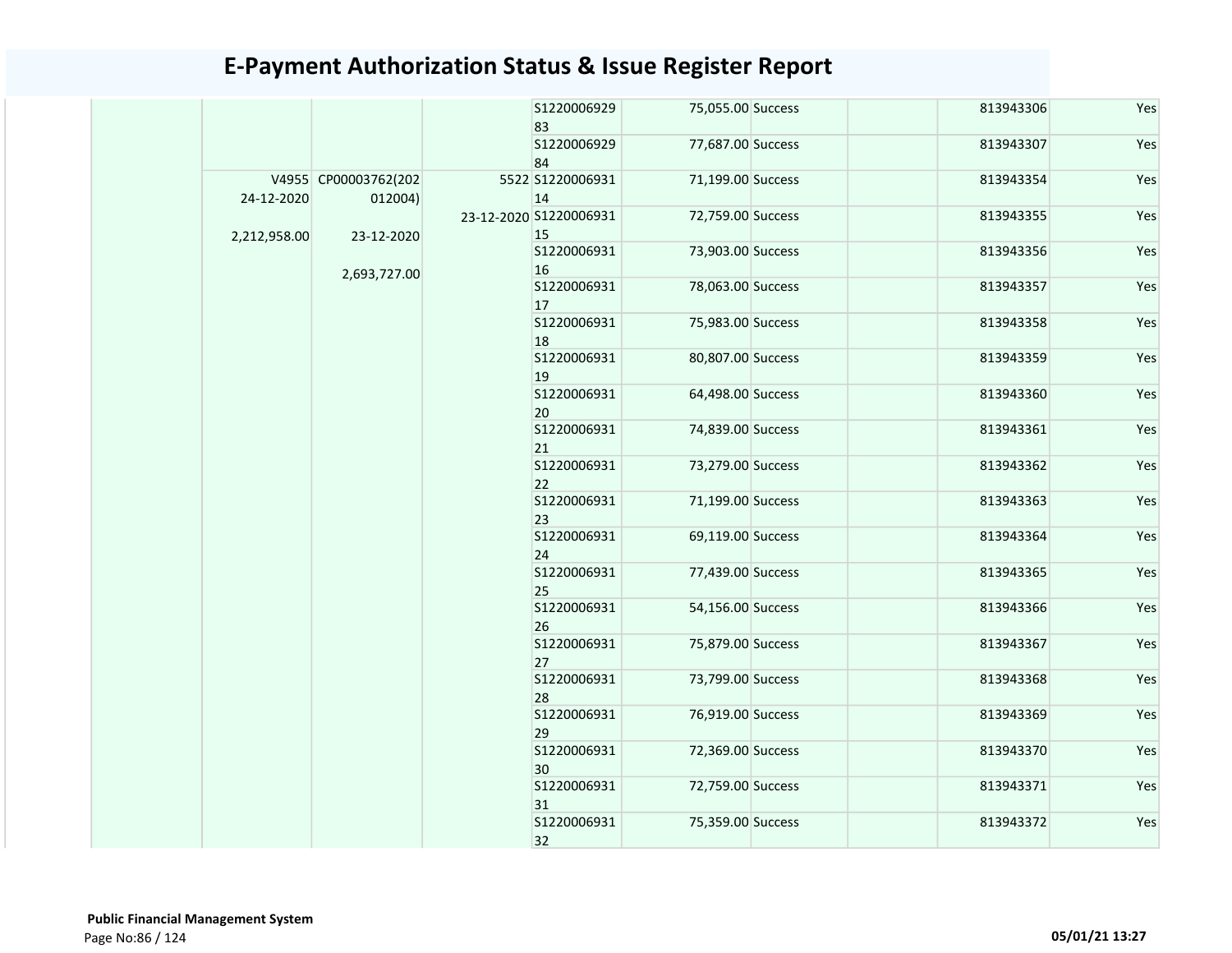|              |                                 |  | S1220006931<br>33            | 75,359.00 Success | 813943373         | Yes       |     |
|--------------|---------------------------------|--|------------------------------|-------------------|-------------------|-----------|-----|
|              |                                 |  | S1220006931<br>34            | 69,404.00 Success | 813943374         | Yes       |     |
|              |                                 |  | S1220006931<br>35            | 78,440.00 Success | 813943375         | Yes       |     |
|              |                                 |  | S1220006931<br>36            | 79,623.00 Success | 813943376         | Yes       |     |
|              |                                 |  |                              | S1220006931<br>37 | 78,440.00 Success | 813943377 | Yes |
|              |                                 |  |                              | S1220006931<br>38 | 84,680.00 Success | 813943378 | Yes |
|              |                                 |  | S1220006931<br>39            | 78,440.00 Success | 813943379         | Yes       |     |
|              |                                 |  | S1220006931<br>40            | 78,583.00 Success | 813943380         | Yes       |     |
|              |                                 |  | S1220006931<br>41            | 71,199.00 Success | 813943381         | Yes       |     |
|              |                                 |  | S1220006931<br>42            | 70,199.00 Success | 813943382         | Yes       |     |
|              |                                 |  | S1220006931<br>43            | 64,264.00 Success | 813943383         | Yes       |     |
| 24-12-2020   | V4956 CP00003764(202<br>012009) |  | 5519 S1220006931<br>84       | 35,568.00 Success | 813943387         | Yes       |     |
| 113,771.00   | 23-12-2020                      |  | 23-12-2020 S1220006931<br>85 | 40,653.00 Success | 813943388         | Yes       |     |
|              | 124 674 00                      |  | S1220006931<br>86            | 37,550.00 Success | 813943390         | Yes       |     |
| 24-12-2020   | V4957 CP00003765(202<br>012010) |  | 5528 S1220006932<br>29       | 26,812.00 Success | 813943393         | Yes       |     |
| 144,418.00   | 23-12-2020                      |  | 23-12-2020 S1220006932<br>30 | 29,339.00 Success | 813943394         | Yes       |     |
|              | 157,867.00                      |  | S1220006932<br>31            | 29,589.00 Success | 813943395         | Yes       |     |
|              |                                 |  | S1220006932<br>32            | 29,339.00 Success | 813943396         | Yes       |     |
|              |                                 |  | S1220006932<br>33            | 29,339.00 Success | 813943397         | Yes       |     |
| 24-12-2020   | V4958 CP00003768(202<br>012005) |  | 5504 S1220006932<br>46       | 24,707.00 Success | 813943403         | Yes       |     |
| 1,102,848.00 | 23-12-2020                      |  | 23-12-2020 S1220006932<br>47 | 29,339.00 Success | 813943404         | Yes       |     |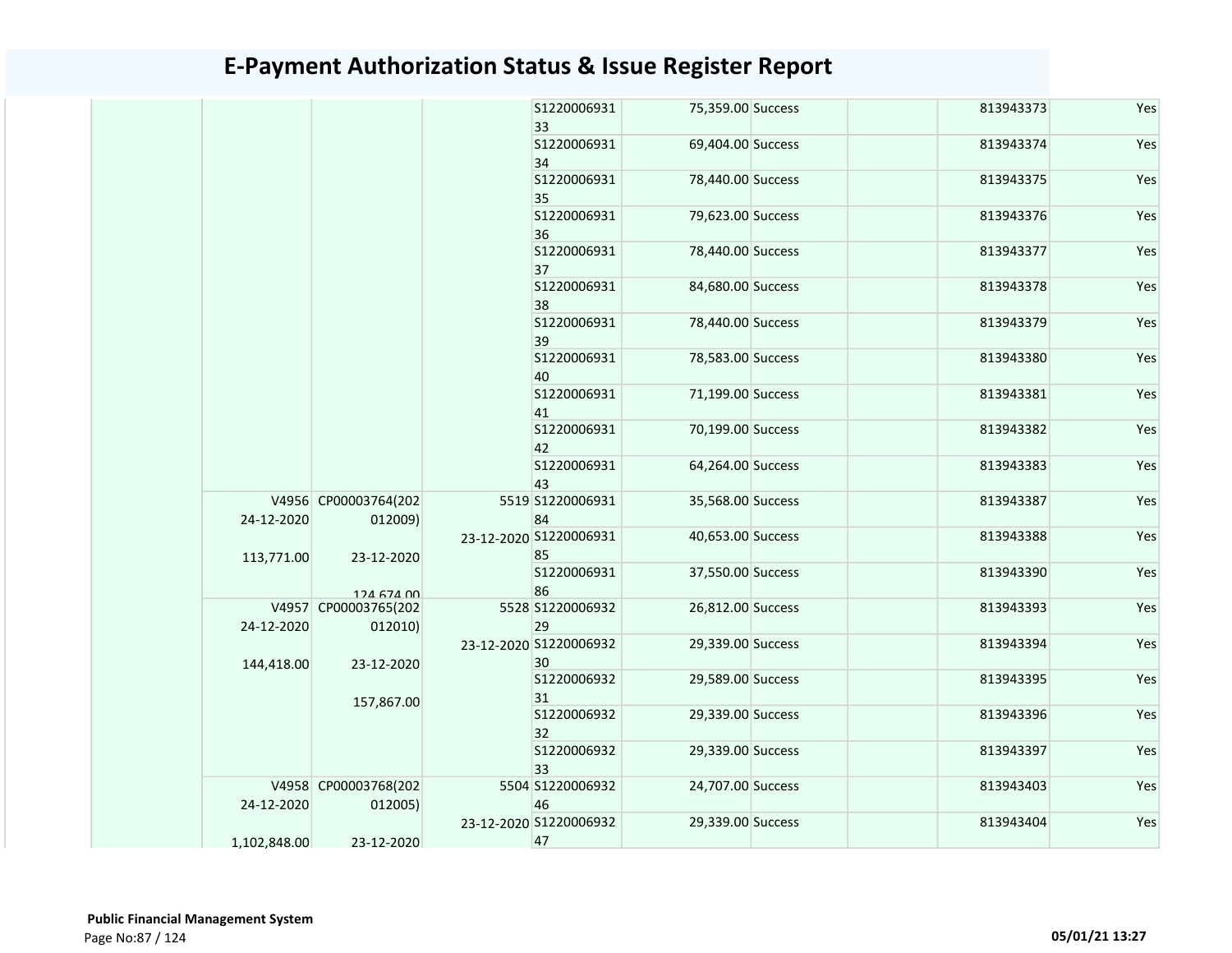|              | S1220006932             | 29,339.00 Success | 813943405 | Yes |
|--------------|-------------------------|-------------------|-----------|-----|
| 1,218,776.00 | 48                      |                   |           |     |
|              | S1220006932<br>49       | 28,326.00 Success | 813943406 | Yes |
|              | S1220006932<br>50       | 30,653.00 Success | 813943407 | Yes |
|              | S1220006932             | 39,869.00 Success | 813943408 | Yes |
|              | 51<br>S1220006932       | 39,869.00 Success | 813943409 | Yes |
|              | 52                      |                   |           |     |
|              | S1220006932<br>53       | 32,815.00 Success | 813943411 | Yes |
|              | S1220006932<br>54       | 32,815.00 Success | 813943412 | Yes |
|              | S1220006932<br>55       | 29,339.00 Success | 813943414 | Yes |
|              | S1220006932<br>56       | 29,339.00 Success | 813943415 | Yes |
|              | S1220006932             | 29,589.00 Success | 813943416 | Yes |
|              | 57<br>S1220006932       | 31,168.00 Success | 813943417 | Yes |
|              | 58<br>S1220006932<br>59 | 29,589.00 Success | 813943418 | Yes |
|              | S1220006932<br>60       | 29,339.00 Success | 813943419 | Yes |
|              | S1220006932<br>61       | 29,339.00 Success | 813943420 | Yes |
|              | S1220006932<br>62       | 29,339.00 Success | 813943421 | Yes |
|              | S1220006932<br>63       | 26,812.00 Success | 813943422 | Yes |
|              | S1220006932<br>64       | 29,339.00 Success | 813943423 | Yes |
|              | S1220006932<br>65       | 23,939.00 Success | 813943424 | Yes |
|              | S1220006932<br>66       | 29,339.00 Success | 813943425 | Yes |
|              | S1220006932<br>67       | 23,738.00 Success | 813943426 | Yes |
|              | S1220006932<br>68       | 23,759.00 Success | 813943427 | Yes |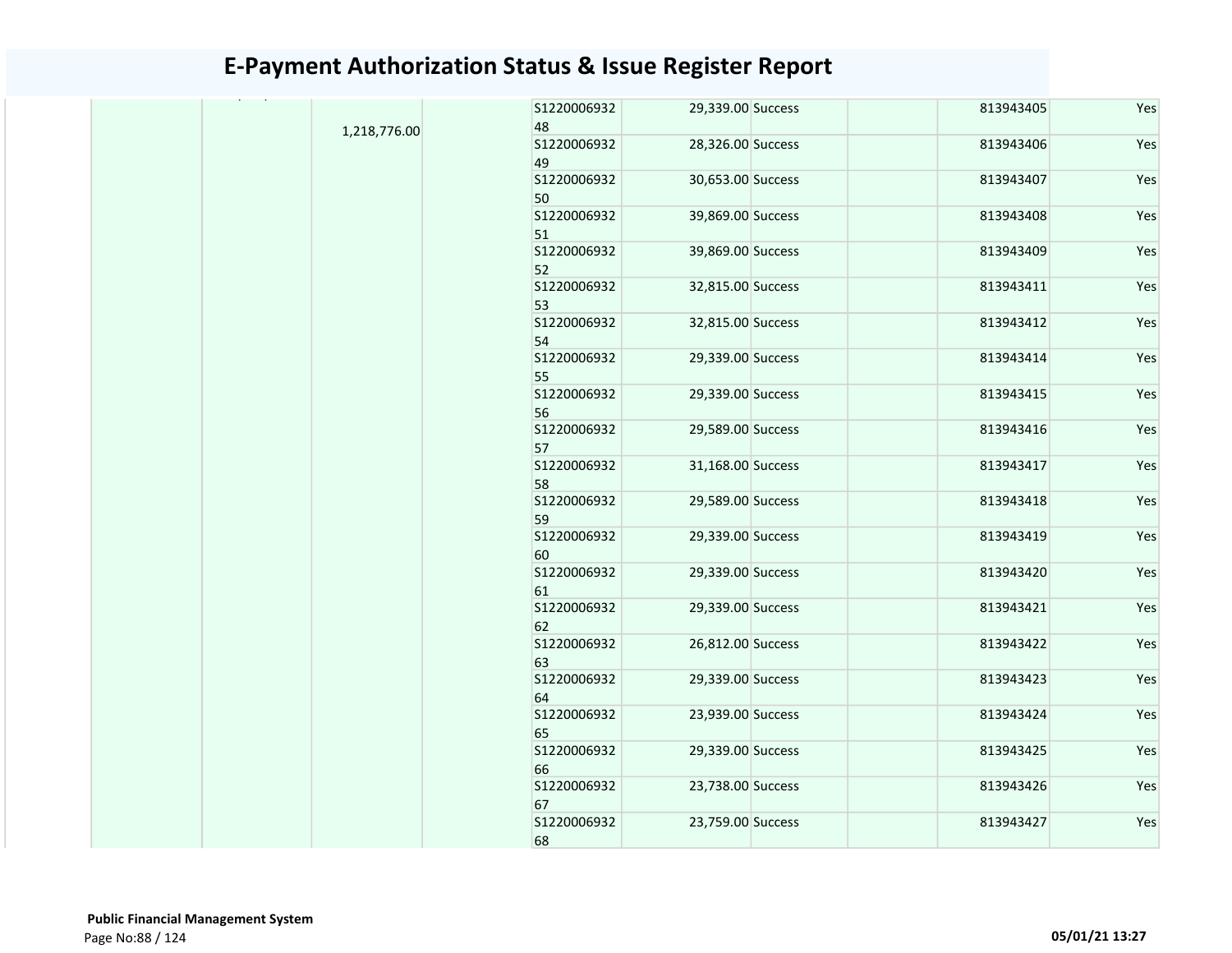|  |              |                                 |  | S1220006932<br>69            | 29,339.00 Success | 813943428 | Yes |
|--|--------------|---------------------------------|--|------------------------------|-------------------|-----------|-----|
|  |              |                                 |  | S1220006932<br>70            | 29,339.00 Success | 813943429 | Yes |
|  |              |                                 |  | S1220006932                  | 28,708.00 Success | 813943430 | Yes |
|  |              |                                 |  | 71<br>S1220006932            | 29,339.00 Success | 813943431 | Yes |
|  |              |                                 |  | 72<br>S1220006932            | 29,339.00 Success | 813943432 | Yes |
|  |              |                                 |  | 73<br>S1220006932<br>74      | 29,589.00 Success | 813943433 | Yes |
|  |              |                                 |  | S1220006932<br>75            | 29,023.00 Success | 813943434 | Yes |
|  |              |                                 |  | S1220006932<br>76            | 29,339.00 Success | 813943435 | Yes |
|  |              |                                 |  | S1220006932<br>77            | 39,619.00 Success | 813943436 | Yes |
|  |              |                                 |  | S1220006932<br>78            | 41,539.00 Success | 813943437 | Yes |
|  |              |                                 |  | S1220006932<br>79            | 39,619.00 Success | 813943438 | Yes |
|  |              |                                 |  | S1220006932<br>80            | 29,339.00 Success | 813943439 | Yes |
|  |              |                                 |  | S1220006932<br>81            | 37,018.00 Success | 813943440 | Yes |
|  | 24-12-2020   | V4959 CP00003771(202<br>012032) |  | 5526 S1220006930<br>21       | 41,652.00 Success | 813943309 | Yes |
|  | 2,029,415.00 | 23-12-2020                      |  | 23-12-2020 S1220006930<br>22 | 53,970.00 Success | 813943310 | Yes |
|  |              | 3,172,266.00                    |  | S1220006930<br>23            | 74,176.00 Success | 813943311 | Yes |
|  |              |                                 |  | S1220006930<br>24            | 45,318.00 Success | 813943313 | Yes |
|  |              |                                 |  | S1220006930<br>25            | 35,571.00 Success | 813943314 | Yes |
|  |              |                                 |  | S1220006930<br>26            | 63,521.00 Success | 813943315 | Yes |
|  |              |                                 |  | S1220006930<br>27            | 47,092.00 Success | 813943316 | Yes |
|  |              |                                 |  | S1220006930<br>28            | 29,084.00 Success | 813943317 | Yes |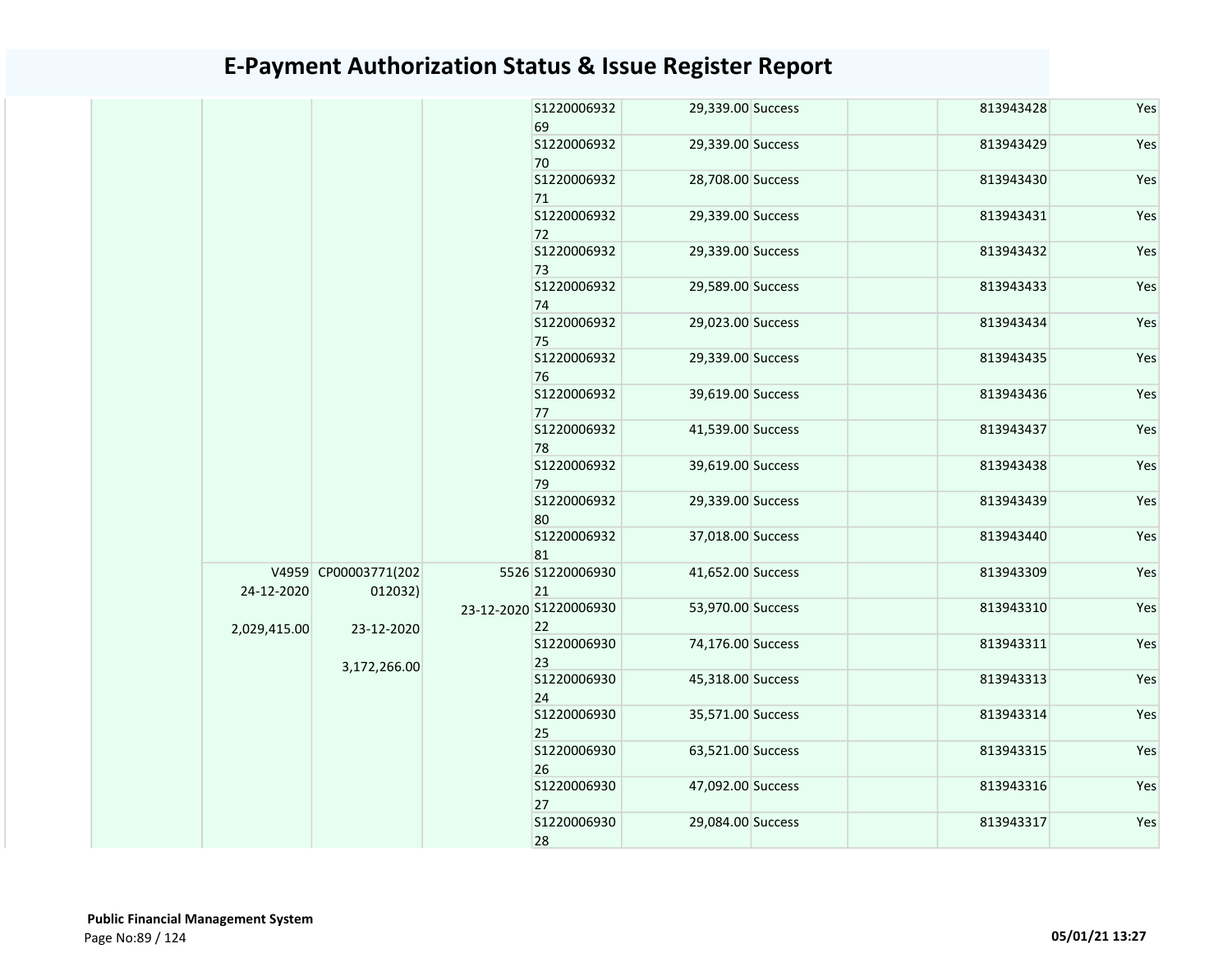| \$1220006930<br>29               | 32,792.00 Success                      | 813943318              | Yes        |
|----------------------------------|----------------------------------------|------------------------|------------|
| S1220006930<br>30                | 40,855.00 Success                      | 813943319              | Yes        |
| \$1220006930<br>31               | 65,124.00 Success                      | 813943320              | Yes        |
| S1220006930<br>32                | 52,998.00 Success                      | 813943321              | Yes        |
| S1220006930<br>33                | 48,382.00 Success                      | 813943322              | Yes        |
| S1220006930<br>34                | 66,616.00 Success                      | 813943323              | Yes        |
| S1220006930<br>35                | 33,031.00 Success                      | 813943324              | Yes        |
| S1220006930<br>36                | 13,056.00 Success                      | 813943325              | Yes        |
| S1220006930<br>37                | 40,124.00 Success                      | 813943326              | Yes        |
| \$1220006930<br>38               | 49,942.00 Success                      | 813943327              | Yes        |
| S1220006930<br>39                | 45,354.00 Success                      | 813943328              | Yes        |
| \$1220006930<br>40               | 46,652.00 Success                      | 813943330              | Yes        |
| S1220006930<br>41                | 56,068.00 Success                      | 813943331              | Yes        |
| S1220006930<br>42<br>S1220006930 | 46,074.00 Success<br>55,961.00 Success | 813943332<br>813943333 | Yes        |
| 43<br>\$1220006930               | 57,484.00 Success                      | 813943334              | Yes<br>Yes |
| 44<br>\$1220006930               | 53,611.00 Success                      | 813943335              | Yes        |
| 45<br>S1220006930                | 31,652.00 Success                      | 813943336              | Yes        |
| 46<br>\$1220006930               | 42,001.00 Success                      | 813943337              | Yes        |
| 47<br>\$1220006930               | 45,441.00 Success                      | 813943338              | Yes        |
| 48<br>S1220006930                | 61,652.00 Success                      | 813943339              | Yes        |
| 49                               |                                        |                        |            |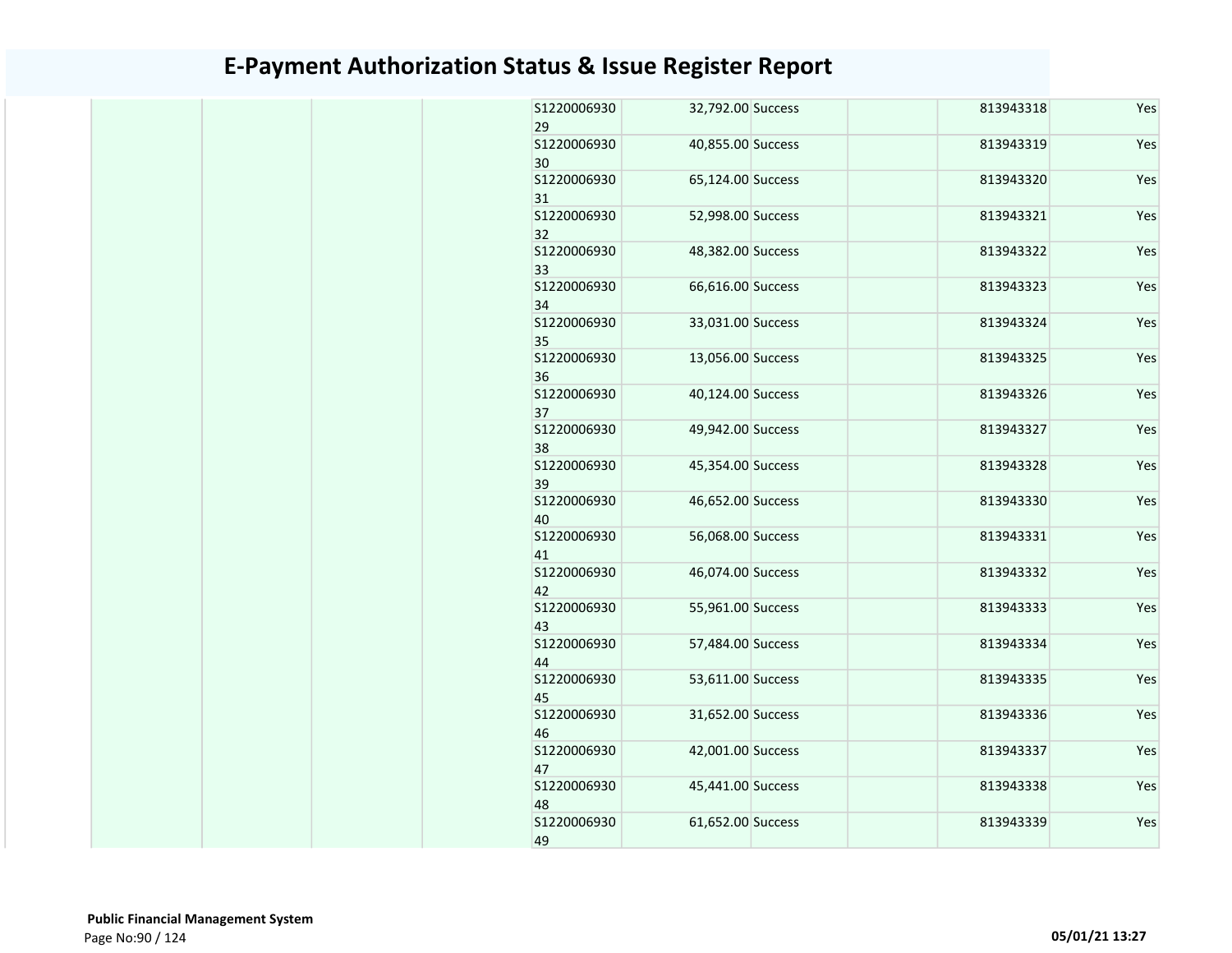|              |                                      |            | S1220006930<br>50       | 50,222.00 Success    | 813943340 | Yes |
|--------------|--------------------------------------|------------|-------------------------|----------------------|-----------|-----|
|              |                                      |            | S1220006930<br>51       | 44,670.00 Success    | 813943341 | Yes |
|              |                                      |            | S1220006930<br>52       | 48,535.00 Success    | 813943342 | Yes |
|              |                                      |            | S1220006930             | 60,628.00 Success    | 813943343 | Yes |
|              |                                      |            | 53<br>S1220006930       | 60,598.00 Success    | 813943344 | Yes |
|              |                                      |            | 54<br>S1220006930       | 47,002.00 Success    | 813943345 | Yes |
|              |                                      |            | 55<br>S1220006930       | 68,874.00 Success    | 813943346 | Yes |
|              |                                      |            | 56<br>S1220006930       | 35,514.00 Success    | 813943347 | Yes |
|              |                                      |            | 57<br>S1220006930<br>58 | 48,974.00 Success    | 813943348 | Yes |
|              |                                      |            | S1220006930<br>59       | 79,757.00 Success    | 813943349 | Yes |
|              |                                      |            | S1220006930<br>60       | 54,652.00 Success    | 813943350 | Yes |
|              |                                      |            | S1220006930<br>61       | 54,735.00 Success    | 813943351 | Yes |
| 24-12-2020   | V4962 CP00003738(GPF<br>$-202012166$ | 23-12-2020 | 5530 S1220006844<br>19  | 10,00,000.00 Success | 734959964 | Yes |
| 1,000,000.00 | 22-12-2020<br>1 000 000 00           |            |                         |                      |           |     |
|              | V4963 CP00003603(GPF                 |            | 5417 S1220008070        | 13,816.00 Success    | 736807016 | Yes |
| 24-12-2020   | $-202012157$                         | 18-12-2020 | 82                      |                      |           |     |
| 13,816.00    | 12-12-2020                           |            |                         |                      |           |     |
|              | 13 816 00                            |            |                         |                      |           |     |
|              | V4971 CP00003723(511                 |            | 5545 S1220008190        | 1,88,746.00 Success  | 736810660 | Yes |
| 24-12-2020   | 687738244720-                        |            | 74                      |                      |           |     |
| 188,746.00   | 1B1)                                 | 23-12-2020 |                         |                      |           |     |
|              | 22-12-2020                           |            |                         |                      |           |     |
|              | 192 000 00                           |            |                         |                      |           |     |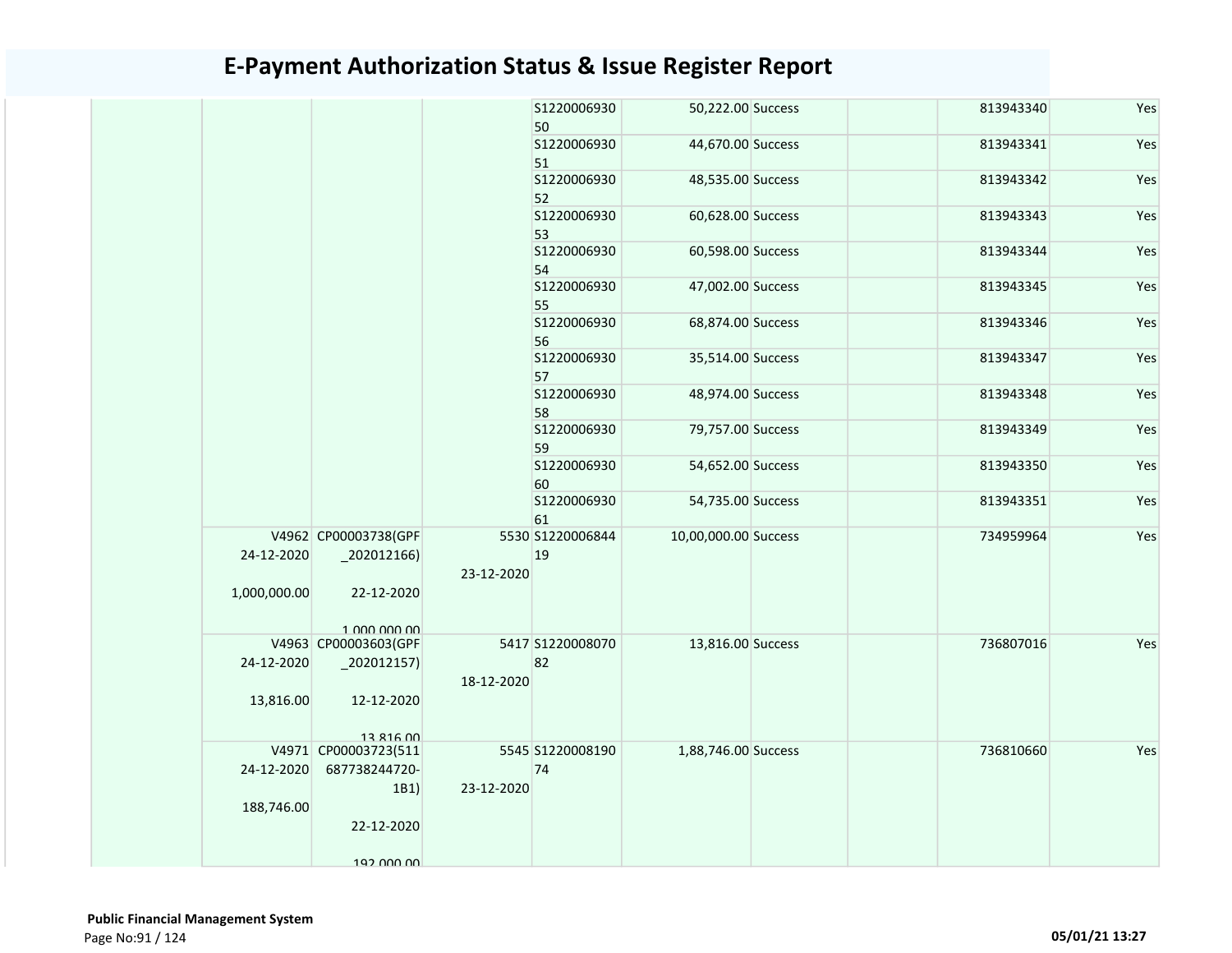| 24-12-2020<br>188,558.00 | V4972 CP00003724(511<br>687763752212-<br>1B1)<br>22-12-2020                                 | 23-12-2020 | 5546 S1220008185<br>20 | 1,88,558.00 Success |  | 736828920 | Yes |
|--------------------------|---------------------------------------------------------------------------------------------|------------|------------------------|---------------------|--|-----------|-----|
| 24-12-2020<br>19,643.00  | 191 ROR OO<br>V4973 CP00003730(511<br>687754358542-<br>1B1)<br>22-12-2020<br>on non no      | 23-12-2020 | 5551 S1220008183<br>89 | 19,643.00 Success   |  | 736810431 | Yes |
| 24-12-2020               | V4974 CP00003732(511<br>687729659869-<br>1B1)<br>5,309.00<br>22-12-2020<br>$5$ $400$ $00$   | 23-12-2020 | 5552 S1220008184<br>67 | 5,309.00 Success    |  | 736810532 | Yes |
| 24-12-2020<br>11,510.00  | V4975 CP00003734(511<br>687796264401-<br>1B1)<br>22-12-2020<br>11 510 00                    | 23-12-2020 | 5542 S1220008194<br>65 | 11,510.00 Success   |  | 736811041 | Yes |
| 24-12-2020<br>20,733.00  | V4976 CP00003736(511<br>687749311889-<br>1B1)<br>22-12-2020<br>21 109 00                    | 23-12-2020 | 5544 S1220008193<br>93 | 20,733.00 Success   |  | 736810778 | Yes |
| 24-12-2020               | V4977 CP00003740(511<br>687721105951-<br>1B1)<br>4,807.00<br>22-12-2020<br>$\Lambda$ ann nn | 23-12-2020 | 5541 S1220008194<br>93 | 4,807.00 Success    |  | 736813148 | Yes |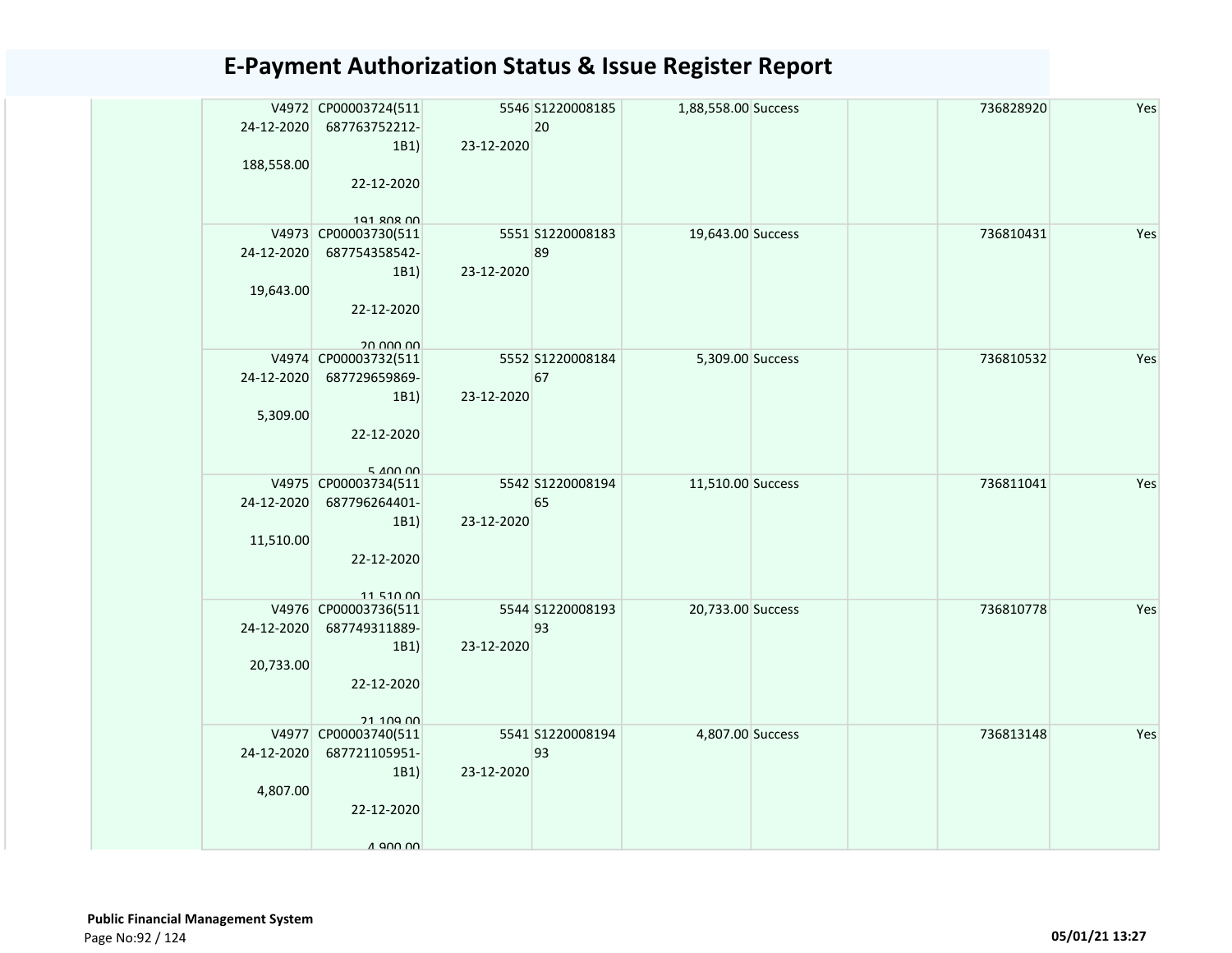| 24-12-2020          | V4978 CP00003780(GPF<br>$-202012167$ |            | 5578 S1220008092<br>96 | 50,000.00 Success   |  | 736902601 | Yes |
|---------------------|--------------------------------------|------------|------------------------|---------------------|--|-----------|-----|
|                     |                                      | 24-12-2020 |                        |                     |  |           |     |
| 50,000.00           | 23-12-2020                           |            |                        |                     |  |           |     |
|                     | 50.000.00<br>CP00003788              |            | 5574 S1220008101       |                     |  | 736931891 | Yes |
| V4983<br>24-12-2020 |                                      |            | 65                     | 24,700.00 Success   |  |           |     |
|                     | 24-12-2020                           | 24-12-2020 |                        |                     |  |           |     |
| 24,700.00           |                                      |            |                        |                     |  |           |     |
| V4984               | 24.700.00<br>CP00003796              |            | 5579 S1220008156       | 27,282.00 Success   |  | 736937865 | Yes |
| 24-12-2020          |                                      |            | 26                     |                     |  |           |     |
|                     | 24-12-2020                           | 24-12-2020 |                        |                     |  |           |     |
| 27,282.00           |                                      |            |                        |                     |  |           |     |
|                     | 27.282.00                            |            |                        |                     |  |           |     |
| V4987               | CP00003711                           |            | 5486 S1220007888       | 2,98,847.00 Success |  | 736806738 | Yes |
| 24-12-2020          |                                      |            | 51                     |                     |  |           |     |
|                     | 21-12-2020                           | 22-12-2020 |                        |                     |  |           |     |
| 298,847.00          |                                      |            |                        |                     |  |           |     |
|                     | 304.000.00<br>V4989 CP00003731(511   |            | 5540 S1220007886       | 5,899.00 Success    |  | 736806613 | Yes |
| 24-12-2020          | 687771004478-                        |            | 72                     |                     |  |           |     |
|                     | 1B1)                                 | 23-12-2020 |                        |                     |  |           |     |
| 5,899.00            |                                      |            |                        |                     |  |           |     |
|                     | 22-12-2020                           |            |                        |                     |  |           |     |
|                     |                                      |            |                        |                     |  |           |     |
|                     | 6,000,00                             |            |                        |                     |  |           |     |
|                     | V4990 CP00003733(511                 |            | 5543 S1220008194       | 8,848.00 Success    |  | 736810900 | Yes |
| 24-12-2020          | 687707708888-                        |            | 24                     |                     |  |           |     |
|                     | 1B1)                                 | 23-12-2020 |                        |                     |  |           |     |
| 8,848.00            | 22-12-2020                           |            |                        |                     |  |           |     |
|                     |                                      |            |                        |                     |  |           |     |
|                     | a nnn nn                             |            |                        |                     |  |           |     |
|                     | V4994 CP00003807(ELE                 |            | 5590 S1220008204       | 29,718.00 Success   |  | 736940079 | Yes |
| 24-12-2020          | 2020120017)                          |            | 18                     |                     |  |           |     |
|                     |                                      | 24-12-2020 |                        |                     |  |           |     |
| 29,718.00           | 24-12-2020                           |            |                        |                     |  |           |     |
|                     |                                      |            |                        |                     |  |           |     |
|                     | 29 718 00                            |            |                        |                     |  |           |     |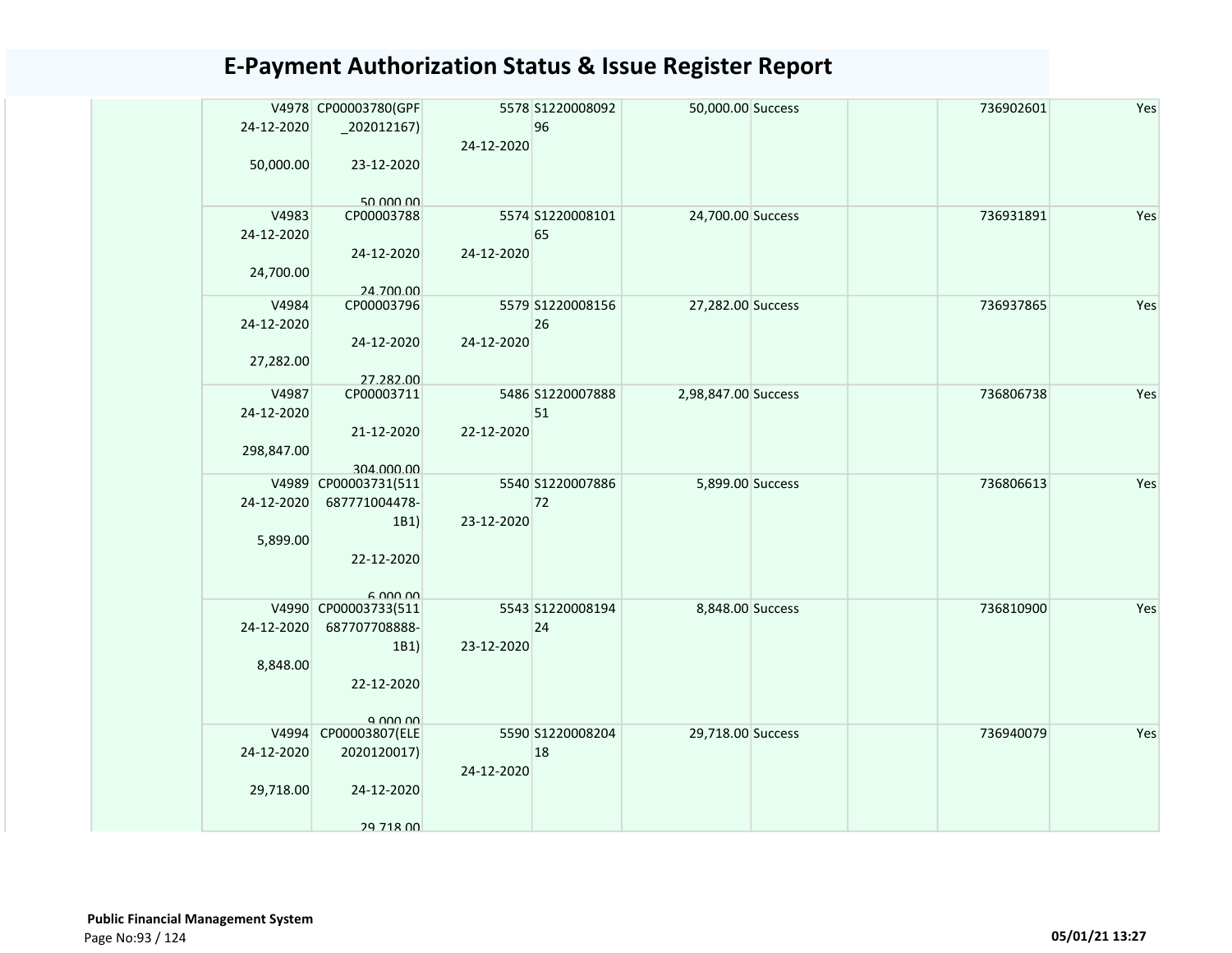| 24-12-2020<br>9,378.00        | V4996 CP00003741(511<br>687721092227-<br>1B1)<br>23-12-2020<br>$Q$ 540 $0$ | 24-12-2020 | 5577 S1220008326<br>40       | 9,378.00 Success  |                   | 736905418         | Yes       |           |     |  |  |  |  |  |  |  |  |  |  |  |  |  |  |  |                   |                   |  |           |     |
|-------------------------------|----------------------------------------------------------------------------|------------|------------------------------|-------------------|-------------------|-------------------|-----------|-----------|-----|--|--|--|--|--|--|--|--|--|--|--|--|--|--|--|-------------------|-------------------|--|-----------|-----|
| V4997<br>24-12-2020<br>141.00 | CP00003772<br>23-12-2020<br>141.00<br>V5002 CP00003811(202                 | 24-12-2020 | 5576 S1220008324<br>07       |                   | 141.00 Success    | 736902965         | Yes       |           |     |  |  |  |  |  |  |  |  |  |  |  |  |  |  |  |                   |                   |  |           |     |
| 24-12-2020                    | 012038)                                                                    |            | 5591 S1220008323<br>12       | 72,704.00 Success |                   | 813967333         | Yes       |           |     |  |  |  |  |  |  |  |  |  |  |  |  |  |  |  |                   |                   |  |           |     |
|                               |                                                                            | 24-12-2020 | 24-12-2020 S1220008323<br>13 | 92,394.00 Success |                   | 813967335         | Yes       |           |     |  |  |  |  |  |  |  |  |  |  |  |  |  |  |  |                   |                   |  |           |     |
| 1,717,465.00                  | 2,914,794.00                                                               |            | S1220008323<br>14            | 41,253.00 Success |                   | 813967336         | Yes       |           |     |  |  |  |  |  |  |  |  |  |  |  |  |  |  |  |                   |                   |  |           |     |
|                               |                                                                            |            |                              | S1220008323<br>15 | 60,954.00 Success |                   | 813967337 | Yes       |     |  |  |  |  |  |  |  |  |  |  |  |  |  |  |  |                   |                   |  |           |     |
|                               |                                                                            |            | S1220008323<br>16            | 46,807.00 Success |                   | 813967338         | Yes       |           |     |  |  |  |  |  |  |  |  |  |  |  |  |  |  |  |                   |                   |  |           |     |
|                               |                                                                            |            | S1220008323<br>17            | 28,407.00 Success |                   | 813967339         | Yes       |           |     |  |  |  |  |  |  |  |  |  |  |  |  |  |  |  |                   |                   |  |           |     |
|                               |                                                                            |            | S1220008323<br>18            | 20,558.00 Success |                   | 813967340         | Yes       |           |     |  |  |  |  |  |  |  |  |  |  |  |  |  |  |  |                   |                   |  |           |     |
|                               |                                                                            |            | S1220008323<br>19            | 46,083.00 Success |                   | 813967341         | Yes       |           |     |  |  |  |  |  |  |  |  |  |  |  |  |  |  |  |                   |                   |  |           |     |
|                               |                                                                            |            | S1220008323<br>20            | 76,404.00 Success |                   | 813967342         | Yes       |           |     |  |  |  |  |  |  |  |  |  |  |  |  |  |  |  |                   |                   |  |           |     |
|                               |                                                                            |            | S1220008323<br>21            | 77,949.00 Success |                   | 813967343         | Yes       |           |     |  |  |  |  |  |  |  |  |  |  |  |  |  |  |  |                   |                   |  |           |     |
|                               |                                                                            |            |                              |                   |                   |                   |           |           |     |  |  |  |  |  |  |  |  |  |  |  |  |  |  |  | S1220008323<br>22 | 50,892.00 Success |  | 813967344 | Yes |
|                               |                                                                            |            | S1220008323<br>24            | 61,218.00 Success |                   | 813967347         | Yes       |           |     |  |  |  |  |  |  |  |  |  |  |  |  |  |  |  |                   |                   |  |           |     |
|                               |                                                                            |            | S1220008323<br>25            | 27,908.00 Success |                   | 813967348         | Yes       |           |     |  |  |  |  |  |  |  |  |  |  |  |  |  |  |  |                   |                   |  |           |     |
|                               |                                                                            |            |                              |                   | S1220008323<br>26 | 56,886.00 Success |           | 813967349 | Yes |  |  |  |  |  |  |  |  |  |  |  |  |  |  |  |                   |                   |  |           |     |
|                               |                                                                            |            | S1220008323<br>27            | 67,292.00 Success |                   | 813967350         | Yes       |           |     |  |  |  |  |  |  |  |  |  |  |  |  |  |  |  |                   |                   |  |           |     |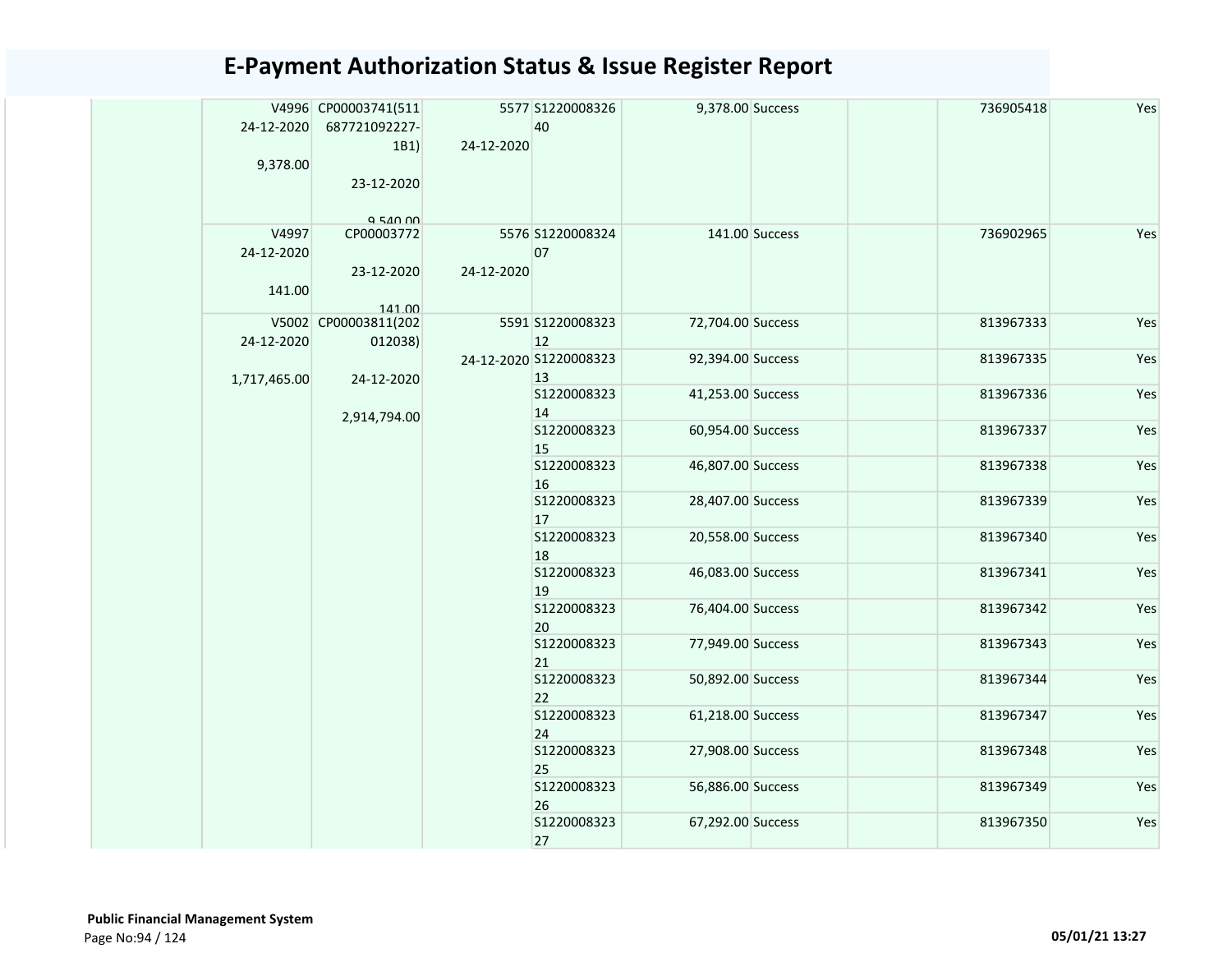|                     |                          |            | S1220008323<br>28      | 63,622.00 Success   | 813967351 | Yes |
|---------------------|--------------------------|------------|------------------------|---------------------|-----------|-----|
|                     |                          |            | \$1220008323<br>29     | 22,884.00 Success   | 813967352 | Yes |
|                     |                          |            | \$1220008323<br>30     | 49,542.00 Success   | 813967353 | Yes |
|                     |                          |            | \$1220008323<br>31     | 42,853.00 Success   | 813967354 | Yes |
|                     |                          |            | S1220008323<br>32      | 77,052.00 Success   | 813967355 | Yes |
|                     |                          |            | S1220008323<br>33      | 73,464.00 Success   | 813967356 | Yes |
|                     |                          |            | S1220008323<br>34      | 1,06,218.00 Success | 813967357 | Yes |
|                     |                          |            | S1220008323<br>35      | 58,642.00 Success   | 813967358 | Yes |
|                     |                          |            | S1220008323<br>36      | 70,144.00 Success   | 813967359 | Yes |
|                     |                          |            | S1220008323<br>37      | 88,508.00 Success   | 813967360 | Yes |
|                     |                          |            | S1220008323<br>38      | 61,222.00 Success   | 813967361 | Yes |
|                     |                          |            | \$1220008323<br>39     | 45,563.00 Success   | 813967362 | Yes |
|                     |                          |            | S1220008323<br>40      | 85,468.00 Success   | 813967363 | Yes |
| V5003<br>24-12-2020 | CP00003802               |            | 5594 S1220008363<br>03 | 5,22,103.00 Success | 737042760 | Yes |
| 522,103.00          | 24-12-2020               | 24-12-2020 |                        |                     |           |     |
|                     | 538.063.00               |            |                        |                     |           |     |
| V5004<br>24-12-2020 | CP00003806               |            | 5595 S1220008368<br>30 | 2,53,675.00 Success | 737050877 | Yes |
| 253,675.00          | 24-12-2020               | 24-12-2020 |                        |                     |           |     |
| V5006               | 258.049.00<br>CP00003781 |            | 5575 S1220008352       | 61,376.00 Success   | 737042057 | Yes |
| 24-12-2020          |                          |            | 84                     |                     |           |     |
| 61,376.00           | 23-12-2020               | 24-12-2020 |                        |                     |           |     |
|                     | 61.376.00                |            |                        |                     |           |     |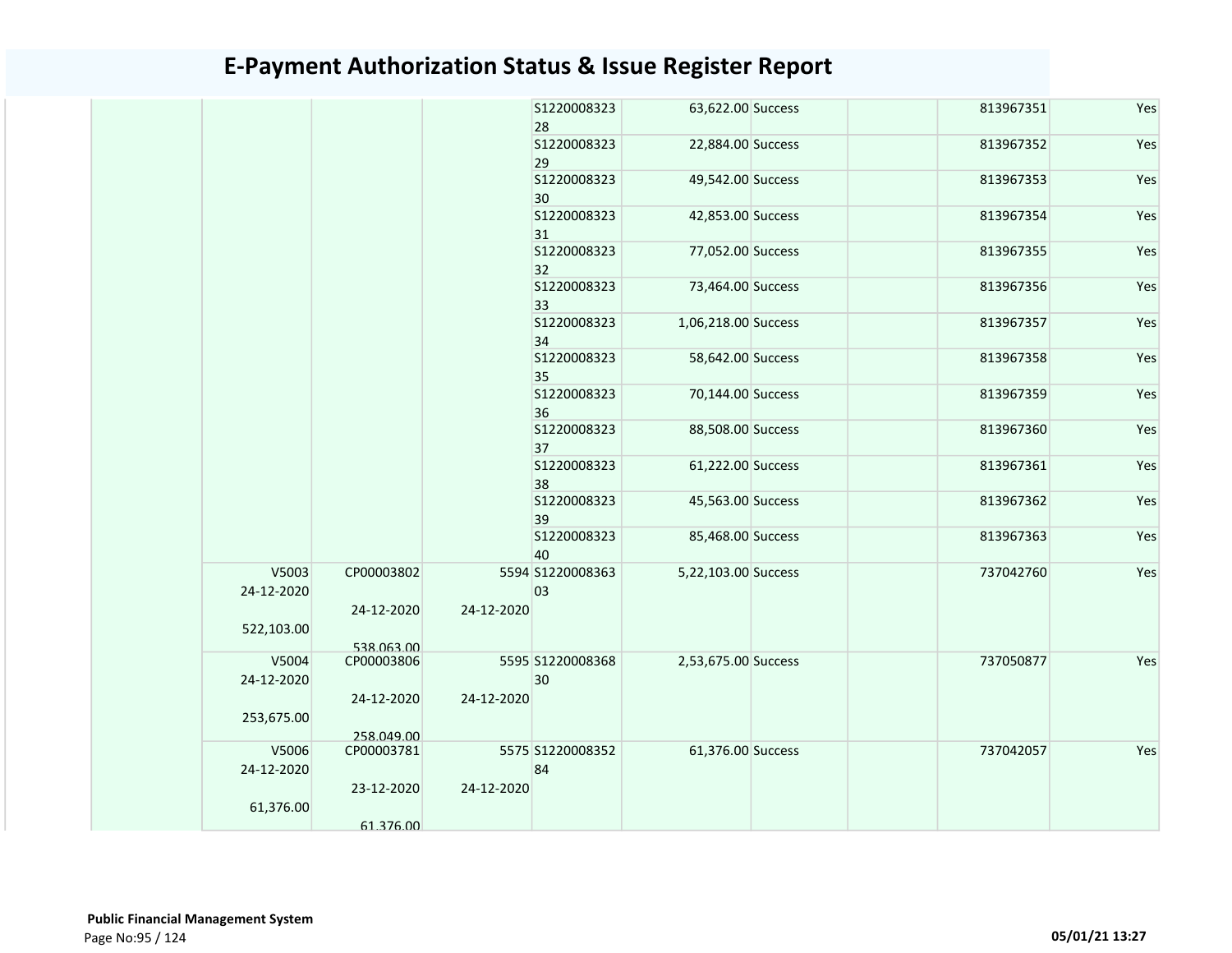| V5007<br>24-12-2020 | CP00003789                 |            | 5593 S1220008355<br>72 | 10,766.00 Success    |  | 737042294 | Yes |
|---------------------|----------------------------|------------|------------------------|----------------------|--|-----------|-----|
| 10,766.00           | 24-12-2020                 | 24-12-2020 |                        |                      |  |           |     |
| V5008               | 10.766.00<br>CP00003720    |            | 5499 S1220008579       | 5,80,574.00 Success  |  | 737314962 | Yes |
| 24-12-2020          |                            |            | 79                     |                      |  |           |     |
|                     | 22-12-2020                 | 23-12-2020 |                        |                      |  |           |     |
| 580,574.00          |                            |            |                        |                      |  |           |     |
| V5009               | 580.574.00<br>CP00003813   |            | 5596 S1220008430       | 29,160.00 Success    |  | 737314867 | Yes |
| 24-12-2020          |                            |            | 79                     |                      |  |           |     |
|                     | 24-12-2020                 | 24-12-2020 |                        |                      |  |           |     |
| 29,160.00           |                            |            |                        |                      |  |           |     |
|                     | 29.160.00                  |            |                        |                      |  |           |     |
| V5012<br>24-12-2020 | CP00003804                 |            | 5592 S1220008589<br>79 | 15,62,500.00 Success |  | 737739661 | Yes |
|                     | 24-12-2020                 | 24-12-2020 |                        |                      |  |           |     |
| 1,562,500.00        |                            |            |                        |                      |  |           |     |
|                     | 1.562.500.00               |            |                        |                      |  |           |     |
| V5013               | CP00003774                 |            | 5582 S1220008431       | 10,00,000.00 Success |  | 737739366 | Yes |
| 24-12-2020          |                            |            | 64                     |                      |  |           |     |
| 1,000,000.00        | 23-12-2020                 | 24-12-2020 |                        |                      |  |           |     |
|                     | 1.000.000.00               |            |                        |                      |  |           |     |
| V5014               | CP00003775                 |            | 5583 S1220008434       | 34,07,000.00 Success |  | 737739438 | Yes |
| 24-12-2020          |                            |            | 51                     |                      |  |           |     |
|                     | 23-12-2020                 | 24-12-2020 |                        |                      |  |           |     |
| 3,407,000.00        |                            |            |                        |                      |  |           |     |
| V5015               | 3.407.000.00<br>CP00003778 |            | 5581 S1220008477       | 27,00,000.00 Success |  | 737739583 | Yes |
| 24-12-2020          |                            |            | 60                     |                      |  |           |     |
|                     | 23-12-2020                 | 24-12-2020 |                        |                      |  |           |     |
| 2,700,000.00        |                            |            |                        |                      |  |           |     |
|                     | 2.700.000.00               |            |                        |                      |  |           |     |
| V5016<br>24-12-2020 | CP00003777                 |            | 5580 S1220008467<br>99 | 25,00,000.00 Success |  | 737739508 | Yes |
|                     | 23-12-2020                 | 24-12-2020 |                        |                      |  |           |     |
| 2,500,000.00        |                            |            |                        |                      |  |           |     |
|                     | 2.500.000.00               |            |                        |                      |  |           |     |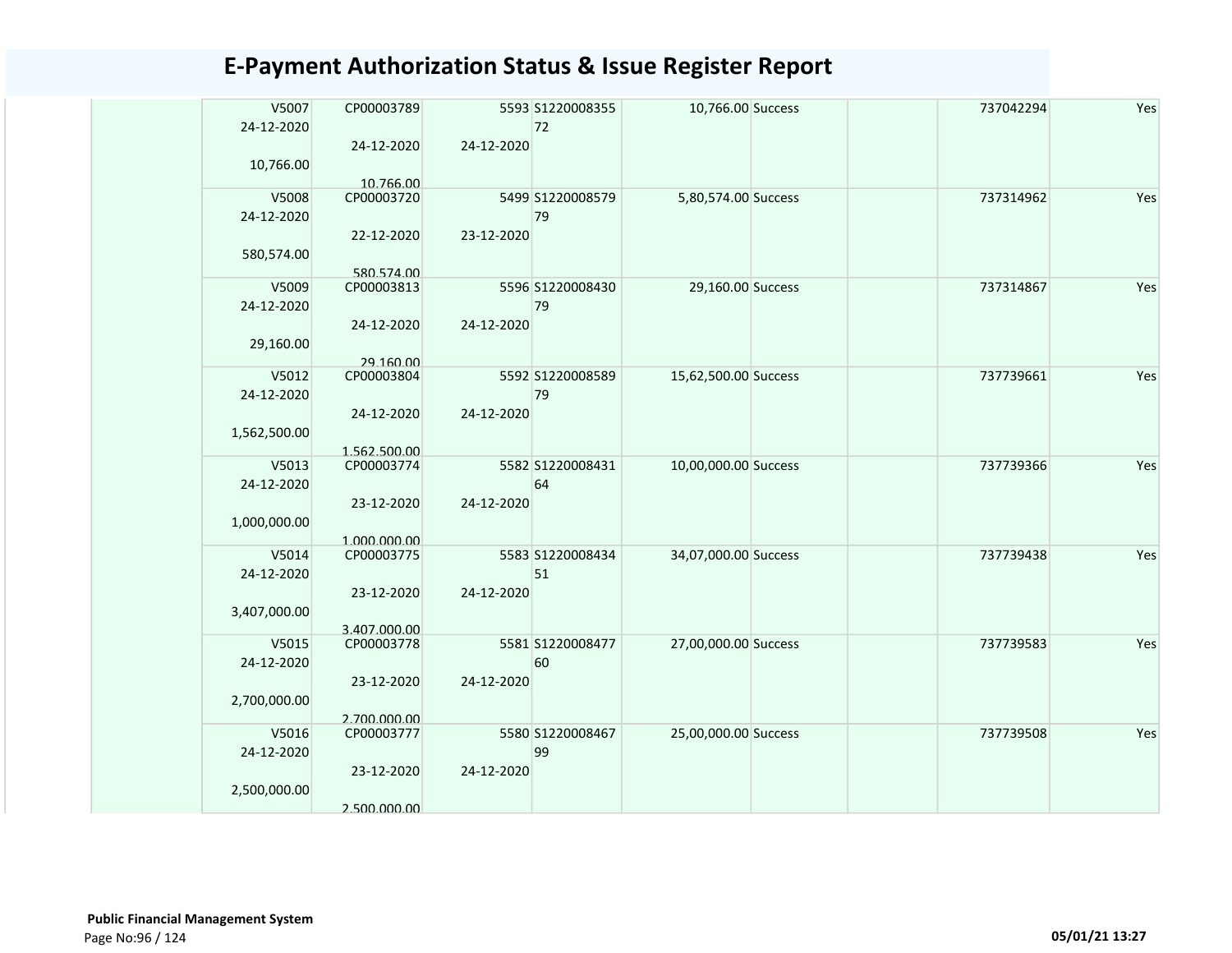|                             | V5017         | CP00003776             |            | 5598 S1220008765             | 1,36,00,000.00 Success | 737739828 | Yes |
|-----------------------------|---------------|------------------------|------------|------------------------------|------------------------|-----------|-----|
|                             | 24-12-2020    | 23-12-2020             | 24-12-2020 | 71                           |                        |           |     |
|                             | 13,600,000.00 |                        |            |                              |                        |           |     |
|                             |               | 13.600.000.00          |            |                              |                        |           |     |
|                             | V5018         | CP00003779             |            | 5597 S1220008761             | 50,00,000.00 Success   | 737739733 | Yes |
|                             | 24-12-2020    |                        |            | 05                           |                        |           |     |
|                             |               | 23-12-2020             | 24-12-2020 |                              |                        |           |     |
|                             | 5,000,000.00  |                        |            |                              |                        |           |     |
|                             |               | 5.000.000.00           |            |                              |                        |           |     |
| 225428 [Section<br>Officer] |               | V4879 CP00000321(EPC   |            | 5464 S1220006519<br>09       | 24,625.00 Success      | 733082683 | Yes |
|                             | 24-12-2020    | 2020120003)            | 22-12-2020 |                              |                        |           |     |
|                             | 24,625.00     | 18-12-2020             |            |                              |                        |           |     |
|                             |               |                        |            |                              |                        |           |     |
|                             |               | 24 625 00              |            |                              |                        |           |     |
|                             |               | V4880 CP00000322(EPC   |            | 5465 S1220006522             | 3,882.00 Success       | 733102635 | Yes |
|                             | 24-12-2020    | 2020120002)            |            | 92                           |                        |           |     |
|                             |               |                        | 22-12-2020 |                              |                        |           |     |
|                             | 3,882.00      | 18-12-2020             |            |                              |                        |           |     |
|                             |               |                        |            |                              |                        |           |     |
|                             | V4882         | 3 882 00<br>CP00000332 |            | 5468 S1220006516             | 10,260.00 Success      | 733102169 | Yes |
|                             | 24-12-2020    |                        |            | 56                           |                        |           |     |
|                             |               | 21-12-2020             | 22-12-2020 |                              |                        |           |     |
|                             | 10,260.00     |                        |            |                              |                        |           |     |
|                             |               | 11.400.00              |            |                              |                        |           |     |
|                             |               | V4898 CP00000327(202   |            | 5459 S1220006566             | 27,188.00 Success      | 813943074 | Yes |
|                             | 24-12-2020    | 012004)                |            | 43<br>22-12-2020 S1220006566 | 36,652.00 Success      | 813943075 | Yes |
|                             | 63.840.00     | 21-12-2020             |            | 44                           |                        |           |     |
|                             |               | V4899 CP00000328(202   |            | 5462 S1220006566             | 41,307.00 Success      | 813943077 | Yes |
|                             | 24-12-2020    | 012005)                |            | 98                           |                        |           |     |
|                             |               |                        |            | 22-12-2020 S1220006566       | 8,896.00 Success       | 813943078 | Yes |
|                             | 305,578.00    | 21-12-2020             |            | 99                           |                        |           |     |
|                             |               |                        |            | S1220006567                  | 12,234.00 Success      | 813943079 | Yes |
|                             |               | 528,822.00             |            | 00                           |                        |           |     |
|                             |               |                        |            | S1220006567<br>01            | 33,282.00 Success      | 813943080 | Yes |
|                             |               |                        |            | S1220006567                  | 43,057.00 Success      | 813943081 | Yes |
|                             |               |                        |            | 02                           |                        |           |     |
|                             |               |                        |            | S1220006567                  | 37,057.00 Success      | 813943082 | Yes |
|                             |               |                        |            | 03                           |                        |           |     |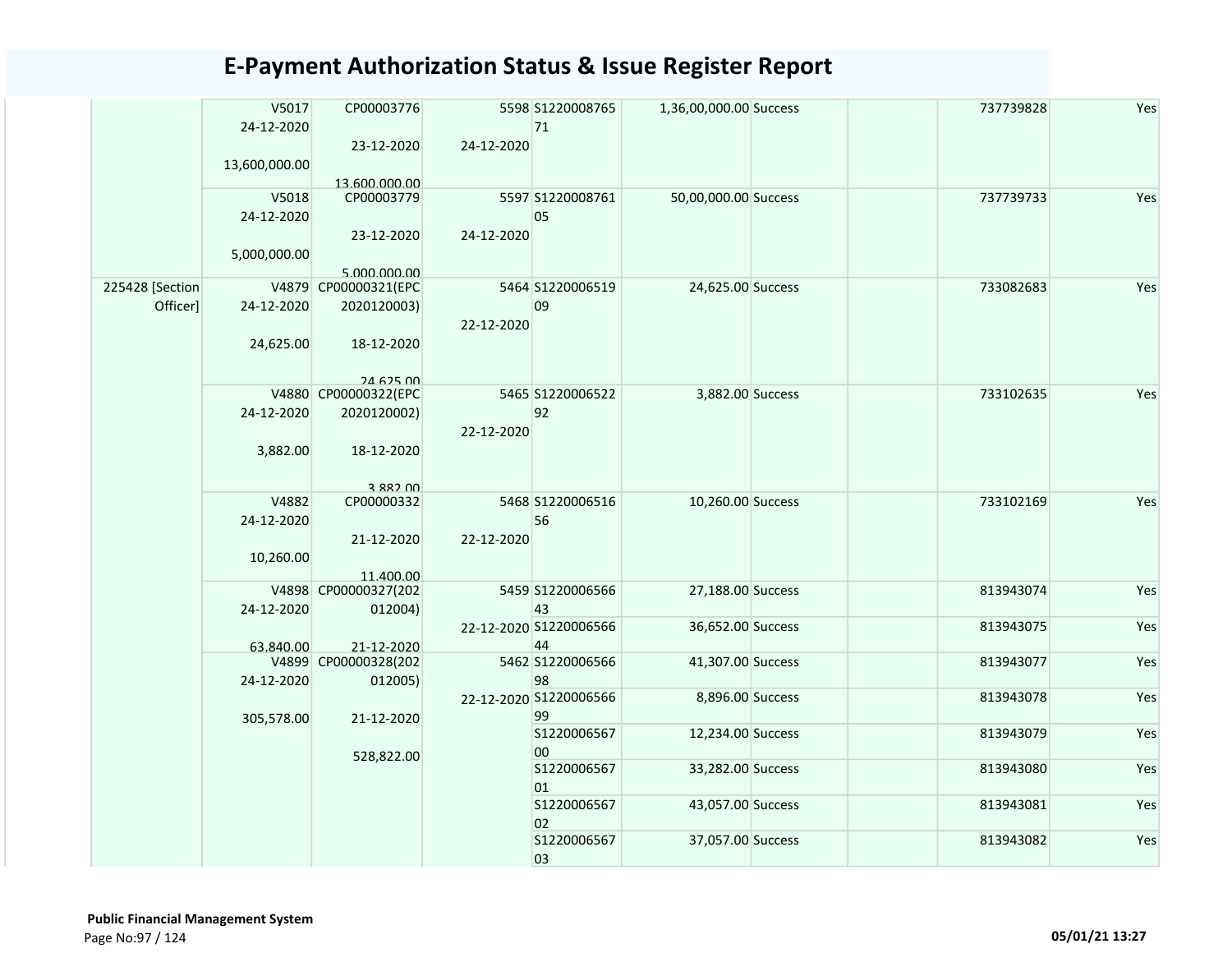|  |            |                                 |  | S1220006567<br>04            | 20,833.00 Success   | 813943083 | Yes |
|--|------------|---------------------------------|--|------------------------------|---------------------|-----------|-----|
|  |            |                                 |  | S1220006567<br>05            | 42,328.00 Success   | 813943084 | Yes |
|  |            |                                 |  | S1220006567<br>06            | 34,462.00 Success   | 813943085 | Yes |
|  |            |                                 |  | S1220006567<br>07            | 32,122.00 Success   | 813943087 | Yes |
|  | 24-12-2020 | V4900 CP00000329(202<br>012007) |  | 5460 S1220006563<br>17       | 80,675.00 Success   | 813943067 | Yes |
|  | 392,540.00 | 21-12-2020                      |  | 22-12-2020 S1220006563<br>18 | 47,223.00 Success   | 813943068 | Yes |
|  |            | 457,467.00                      |  | S1220006563<br>19            | 77,802.00 Success   | 813943069 | Yes |
|  |            |                                 |  | \$1220006563<br>20           | 42,205.00 Success   | 813943070 | Yes |
|  |            |                                 |  | S1220006563<br>21            | 44,144.00 Success   | 813943071 | Yes |
|  |            |                                 |  | \$1220006563<br>22           | 1,00,491.00 Success | 813943072 | Yes |
|  | 24-12-2020 | V4901 CP00000330(202<br>012003) |  | 5461 S1220006568<br>83       | 72,674.00 Success   | 813943106 | Yes |
|  | 368,172.00 | 21-12-2020                      |  | 22-12-2020 S1220006568<br>84 | 87,144.00 Success   | 813943107 | Yes |
|  |            | 651,462.00                      |  | \$1220006568<br>85           | 57,143.00 Success   | 813943108 | Yes |
|  |            |                                 |  | \$1220006568<br>86           | 45,913.00 Success   | 813943109 | Yes |
|  |            |                                 |  | \$1220006568<br>87           | 58,868.00 Success   | 813943110 | Yes |
|  |            |                                 |  | \$1220006568<br>88           | 46,430.00 Success   | 813943111 | Yes |
|  | 24-12-2020 | V4902 CP00000331(202<br>012002) |  | 5463 S1220006568<br>15       | 6,140.00 Success    | 813943091 | Yes |
|  | 964,962.00 | 21-12-2020                      |  | 22-12-2020 S1220006568<br>16 | 76,864.00 Success   | 813943092 | Yes |
|  |            | 1,754,410.00                    |  | S1220006568<br>17            | 1,45,638.00 Success | 813943093 | Yes |
|  |            |                                 |  | \$1220006568<br>18           | 1,33,572.00 Success | 813943094 | Yes |
|  |            |                                 |  | \$1220006568<br>19           | 1,04,930.00 Success | 813943095 | Yes |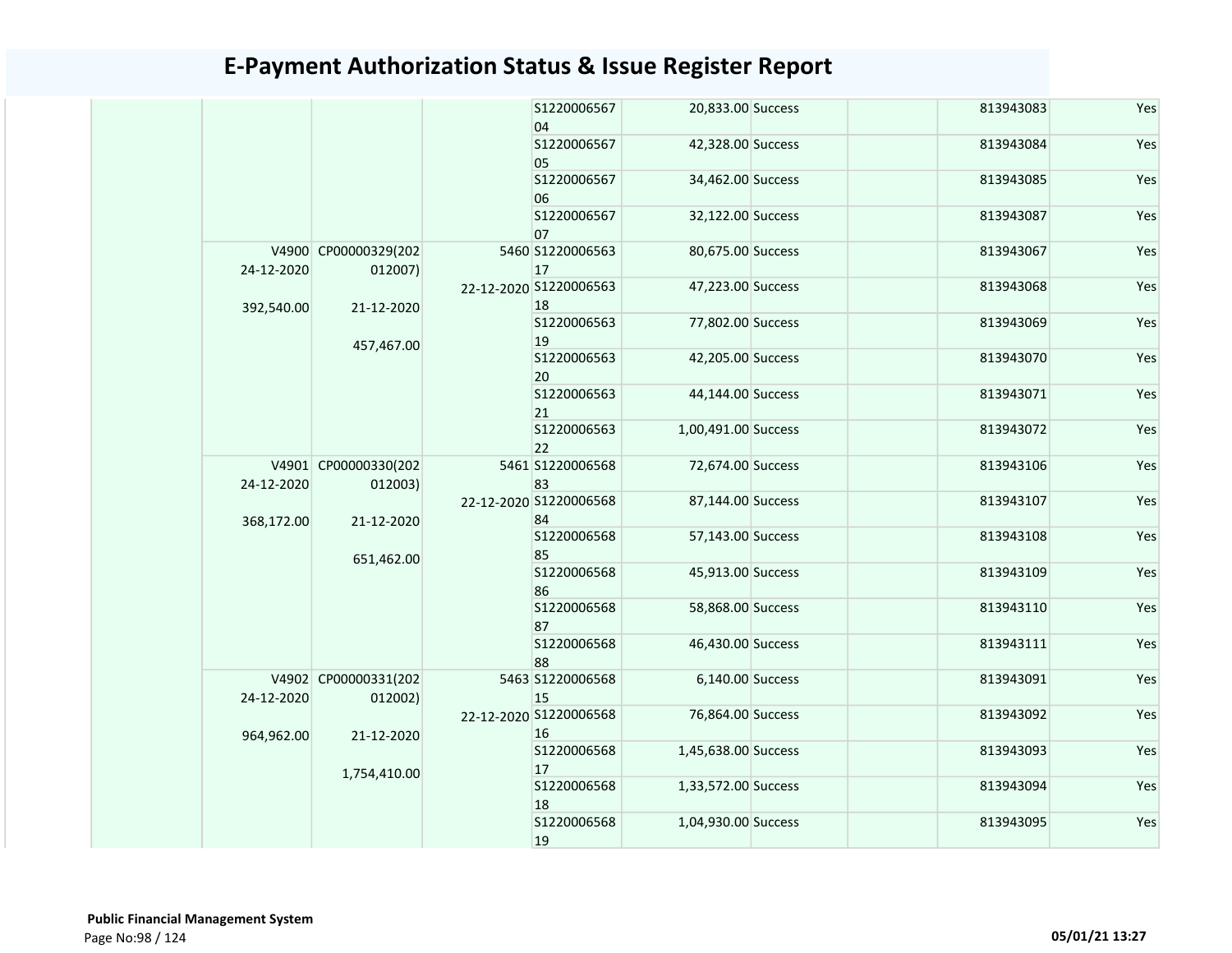|              |                                        |                                                                                                                                                                                                 | S1220006568        |                                                                                                                                                                                | 813943097                                                                                                                                                                                                                | Yes                                 |
|--------------|----------------------------------------|-------------------------------------------------------------------------------------------------------------------------------------------------------------------------------------------------|--------------------|--------------------------------------------------------------------------------------------------------------------------------------------------------------------------------|--------------------------------------------------------------------------------------------------------------------------------------------------------------------------------------------------------------------------|-------------------------------------|
|              |                                        |                                                                                                                                                                                                 | S1220006568        |                                                                                                                                                                                | 813943098                                                                                                                                                                                                                | Yes                                 |
|              |                                        |                                                                                                                                                                                                 | \$1220006568       |                                                                                                                                                                                | 813943099                                                                                                                                                                                                                | Yes                                 |
|              |                                        |                                                                                                                                                                                                 | \$1220006568<br>23 |                                                                                                                                                                                | 813943100                                                                                                                                                                                                                | Yes                                 |
|              |                                        |                                                                                                                                                                                                 | S1220006568<br>24  |                                                                                                                                                                                | 813943101                                                                                                                                                                                                                | Yes                                 |
|              |                                        |                                                                                                                                                                                                 |                    |                                                                                                                                                                                | 733193195                                                                                                                                                                                                                | Yes                                 |
| 24-12-2020   |                                        |                                                                                                                                                                                                 | 74                 |                                                                                                                                                                                |                                                                                                                                                                                                                          |                                     |
| 200,000.00   | 21-12-2020                             |                                                                                                                                                                                                 |                    |                                                                                                                                                                                |                                                                                                                                                                                                                          |                                     |
|              |                                        |                                                                                                                                                                                                 |                    |                                                                                                                                                                                |                                                                                                                                                                                                                          |                                     |
|              |                                        |                                                                                                                                                                                                 |                    |                                                                                                                                                                                |                                                                                                                                                                                                                          | Yes                                 |
|              |                                        |                                                                                                                                                                                                 |                    |                                                                                                                                                                                |                                                                                                                                                                                                                          |                                     |
|              |                                        |                                                                                                                                                                                                 |                    |                                                                                                                                                                                |                                                                                                                                                                                                                          |                                     |
| 49,767.00    | 22-12-2020                             |                                                                                                                                                                                                 |                    |                                                                                                                                                                                |                                                                                                                                                                                                                          |                                     |
|              | 58 231 00                              |                                                                                                                                                                                                 |                    |                                                                                                                                                                                |                                                                                                                                                                                                                          |                                     |
|              |                                        |                                                                                                                                                                                                 |                    |                                                                                                                                                                                |                                                                                                                                                                                                                          | Yes                                 |
|              |                                        | 22-12-2020                                                                                                                                                                                      |                    |                                                                                                                                                                                |                                                                                                                                                                                                                          |                                     |
| 1,000,000.00 | 21-12-2020                             |                                                                                                                                                                                                 |                    |                                                                                                                                                                                |                                                                                                                                                                                                                          |                                     |
|              | 1 000 000 00                           |                                                                                                                                                                                                 |                    |                                                                                                                                                                                |                                                                                                                                                                                                                          |                                     |
|              |                                        |                                                                                                                                                                                                 |                    |                                                                                                                                                                                |                                                                                                                                                                                                                          | Yes                                 |
|              |                                        |                                                                                                                                                                                                 |                    |                                                                                                                                                                                |                                                                                                                                                                                                                          |                                     |
| 3,582,594.00 | 21-12-2020                             |                                                                                                                                                                                                 |                    |                                                                                                                                                                                |                                                                                                                                                                                                                          |                                     |
|              |                                        |                                                                                                                                                                                                 |                    |                                                                                                                                                                                |                                                                                                                                                                                                                          |                                     |
| V4964        | CP00000325                             |                                                                                                                                                                                                 |                    |                                                                                                                                                                                | 736828571                                                                                                                                                                                                                | Yes                                 |
| 24-12-2020   |                                        |                                                                                                                                                                                                 | 32                 |                                                                                                                                                                                |                                                                                                                                                                                                                          |                                     |
|              | 21-12-2020                             | 22-12-2020                                                                                                                                                                                      |                    |                                                                                                                                                                                |                                                                                                                                                                                                                          |                                     |
| 10,086.00    |                                        |                                                                                                                                                                                                 |                    |                                                                                                                                                                                |                                                                                                                                                                                                                          |                                     |
|              | 10.086.00                              |                                                                                                                                                                                                 |                    |                                                                                                                                                                                |                                                                                                                                                                                                                          |                                     |
|              | 24-12-2020<br>24-12-2020<br>24-12-2020 | V4920 CP00000323(GPF<br>$\left[202012016\right)$<br>200,000,00<br>V4941 CP00000339(202<br>012008)<br>V4960 CP00000324(GPF<br>$-202012015$<br>V4961 CP00000333(GPF<br>202012017)<br>3 582 594 00 |                    | 20<br>21<br>22<br>5466 S1220006874<br>22-12-2020<br>5518 S1220006941<br>03<br>23-12-2020<br>5467 S1220006866<br>89<br>5476 S1220006859<br>21<br>22-12-2020<br>5475 S1220008143 | 80,314.00 Success<br>86,050.00 Success<br>91,907.00 Success<br>75,353.00 Success<br>1,64,194.00 Success<br>2,00,000.00 Success<br>49,767.00 Success<br>10,00,000.00 Success<br>35,82,594.00 Success<br>10,086.00 Success | 813943577<br>734960634<br>734960309 |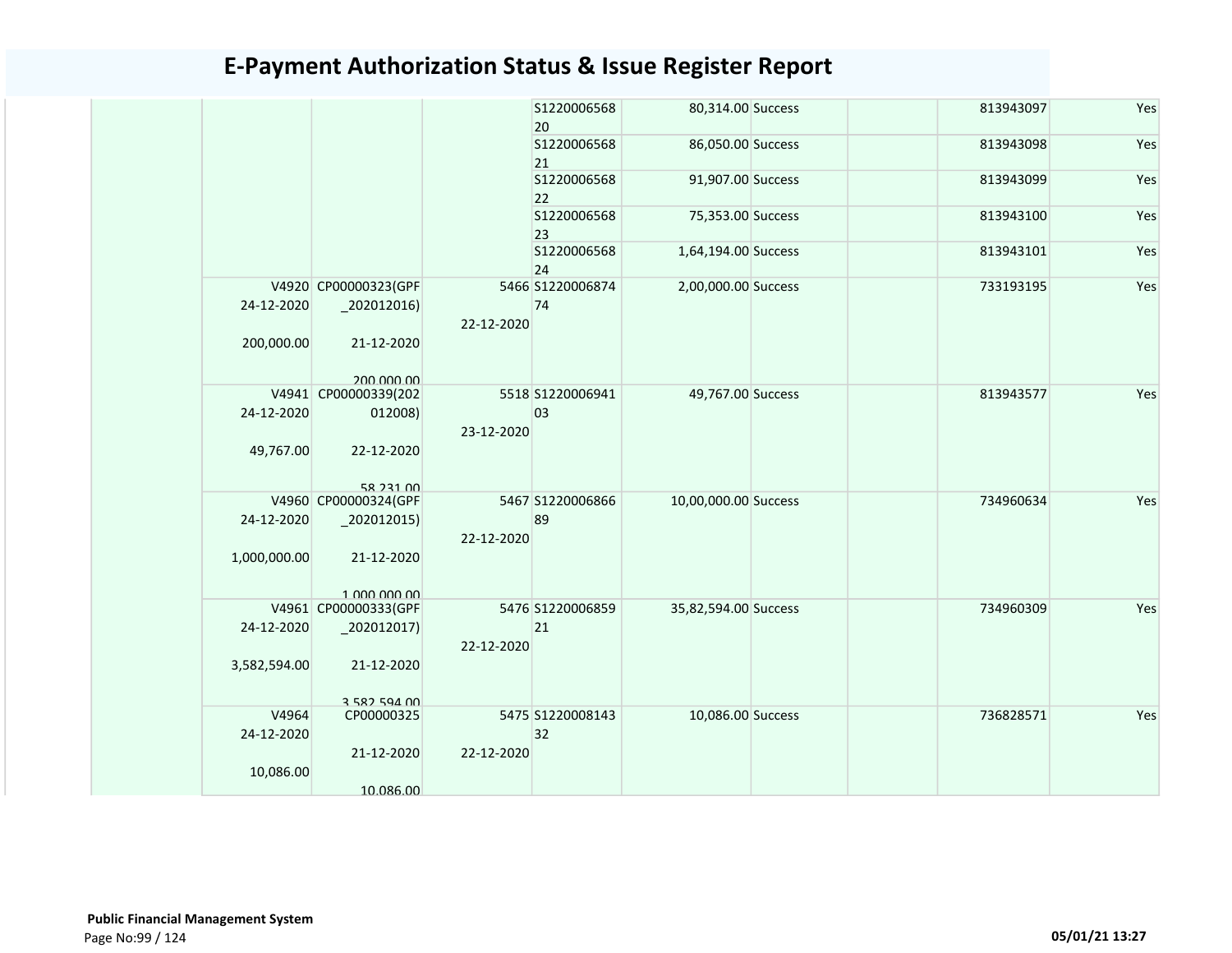| V4965<br>24-12-2020 | CP00000334<br>21-12-2020 | 22-12-2020 | 5473 S1220008204<br>55 | 9,885.00 Success  |  | 736789324 | Yes |
|---------------------|--------------------------|------------|------------------------|-------------------|--|-----------|-----|
| 9,885.00            | 9.885.00                 |            |                        |                   |  |           |     |
| V4966<br>24-12-2020 | CP00000335               |            | 5471 S1220008147<br>58 | 23,324.00 Success |  | 736828695 | Yes |
| 23,324.00           | 21-12-2020<br>24.222.00  | 22-12-2020 |                        |                   |  |           |     |
| V4968<br>24-12-2020 | CP00000338               |            | 5474 S1220008167<br>86 | 64,567.00 Success |  | 736810269 | Yes |
| 64,567.00           | 21-12-2020               | 22-12-2020 |                        |                   |  |           |     |
|                     | 64.567.00                |            |                        |                   |  |           |     |
| V4969<br>24-12-2020 | CP00000337               |            | 5472 S1220008144<br>43 | 2,947.00 Success  |  | 736810141 | Yes |
| 2,947.00            | 21-12-2020               | 22-12-2020 |                        |                   |  |           |     |
|                     | 2.947.00                 |            |                        |                   |  |           |     |
| V4986<br>24-12-2020 | CP00000309               |            | 5470 S1220007910<br>00 | 18,564.00 Success |  | 736789098 | Yes |
| 18,564.00           | 07-12-2020               | 22-12-2020 |                        |                   |  |           |     |
|                     | 18.564.00                |            |                        |                   |  |           |     |
| V4988<br>24-12-2020 | CP00000336               |            | 5469 S1220008149<br>74 | 51,429.00 Success |  | 736828800 | Yes |
|                     | 21-12-2020               | 22-12-2020 |                        |                   |  |           |     |
| 51,429.00           |                          |            |                        |                   |  |           |     |
| V4998               | 53.403.00<br>CP00000340  |            | 5564 S1220008324       | 6,000.00 Success  |  | 736905082 | Yes |
| 24-12-2020          |                          |            | 58                     |                   |  |           |     |
|                     |                          |            |                        |                   |  |           |     |
| 6,000.00            | 23-12-2020               | 23-12-2020 |                        |                   |  |           |     |
|                     | 6.000.00                 |            |                        |                   |  |           |     |
| V4999               | CP00000341               |            | 5563 S1220008320       | 98,045.00 Success |  | 736902832 | Yes |
| 24-12-2020          |                          |            | 37                     |                   |  |           |     |
|                     | 23-12-2020               | 23-12-2020 |                        |                   |  |           |     |
| 98,045.00           |                          |            |                        |                   |  |           |     |
|                     | 101.807.00               |            |                        |                   |  |           |     |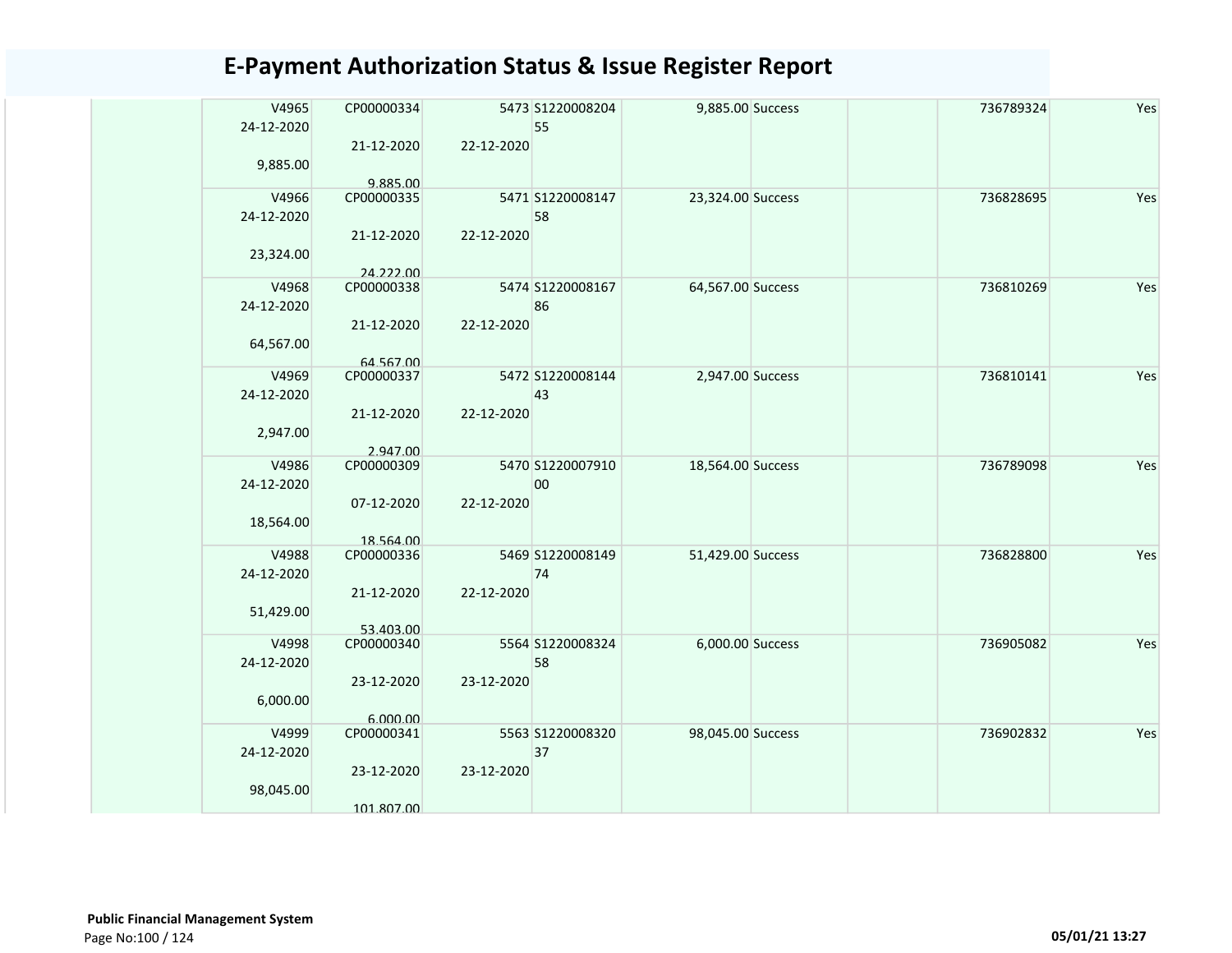|  |                             | V5005<br>24-12-2020<br>42,549.00               | CP00000342<br>23-12-2020        | 24-12-2020             | 5568 S1220008355<br>83       | 42,549.00 Success | 737042529 | Yes |
|--|-----------------------------|------------------------------------------------|---------------------------------|------------------------|------------------------------|-------------------|-----------|-----|
|  | 225429 [Section<br>Officer] | V4903<br>24-12-2020                            | 42.549.00<br>CP00000404         |                        | 5483 S1220006573<br>04       | 81,814.00 Success | 733131413 | Yes |
|  |                             | 81,814.00                                      | 21-12-2020<br>83.225.00         | 22-12-2020             |                              |                   |           |     |
|  |                             | V4904<br>24-12-2020                            | CP00000405                      |                        | 5482 S1220006585<br>40       | 2,346.00 Success  | 733152713 | Yes |
|  |                             | 10,748.00                                      | 21-12-2020                      |                        | 22-12-2020 S1220006585<br>41 | 2,677.00 Success  | 733152736 | Yes |
|  |                             |                                                | 10,748.00                       |                        | S1220006585<br>42            | 2,351.00 Success  | 733152763 | Yes |
|  |                             |                                                |                                 |                        | S1220006585<br>43            | 3,374.00 Success  | 733152791 | Yes |
|  |                             | V4922<br>24-12-2020                            | CP00000406                      |                        | 5481 S1220006648<br>49       | 14,873.00 Success | 733154476 | Yes |
|  |                             | 14,873.00                                      | 21-12-2020<br>14.873.00         | 22-12-2020             |                              |                   |           |     |
|  |                             | V4923<br>CP00000407<br>24-12-2020<br>24,697.00 |                                 | 5480 S1220006653<br>92 | 24,697.00 Success            | 733180832         | Yes       |     |
|  |                             |                                                | 21-12-2020                      | 22-12-2020             |                              |                   |           |     |
|  |                             | V4924<br>24-12-2020                            | 24.697.00<br>CP00000409         |                        | 5478 S1220006663<br>87       | 17,746.00 Success | 733182209 | Yes |
|  |                             | 17,746.00                                      | 21-12-2020                      | 22-12-2020             |                              |                   |           |     |
|  |                             | V4970                                          | 18.354.00<br>CP00000410         |                        | 5584 S1220008170             | 36,791.00 Success | 736789214 | Yes |
|  |                             | 24-12-2020                                     | 22-12-2020                      | 24-12-2020             | 56                           |                   |           |     |
|  |                             | 36,791.00                                      | 36.791.00                       |                        |                              |                   |           |     |
|  |                             | 24-12-2020                                     | V4980 CP00000413(202<br>012003) |                        | 5569 S1220007919<br>42       | 32,456.00 Success | 813943644 | Yes |
|  |                             | 249,084.00<br>23-12-2020                       | 24-12-2020 S1220007919<br>43    | 23,889.00 Success      | 813943646                    | Yes               |           |     |
|  |                             |                                                |                                 |                        |                              |                   |           |     |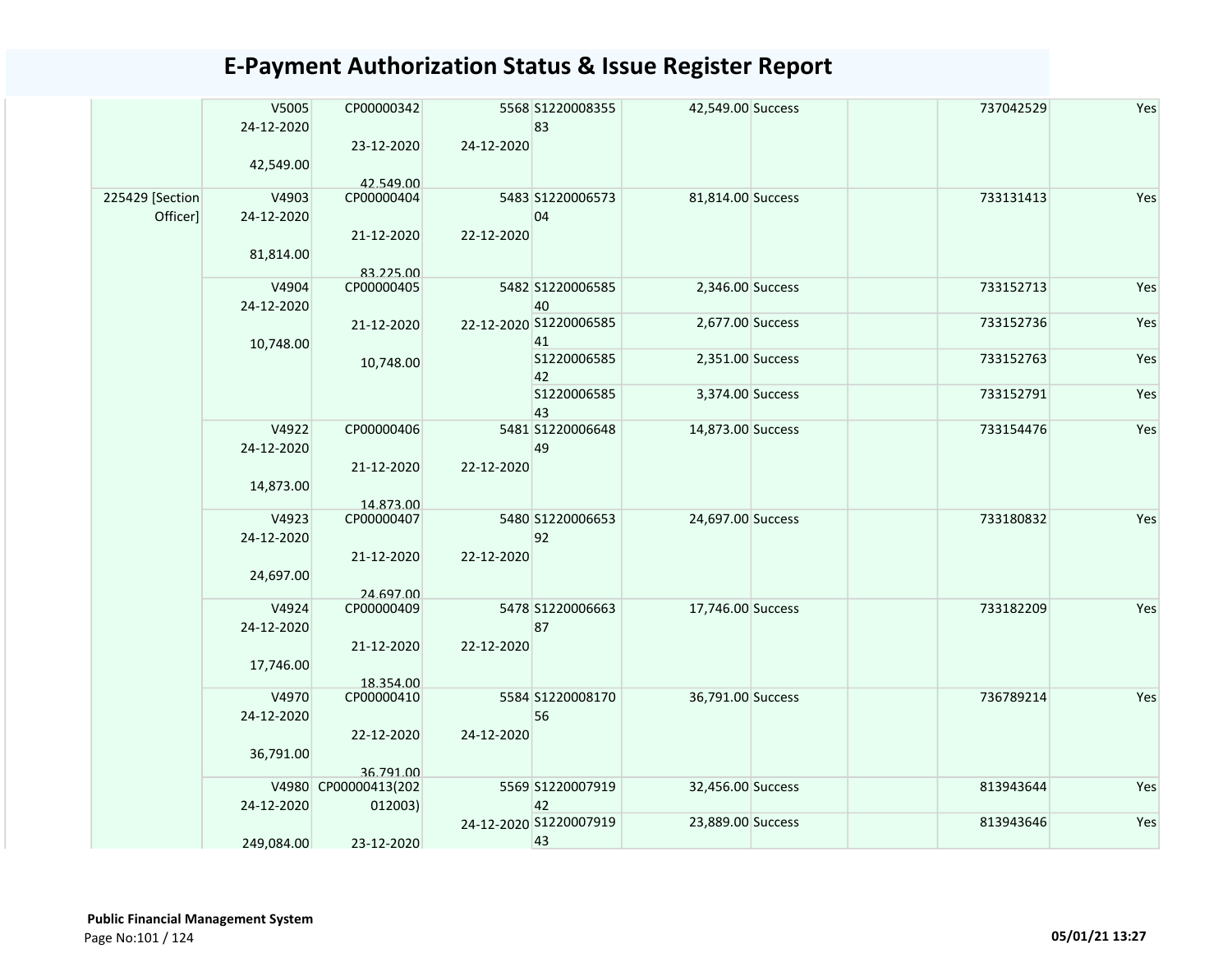|              |                                 |              | S1220007919                    | 43,384.00 Success   | 813943649 | Yes |
|--------------|---------------------------------|--------------|--------------------------------|---------------------|-----------|-----|
|              | 521,049.00                      |              | 44                             |                     |           | Yes |
|              |                                 |              | S1220007919<br>45              | 35,754.00 Success   | 813943651 |     |
|              |                                 |              | S1220007919<br>46              | 26,807.00 Success   | 813943653 | Yes |
|              |                                 |              | S1220007919                    | 60,052.00 Success   | 813943654 | Yes |
|              |                                 |              | 47                             |                     |           |     |
|              |                                 |              | S1220007919                    | 26,742.00 Success   | 813943657 | Yes |
|              |                                 |              | 48                             |                     |           |     |
| 24-12-2020   | V4981 CP00000415(202<br>012001) |              | 5571 S1220007921<br>11         | 47,054.00 Success   | 813943696 | Yes |
|              |                                 |              | 24-12-2020 S1220007921         | 75,568.00 Success   | 813943697 | Yes |
| 909,690.00   | 23-12-2020                      |              | 12 <sup>2</sup><br>S1220007921 |                     |           | Yes |
|              |                                 | 1,828,917.00 | 13                             | 56,812.00 Success   | 813943698 |     |
|              |                                 |              | S1220007921                    | 87,538.00 Success   | 813943699 | Yes |
|              |                                 |              | 14                             |                     |           |     |
|              |                                 |              | S1220007921                    | 1,21,821.00 Success | 813943700 | Yes |
|              |                                 |              | 15                             |                     |           |     |
|              |                                 |              | S1220007921                    | 71,823.00 Success   | 813943701 | Yes |
|              |                                 |              | 16                             |                     |           |     |
|              |                                 |              | S1220007921                    | 65,804.00 Success   | 813943702 | Yes |
|              |                                 |              | 17                             |                     |           |     |
|              |                                 |              | S1220007921                    | 1,33,646.00 Success | 813943703 | Yes |
|              |                                 |              | 18                             |                     |           |     |
|              |                                 |              | S1220007921<br>19              | 68,467.00 Success   | 813943704 | Yes |
|              |                                 |              | S1220007921                    | 58,642.00 Success   | 813943705 | Yes |
|              |                                 |              | 20                             |                     |           |     |
|              |                                 |              | S1220007921                    | 43,628.00 Success   | 813943706 | Yes |
|              |                                 |              | 21                             |                     |           |     |
|              |                                 |              | S1220007921                    | 78,887.00 Success   | 813943707 | Yes |
|              |                                 |              | 22                             |                     |           |     |
|              | V4982 CP00000416(202            |              | 5572 S1220007921               | 65,391.00 Success   | 813943710 | Yes |
| 24-12-2020   | 012006)                         |              | 69                             |                     |           |     |
|              |                                 |              | 24-12-2020 S1220007921         | 66,114.00 Success   | 813943711 | Yes |
| 1,042,141.00 | 23-12-2020                      |              | 70                             |                     |           |     |
|              |                                 |              | S1220007921                    | 58,589.00 Success   | 813943712 | Yes |
|              | 1,262,223.00                    | 71           |                                |                     |           |     |
|              |                                 |              | S1220007921                    | 61,588.00 Success   | 813943714 | Yes |
|              |                                 |              | 72                             |                     |           |     |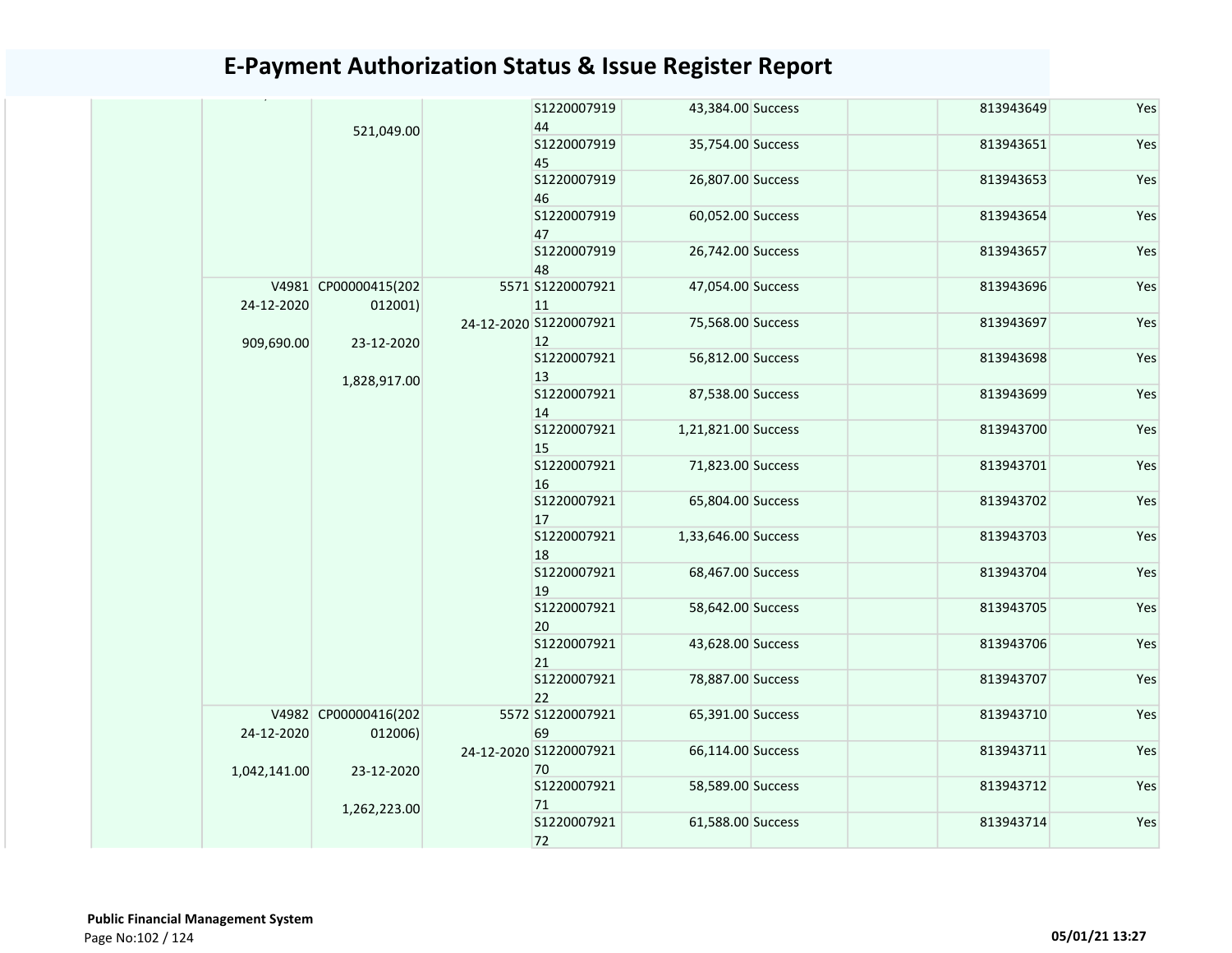|                     |                                     |            | S1220007921<br>73            | 81,392.00 Success    | 813943715 | Yes |
|---------------------|-------------------------------------|------------|------------------------------|----------------------|-----------|-----|
|                     |                                     |            | S1220007921<br>74            | 82,242.00 Success    | 813943716 | Yes |
|                     |                                     |            | S1220007921<br>75            | 86,763.00 Success    | 813943719 | Yes |
|                     |                                     |            | S1220007921<br>76            | 67,596.00 Success    | 813943721 | Yes |
|                     |                                     |            | S1220007921<br>77            | 79,590.00 Success    | 813943722 | Yes |
|                     |                                     |            | S1220007921<br>78            | 51,648.00 Success    | 813943723 | Yes |
|                     |                                     |            | S1220007921<br>79            | 67,489.00 Success    | 813943724 | Yes |
|                     |                                     |            | S1220007921<br>80            | 80,402.00 Success    | 813943725 | Yes |
|                     |                                     |            | S1220007921<br>81            | 55,348.00 Success    | 813943726 | Yes |
|                     |                                     |            | S1220007921<br>82            | 72,940.00 Success    | 813943727 | Yes |
|                     |                                     |            | S1220007921<br>83            | 65,049.00 Success    | 813943728 | Yes |
| 24-12-2020          | V4992 CP00000414(202<br>012004)     |            | 5570 S1220007920<br>16       | 23,476.00 Success    | 813943681 | Yes |
| 138,141.00          | 23-12-2020                          |            | 24-12-2020 S1220007920<br>17 | 29,497.00 Success    | 813943683 | Yes |
|                     | 245,823.00                          |            | S1220007920<br>18            | 37,497.00 Success    | 813943685 | Yes |
|                     |                                     |            | S1220007920<br>19            | 20,838.00 Success    | 813943688 | Yes |
|                     |                                     |            | S1220007920<br>20            | 26,833.00 Success    | 813943689 | Yes |
| 24-12-2020          | V4993 CP00000417(ELE<br>2020120002) | 24-12-2020 | 5573 S1220007918<br>00       | 14,625.00 Success    | 736931722 | Yes |
| 14,625.00           | 24-12-2020<br>14 625 00             |            |                              |                      |           |     |
| V5019<br>24-12-2020 | CP00000411<br>22-12-2020            | 24-12-2020 | 5585 S1220008166<br>39       | 11,84,719.00 Success | 737739290 | Yes |
| 1,184,719.00        | 1.184.719.00                        |            |                              |                      |           |     |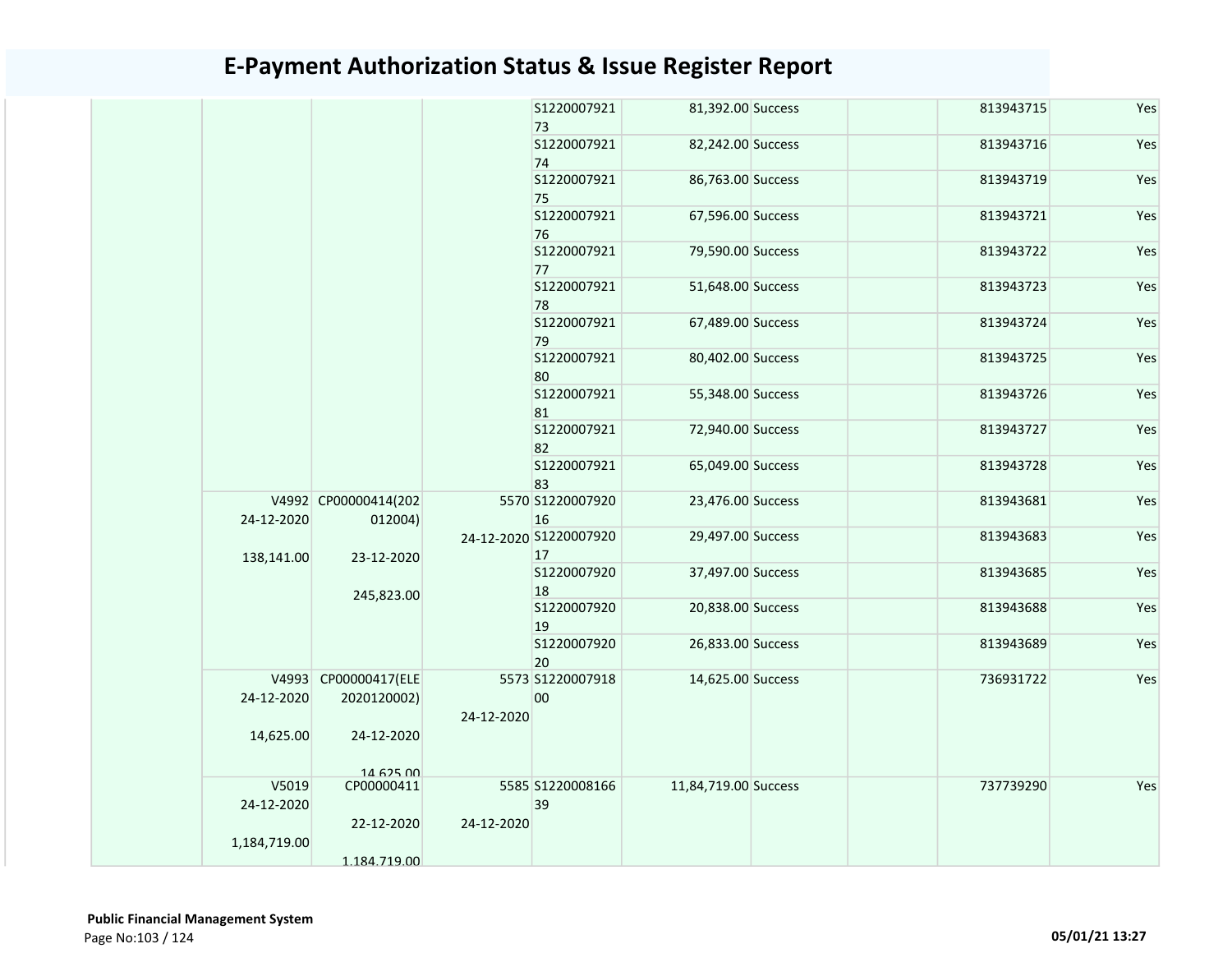| 225438 [Asstt     | V4878      | CP00000345                        |            | 5534 S1220006493       | 7,164.00 Success  |               | 733075765 | Yes |
|-------------------|------------|-----------------------------------|------------|------------------------|-------------------|---------------|-----------|-----|
| Accounts Officer] | 24-12-2020 |                                   |            | 07                     |                   |               |           |     |
|                   |            | 21-12-2020                        | 23-12-2020 |                        |                   |               |           |     |
|                   | 7,164.00   |                                   |            |                        |                   |               |           |     |
|                   | V4883      | 7.164.00<br>CP00000344            |            | 5487 S1220006510       | 52,977.00 Success |               | 733082225 | Yes |
|                   | 24-12-2020 |                                   |            | 01                     |                   |               |           |     |
|                   |            | 21-12-2020                        | 22-12-2020 |                        |                   |               |           |     |
|                   | 52,977.00  |                                   |            |                        |                   |               |           |     |
|                   |            | 52.977.00                         |            |                        |                   |               |           |     |
|                   | V4884      | CP00000346                        |            | 5535 S1220006492       | 34,308.00 Success |               | 733075397 | Yes |
|                   | 24-12-2020 |                                   |            | 46                     |                   |               |           |     |
|                   |            | 21-12-2020                        | 23-12-2020 |                        |                   |               |           |     |
|                   | 34,308.00  |                                   |            |                        |                   |               |           |     |
|                   |            | 35.702.00                         |            |                        |                   |               |           |     |
|                   | V4886      | CP00000350                        |            | 5555 S1220006509       | 3,559.00 Success  |               | 733079197 | Yes |
|                   | 24-12-2020 |                                   |            | 10                     |                   |               |           |     |
|                   |            | 23-12-2020                        | 23-12-2020 |                        |                   |               |           |     |
|                   | 3,559.00   |                                   |            |                        |                   |               |           |     |
|                   |            | 3.559.00                          |            |                        |                   |               |           |     |
|                   | V4888      | CP00000351                        |            | 5554 S1220006509       | 10,174.00 Success |               | 733098800 | Yes |
|                   | 24-12-2020 |                                   |            | 18                     |                   |               |           |     |
|                   |            | 23-12-2020                        | 23-12-2020 |                        |                   |               |           |     |
|                   | 10,174.00  |                                   |            |                        |                   |               |           |     |
|                   |            | 10.174.00<br>V4897 CP00000336(202 |            | 5491 S1220006503       | 83,510.00 Success |               | 813967200 | Yes |
|                   | 24-12-2020 | 012004)                           |            | 51                     |                   |               |           |     |
|                   |            |                                   |            | 22-12-2020 S1220006503 | 61,418.00 Success |               | 813967201 | Yes |
|                   | 202,895.00 | 18-12-2020                        |            | 52                     |                   |               |           |     |
|                   |            |                                   |            | \$1220006503           |                   | 50.00 Success | 813967202 | Yes |
|                   |            | 245,697.00                        |            | 53                     |                   |               |           |     |
|                   |            |                                   |            | S1220006503            | 57,917.00 Success |               | 813967204 | Yes |
|                   |            |                                   |            | 54                     |                   |               |           |     |
|                   |            | V4915 CP00000337(202              |            | 5493 S1220006856       | 59,997.00 Success |               | 813943227 | Yes |
|                   | 24-12-2020 | 012006)                           |            | 13                     |                   |               |           |     |
|                   |            |                                   |            | 22-12-2020 S1220006856 | 58,532.00 Success |               | 813943228 | Yes |
|                   | 664,326.00 | 18-12-2020                        |            | 14<br>S1220006856      | 44,205.00 Success |               | 813943229 | Yes |
|                   |            |                                   |            | 15                     |                   |               |           |     |
|                   |            | 745,587.00                        |            | S1220006856            | 44,205.00 Success |               | 813943230 | Yes |
|                   |            |                                   |            | 16                     |                   |               |           |     |
|                   |            |                                   |            | S1220006856            | 28,838.00 Success |               | 813943231 | Yes |
|                   |            |                                   |            | 17                     |                   |               |           |     |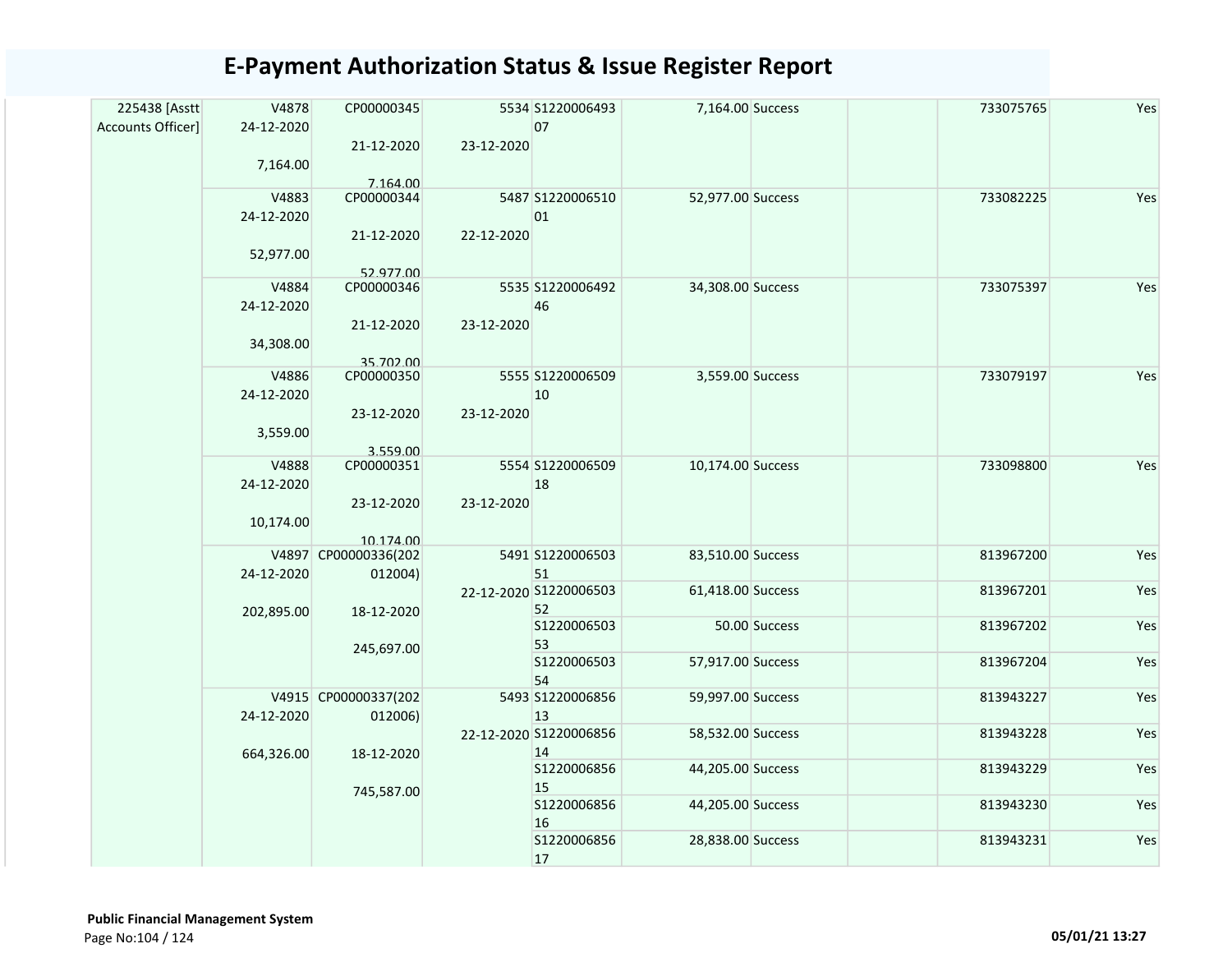|  |            |                                 |  | S1220006856<br>18            | 28,338.00 Success |                | 813943232         | Yes               |  |           |     |
|--|------------|---------------------------------|--|------------------------------|-------------------|----------------|-------------------|-------------------|--|-----------|-----|
|  |            |                                 |  | \$1220006856<br>19           | 26,732.00 Success |                | 813943233         | Yes               |  |           |     |
|  |            |                                 |  | S1220006856                  | 25,152.00 Success |                | 813943235         | Yes               |  |           |     |
|  |            |                                 |  | 20<br>S1220006856            | 40,358.00 Success |                | 813943237         | Yes               |  |           |     |
|  |            |                                 |  | 21<br>S1220006856            | 28,338.00 Success |                | 813943238         | Yes               |  |           |     |
|  |            |                                 |  | 22<br>\$1220006856           | 27,675.00 Success |                | 813943239         | Yes               |  |           |     |
|  |            |                                 |  | 23<br>S1220006856            | 54,589.00 Success |                | 813943241         | Yes               |  |           |     |
|  |            |                                 |  | 24<br>S1220006856            | 1,120.00 Success  |                | 813943243         | Yes               |  |           |     |
|  |            |                                 |  | 25                           |                   |                |                   |                   |  |           |     |
|  |            |                                 |  |                              |                   |                | S1220006856<br>26 | 38,562.00 Success |  | 813943244 | Yes |
|  |            |                                 |  | S1220006856<br>27            | 59,997.00 Success |                | 813943245         | Yes               |  |           |     |
|  |            |                                 |  | S1220006856<br>28            | 41,851.00 Success |                | 813943246         | Yes               |  |           |     |
|  |            |                                 |  | \$1220006856<br>29           | 55,837.00 Success |                | 813943247         | Yes               |  |           |     |
|  | 24-12-2020 | V4916 CP00000338(202<br>012005) |  | 5492 S1220006855<br>53       | 35,320.00 Success |                | 813943207         | Yes               |  |           |     |
|  | 376,459.00 | 18-12-2020                      |  | 22-12-2020 S1220006855<br>54 | 23,132.00 Success |                | 813943208         | Yes               |  |           |     |
|  |            | 709,083.00                      |  | S1220006855<br>55            | 48,836.00 Success |                | 813943209         | Yes               |  |           |     |
|  |            |                                 |  | \$1220006855<br>56           | 46,416.00 Success |                | 813943210         | Yes               |  |           |     |
|  |            |                                 |  | S1220006855<br>57            | 46,097.00 Success |                | 813943211         | Yes               |  |           |     |
|  |            |                                 |  | S1220006855<br>58            | 30,705.00 Success |                | 813943212         | Yes               |  |           |     |
|  |            |                                 |  | S1220006855<br>59            | 31,935.00 Success |                | 813943213         | Yes               |  |           |     |
|  |            |                                 |  | S1220006855<br>60            |                   | 800.00 Success | 813943214         | Yes               |  |           |     |
|  |            |                                 |  | S1220006855                  | 8,982.00 Success  |                | 813943215         | Yes               |  |           |     |
|  |            |                                 |  | 61                           |                   |                |                   |                   |  |           |     |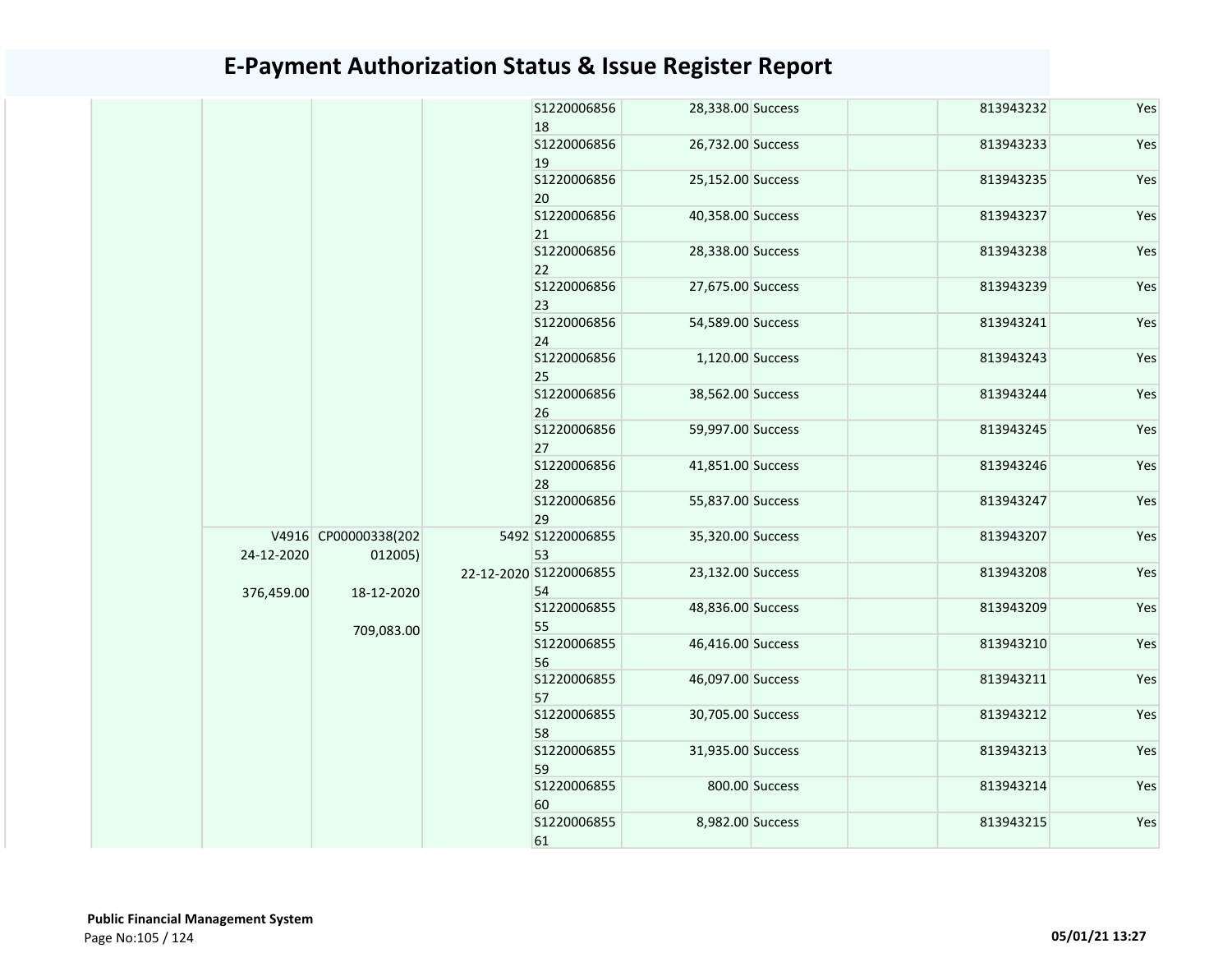|                               |                                 |            | S1220006855<br>62            | 40,873.00 Success |                | 813943216 | Yes |
|-------------------------------|---------------------------------|------------|------------------------------|-------------------|----------------|-----------|-----|
|                               |                                 |            | S1220006855                  | 29,405.00 Success |                | 813943217 | Yes |
|                               |                                 |            | 63<br>S1220006855            | 33,958.00 Success |                | 813943218 | Yes |
|                               |                                 |            | 64                           |                   |                |           |     |
| 24-12-2020                    | V4917 CP00000339(202<br>012003) |            | 5490 S1220006854<br>40       | 34,428.00 Success |                | 813943202 | Yes |
|                               |                                 |            | 22-12-2020 S1220006854<br>41 |                   | 100.00 Success | 813943203 | Yes |
| 106,659.00                    | 18-12-2020                      |            | S1220006854                  | 19,679.00 Success |                | 813943204 | Yes |
|                               | 317,883.00                      |            | 42                           |                   |                |           |     |
|                               |                                 |            | S1220006854<br>43            | 52,452.00 Success |                | 813943205 | Yes |
|                               | V4918 CP00000340(202            |            | 5489 S1220006855<br>81       | 78,599.00 Success |                | 813943220 | Yes |
| 24-12-2020                    | 012002)                         |            | 22-12-2020 S1220006855       |                   | 50.00 Success  | 813943221 | Yes |
| 178,412.00                    | 18-12-2020                      |            | 82                           |                   |                |           |     |
|                               |                                 |            | S1220006855                  | 42,481.00 Success |                | 813943222 | Yes |
|                               | 398,922.00                      |            | 83<br>S1220006855            |                   |                |           | Yes |
|                               |                                 |            | 84                           | 57,282.00 Success |                | 813943223 |     |
|                               | V4919 CP00000341(202            |            | 5488 S1220006853             | 49,261.00 Success |                | 813943199 | Yes |
| 24-12-2020                    | 012001)                         | 22-12-2020 | 89                           |                   |                |           |     |
| 49,261.00                     | 18-12-2020                      |            |                              |                   |                |           |     |
|                               | 262 197 00                      |            |                              |                   |                |           |     |
| V4967                         | CP00000347                      |            | 5536 S1220008192             | 45,622.00 Success |                | 736829028 | Yes |
| 24-12-2020                    |                                 |            | 58                           |                   |                |           |     |
| 45,622.00                     | 21-12-2020                      | 23-12-2020 |                              |                   |                |           |     |
|                               | 47.476.00                       |            |                              |                   |                |           |     |
| V4991                         | CP00000349                      |            | 5537 S1220007905             | 15,576.00 Success |                | 736806861 | Yes |
| 24-12-2020                    |                                 |            | 28                           |                   |                |           |     |
|                               | 22-12-2020                      | 23-12-2020 |                              |                   |                |           |     |
| 15,576.00                     | 15.576.00                       |            |                              |                   |                |           |     |
| <b>Issue Date: 28-12-2020</b> |                                 |            |                              | 1,15,80,667.00    |                |           |     |
|                               |                                 |            |                              |                   |                |           |     |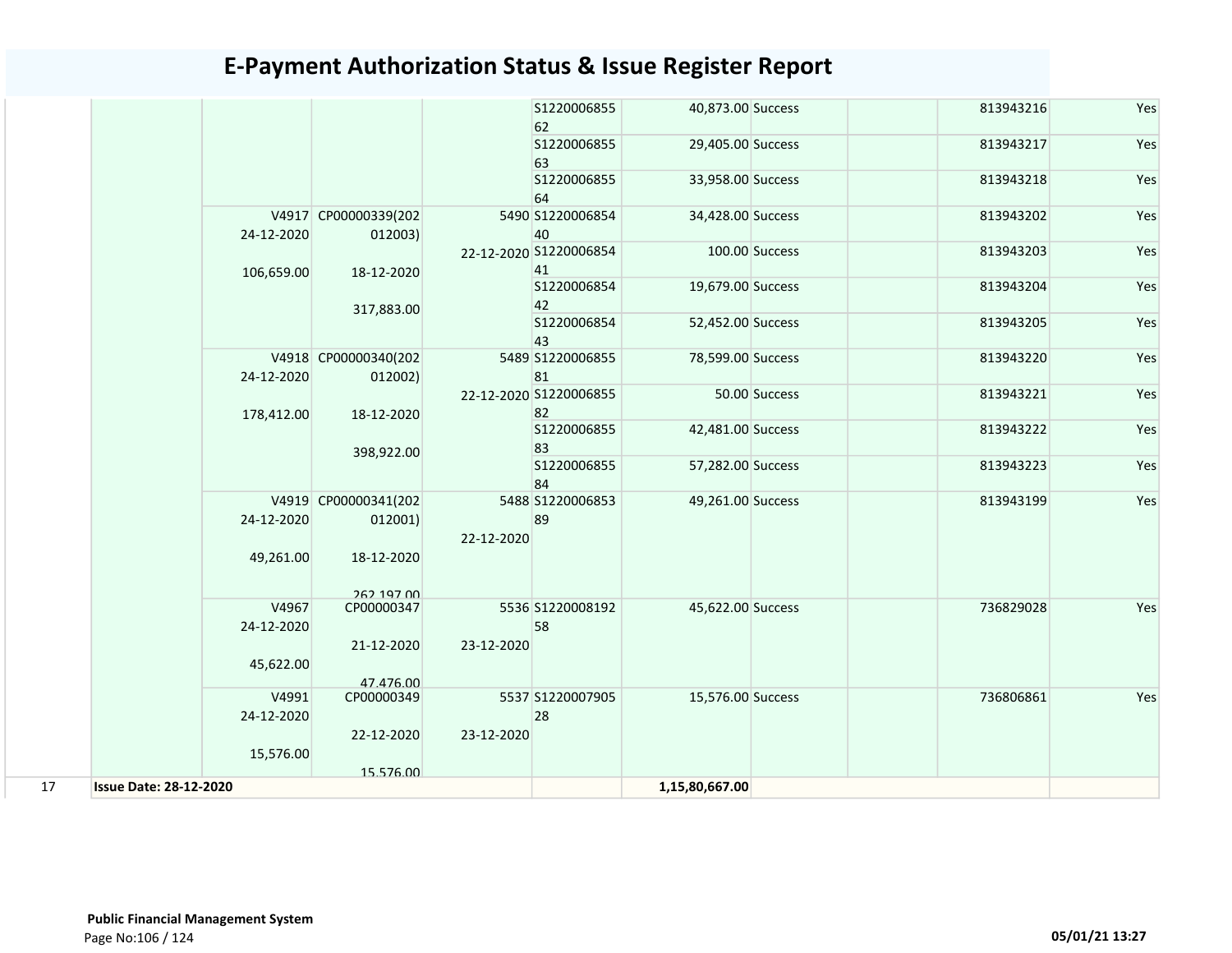| 225427 [Under | V5026      | CP00003680                        |            | 5614 S1220018650 | 1,00,485.00 Success | 778030488 | Yes |
|---------------|------------|-----------------------------------|------------|------------------|---------------------|-----------|-----|
| Secretary]    | 28-12-2020 |                                   |            | 18               |                     |           |     |
|               |            | 18-12-2020                        | 28-12-2020 |                  |                     |           |     |
|               | 100,485.00 |                                   |            |                  |                     |           |     |
|               |            | 111.650.00                        |            |                  |                     |           |     |
|               | V5027      | CP00003744                        |            | 5635 S1220018783 | 20,206.00 Success   | 814008200 | Yes |
|               | 28-12-2020 |                                   |            | 13               |                     |           |     |
|               |            | 23-12-2020                        | 28-12-2020 |                  |                     |           |     |
|               | 20,206.00  |                                   |            |                  |                     |           |     |
|               |            | 20.206.00                         |            |                  |                     |           |     |
|               | V5028      | CP00003745                        |            | 5636 S1220019396 | 22,581.00 Success   | 814008334 | Yes |
|               | 28-12-2020 |                                   |            | 94               |                     |           |     |
|               |            | 23-12-2020                        | 28-12-2020 |                  |                     |           |     |
|               | 22,581.00  |                                   |            |                  |                     |           |     |
|               |            | 22.581.00                         |            |                  |                     |           |     |
|               | V5029      | CP00003746                        |            | 5634 S1220018724 | 22,642.00 Success   | 814008198 | Yes |
|               | 28-12-2020 |                                   |            | 50               |                     |           |     |
|               |            | 23-12-2020                        | 28-12-2020 |                  |                     |           |     |
|               | 22,642.00  |                                   |            |                  |                     |           |     |
|               |            | 22.642.00                         |            |                  |                     |           |     |
|               | V5030      | CP00003822                        |            | 5638 S1220018865 | 31,257.00 Success   | 814008206 | Yes |
|               | 28-12-2020 |                                   |            | 46               |                     |           |     |
|               |            | 28-12-2020                        | 28-12-2020 |                  |                     |           |     |
|               | 31,257.00  |                                   |            |                  |                     |           |     |
|               | V5031      | 31.257.00<br>CP00003823           |            | 5637 S1220018868 | 23,543.00 Success   | 814008219 | Yes |
|               | 28-12-2020 |                                   |            | 41               |                     |           |     |
|               |            |                                   |            |                  |                     |           |     |
|               |            | 28-12-2020                        | 28-12-2020 |                  |                     |           |     |
|               | 23,543.00  |                                   |            |                  |                     |           |     |
|               |            | 23.543.00<br>V5032 CP00003824(ELE |            | 5632 S1220019072 | 32,487.00 Success   | 778040528 | Yes |
|               | 28-12-2020 | 2020120018)                       |            | 24               |                     |           |     |
|               |            |                                   | 28-12-2020 |                  |                     |           |     |
|               | 32,487.00  | 28-12-2020                        |            |                  |                     |           |     |
|               |            |                                   |            |                  |                     |           |     |
|               |            | 32 487 00                         |            |                  |                     |           |     |
|               | V5039      | CP00003652                        |            | 5633 S1220019945 | 3,324.00 Success    | 778438803 | Yes |
|               | 28-12-2020 |                                   |            | 84               |                     |           |     |
|               |            | 16-12-2020                        | 28-12-2020 |                  |                     |           |     |
|               | 3,324.00   |                                   |            |                  |                     |           |     |
|               |            | 3.324.00                          |            |                  |                     |           |     |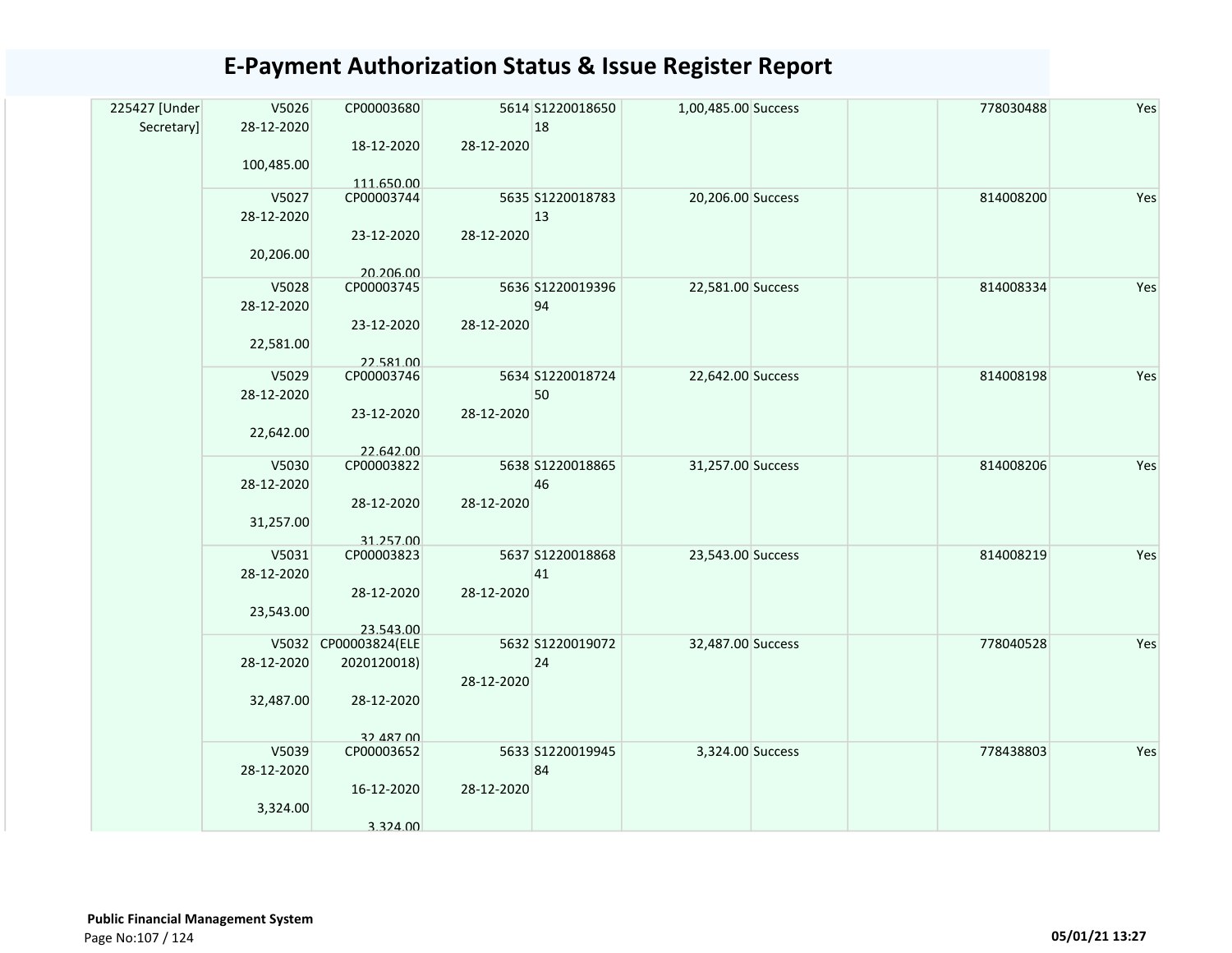| V5040<br>28-12-2020<br>18,097.00 | CP00003801<br>24-12-2020                                                            | 28-12-2020 | 5653 S1220019863<br>18 | 18,097.00 Success | 778432612 | Yes |
|----------------------------------|-------------------------------------------------------------------------------------|------------|------------------------|-------------------|-----------|-----|
| V5041<br>28-12-2020<br>2,399.00  | 18.409.00<br>CP00003805<br>24-12-2020<br>2.399.00                                   | 28-12-2020 | 5650 S1220019837<br>46 | 2,399.00 Success  | 778432370 | Yes |
| V5042<br>28-12-2020<br>3,500.00  | CP00003803<br>24-12-2020<br>3.500.00                                                | 28-12-2020 | 5649 S1220019821<br>20 | 3,500.00 Success  | 778432242 | Yes |
| 28-12-2020<br>4,715.00           | V5043 CP00003784(511<br>687773147593-<br>1B1)<br>24-12-2020<br>A 796 00             | 28-12-2020 | 5654 S1220019865<br>02 | 4,715.00 Success  | 778432749 | Yes |
| 28-12-2020<br>9,733.00           | V5044 CP00003785(511<br>687759177047-<br>1B1)<br>24-12-2020                         | 28-12-2020 | 5661 S1220019944<br>05 | 9,733.00 Success  | 778438297 | Yes |
| 28-12-2020<br>9,733.00           | a ann nn<br>V5045 CP00003786(511<br>687717847707-<br>1B1)<br>24-12-2020<br>a ann nn | 28-12-2020 | 5660 S1220019931<br>44 | 9,733.00 Success  | 778435684 | Yes |
| 28-12-2020<br>3,097.00           | V5046 CP00003787(511<br>687704077603-<br>1B1)<br>24-12-2020<br>3 150 DD             | 28-12-2020 | 5659 S1220019929<br>67 | 3,097.00 Success  | 778445308 | Yes |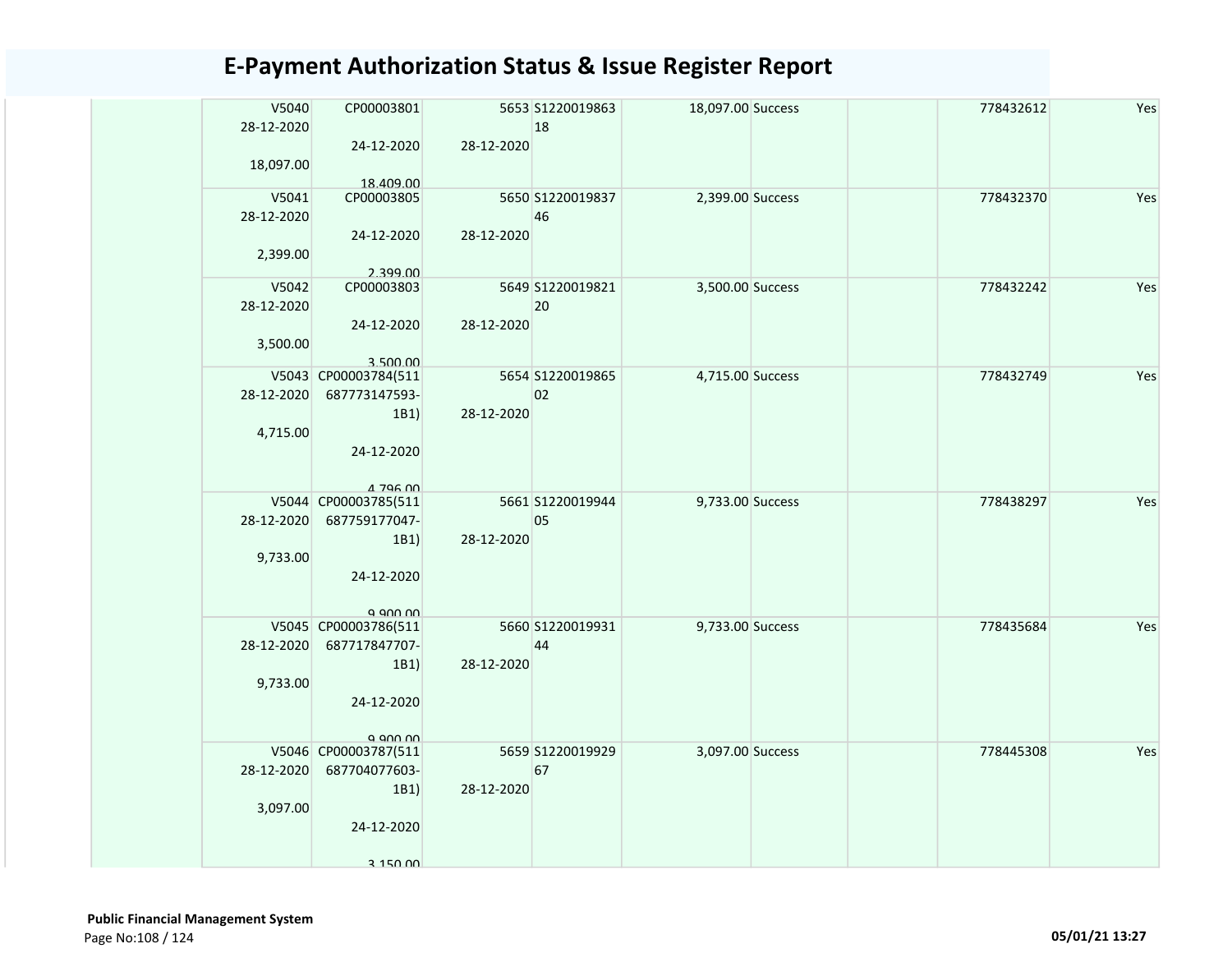| 28-12-2020 | V5047 CP00003790(511<br>687788361767- |            | 5658 S1220019929<br>54 | 1,475.00 Success  |                | 778435490 | Yes |
|------------|---------------------------------------|------------|------------------------|-------------------|----------------|-----------|-----|
|            | 1B1)                                  | 28-12-2020 |                        |                   |                |           |     |
| 1,475.00   |                                       |            |                        |                   |                |           |     |
|            | 24-12-2020                            |            |                        |                   |                |           |     |
|            |                                       |            |                        |                   |                |           |     |
|            | 150000<br>V5048 CP00003791(511        |            | 5656 S1220019884       | 8,829.00 Success  |                | 778435079 | Yes |
| 28-12-2020 | 687785446820-                         |            | 24                     |                   |                |           |     |
|            | 1B1)                                  | 28-12-2020 |                        |                   |                |           |     |
| 8,829.00   |                                       |            |                        |                   |                |           |     |
|            | 24-12-2020                            |            |                        |                   |                |           |     |
|            |                                       |            |                        |                   |                |           |     |
|            | $Q$ $Q$ $Q$ $Q$ $Q$ $Q$ $Q$           |            |                        |                   |                |           |     |
|            | V5049 CP00003792(511                  |            | 5655 S1220019879       | 12,780.00 Success |                | 778432908 | Yes |
|            | 28-12-2020 687709409605-              |            | 34                     |                   |                |           |     |
|            | 1B1)                                  | 28-12-2020 |                        |                   |                |           |     |
| 12,780.00  | 24-12-2020                            |            |                        |                   |                |           |     |
|            |                                       |            |                        |                   |                |           |     |
|            | 13 000 00                             |            |                        |                   |                |           |     |
|            | V5050 CP00003793(511                  |            | 5646 S1220019779       | 5,893.00 Success  |                | 778427998 | Yes |
| 28-12-2020 | 687779561859-                         |            | 93                     |                   |                |           |     |
|            | 1B1)                                  | 28-12-2020 |                        |                   |                |           |     |
| 5,893.00   |                                       |            |                        |                   |                |           |     |
|            | 24-12-2020                            |            |                        |                   |                |           |     |
|            | 6.00000                               |            |                        |                   |                |           |     |
|            | V5051 CP00003794(511                  |            | 5657 S1220019927       |                   | 905.00 Success | 778435282 | Yes |
| 28-12-2020 | 687777244658-                         |            | 40                     |                   |                |           |     |
|            | 1B1)                                  | 28-12-2020 |                        |                   |                |           |     |
| 905.00     |                                       |            |                        |                   |                |           |     |
|            | 24-12-2020                            |            |                        |                   |                |           |     |
|            | 920.00                                |            |                        |                   |                |           |     |
|            | V5052 CP00003795(511                  |            | 5648 S1220019837       | 1,033.00 Success  |                | 778416561 | Yes |
| 28-12-2020 | 687769708123-                         |            | 34                     |                   |                |           |     |
|            | 1B1)                                  | 28-12-2020 |                        |                   |                |           |     |
| 1,033.00   |                                       |            |                        |                   |                |           |     |
|            | 24-12-2020                            |            |                        |                   |                |           |     |
|            | 1 050 00                              |            |                        |                   |                |           |     |
|            |                                       |            |                        |                   |                |           |     |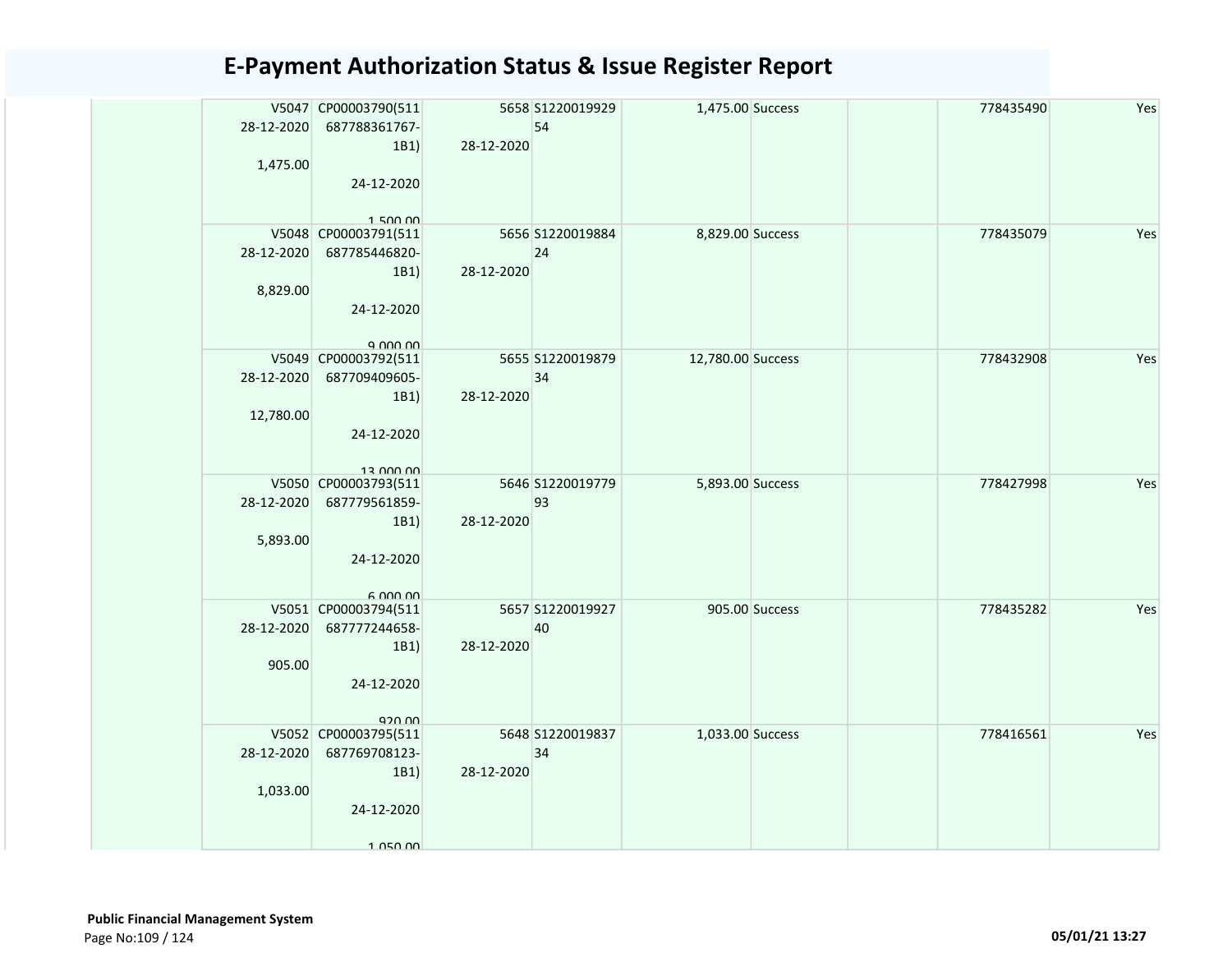| 28-12-2020<br>6,587.00          | V5053 CP00003797(511<br>687728777298-<br>1B1<br>24-12-2020<br>6.700.00          | 28-12-2020 | 5647 S1220019820<br>08       | 6,587.00 Success  |                | 778432126 | Yes |
|---------------------------------|---------------------------------------------------------------------------------|------------|------------------------------|-------------------|----------------|-----------|-----|
| 28-12-2020<br>2,458.00          | V5054 CP00003798(511<br>687717900452-<br>1B1)<br>24-12-2020<br>250000           | 28-12-2020 | 5651 S1220019860<br>34       | 2,458.00 Success  |                | 778432480 | Yes |
| 28-12-2020<br>21,468.00         | V5055 CP00003799(511<br>687792316849-<br>1B1)<br>24-12-2020<br><b>21 838 00</b> | 28-12-2020 | 5652 S1220019861<br>22       | 21,468.00 Success |                | 778416669 | Yes |
| 28-12-2020<br>2,062.00          | V5056 CP00003800(511<br>687782911524-<br>1B1)<br>24-12-2020<br>2 Udd UU         | 28-12-2020 | 5645 S1220019778<br>22       | 2,062.00 Success  |                | 778427889 | Yes |
| V5057<br>28-12-2020<br>2,828.00 | CP00003810<br>24-12-2020<br>2.828.00                                            | 28-12-2020 | 5601 S1220019945<br>29       | 2,828.00 Success  |                | 778438637 | Yes |
| V5069<br>28-12-2020             | CP00003737                                                                      |            | 5642 S1220010090<br>36       |                   | 900.00 Success | 778745389 | Yes |
| 6,600.00                        | 22-12-2020                                                                      |            | 28-12-2020 S1220010090<br>37 |                   | 600.00 Success | 778745406 | Yes |
|                                 | 6,600.00                                                                        |            | S1220010090<br>38            |                   | 600.00 Success | 778745415 | Yes |
|                                 |                                                                                 |            | S1220010090<br>39            | 1,500.00 Success  |                | 778745429 | Yes |
|                                 |                                                                                 |            | S1220010090<br>40            | 1,500.00 Success  |                | 778745439 | Yes |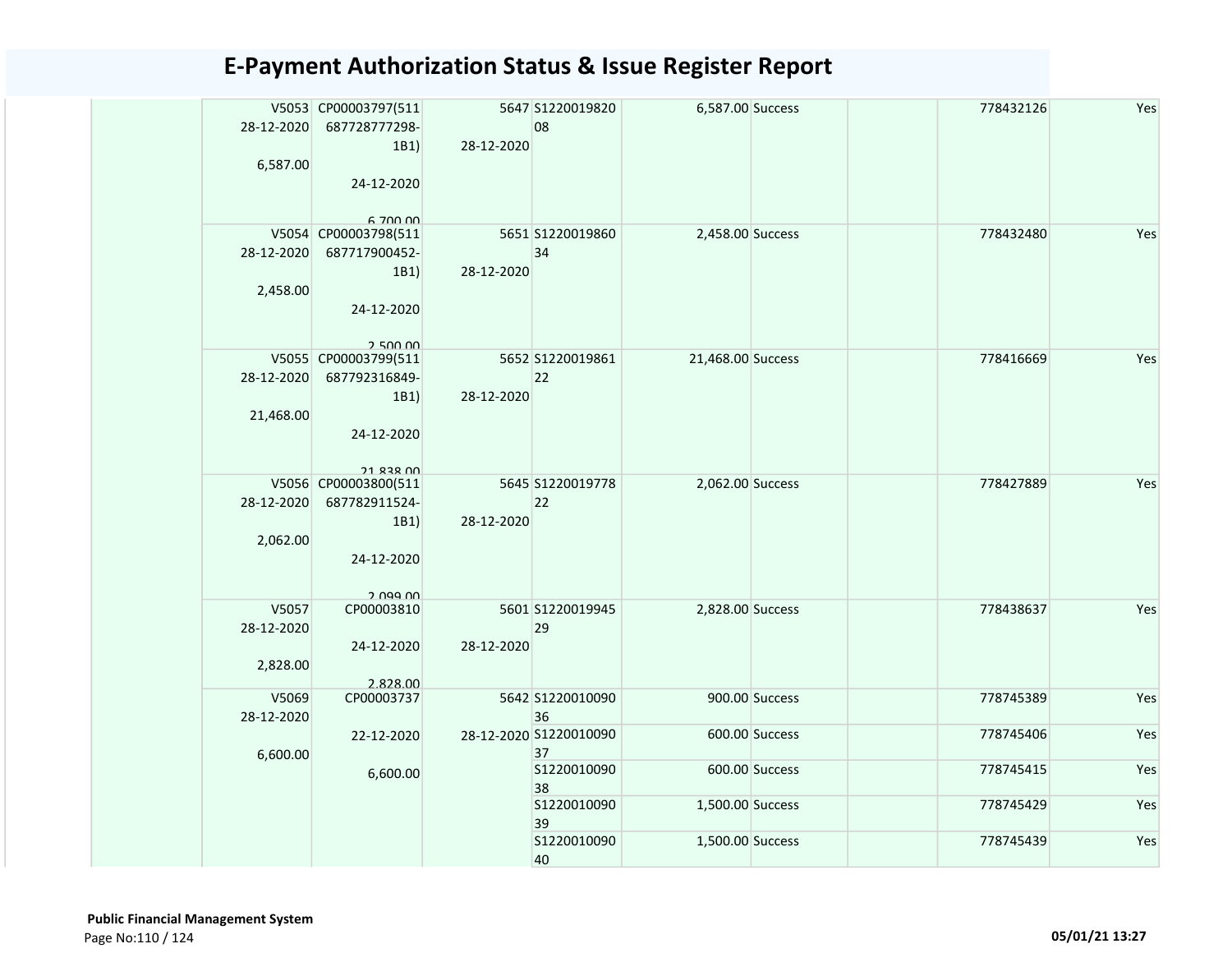|                             |                                     |                                          |            | S1220010090<br>41      | 1,500.00 Success     |                | 778745454 | Yes |
|-----------------------------|-------------------------------------|------------------------------------------|------------|------------------------|----------------------|----------------|-----------|-----|
|                             | V5071<br>28-12-2020<br>2,318.00     | CP00003825<br>28-12-2020<br>2.363.00     | 28-12-2020 | 5640 S1220010089<br>76 | 2,318.00 Success     |                | 778751903 | Yes |
|                             | V5075<br>28-12-2020<br>8,503,560.00 | CP00003814<br>24-12-2020<br>8.503.560.00 | 28-12-2020 | 5663 S1220010259<br>74 | 85,03,560.00 Success |                | 778854367 | Yes |
| 225429 [Section<br>Officer] | V5059<br>28-12-2020<br>150.00       | CP00000418<br>24-12-2020<br>150.00       | 28-12-2020 | 5631 S1220010082<br>08 |                      | 150.00 Success | 778653158 | Yes |
|                             | V5060<br>28-12-2020<br>2,400.00     | CP00000421<br>24-12-2020<br>2.400.00     | 28-12-2020 | 5628 S1220010080<br>11 | 2,400.00 Success     |                | 778650665 | Yes |
|                             | V5061<br>28-12-2020<br>2,355.00     | CP00000422<br>24-12-2020<br>2.355.00     | 28-12-2020 | 5627 S1220010079<br>61 | 2,355.00 Success     |                | 778650406 | Yes |
|                             | V5062<br>28-12-2020<br>2,400.00     | CP00000420<br>24-12-2020<br>2.400.00     | 28-12-2020 | 5629 S1220010080<br>84 | 2,400.00 Success     |                | 778650904 | Yes |
|                             | V5063<br>28-12-2020<br>20,733.00    | CP00000423<br>24-12-2020<br>20.733.00    | 28-12-2020 | 5626 S1220010078<br>47 | 20,733.00 Success    |                | 778648033 | Yes |
|                             | V5064<br>28-12-2020<br>1,249.00     | CP00000424<br>24-12-2020<br>1.249.00     | 28-12-2020 | 5625 S1220010076<br>27 | 1,249.00 Success     |                | 778647881 | Yes |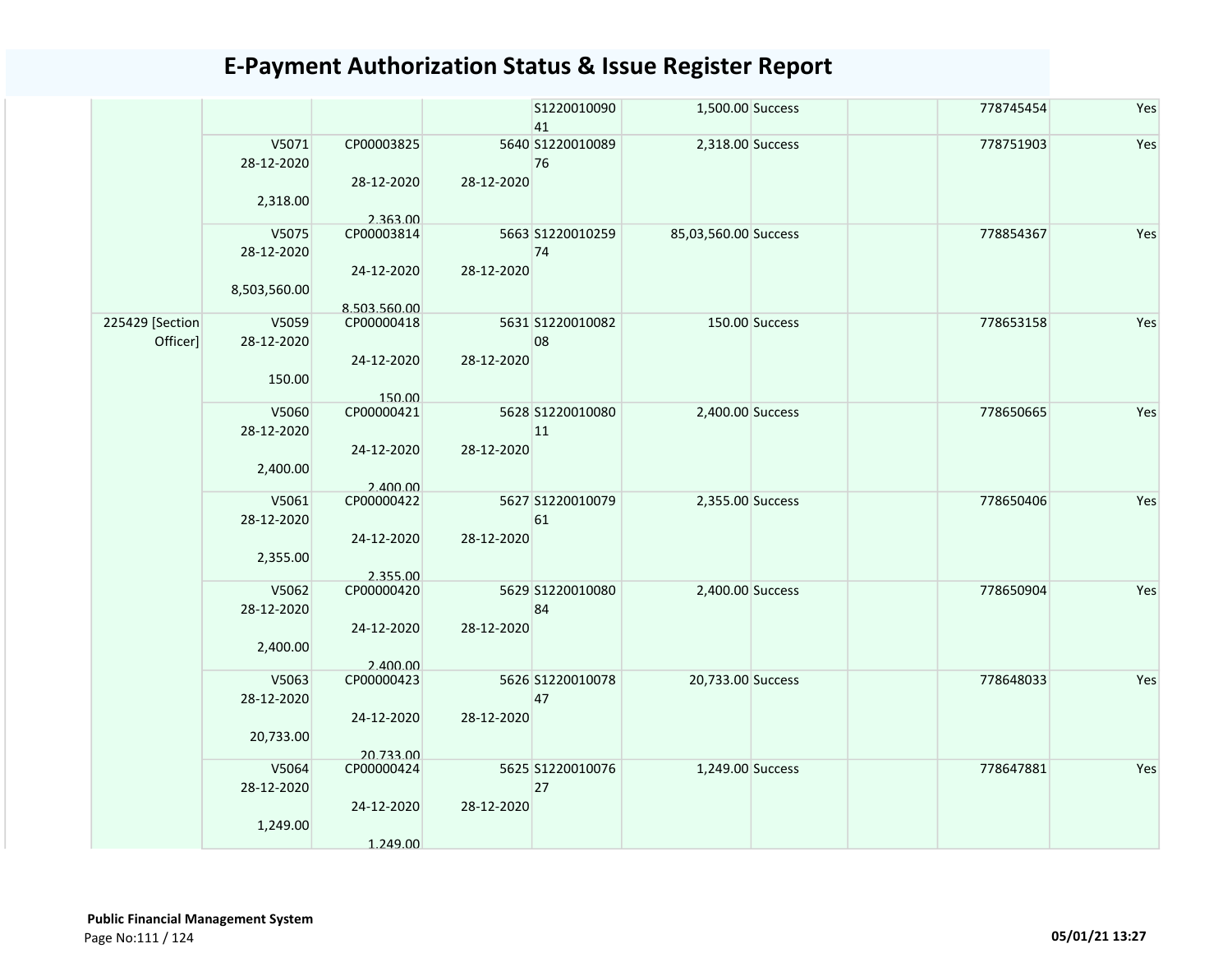| V5065<br>28-12-2020 | CP00000425<br>24-12-2020        | 28-12-2020 | 5624 S1220010075<br>54       |                   | 150.00 Success    | 778647715         | Yes |           |     |  |  |  |  |  |  |  |  |  |  |  |  |  |  |  |                   |                   |  |           |     |
|---------------------|---------------------------------|------------|------------------------------|-------------------|-------------------|-------------------|-----|-----------|-----|--|--|--|--|--|--|--|--|--|--|--|--|--|--|--|-------------------|-------------------|--|-----------|-----|
| 150.00              | 150.00                          |            |                              |                   |                   |                   |     |           |     |  |  |  |  |  |  |  |  |  |  |  |  |  |  |  |                   |                   |  |           |     |
| V5066<br>28-12-2020 | CP00000426                      |            | 5623 S1220010073<br>31       |                   | 380.00 Success    | 778647549         | Yes |           |     |  |  |  |  |  |  |  |  |  |  |  |  |  |  |  |                   |                   |  |           |     |
| 380.00              | 24-12-2020<br>380.00            | 28-12-2020 |                              |                   |                   |                   |     |           |     |  |  |  |  |  |  |  |  |  |  |  |  |  |  |  |                   |                   |  |           |     |
| 28-12-2020          | V5067 CP00000434(202<br>012007) |            | 5615 S1220010083<br>73       | 45,254.00 Success |                   | 814008589         | Yes |           |     |  |  |  |  |  |  |  |  |  |  |  |  |  |  |  |                   |                   |  |           |     |
| 755,561.00          | 28-12-2020                      |            | 28-12-2020 S1220010083<br>74 | 26,812.00 Success |                   | 814008590         | Yes |           |     |  |  |  |  |  |  |  |  |  |  |  |  |  |  |  |                   |                   |  |           |     |
|                     | 853,873.00                      |            | S1220010083<br>76            | 26,812.00 Success |                   | 814008593         | Yes |           |     |  |  |  |  |  |  |  |  |  |  |  |  |  |  |  |                   |                   |  |           |     |
|                     |                                 |            | S1220010083<br>77            | 26,180.00 Success |                   | 814008594         | Yes |           |     |  |  |  |  |  |  |  |  |  |  |  |  |  |  |  |                   |                   |  |           |     |
|                     |                                 |            | S1220010083<br>78            | 26,812.00 Success |                   | 814008595         | Yes |           |     |  |  |  |  |  |  |  |  |  |  |  |  |  |  |  |                   |                   |  |           |     |
|                     |                                 |            | S1220010083<br>79            | 27,780.00 Success |                   | 814008596         | Yes |           |     |  |  |  |  |  |  |  |  |  |  |  |  |  |  |  |                   |                   |  |           |     |
|                     |                                 |            | S1220010083<br>80            | 50,935.00 Success |                   | 814008597         | Yes |           |     |  |  |  |  |  |  |  |  |  |  |  |  |  |  |  |                   |                   |  |           |     |
|                     |                                 |            | S1220010083<br>81            | 55,323.00 Success |                   | 814008598         | Yes |           |     |  |  |  |  |  |  |  |  |  |  |  |  |  |  |  |                   |                   |  |           |     |
|                     |                                 |            | S1220010083<br>82            | 49,031.00 Success |                   | 814008599         | Yes |           |     |  |  |  |  |  |  |  |  |  |  |  |  |  |  |  |                   |                   |  |           |     |
|                     |                                 |            | S1220010083<br>83            | 50,601.00 Success |                   | 814008600         | Yes |           |     |  |  |  |  |  |  |  |  |  |  |  |  |  |  |  |                   |                   |  |           |     |
|                     |                                 |            | S1220010083<br>84            | 40,007.00 Success |                   | 814008601         | Yes |           |     |  |  |  |  |  |  |  |  |  |  |  |  |  |  |  |                   |                   |  |           |     |
|                     |                                 |            |                              |                   |                   |                   |     |           |     |  |  |  |  |  |  |  |  |  |  |  |  |  |  |  | S1220010083<br>85 | 27,444.00 Success |  | 814008602 | Yes |
|                     |                                 |            | S1220010083<br>86            | 62,558.00 Success |                   | 814008603         | Yes |           |     |  |  |  |  |  |  |  |  |  |  |  |  |  |  |  |                   |                   |  |           |     |
|                     |                                 |            | S1220010083<br>87            | 32,002.00 Success |                   | 814008604         | Yes |           |     |  |  |  |  |  |  |  |  |  |  |  |  |  |  |  |                   |                   |  |           |     |
|                     |                                 |            |                              |                   | S1220010083<br>88 | 51,195.00 Success |     | 814008605 | Yes |  |  |  |  |  |  |  |  |  |  |  |  |  |  |  |                   |                   |  |           |     |
|                     |                                 |            |                              |                   | S1220010083<br>89 | 58,205.00 Success |     | 814008606 | Yes |  |  |  |  |  |  |  |  |  |  |  |  |  |  |  |                   |                   |  |           |     |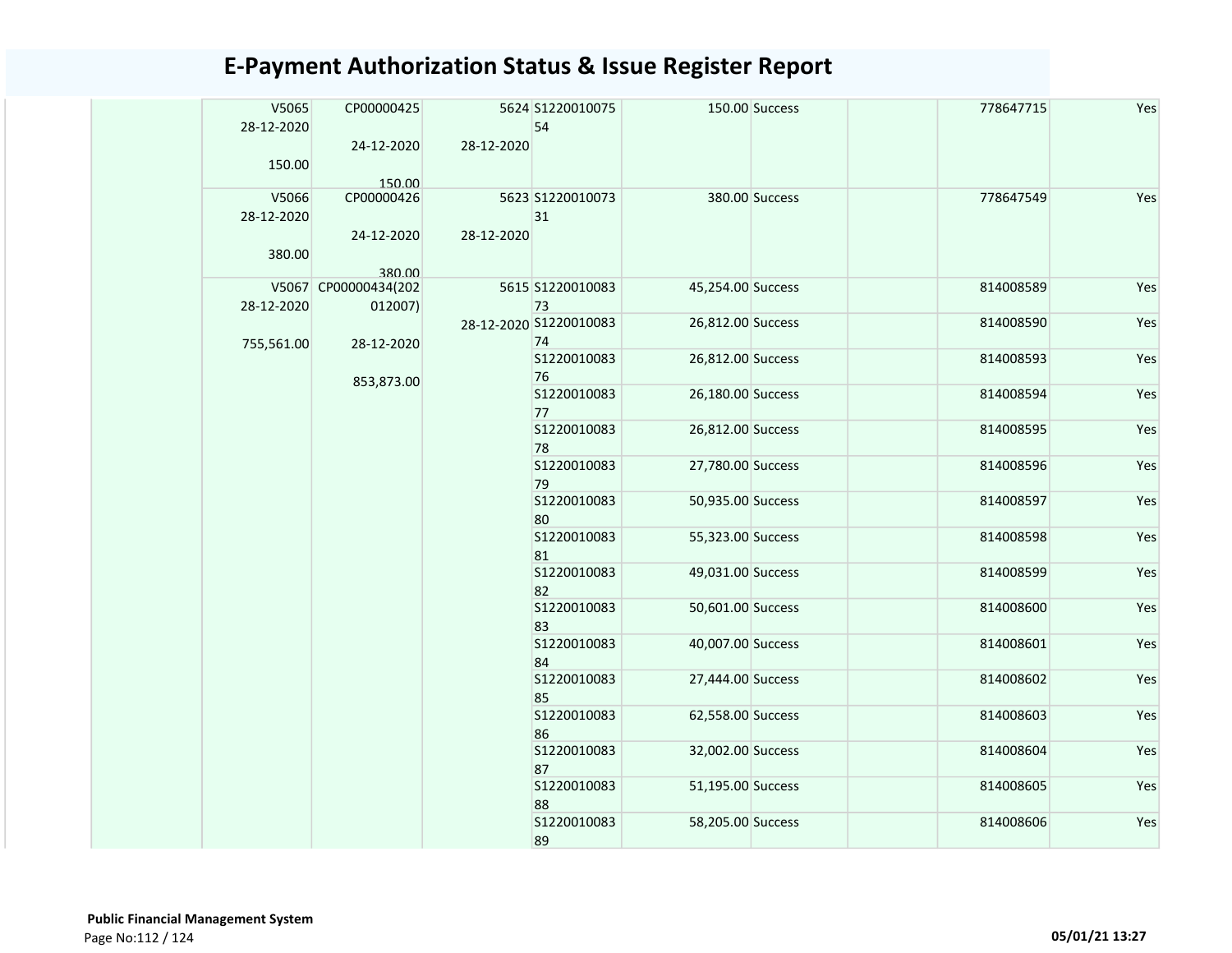|    |                               |              |                         |            | S1220010083<br>90 | 29,971.00 Success    | 814008607 | Yes |
|----|-------------------------------|--------------|-------------------------|------------|-------------------|----------------------|-----------|-----|
|    |                               |              |                         |            | S1220010083<br>91 | 53,659.00 Success    | 814008608 | Yes |
|    |                               |              | V5068 CP00000435(ELE    |            | 5616 S1220010082  | 15,990.00 Success    | 778653440 | Yes |
|    |                               | 28-12-2020   | 2020120003)             | 28-12-2020 | 95                |                      |           |     |
|    |                               | 15,990.00    | 28-12-2020<br>15 990 00 |            |                   |                      |           |     |
|    |                               | V5070        | CP00000431              |            | 5617 S1220010209  | 7,909.00 Success     | 778753122 | Yes |
|    |                               | 28-12-2020   |                         |            | 57                |                      |           |     |
|    |                               |              | 24-12-2020              | 28-12-2020 |                   |                      |           |     |
|    |                               | 7,909.00     | 7.909.00                |            |                   |                      |           |     |
|    |                               | V5072        | CP00000428              |            | 5621 S1220010229  | 1,768.00 Success     | 778854187 | Yes |
|    |                               | 28-12-2020   |                         |            | 68                |                      |           |     |
|    |                               |              | 24-12-2020              | 28-12-2020 |                   |                      |           |     |
|    |                               | 1,768.00     | 1.768.00                |            |                   |                      |           |     |
|    |                               | V5073        | CP00000429              |            | 5620 S1220010260  | 2,148.00 Success     | 778854496 | Yes |
|    |                               | 28-12-2020   |                         |            | 16                |                      |           |     |
|    |                               |              | 24-12-2020              | 28-12-2020 |                   |                      |           |     |
|    |                               | 2,148.00     |                         |            |                   |                      |           |     |
|    |                               |              | 2.148.00                |            |                   |                      |           |     |
|    |                               | V5074        | CP00000430              |            | 5619 S1220010260  | 6,550.00 Success     | 778854600 | Yes |
|    |                               | 28-12-2020   | 24-12-2020              | 28-12-2020 | 57                |                      |           |     |
|    |                               | 6,550.00     |                         |            |                   |                      |           |     |
|    |                               |              | 6.550.00                |            |                   |                      |           |     |
|    | 225438 [Asstt]                |              | V5033 CP00000354(GPF    |            | 5662 S1220018609  | 18,89,309.00 Success | 778069326 | Yes |
|    | Accounts Officer]             | 28-12-2020   | $_2$ 202012005)         |            | 38                |                      |           |     |
|    |                               |              |                         | 28-12-2020 |                   |                      |           |     |
|    |                               | 1,889,309.00 | 28-12-2020              |            |                   |                      |           |     |
|    |                               |              |                         |            |                   |                      |           |     |
| 18 | <b>Issue Date: 29-12-2020</b> |              | 1 889 309 00            |            |                   | 86,63,045.00         |           |     |
|    |                               |              |                         |            |                   |                      |           |     |
|    | 225427 [Under                 | V5077        | CP00003834              |            | 5668 S1220012635  | 15,548.00 Success    | 794451538 | Yes |
|    | Secretary]                    | 29-12-2020   |                         |            | 30                |                      |           |     |
|    |                               |              | 28-12-2020              | 29-12-2020 |                   |                      |           |     |
|    |                               | 15,548.00    |                         |            |                   |                      |           |     |
|    |                               |              | 15.548.00               |            |                   |                      |           |     |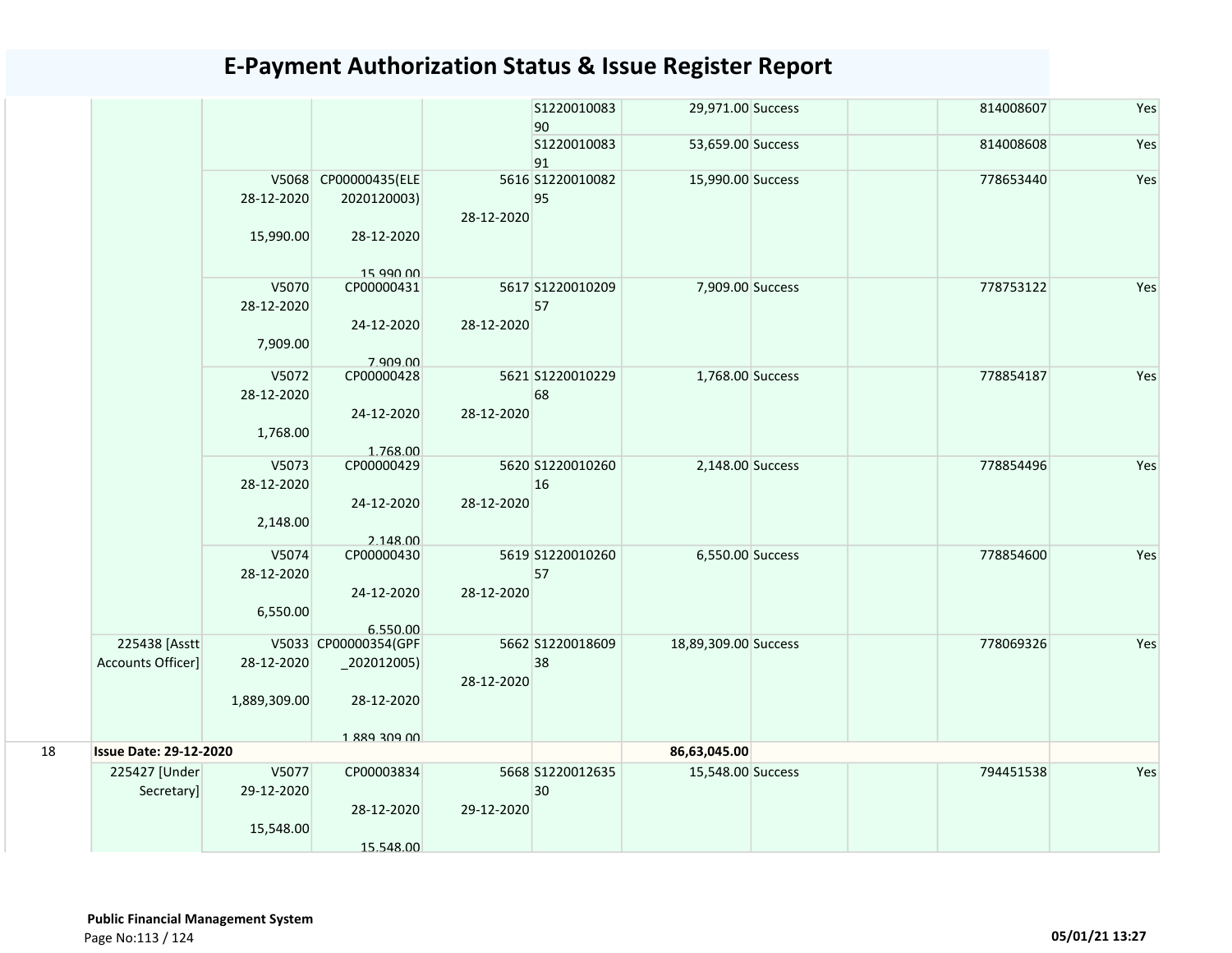| V5078      | CP00003832                        |            | 5669 S1220012633 | 9,054.00 Success    |                | 794451381 | Yes |
|------------|-----------------------------------|------------|------------------|---------------------|----------------|-----------|-----|
| 29-12-2020 |                                   |            | 59               |                     |                |           |     |
|            | 28-12-2020                        | 29-12-2020 |                  |                     |                |           |     |
| 9,054.00   |                                   |            |                  |                     |                |           |     |
|            | 9.054.00                          |            |                  |                     |                |           |     |
| V5080      | CP00003833                        |            | 5665 S1220012801 | 15,279.00 Success   |                | 795328395 | Yes |
| 29-12-2020 |                                   |            | 47               |                     |                |           |     |
|            | 28-12-2020                        | 29-12-2020 |                  |                     |                |           |     |
| 15,279.00  |                                   |            |                  |                     |                |           |     |
|            | 15.279.00                         |            |                  |                     |                |           |     |
|            | V5081 CP00003829(GPF              |            | 5680 S1220012841 | 50,000.00 Success   |                | 795328722 | Yes |
| 29-12-2020 | $_2$ 02012168)                    |            | 92               |                     |                |           |     |
|            |                                   | 29-12-2020 |                  |                     |                |           |     |
| 50,000.00  | 28-12-2020                        |            |                  |                     |                |           |     |
|            |                                   |            |                  |                     |                |           |     |
|            |                                   |            |                  |                     |                |           |     |
|            | 50.000.00<br>V5082 CP00003830(GPF |            | 5681 S1220012842 | 5,00,000.00 Success |                | 795328850 | Yes |
| 29-12-2020 | $-202012169$                      |            | 26               |                     |                |           |     |
|            |                                   |            |                  |                     |                |           |     |
|            |                                   | 29-12-2020 |                  |                     |                |           |     |
| 500,000.00 | 28-12-2020                        |            |                  |                     |                |           |     |
|            |                                   |            |                  |                     |                |           |     |
|            | 500,000,00                        |            |                  |                     |                |           |     |
| V5083      | CP00003836                        |            | 5674 S1220012803 | 12,780.00 Success   |                | 795328558 | Yes |
| 29-12-2020 |                                   |            | 15               |                     |                |           |     |
|            | 29-12-2020                        | 29-12-2020 |                  |                     |                |           |     |
| 12,780.00  |                                   |            |                  |                     |                |           |     |
|            | 13.000.00                         |            |                  |                     |                |           |     |
|            | V5084 CP00003831(GPF              |            | 5679 S1220012841 | 45,000.00 Success   |                | 795340222 | Yes |
| 29-12-2020 | 202012170)                        |            | 17               |                     |                |           |     |
|            |                                   | 29-12-2020 |                  |                     |                |           |     |
| 45,000.00  | 28-12-2020                        |            |                  |                     |                |           |     |
|            |                                   |            |                  |                     |                |           |     |
|            | 45,000,00                         |            |                  |                     |                |           |     |
| V5087      | CP00003835                        |            | 5666 S1220012801 |                     | 106.00 Success | 795328249 | Yes |
| 29-12-2020 |                                   |            | 16               |                     |                |           |     |
|            | 29-12-2020                        | 29-12-2020 |                  |                     |                |           |     |
| 106.00     |                                   |            |                  |                     |                |           |     |
|            | 106.00                            |            |                  |                     |                |           |     |
|            |                                   |            |                  |                     |                |           |     |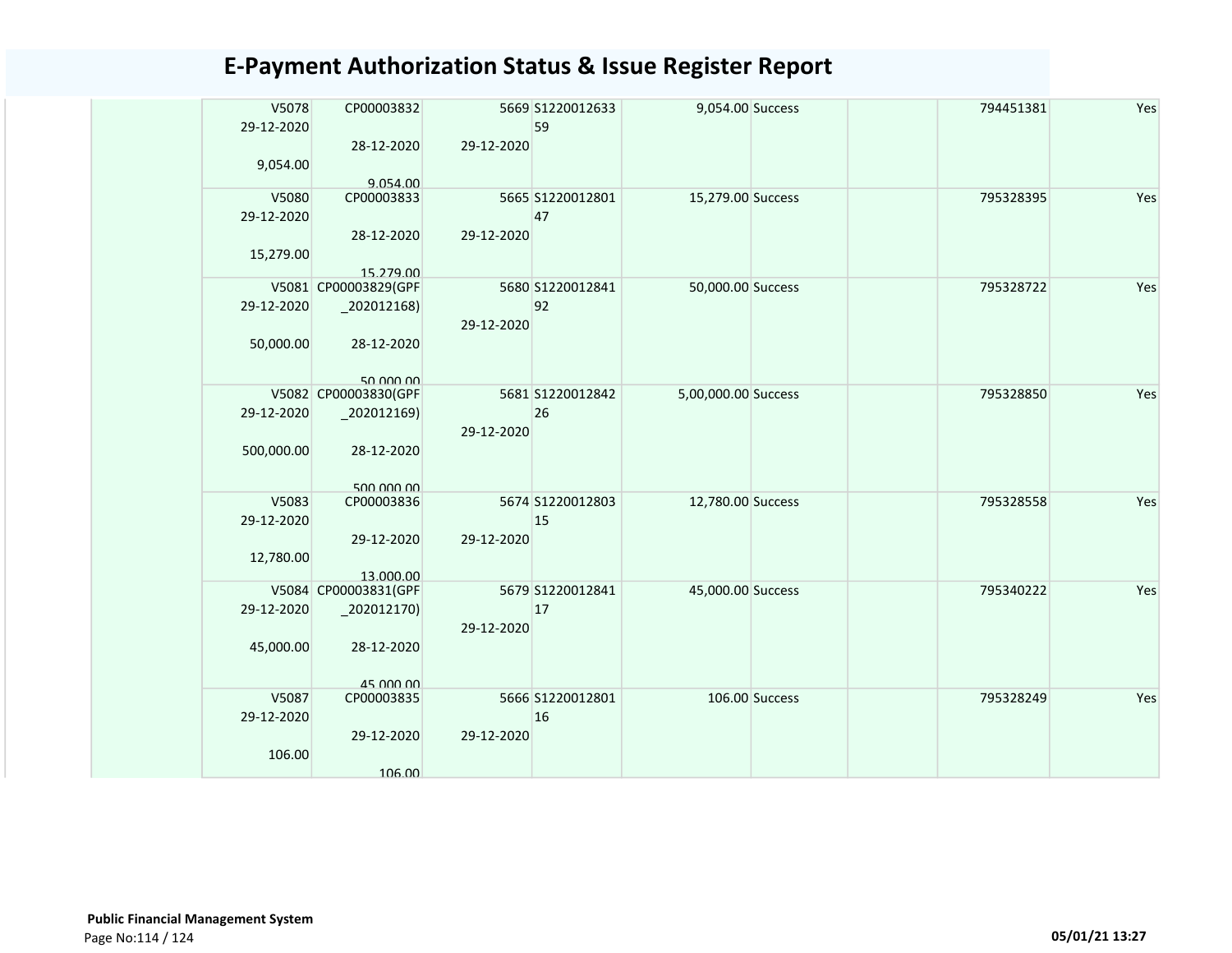|    |                               | 29-12-2020   | V5088 CP00003839(511<br>687788448666-  |            | 5676 S1220012842<br>57 | 18,562.00 Success    |                | 795340437 | Yes |
|----|-------------------------------|--------------|----------------------------------------|------------|------------------------|----------------------|----------------|-----------|-----|
|    |                               |              | 1B1)                                   | 29-12-2020 |                        |                      |                |           |     |
|    |                               | 18,562.00    |                                        |            |                        |                      |                |           |     |
|    |                               |              | 29-12-2020                             |            |                        |                      |                |           |     |
|    |                               |              | 18 882 NO                              |            |                        |                      |                |           |     |
|    |                               | V5090        | CP00003828                             |            | 5667 S1220013046       | 78,88,802.00 Success |                | 796131480 | Yes |
|    |                               | 29-12-2020   |                                        |            | 27                     |                      |                |           |     |
|    |                               |              | 28-12-2020                             | 29-12-2020 |                        |                      |                |           |     |
|    |                               | 7,888,802.00 |                                        |            |                        |                      |                |           |     |
|    | 225438 [Asstt]                | V5079        | 8.049.798.00<br>CP00000355             |            | 5671 S1220012800       |                      | 476.00 Success | 795328089 | Yes |
|    | Accounts Officer]             | 29-12-2020   |                                        |            | 96                     |                      |                |           |     |
|    |                               |              | 28-12-2020                             | 29-12-2020 |                        |                      |                |           |     |
|    |                               | 476.00       |                                        |            |                        |                      |                |           |     |
|    |                               |              | 476.00                                 |            |                        |                      |                |           |     |
|    |                               |              | V5085 CP00000356(511                   |            | 5673 S1220012800       | 23,043.00 Success    |                | 795325952 | Yes |
|    |                               | 29-12-2020   | 687729335805-<br>1B1)                  | 29-12-2020 | 93                     |                      |                |           |     |
|    |                               | 23,043.00    |                                        |            |                        |                      |                |           |     |
|    |                               |              | 28-12-2020                             |            |                        |                      |                |           |     |
|    |                               |              |                                        |            |                        |                      |                |           |     |
|    |                               |              | <b>23 440 00</b>                       |            |                        |                      |                |           |     |
|    |                               | 29-12-2020   | V5086 CP00000357(511<br>687751781677-  |            | 5672 S1220012799<br>10 | 24,395.00 Success    |                | 795337733 | Yes |
|    |                               |              | 1B1)                                   | 29-12-2020 |                        |                      |                |           |     |
|    |                               | 24,395.00    |                                        |            |                        |                      |                |           |     |
|    |                               |              | 28-12-2020                             |            |                        |                      |                |           |     |
|    |                               |              |                                        |            |                        |                      |                |           |     |
|    |                               |              | <b>24 815 00</b>                       |            |                        |                      |                |           |     |
|    |                               | 29-12-2020   | V5089 CP00000359(GPF<br>$_2$ 02012006) |            | 5682 S1220012841<br>11 | 60,000.00 Success    |                | 795337981 | Yes |
|    |                               |              |                                        | 29-12-2020 |                        |                      |                |           |     |
|    |                               | 60,000.00    | 29-12-2020                             |            |                        |                      |                |           |     |
|    |                               |              |                                        |            |                        |                      |                |           |     |
|    |                               |              | 60,000,00                              |            |                        |                      |                |           |     |
| 19 | <b>Issue Date: 30-12-2020</b> |              |                                        |            |                        | 82,91,19,762.00      |                |           |     |
|    | 200880 [Asstt]                | V5108        | CP00000143                             |            | 5706 S1220014416       | 1,071.00 Success     |                | 811083306 | Yes |
|    | Accounts Officer]             | 30-12-2020   | 30-12-2020                             | 30-12-2020 | 00                     |                      |                |           |     |
|    |                               | 1,071.00     |                                        |            |                        |                      |                |           |     |
|    |                               |              | 1.071.00                               |            |                        |                      |                |           |     |
|    |                               |              |                                        |            |                        |                      |                |           |     |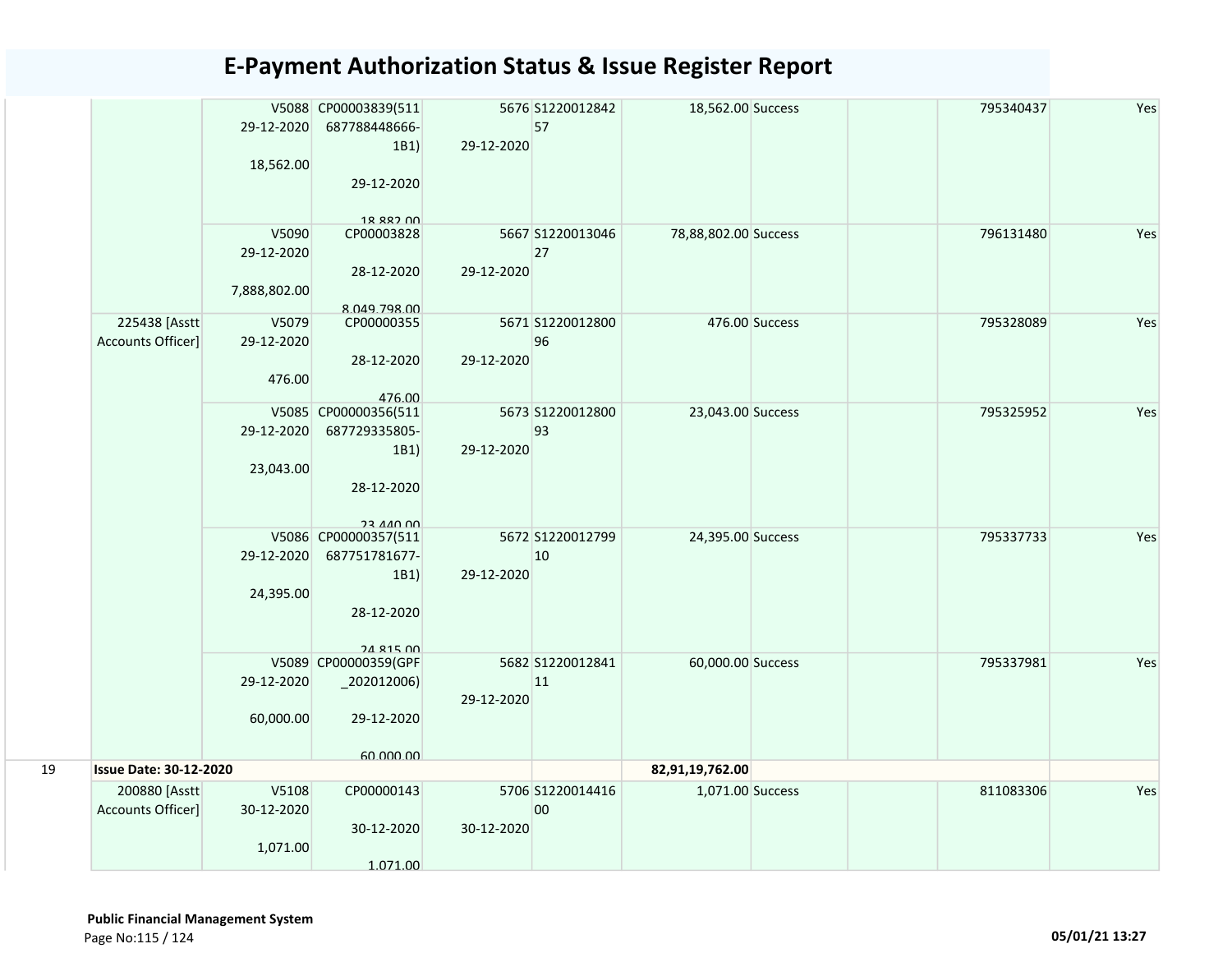| 225427 [Under | V5091        | CP00003837           |            | 5696 S1220014383       |                     | 885.00 Success | 811080293 | Yes |
|---------------|--------------|----------------------|------------|------------------------|---------------------|----------------|-----------|-----|
| Secretary]    | 30-12-2020   |                      |            | 98                     |                     |                |           |     |
|               | 885.00       | 29-12-2020           | 30-12-2020 |                        |                     |                |           |     |
|               | V5094        | 885.00<br>CP00003809 |            | 5693 S1220014360       | 21,625.00 Success   |                | 811060641 | Yes |
|               | 30-12-2020   |                      |            | 97                     |                     |                |           |     |
|               | 21,625.00    | 24-12-2020           | 30-12-2020 |                        |                     |                |           |     |
|               |              | 21.998.00            |            |                        |                     |                |           |     |
|               | V5095        | CP00003808           |            | 5691 S1220014359       | 4,16,180.00 Success |                | 811060514 | Yes |
|               | 30-12-2020   |                      |            | 31                     |                     |                |           |     |
|               |              | 24-12-2020           | 30-12-2020 |                        |                     |                |           |     |
|               | 416,180.00   |                      |            |                        |                     |                |           |     |
|               |              | 423.356.00           |            |                        |                     |                |           |     |
|               | V5097        | CP00003826           |            | 5694 S1220014357       | 1,63,848.00 Success |                | 811060393 | Yes |
|               | 30-12-2020   |                      |            | 70                     |                     |                |           |     |
|               |              | 28-12-2020           | 30-12-2020 |                        |                     |                |           |     |
|               | 163,848.00   | 166.673.00           |            |                        |                     |                |           |     |
|               | V5098        | CP00003827           |            | 5692 S1220014360       | 2,56,599.00 Success |                | 811075283 | Yes |
|               | 30-12-2020   |                      |            | 25                     |                     |                |           |     |
|               |              | 28-12-2020           | 30-12-2020 |                        |                     |                |           |     |
|               | 256,599.00   |                      |            |                        |                     |                |           |     |
|               |              | 261.024.00           |            |                        |                     |                |           |     |
|               |              | V5100 CP00003845(202 |            | 5685 S1220014378       | 64,248.00 Success   |                | 814065567 | Yes |
|               | 30-12-2020   | 012040)              |            | 86                     |                     |                |           |     |
|               |              |                      |            | 30-12-2020 S1220014378 | 65,049.00 Success   |                | 814065568 | Yes |
|               | 2,070,836.00 | 29-12-2020           |            | 87                     |                     |                |           |     |
|               |              |                      |            | S1220014378            | 57,769.00 Success   |                | 814065569 | Yes |
|               |              | 2,441,862.00         |            | 88                     |                     |                |           |     |
|               |              |                      |            | S1220014378<br>89      | 60,889.00 Success   |                | 814065570 | Yes |
|               |              |                      |            | S1220014378            | 60,558.00 Success   |                | 814065571 | Yes |
|               |              |                      |            | 90                     |                     |                |           |     |
|               |              |                      |            | S1220014378            | 61,558.00 Success   |                | 814065572 | Yes |
|               |              |                      |            | 91                     |                     |                |           |     |
|               |              |                      |            | S1220014378            | 64,498.00 Success   |                | 814065573 | Yes |
|               |              |                      |            | 92                     |                     |                |           |     |
|               |              |                      |            | \$1220014378           | 75,359.00 Success   |                | 814065574 | Yes |
|               |              |                      | 93         |                        |                     |                |           |     |
|               |              |                      |            | S1220014378            | 71,199.00 Success   |                | 814065575 | Yes |
|               |              |                      |            | 94                     |                     |                |           |     |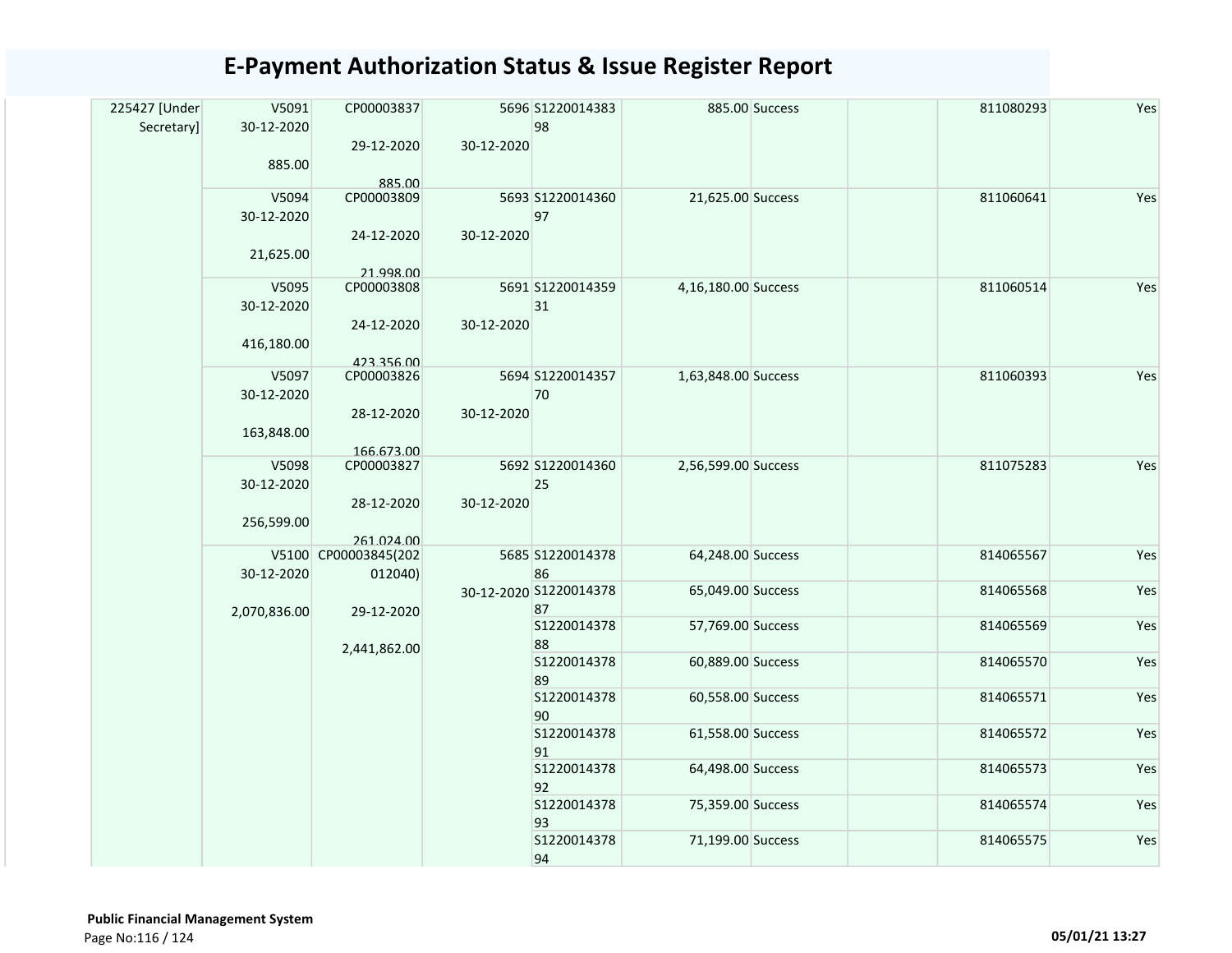| S1220014378<br>95  | 75,359.00 Success | 814065576 | Yes |
|--------------------|-------------------|-----------|-----|
| S1220014378<br>96  | 73,279.00 Success | 814065577 | Yes |
| S1220014378<br>97  | 74,319.00 Success | 814065578 | Yes |
| S1220014378<br>98  | 73,279.00 Success | 814065579 | Yes |
| S1220014378<br>99  | 72,759.00 Success | 814065580 | Yes |
| S1220014379<br>00  | 72,239.00 Success | 814065581 | Yes |
| S1220014379<br>01  | 72,239.00 Success | 814065582 | Yes |
| \$1220014379<br>02 | 59,906.00 Success | 814065583 | Yes |
| S1220014379<br>03  | 64,638.00 Success | 814065584 | Yes |
| S1220014379<br>04  | 63,598.00 Success | 814065585 | Yes |
| S1220014379<br>05  | 63,598.00 Success | 814065586 | Yes |
| S1220014379<br>06  | 67,758.00 Success | 814065587 | Yes |
| S1220014379<br>07  | 63,598.00 Success | 814065588 | Yes |
| S1220014379<br>08  | 65,158.00 Success | 814065589 | Yes |
| S1220014379<br>09  | 74,476.00 Success | 814065590 | Yes |
| S1220014379<br>10  | 64,118.00 Success | 814065591 | Yes |
| S1220014379<br>11  | 64,118.00 Success | 814065592 | Yes |
| S1220014379<br>12  | 64,638.00 Success | 814065593 | Yes |
| S1220014379<br>13  | 65,158.00 Success | 814065594 | Yes |
| S1220014379<br>14  | 63,598.00 Success | 814065595 | Yes |
| S1220014379<br>15  | 65,678.00 Success | 814065596 | Yes |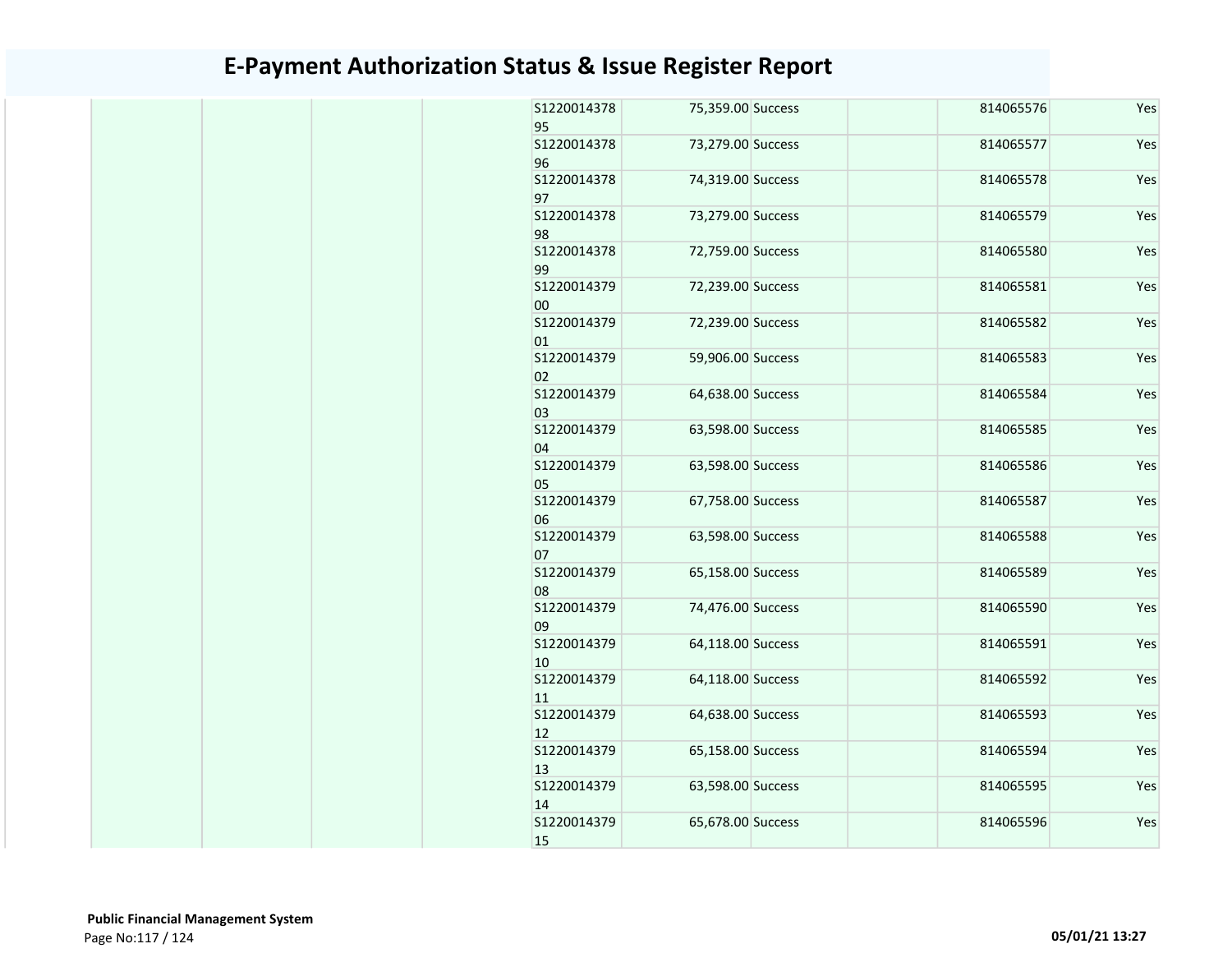|                     |                                 |            | S1220014379<br>16            | 66,198.00 Success      | 814065597 | Yes |
|---------------------|---------------------------------|------------|------------------------------|------------------------|-----------|-----|
| 30-12-2020          | V5101 CP00003846(202<br>012039) |            | 5684 S1220014371<br>80       | 26,125.00 Success      | 814065549 | Yes |
| 468,129.00          | 29-12-2020                      |            | 30-12-2020 S1220014371<br>81 | 46,256.00 Success      | 814065550 | Yes |
|                     | 658,602.00                      |            | S1220014371<br>82            | 37,756.00 Success      | 814065551 | Yes |
|                     |                                 |            | S1220014371<br>83            | 40,203.00 Success      | 814065552 | Yes |
|                     |                                 |            | S1220014371<br>84            | 41,421.00 Success      | 814065553 | Yes |
|                     |                                 |            | S1220014371<br>85            | 32,028.00 Success      | 814065554 | Yes |
|                     |                                 |            | S1220014371<br>86            | 43,703.00 Success      | 814065555 | Yes |
|                     |                                 |            | S1220014371<br>87            | 26,120.00 Success      | 814065556 | Yes |
|                     |                                 |            | S1220014371<br>88            | 35,256.00 Success      | 814065558 | Yes |
|                     |                                 |            | S1220014371<br>89            | 26,150.00 Success      | 814065559 | Yes |
|                     |                                 |            | S1220014371<br>90            | 28,705.00 Success      | 814065560 | Yes |
|                     |                                 |            | S1220014371<br>91            | 45,256.00 Success      | 814065561 | Yes |
|                     |                                 |            | S1220014371<br>92            | 39,150.00 Success      | 814065563 | Yes |
| V5102<br>30-12-2020 | CP00003842                      |            | 5703 S1220014369<br>98       | 2,54,77,234.00 Success | 811075420 | Yes |
| 25,477,234.00       | 29-12-2020                      | 30-12-2020 |                              |                        |           |     |
|                     | 25.477.234.00                   |            |                              |                        |           |     |
|                     | V5106 CP00003848(ELE            |            | 5704 S1220014414             | 18,564.00 Success      | 811081037 | Yes |
| 30-12-2020          | 2020120020)                     |            | 27                           |                        |           |     |
| 18,564.00           | 30-12-2020                      | 30-12-2020 |                              |                        |           |     |
|                     | 18 564 00                       |            |                              |                        |           |     |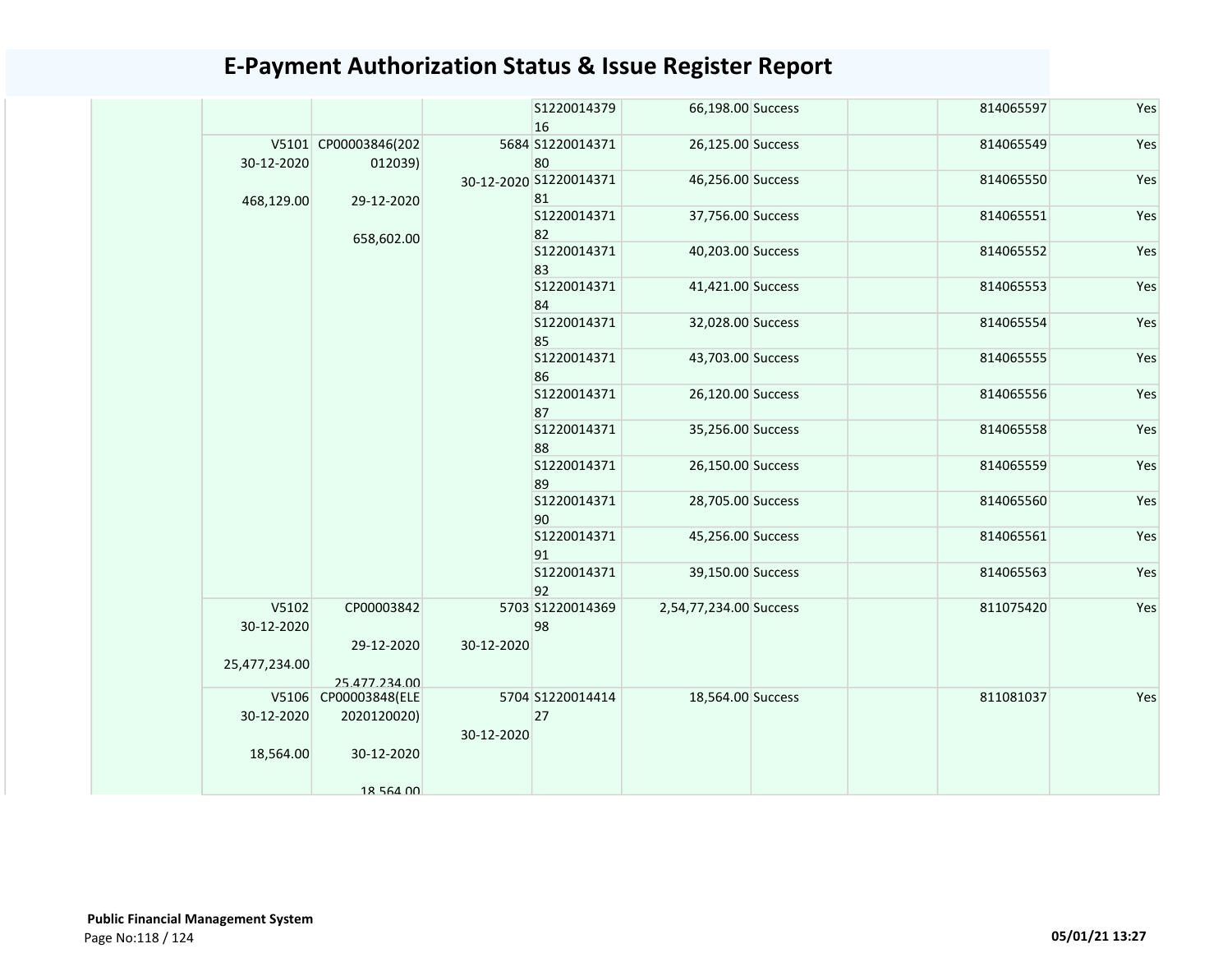|                  |                | V5107 CP00003849(ELE   |            | 5705 S1220014415       | 14,508.00 Success       | 811083174 | Yes |
|------------------|----------------|------------------------|------------|------------------------|-------------------------|-----------|-----|
|                  | 30-12-2020     | 2020120021)            | 30-12-2020 | 05                     |                         |           |     |
|                  | 14,508.00      | 30-12-2020             |            |                        |                         |           |     |
|                  |                |                        |            |                        |                         |           |     |
|                  |                | 14 508 00              |            |                        |                         |           |     |
|                  |                | V5109 CP00003840(GPF   |            | 5699 S1220014532       | 1,00,000.00 Success     | 812570003 | Yes |
|                  | 30-12-2020     | $_2$ 202012171)        |            | 44                     |                         |           |     |
|                  |                |                        | 30-12-2020 |                        |                         |           |     |
|                  | 100,000.00     | 29-12-2020             |            |                        |                         |           |     |
|                  |                | 100.000.00             |            |                        |                         |           |     |
|                  | V5110          | CP00003843             |            | 5707 S1220014648       | 80,00,00,000.00 Success | 812654949 | Yes |
|                  | 30-12-2020     |                        |            | 05                     |                         |           |     |
|                  |                | 29-12-2020             | 30-12-2020 |                        |                         |           |     |
|                  | 800,000,000.00 |                        |            |                        |                         |           |     |
|                  |                | 800.000.000.00         |            |                        |                         |           |     |
| 225429 [Section] |                | V5092 CP00000412(511   |            | 5689 S1220014381       | 5,820.00 Success        | 811076022 | Yes |
| Officer]         | 30-12-2020     | 687765713368-          |            | 86                     |                         |           |     |
|                  |                | 1B1)                   | 30-12-2020 |                        |                         |           |     |
|                  | 5,820.00       |                        |            |                        |                         |           |     |
|                  |                | 22-12-2020             |            |                        |                         |           |     |
|                  |                |                        |            |                        |                         |           |     |
|                  | V5093          | 5 820 00<br>CP00000419 |            | 5688 S1220014380       | 2,550.00 Success        | 811075818 | Yes |
|                  | 30-12-2020     |                        |            | 67                     |                         |           |     |
|                  |                | 24-12-2020             | 30-12-2020 |                        |                         |           |     |
|                  | 2,550.00       |                        |            |                        |                         |           |     |
|                  |                | 2.550.00               |            |                        |                         |           |     |
|                  | V5096          | CP00000432             |            | 5687 S1220014381       | 6,500.00 Success        | 811060972 | Yes |
|                  | 30-12-2020     |                        |            | 40                     |                         |           |     |
|                  |                | 24-12-2020             |            | 30-12-2020 S1220014381 | 3,500.00 Success        | 811060982 | Yes |
|                  | 10.000.00      |                        |            | 41                     |                         |           |     |
|                  |                | V5103 CP00000436(511   |            | 5702 S1220014407       | 67,980.00 Success       | 811080917 | Yes |
|                  | 30-12-2020     | 687777425362-          |            | 66                     |                         |           |     |
|                  |                | 1B1)                   | 30-12-2020 |                        |                         |           |     |
|                  | 67,980.00      |                        |            |                        |                         |           |     |
|                  |                | 28-12-2020             |            |                        |                         |           |     |
|                  |                |                        |            |                        |                         |           |     |
|                  |                | 67 980 00              |            |                        |                         |           |     |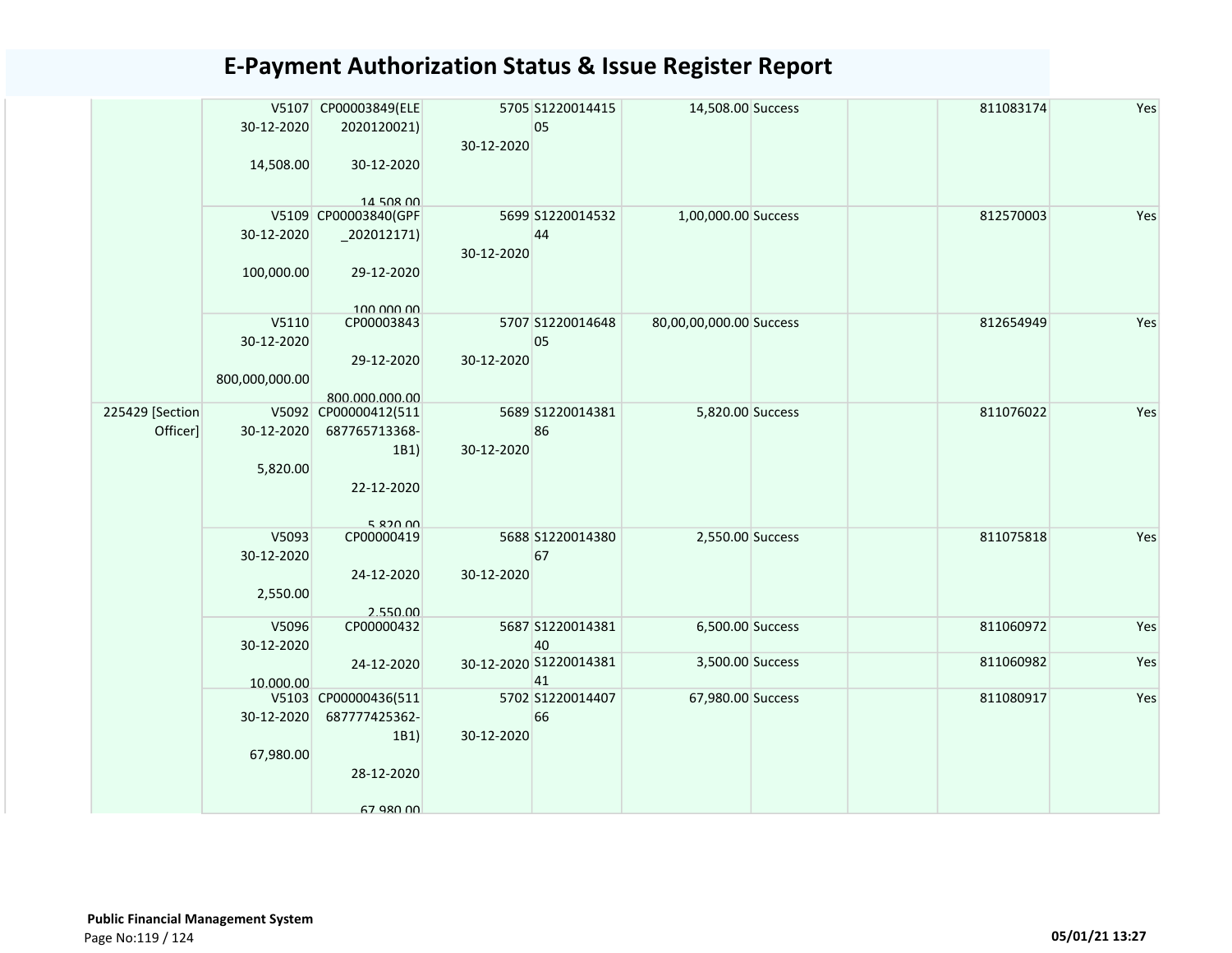|    |                               |            | V5104 CP00000438(511    |            | 5701 S1220014406       | 2,316.00 Success  | 811080664 | Yes |
|----|-------------------------------|------------|-------------------------|------------|------------------------|-------------------|-----------|-----|
|    |                               | 30-12-2020 | 687772338518-           |            | 54                     |                   |           |     |
|    |                               |            | 1B1                     | 30-12-2020 |                        |                   |           |     |
|    |                               | 2,316.00   |                         |            |                        |                   |           |     |
|    |                               |            | 28-12-2020              |            |                        |                   |           |     |
|    |                               |            |                         |            |                        |                   |           |     |
|    |                               |            | $2.316$ $00$            |            |                        |                   |           |     |
|    |                               |            | V5105 CP00000439(511    |            | 5700 S1220014406       | 14,985.00 Success | 811080799 | Yes |
|    |                               | 30-12-2020 | 687708773541-           |            | 78                     |                   |           |     |
|    |                               |            | 1B1                     | 30-12-2020 |                        |                   |           |     |
|    |                               | 14,985.00  |                         |            |                        |                   |           |     |
|    |                               |            | 28-12-2020              |            |                        |                   |           |     |
|    |                               |            |                         |            |                        |                   |           |     |
|    | 225438 [Asstt                 | V5099      | 14 QR5 00<br>CP00000360 |            | 5695 S1220014383       | 6,632.00 Success  | 811080154 | Yes |
|    | Accounts Officer]             | 30-12-2020 |                         |            | 51                     |                   |           |     |
|    |                               |            | 29-12-2020              | 30-12-2020 |                        |                   |           |     |
|    |                               | 6,632.00   |                         |            |                        |                   |           |     |
|    |                               |            | 6.632.00                |            |                        |                   |           |     |
| 20 | <b>Issue Date: 31-12-2020</b> |            |                         |            |                        | 28,53,59,848.00   |           |     |
|    | 200880 [Asstt                 | V5136      | CP00000144              |            | 5743 S1220015680       | 3,810.00 Success  | 829422968 | Yes |
|    | Accounts Officer]             | 31-12-2020 |                         |            | 96                     |                   |           |     |
|    |                               |            | 31-12-2020              | 31-12-2020 |                        |                   |           |     |
|    |                               | 3,810.00   |                         |            |                        |                   |           |     |
|    |                               |            | 3.810.00                |            |                        |                   |           |     |
|    | 206886 [Asst                  | V5111      | CP00000104              |            | 5715 S1220015398       | 65,243.00 Success | 827384659 | Yes |
|    | Administrative                | 31-12-2020 |                         |            | 98                     |                   |           |     |
|    | Officer Copyright             |            | 29-12-2020              | 31-12-2020 |                        |                   |           |     |
|    | Office New Delhi]             | 65,243.00  |                         |            |                        |                   |           |     |
|    |                               |            | 69.954.00               |            |                        |                   |           |     |
|    |                               | V5124      | CP00000102              |            | 5712 S1220015478       | 11,969.00 Success | 827947009 | Yes |
|    |                               | 31-12-2020 |                         |            | 58                     |                   |           |     |
|    |                               |            | 29-12-2020              |            | 31-12-2020 S1220015478 | 9,505.00 Success  | 827947015 | Yes |
|    |                               | 21.474.00  | V5125 CP00000105(511    |            | 59<br>5714 S1220015444 | 23,800.00 Success | 827946273 | Yes |
|    |                               | 31-12-2020 | 687739464593-           |            | 98                     |                   |           |     |
|    |                               |            | 1B1)                    | 31-12-2020 |                        |                   |           |     |
|    |                               | 23,800.00  |                         |            |                        |                   |           |     |
|    |                               |            | 30-12-2020              |            |                        |                   |           |     |
|    |                               |            |                         |            |                        |                   |           |     |
|    |                               |            | <b>23 800 00</b>        |            |                        |                   |           |     |
|    |                               |            |                         |            |                        |                   |           |     |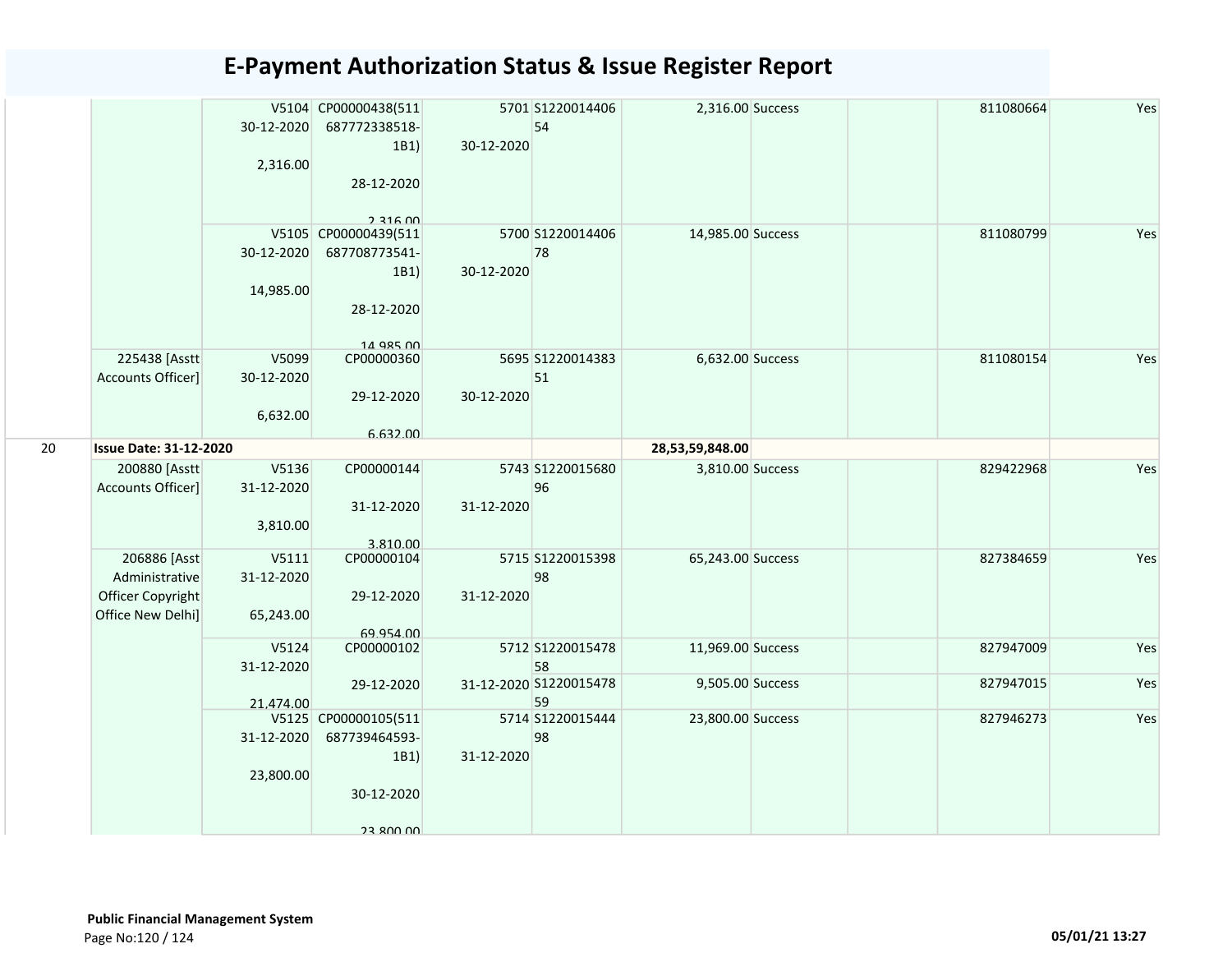|                                                                                          | 31-12-2020<br>24,990.00               | V5126 CP00000106(511<br>687754206702-<br>1B1)<br>30-12-2020<br><b>24 QQN NN</b> | 31-12-2020 | 5713 S1220015477<br>61       | 24,990.00 Success      | 827946706 | Yes |
|------------------------------------------------------------------------------------------|---------------------------------------|---------------------------------------------------------------------------------|------------|------------------------------|------------------------|-----------|-----|
|                                                                                          | V5129<br>31-12-2020<br>145,000.00     | CP00000103<br>29-12-2020<br>145.000.00                                          | 31-12-2020 | 5711 S1220015525<br>60       | 1,45,000.00 Success    | 828374094 | Yes |
| 208873 [Under<br>Secretary NPC-<br>QCI & UNIDO<br>Sections, Ministry<br>of Industry. New | V5135<br>31-12-2020<br>13,085,000.00  | CP00000006<br>30-12-2020<br>13.085.000.00                                       | 31-12-2020 | 5740 S1220015676<br>03       | 1,30,85,000.00 Success | 830893492 | Yes |
| 225427 [Under<br>Secretary]                                                              | 31-12-2020                            | V5112 CP00003841(EPC<br>2020120019)                                             |            | 5686 S1220015379<br>87       | 23,694.00 Success      | 827381849 | Yes |
|                                                                                          |                                       | 29-12-2020                                                                      |            | 30-12-2020 S1220015379<br>88 | 34,276.00 Success      | 827381871 | Yes |
|                                                                                          | 57.970.00<br>31-12-2020<br>188,613.00 | V5113 CP00003857(511<br>687748429381-<br>1B1)<br>30-12-2020<br>101 864 00       | 31-12-2020 | 5726 S1220015398<br>58       | 1,88,613.00 Success    | 827384529 | Yes |
|                                                                                          | 31-12-2020<br>45,934.00               | V5114 CP00003858(511<br>687724263224-<br>1B1)<br>30-12-2020<br><b>46 725 00</b> | 31-12-2020 | 5728 S1220015382<br>24       | 45,934.00 Success      | 827384239 | Yes |
|                                                                                          | 31-12-2020<br>171,921.00              | V5115 CP00003859(511<br>687711250059-<br>1B1)<br>30-12-2020<br>174 885 NO       | 31-12-2020 | 5727 S1220015398<br>37       | 1,71,921.00 Success    | 827384385 | Yes |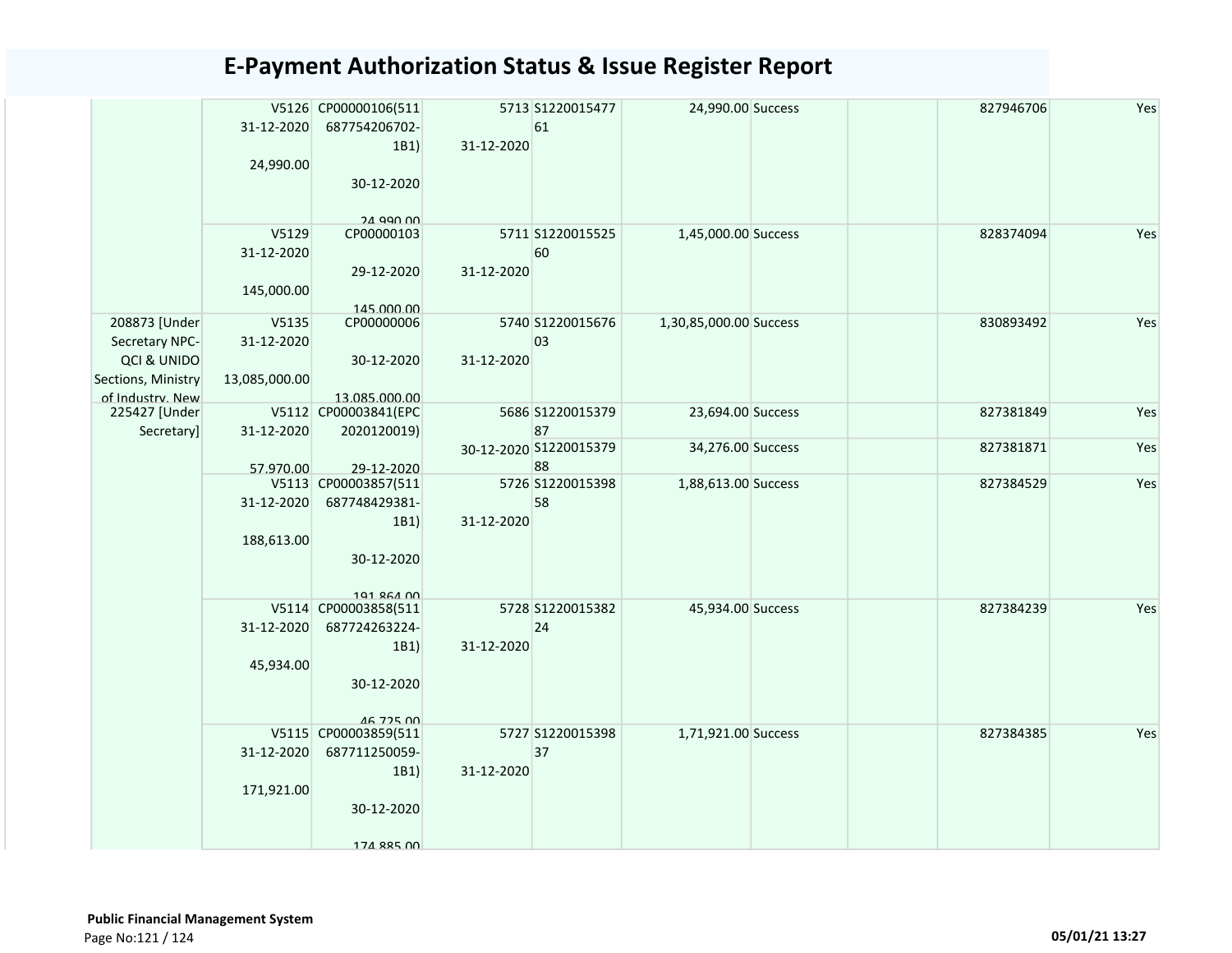| V5116<br>31-12-2020 | CP00003867<br>31-12-2020 | 31-12-2020 | 5718 S1220015380<br>35 | 12,000.00 Success |                | 827384083 | Yes |
|---------------------|--------------------------|------------|------------------------|-------------------|----------------|-----------|-----|
| 12,000.00           | 12.000.00                |            |                        |                   |                |           |     |
| V5117<br>31-12-2020 | CP00003868               |            | 5717 S1220015367<br>55 | 40,000.00 Success |                | 827381702 | Yes |
| 40,000.00           | 31-12-2020<br>40.000.00  | 31-12-2020 |                        |                   |                |           |     |
| V5118               | CP00003850               |            | 5721 S1220015443       | 1,769.00 Success  |                | 827734787 | Yes |
| 31-12-2020          |                          |            | 11                     |                   |                |           |     |
|                     | 30-12-2020               | 31-12-2020 |                        |                   |                |           |     |
| 1,769.00            | 1.769.00                 |            |                        |                   |                |           |     |
|                     | V5119 CP00003853(511     |            | 5722 S1220015443       |                   | 143.00 Success | 827768148 | Yes |
| 31-12-2020          | 687743468730-            |            | 74                     |                   |                |           |     |
|                     | 1B1)                     | 31-12-2020 |                        |                   |                |           |     |
| 143.00              |                          |            |                        |                   |                |           |     |
|                     | 30-12-2020               |            |                        |                   |                |           |     |
|                     | 14500                    |            |                        |                   |                |           |     |
|                     | V5120 CP00003854(511     |            | 5723 S1220015444       |                   | 344.00 Success | 827734937 | Yes |
| 31-12-2020          | 687708865728-            |            | 02                     |                   |                |           |     |
|                     | 1B1)                     | 31-12-2020 |                        |                   |                |           |     |
| 344.00              |                          |            |                        |                   |                |           |     |
|                     | 30-12-2020               |            |                        |                   |                |           |     |
|                     | 350 00                   |            |                        |                   |                |           |     |
|                     | V5121 CP00003855(511     |            | 5724 S1220015444       |                   | 98.00 Success  | 827768327 | Yes |
| 31-12-2020          | 687740640896-            |            | 28                     |                   |                |           |     |
|                     | 1B1)                     | 31-12-2020 |                        |                   |                |           |     |
| 98.00               | 30-12-2020               |            |                        |                   |                |           |     |
|                     |                          |            |                        |                   |                |           |     |
|                     | 100,00                   |            |                        |                   |                |           |     |
|                     | V5122 CP00003856(511     |            | 5725 S1220015444       |                   | 885.00 Success | 827768487 | Yes |
| 31-12-2020          | 687724558734-            |            | 78                     |                   |                |           |     |
| 885.00              | 1B1)                     | 31-12-2020 |                        |                   |                |           |     |
|                     | 30-12-2020               |            |                        |                   |                |           |     |
|                     |                          |            |                        |                   |                |           |     |
|                     | ann nn                   |            |                        |                   |                |           |     |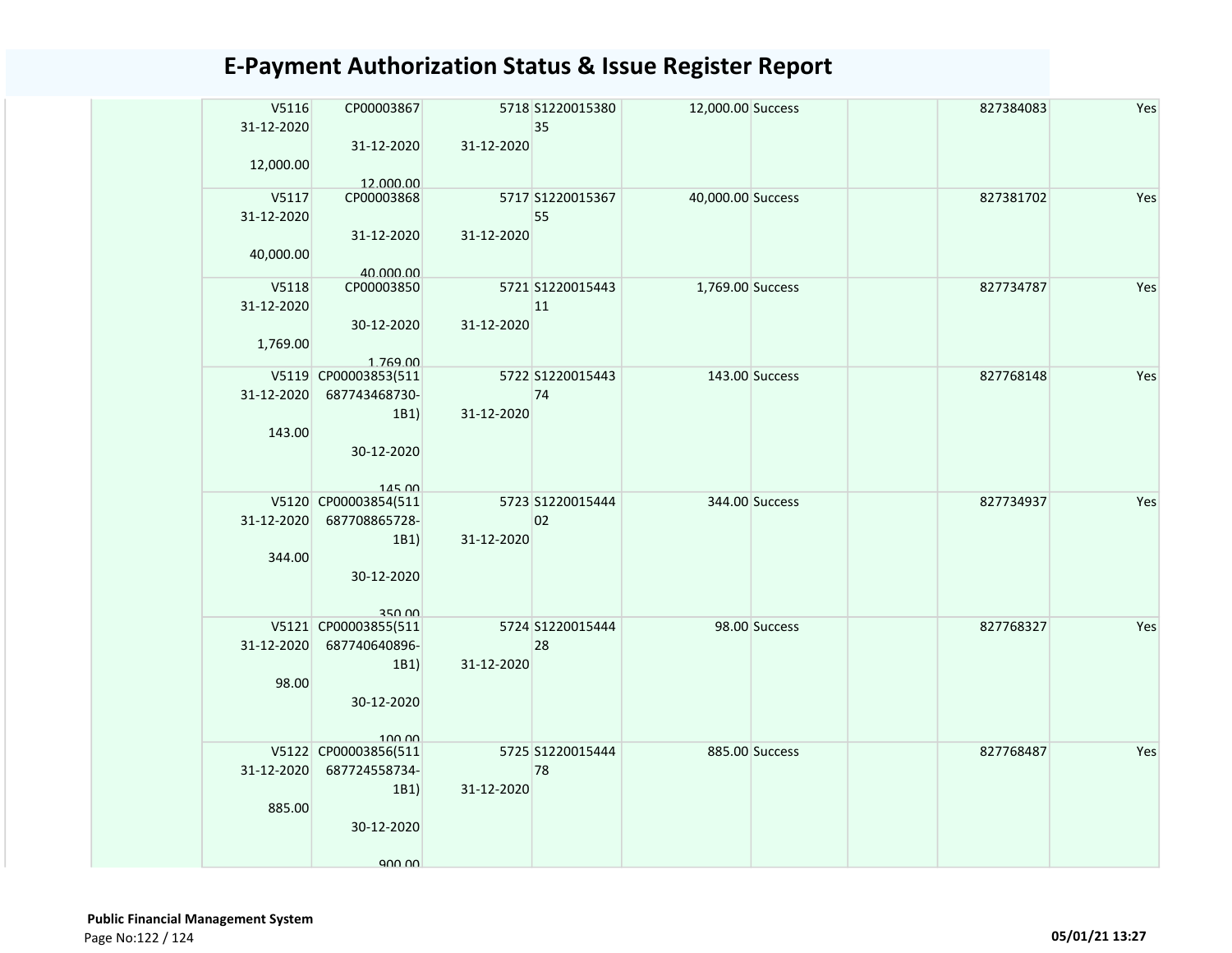|          |                | V5127 CP00003852(511 |            | 5729 S1220015445       | 1,475.00 Success        | 827946430 | Yes |
|----------|----------------|----------------------|------------|------------------------|-------------------------|-----------|-----|
|          | 31-12-2020     | 687706536247-        |            | 18                     |                         |           |     |
|          |                | 1B1)                 | 31-12-2020 |                        |                         |           |     |
|          | 1,475.00       |                      |            |                        |                         |           |     |
|          |                | 30-12-2020           |            |                        |                         |           |     |
|          |                |                      |            |                        |                         |           |     |
|          |                | 1500.00              |            |                        |                         |           |     |
|          |                | V5128 CP00003863(ELE |            | 5710 S1220015478       | 27,300.00 Success       | 827946851 | Yes |
|          | 31-12-2020     | 2020120022)          |            | 49                     |                         |           |     |
|          |                |                      |            | 31-12-2020 S1220015478 | 31,278.00 Success       | 827946861 | Yes |
|          | 90,714.00      | 30-12-2020           |            | 50                     |                         |           |     |
|          |                |                      |            | S1220015478            | 32,136.00 Success       | 827946887 | Yes |
|          |                | 90 714 00            |            | 51                     |                         |           |     |
|          |                | V5133 CP00003869(ELE |            | 5738 S1220015508       | 32,487.00 Success       | 830883936 | Yes |
|          | 31-12-2020     | 2020120023)          |            | 69                     |                         |           |     |
|          |                | 31-12-2020           | 31-12-2020 |                        |                         |           |     |
|          | 32,487.00      |                      |            |                        |                         |           |     |
|          |                |                      |            |                        |                         |           |     |
|          |                | 32 487 00            |            |                        |                         |           |     |
|          | V5137          | CP00003862           |            | 5741 S1220015698       | 5,75,82,000.00 Success  | 829641091 | Yes |
|          | 31-12-2020     |                      |            | 93                     |                         |           |     |
|          |                | 30-12-2020           | 31-12-2020 |                        |                         |           |     |
|          | 57,582,000.00  |                      |            |                        |                         |           |     |
|          |                | 57.582.000.00        |            |                        |                         |           |     |
|          | V5138          | CP00003861           |            | 5742 S1220015698       | 1,00,00,000.00 Success  | 829657076 | Yes |
|          | 31-12-2020     |                      |            | 55                     |                         |           |     |
|          |                | 30-12-2020           | 31-12-2020 |                        |                         |           |     |
|          | 10,000,000.00  |                      |            |                        |                         |           |     |
|          |                | 10.000.000.00        |            |                        |                         |           |     |
|          | V5139          | CP00003872           |            | 5744 S1220015708       | 19,76,02,767.00 Success | 830895716 | Yes |
|          | 31-12-2020     |                      |            | 29                     |                         |           |     |
|          |                | 31-12-2020           | 31-12-2020 |                        |                         |           |     |
|          | 197,602,767.00 |                      |            |                        |                         |           |     |
|          |                | 197.602.767.00       |            |                        |                         |           |     |
| Section  |                | V5123 CP00000349(GPF |            | 5737 S1220015378       | 61,16,016.00 Success    | 827734663 | Yes |
| Officer] | 31-12-2020     | $_2$ 202012018)      |            | 81                     |                         |           |     |
|          |                |                      | 31-12-2020 |                        |                         |           |     |
|          | 6,116,016.00   | 30-12-2020           |            |                        |                         |           |     |
|          |                |                      |            |                        |                         |           |     |
|          |                | 6 116 016 00         |            |                        |                         |           |     |

225428